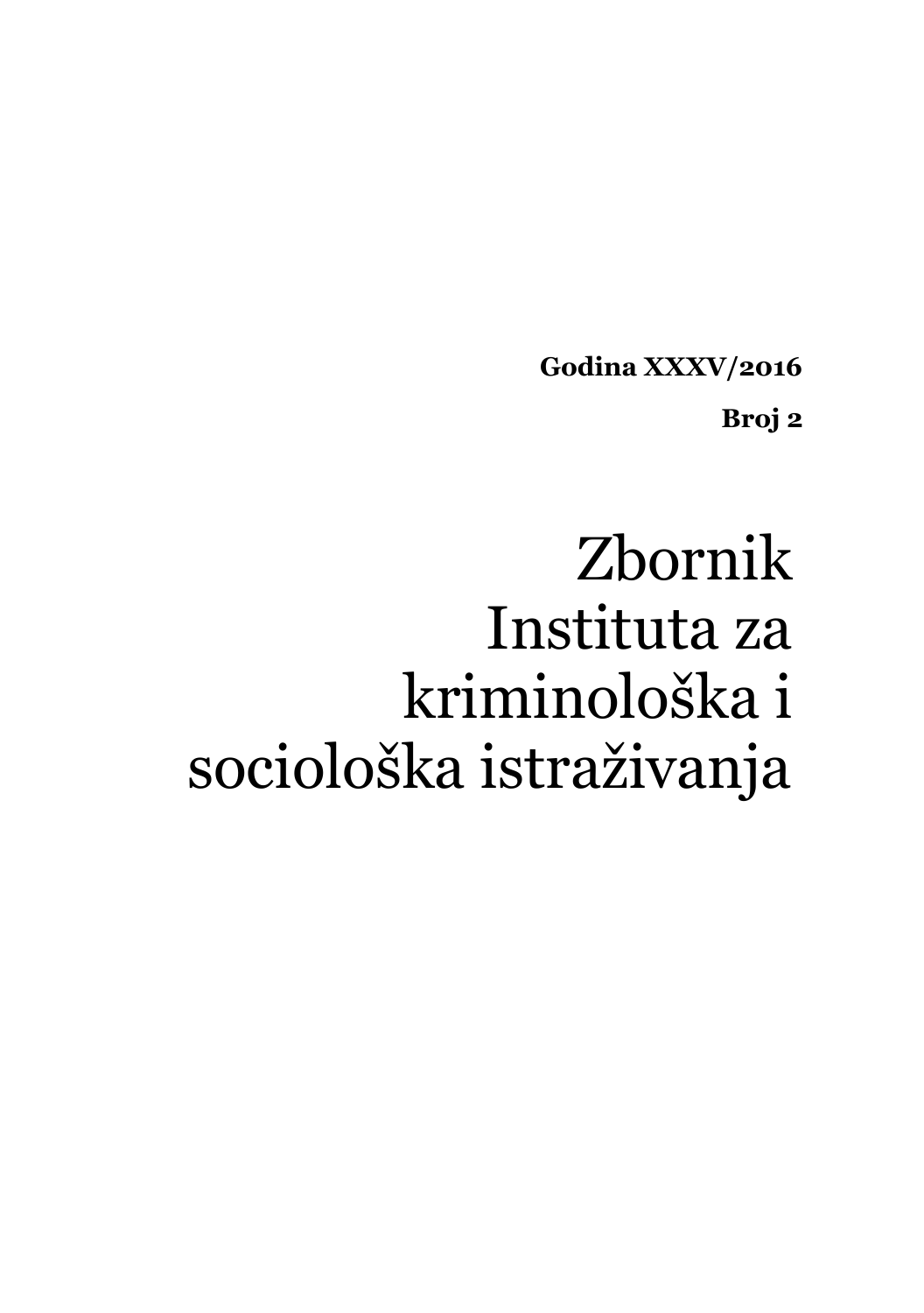*Izdavač* Institut za kriminološka i sociološka istraživanja u Beogradu

ISSN: 0350-2694 UDK: 343

*Urednice*

Branislava Knežić, Institut za kriminološka i sociološka istraživanja i Filozofski fakultet Univerziteta u Beogradu, Srbija Ivana Stevanović, Institut za kriminološka i sociološka istraživanja, Srbija

#### *Redakcija*

Ana Batrićević, Institut za kriminološka i sociološka istraživanja, Srbija Stanko Bejatović, Pravni fakultet Univerziteta u Kragujevcu, Srbija Marc Cools, Department of Criminology, Criminal Law and Social Law at the Ghent University, Belgium Sanja Ćopić, Institut za kriminološka i sociološka istraživanja, Srbija Hajdana Glomazić, Institut za kriminološka i sociološka istraživanja, Srbija Marina Hughson, Institut za kriminološka i sociološka istraživanja, Srbija Vladan Joldžić, Institut za kriminološka i sociološka istraživanja, Srbija Slađana Jovanović, Pravni fakultet Univerziteta Union u Beogradu, Srbija Janko Međedović, Institut za kriminološka i sociološka istraživanja, Srbija Gorazd Meško, Fakultet bezbednosnih studija Univerziteta u Ljubljani, Slovenija Reuben Jonathan Miller, School of Social Work Michigan, SAD Ljubinko Mitrović, Fakultet pravnih nauka Panevropski Univerzitet APEIRON u Banja Luci, Bosna i Hercegovina Olivera Pavićević, Institut za kriminološka i sociološka istraživanja, Srbija Claus Roxin, Pravni fakultet Univerziteta u Minhenu, Nemačka Miodrag Simović, Pravni fakultet Univerziteta u Banja Luci, Bosna i Hercegovina Đurađ Stakić, Human Development and Family Studies Pennsylvania State University, SAD Slobodan Uzelac, Sveučilište u Zagrebu, Edukacijsko-rehabilitacijski fakultet, Hrvatska Vid Jakulin, Pravni fakultet Univerziteta u Ljubljani, Slovenija

#### *Sekretar redakcije*

Ljeposava Ilijić*,*Institut za kriminološka i sociološka istraživanja, Srbija

*Tehnički urednik* Milka Raković

*Kompjuterska obrada teksta* Slavica Miličić

Zbornik Instituta je naučni časopis Instituta za kriminološka i sociološka istraživanja koji se publikuje od 1972. godine dva puta godišnje sa manjim prekidima, a od 2016. godine izlazi tri puta godišnje. Časopis je tematski otvoren za različite naučne oblasti, a u skladu sa politikom njegovog izdavača i relevantnim naučnim oblastima: krivično pravo, kriminologija, sociologija, psihologija, penološka andragogija, viktimologija, socijalna patologija i dr. Uređivačku politiku Zbornika vodi Redakcija i Urednice. Radovi u časopisu su dvostruko anonimno recenzirani.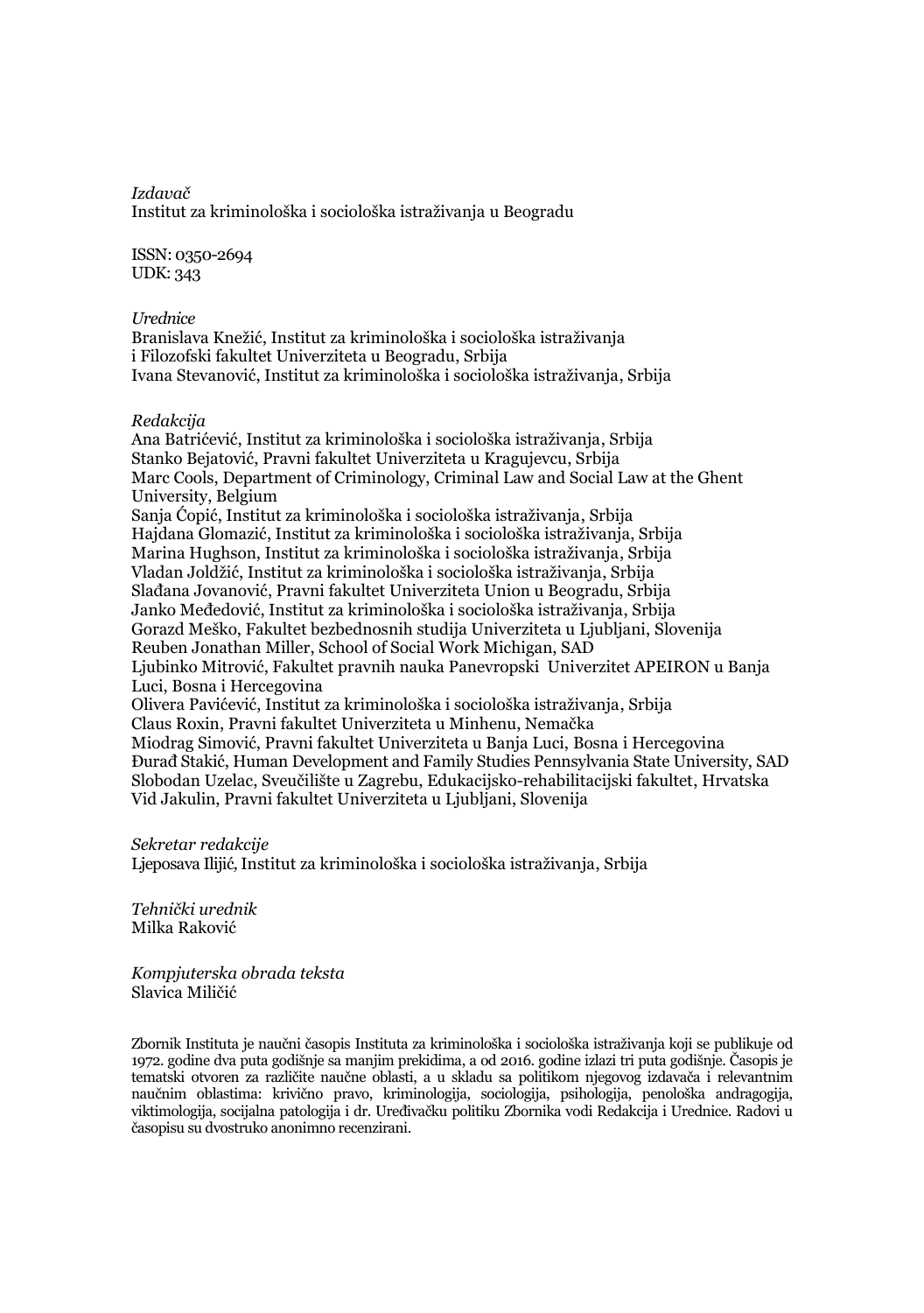*Publisher* Institute of Criminological and Sociological Research in Belgrade

ISSN: 0350-2694 UDK: 343

#### *Editors*

Branislava Knežić, Institute of Criminological and Sociological Research and Faculty of Philosiphy, University of Belgrade, Serbia Ivana Stevanović, Institute of Criminological and Sociological Research, Serbia

#### *Redaction*

Ana Batrićević, Institute of Criminological and Sociological Research, Serbia StankoBejatović, Faculty of Law, University of Kragujevac, Serbia Marc Cools, Department of Criminology, Criminal Law and Social Law at the Ghent University, Belgium SanjaĆopić, Institute of Criminological and Sociological Research, Serbia HajdanaGlomazić, Institute of Criminological and Sociological Research, Serbia Marina Hughson, Institute of Criminological and Sociological Research, Serbia VladanJoldžić, Institute of Criminological and Sociological Research, Serbia SlađanaJovanović, Faculty of Law, University Union in Belgrade, Serbia JankoMeđedović, Institute of Criminological and Sociological Research, Serbia GorazdMeško, Faculty of Security Studies, University of Ljubljana, Slovenia Reuben Jonathan Miller, School of Social Work Michigan, SAD LjubinkoMitrović, Faculty of Legal Studies, Pan-European University APEIRON in Banja Luka, Republic of Srpska OliveraPavićević, Institute of Criminological and Sociological Research, Serbia Claus Roxin, Faculty of Law, University of Munich, Germany MiodragSimović, Faculty of Law, University of Banja Luka, Bosnia and Herzegovina ĐurađStakić, Human Development and Family Studies Pennsylvania State University, SAD Slobodan Uzelac, Faculty for Education and Rehabilitation, University of Zagreb, Croatia Vid Jakulin, Faculty of Law, University of Ljubljana, Slovenia

#### *Secretary of the Redaction*

Ljeposava Ilijić*,* Institute of Criminological and Sociological Research, Serbia

*Technical Editor* Milka Raković

*Computer Typesetting S*lavica Miličić

The Journal of the Institute is a scientific journal of the Institute of Criminological and Sociological Research that has been published twice a year since 1972 with smaller intermissions and since 2016, it has been published three times a year. The journal is thematically focused on different scientific fields, in accordance with the policy of its publisher and relevant scientific areas: criminal law, criminology, sociology, psychology, penological andragogy, victimology, social pathology etc. The editorial policy of the Journal is created by the Redaction and the Editors. The papers published in the Journal are reviewed by two anonymous reviewers.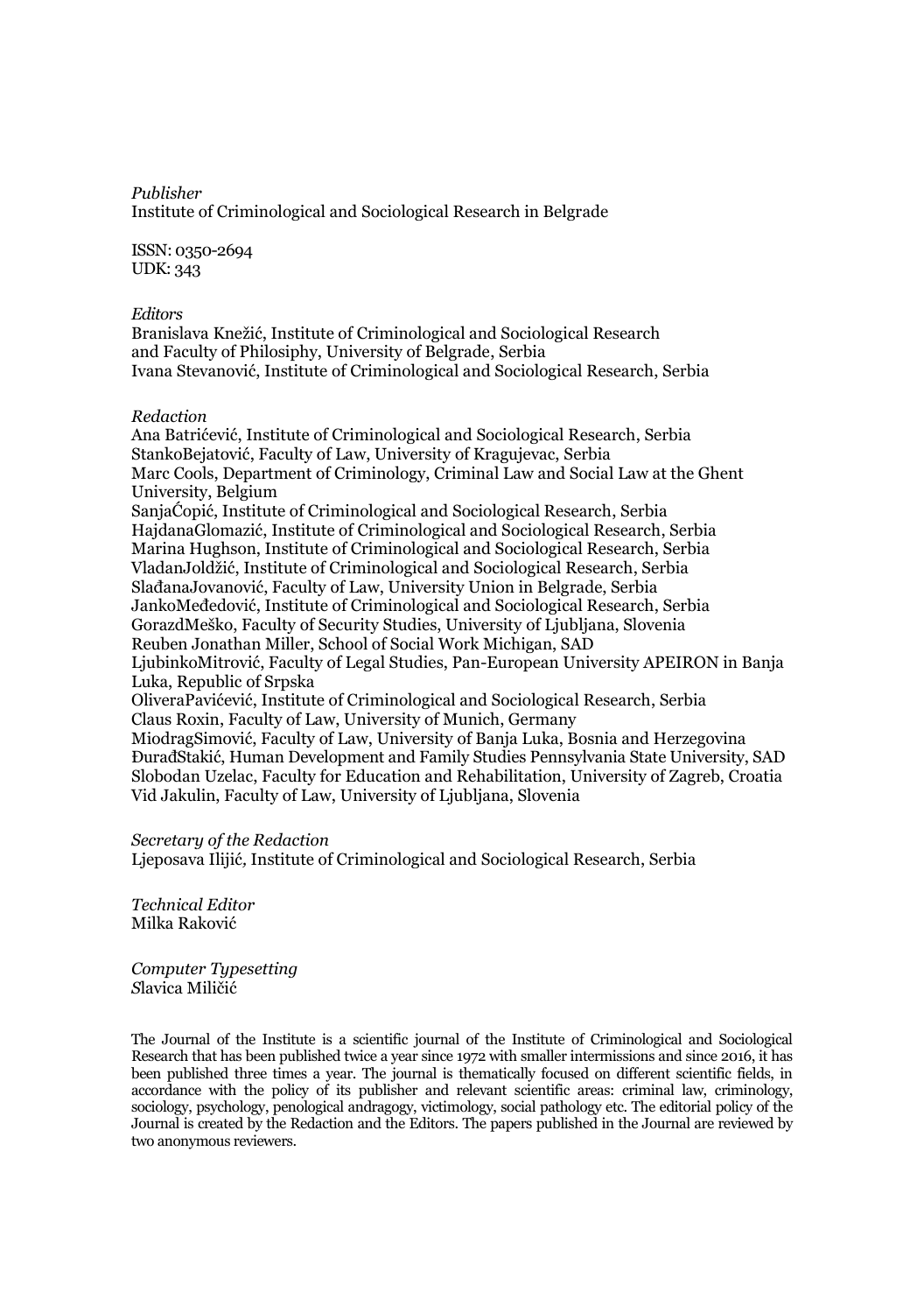Za izdavača *Dr Ivana Stevanović*

E: krinstitut@gmail.com

Štampa "Pekograf d.o.o"

> Tiraž 300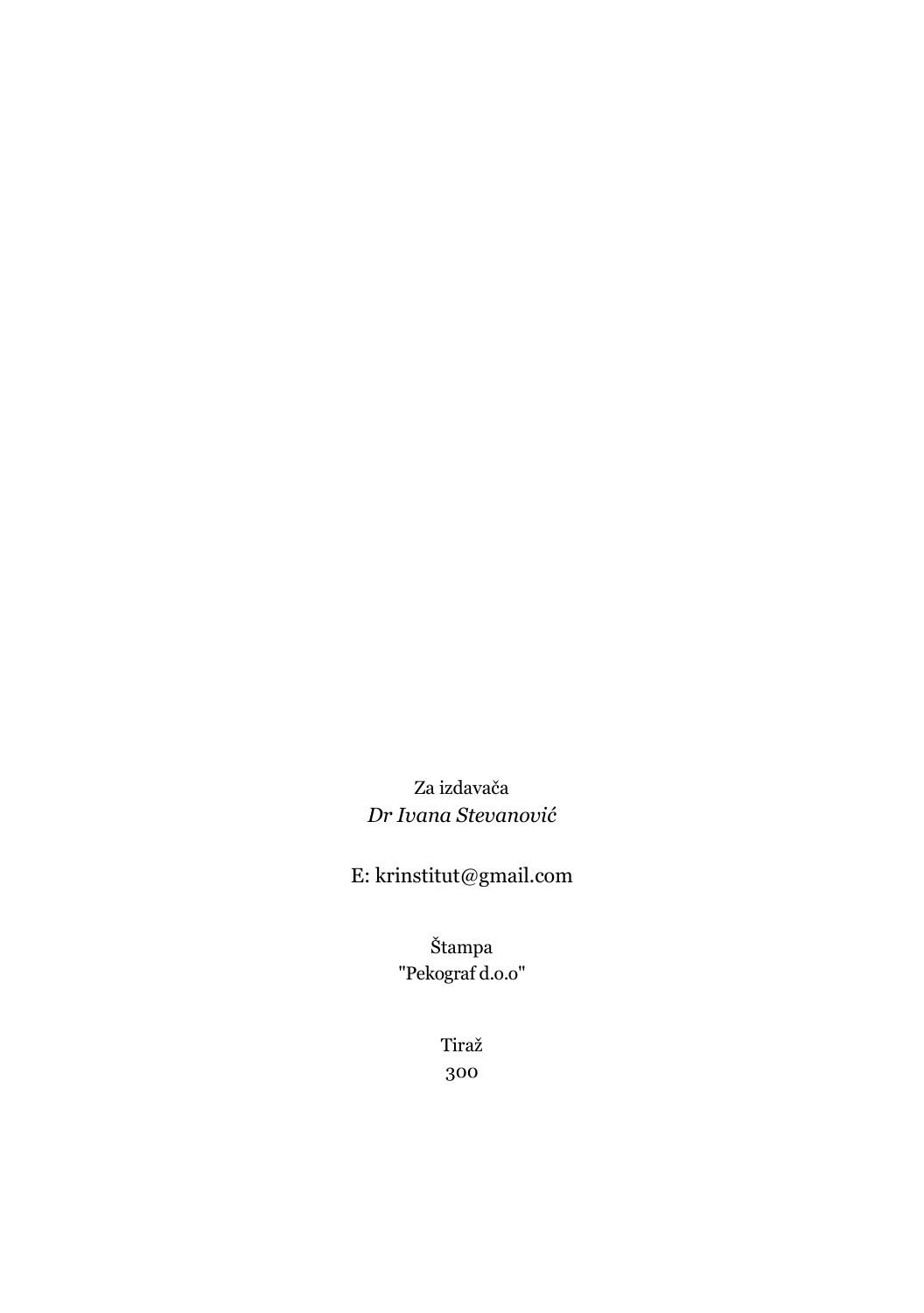# Zbornik Instituta za kriminološka i sociološka istraživanja (IKSI)

godina XXXV / broj $2$ / $2016\,$ 

# S A D R Ž A J

| Boban Petrović, Janko Međedović<br>PERSONALITY AND BEHAVIOURAL CHARACTERISTICS<br>OF DARK AND LIGHT NARCISSISM   | 7  |
|------------------------------------------------------------------------------------------------------------------|----|
| Leposava Kron<br>POLYGRAPH AND RELIABILITY IN PSYCHOLOGICAL<br>ASSESSMENT: MYTH OR REALITY?                      | 35 |
| Dragan Jovašević<br>KRIVIČNA DELA U VEZI SA OPOJNIM DROGAMA<br>U ZAKONODAVSTVU ŠVAJCARSKE                        | 49 |
| Vladan Joldžić<br>O NEKIM MOGUĆNOSTIMA TRETMANA<br>ELEKTRONSKOG KRIMINALITETA SPRAM<br>AUTORSKIH I SRODNIH PRAVA | 57 |
| Ana Batrićević<br>NACIONALNI PRAVNI OKVIRI ZA ZAŠTITU<br>ZEMLJIŠTA U URBANIM ZONAMA U SRBIJI                     | 75 |
| Marko Krstić<br>TERORIZAM U SAJBERPROSTORU                                                                       | 93 |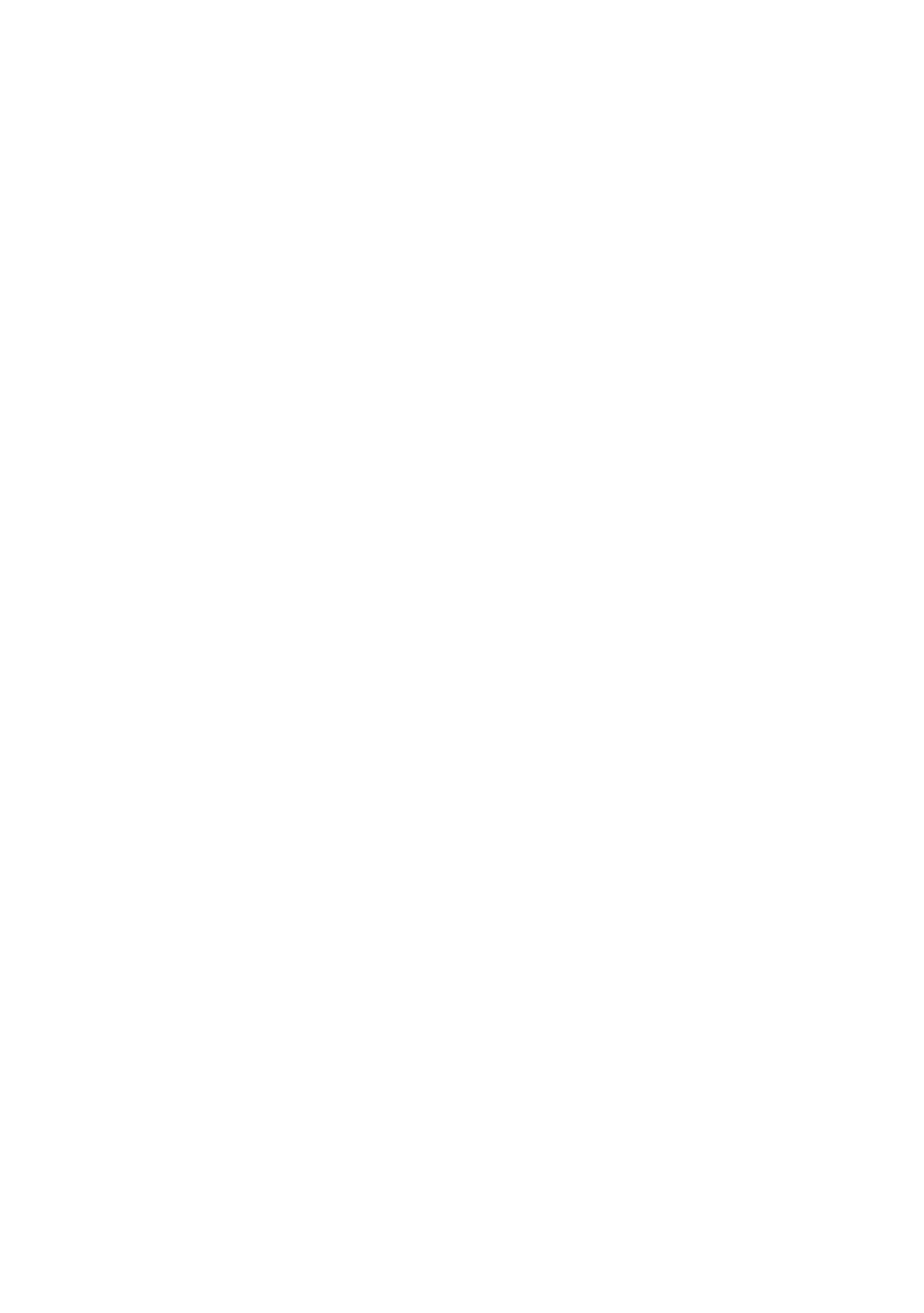Zbornik Instituta za kriminološka i sociološka istraživanja 2016 / Vol. XXXV / 2 / 7-33 Originalni naučni rad UDK: 159.923.072 616.89-008.442.6

# PERSONALITY AND BEHAVIOURAL CHARACTERISTICS OF DARK AND LIGHT NARCISSISM

Boban Petrović Janko Međedović Institute of Criminological and Sociological Research, Belgrade

*Narcissism is one of the Dark traits usually associated with amoral and antisocial dispositions. However, in difference to the other Dark traits, some aspects of narcissism are connected with socially acceptable aspects of human behavior. Dark and Light aspects of narcissism were identified by partialling out the variance of narcissism for the variance of psychopathy, Machiavellianism and sadism. Results showed that Dark and Light narcissism differ with respect to relations with HEXACO personality traits (study 1) and antisocial behavior, schizotypy and unrestricted socio-sexuality (study 3). The results of study 1 were replicated on the clusters of individuals differing in Dark and Light narcissism (study 2). Thus, narcissism encompasses two aspects, one associated with immoral dispositions, and the other reflecting a more benign side of human functioning.*

*KEYWORDS: narcissism / Dark traits / personality / antisocial behaviour / schizotypy / sociosexuality*

This paper is a result of research Project Crime in Serbia: phenomenology, risks and the possibilities of social intervention (47011), financed by the Ministry of Education, Science and Technological Development of Republic of Serbia

E-mail: boban.petrovic@iksi.ac.rs, bobanpetrovi@gmail.com

E-mail: janko.medjedovic@fmk.edu.rs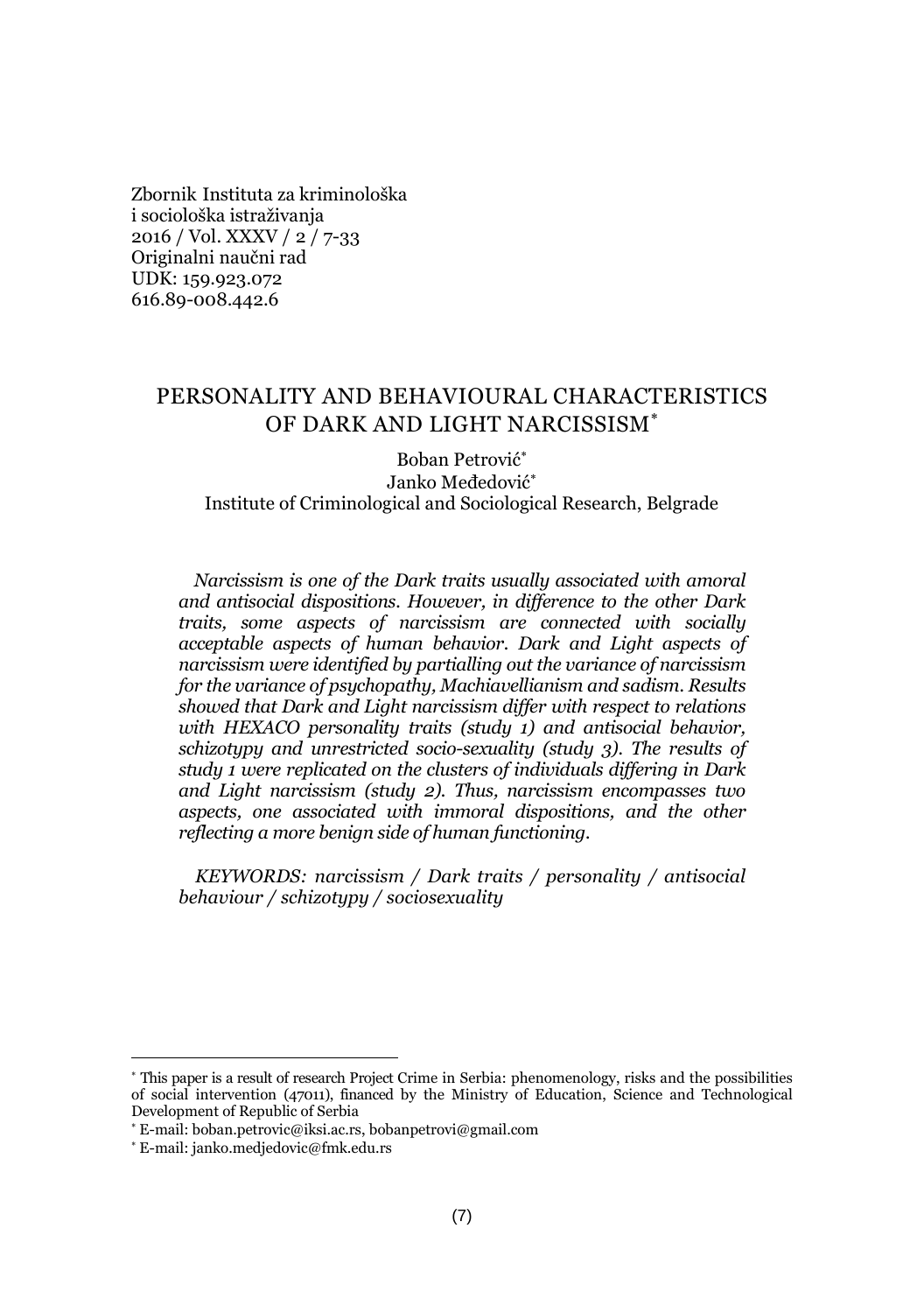#### 1. INTRODUCTION

Narcissism, Machiavellianism, psychopathy and sadism are the traits generally recognized as part of Dark Triad construct (Paulhus & Williams, 2002), or, more recently, the Dark Tetrad (Paulhus, 2014; Chabrol, Melioli, Van Leeuwen, Rodgers, & Goutaudier, 2015). These traits are in the focus of researchers mainly because of their strong associations with immoral and antisocial behaviour (Paulhus, 2014). However, unlike Machiavellianism, psychopathy and sadism, growing number of studies show that narcissism has its specificities and is to some extent different in nature. First, studies indicate that narcissism is not exclusively related to antisocial behaviour (Chabrol, Van Leeuwen, Rodgers & Séjourné, 2009). Second, it was shown that the correlations of narcissism with other dark traits are lower than the inter-correlations between other dark traits (Furnham, Richards, Rangel, & Jones, 2014). Third, factor-analytic studies have also shown that the facets of narcissism constitute a factor independent of general dark factor (Međedović & Petrović, 2015; Pailing, Boon, & Egan, 2014). Fourth, narcissism displays, to a certain extent, different relations with general personality traits than with the other dark traits (Lee & Ashton, 2005; Jonason & McCain, 2012). Finally, narcissism is evaluated as "brighter" than Machiavellianism and psychopathy in lay people's perceptions (Rauthmann & Kolar, 2012). For these reasons, this research is focused on the deeper understanding of the narcissism's characteristics regarding the morally relevant personality traits and behavior.

#### 1.1. Narcissism

Narcissistic Personality Disorder is one of the six personality disorders recognized by the modern classification of personality disorders (Wright, Pincus, Thomas, Hopwood, Markon, & Krueger, 2013). However, nowadays, researchers show greater interest in its subclinical manifestations (Lee, Ashton, Wiltshire, Bourdage, Visser, & Gallucci, 2013). Narcissism includes such personality traits as grandiosity, the need for admiration, the lack of empathy, a sense of entitlement, self-admiration, dominance and superiority, and is characterized by arrogance, a disposition for exploiting others and seeing them as means for achieving personal goals (Jonason, Webster, Schmitt, Li, & Crysel, 2012).

Narcissism can be linked with various forms of antisocial and amoral behaviours (Jonason et al., 2012). However, some studies have shown that the delinquent behaviour is predicted by psychopathy, sadism and Machiavellianism, but not by narcissism (Chabrol et al., 2009). Also, there is a growing body of evidence showing that narcissism can also have a positive outcome for the person, such as social status, popularity, or leadership (Wai & Tiliopoulos, 2012), and it is still considered the "least dark" of all Dark Triad traits (Rauthmann & Kolar, 2012). While most narcissists have a tendency to behave in a disagreeable manner, they also exhibit extraverted behavior, probably with the aim of making a good first impression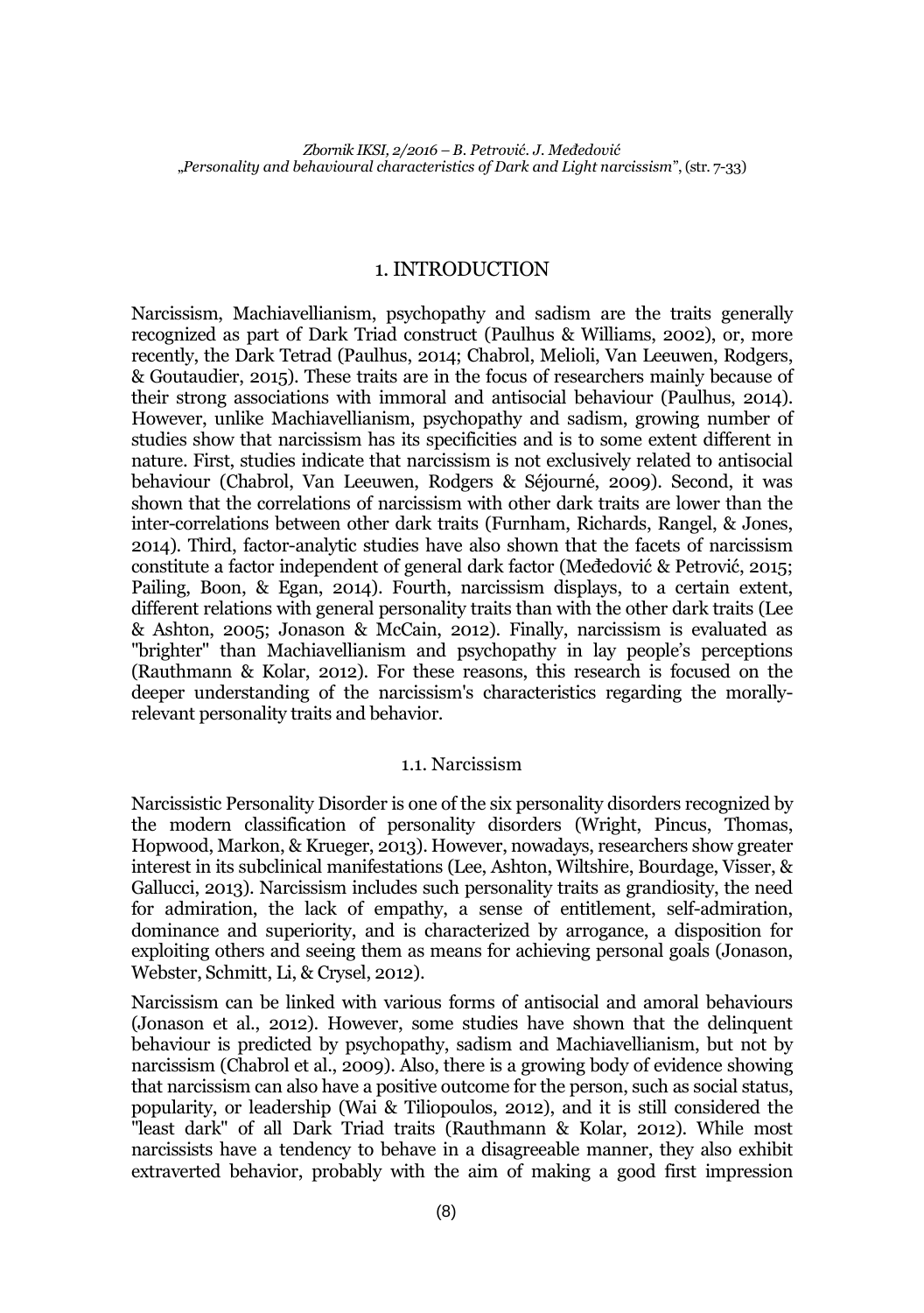(Paulhus, 2001). The description of narcissists as ''disagreeable extraverts'', in terms of the Five-Factor model of personality (Paulhus, 2001), has the greatest empirical support (e.g., Samuel & Widiger, 2008).

#### 1.2. Heterogeneity of narcissistic traits

A number of studies demonstrated that narcissism is a heterogeneous trait. For instance, some researchers found three subordinate aspects of narcissism, i.e., leadership/authority, grandiose exhibitionism, entitlement/exploitativeness, which have divergent associations with external criteria (Ackerman, Witt, Donnellan, Trzesniewski, Robins & Kashy, 2011). Researchers also found that narcissism has both adaptive and maladaptive aspect (Barry, Frick, Adler, & Grafeman, 2007; Barry & Wallace, 2010; Hill & Lapsley, 2011). While the maladaptive narcissism correlates positively with self-reliance, adaptive narcissism correlates with social skills, interpersonal relations and self-esteem; furthermore, they found that maladaptive narcissism is associated with delinquency, while adaptive narcissism is not (Barry, et al., 2007).

Recent literature reports on two relatively distinct forms of narcissism, commonly referred to as Grandiose and Vulnerable narcissism (Miller, Hoffman, Gaughan, Gentile, Maples, & Campbell, 2011). Grandiose narcissism is characterized by an unrealistically positive self-view, a strong self-focus, feelings of entitlement, and a lack of regard for others; The Vulnerable, in contrast, reflects a defensive and insecure sense of grandiosity that obscures feelings of inadequacy, incompetence, and negative affect (Campbell & Miller, 2011). The study by Houlcroft, Bore, & Munro (2012) empirically supported the distinction between Grandiose and Vulnerable narcissism, but they also argued that a third type of narcissism, i.e., Aggressive narcissism can be detected. Unlike Grandiose or Vulnerable narcissism, Aggressive narcissism is markedly hostile and antisocial. Similar subtypes of narcissism were also identified: e.g., Arrogant, Shy and Psychopathic narcissism by Ronningstam (2005), High Functioning/Exhibitionistic, Fragile and Grandiose/Malignant by Russ, Shedler, Bradley, and Westen (2008).

#### 1.3. Narcissism and general personality traits

During the last decade, researchers have made significant efforts to investigate the relations between narcissism and general personality traits. In terms of the most popular Five Factor Model of personality, narcissism is usually described as a combination of high Extraversion and low Agreeableness (Paulhus, 2001; Samuel & Widiger, 2008). Lee and Ashton (2005) found that narcissism is positively related to Extraversion and negatively to Honesty-Humility from HEXACO model of personality. Another study of Lee and colleagues (Lee, et al., 2013) showed that narcissism has different relations with HEXACO traits than other Dark Triad traits, except in the case of Honesty-Humility. In the three studies conducted by De Vries, De Vries, De Hoogh, & Feij (2009), the relationships between HEXACO personality traits and egoism, a construct very similar to narcissism, were investigated. They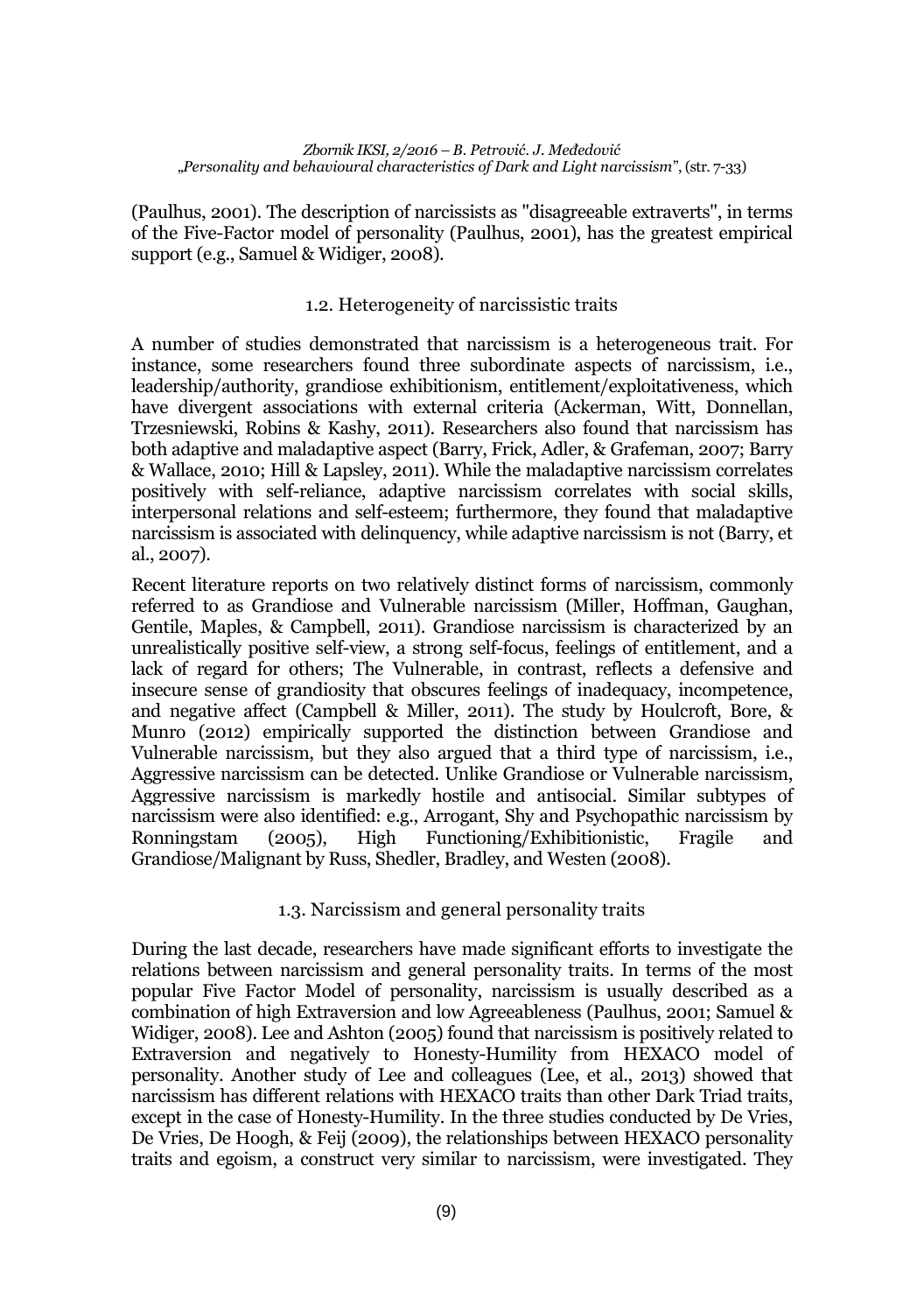found that both kinds of egoism, hostile and narcissistic, are associated with low Honesty-Humility. In addition, Hostile egoism is negatively associated with Emotionality, Extraversion and Agreeableness, while Narcissistic egoism is positively correlated with Conscientiousness and Openness.

Since Honesty-Humility trait was reported as highly relevant for understanding of Dark personality, several studies were investigating the relations of Dark triad traits and facets of Honesty-Humility. These studies have shown that psychopathy and Machiavellianism have higher correlations with Fairness and Sincerity than with Greed Avoidance and Modesty, contrary to narcissism, which has highest correlations with Greed Avoidance and Modesty (Lee & Ashton, 2005; Jonason & McCain, 2012). These results suggest that narcissism has a somewhat different nature than the other dark triad traits, at least in their relations with the general personality characteristics.

#### 1.4. The present research

Previous studies revealed that narcissism is a very complex phenomenon, associated with antisocial and immoral, but also with different socially acceptable aspects of human behavior. This is specific for narcissism and distinguishes it from other Dark traits: psychopathy, Machiavellianism and sadism (e.g., Jonason & Kroll, 2015; Kauten & Barry, 2016). In the present research we explored the dark/immoral and benign aspects of narcissism in more detail. Our approach was based on partialling out the variance of narcissism associated with other Dark traits. In this manner, two new variables were obtained: the one which correlates with the Dark traits - Dark narcissism, and the other, independent from them, named Light narcissism. Additionally, we explored the relations of these new variables with various personality and behavioral indicators. To avoid the impact of methodological variance, in the three studies we conducted, we used three different operationalizations of narcissism. The first study was aimed to explore the relationships of Dark and Light narcissism with general personality traits. The goal of the second study was to identify the clusters of individuals based on two forms of narcissism and to explore the personality differences between them. Finally, additional differences between the Dark and Light narcissism were examined in the third study where two forms of narcissism were linked to schizotypy, unrestricted sociosexuality, and psychopathic behavioral characteristics.

#### 2. STUDY 1.

The first study was aimed to investigate the possibility of differentiating the two types of narcissism by relating them to HEXACO personality traits. One type of narcissism is hypothesized to share the variance with other dark traits, i.e., Dark narcissism, while the other is expected to be independent from them (i.e., Light narcissism). Bearing previous studies in mind (Lee & Ashton, 2005; Jonason & McCain, 2012), we hypothesized that the Dark narcissism would be negatively associated with aspects of Agreeableness, Conscientiousness and Emotionality, while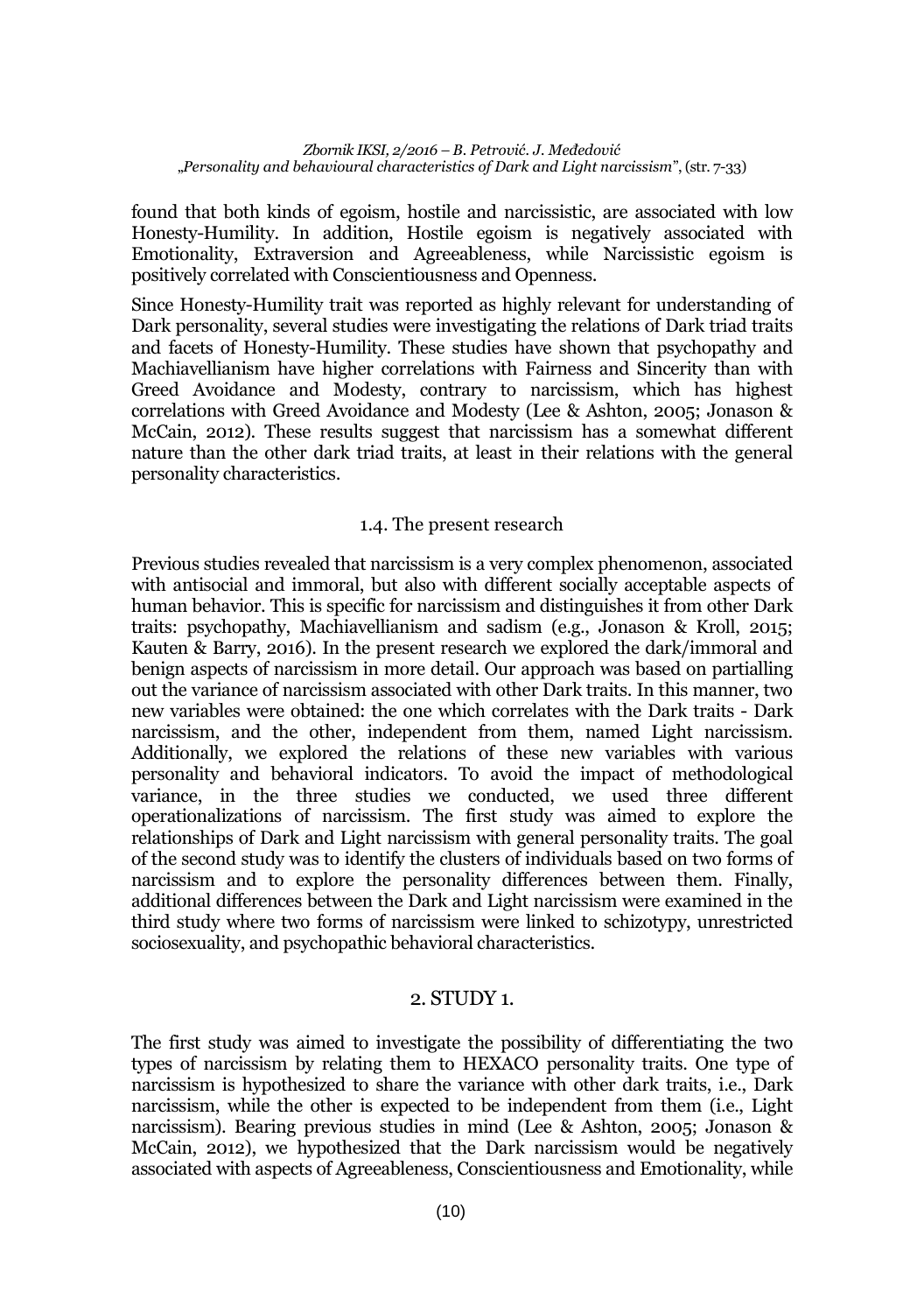Light narcissism would be correlated with Extraversion and Conscientiousness. In addition, we expected that both narcissisms might correlate negatively with the facets of Honesty; specifically, Dark narcissism would correlate negatively with the traits which are more related to morally-relevant behaviors, such as Fairness and Sincerity, while Light narcissism would correlate negatively with Greed Avoidance and Modesty as more benign aspects of the Honesty domain.

#### 2.1. Method

#### *2.1.1. Sample*

The sample consisted of 402 participants (76% female); mean age was 28.3 years  $(SD = 6.95)$ , mean years of education was 15.6 years  $(SD = 3.31)$ . Data were collected online. Participants were offered to receive a feedback regarding their results on the administrated questionnaires. Further details on the sample can be found in our previous report (*reference omitted*).

#### *2.1.2. Measures*

Narcissistic Personality Inventory - 13 (NPI-13; Gentile, Miller, Hoffman, Reidy, Zeichner, & Campbell, 2013) was used for the exploration of narcissistic characteristics. It encompasses 13 items consisting of pairs of statements, such as "(A) When people compliment me I sometimes get embarrassed" and "(B) I know that I am good because everybody keeps telling me so", and the respondent has to choose one of them. Only mean total scores on NPI-13 were used in the analyses  $(M=.56, SD=.18; \alpha=.63)$ .

MACH-IV (Christie & Geis, 1970; Jones & Paulhus, 2009) is a 20-item measure of Machiavellianism. Items reflect an endorsement of manipulative tactics (i.e., Machiavellian tactics), a cynical attitude towards human nature (i.e., Machiavellian views), and a pragmatic morality (i.e., Machiavellian morality). Only the total mean score was used in the analyses (M=2.44, SD=.55;  $\alpha$ =.74).

Self-Report Psychopathy Scale (SRP-3: Paulhus, Neumann, & Hare, in press) is a 64 item self-report inventory designed to assess four facets of psychopathy: Interpersonal Manipulation, Callous Affect, Erratic Lifestyle, and Antisocial Tendencies. The total averaged psychopathy score was included in the analyses  $(M=2.14, SD=.38; \alpha=.87).$ 

Varieties of Sadistic Tendencies inventory (VAST: Paulhus & Jones, 2015) is a 16 item measure of different manifestations of sadism. It contains items assessing Direct sadism (e.g., "I enjoy hurting people"), and Vicarious sadistic interests (e.g., "In video games, I like the realistic blood sports"). The mean score on all items was used in the analyses (M=2.06, SD=.55;  $\alpha$ =.78).

HEXACO-PI-R (Lee & Ashton, 2004) inventory was administered for assessment of basic personality traits defined by the HEXACO model: Honesty–Humility,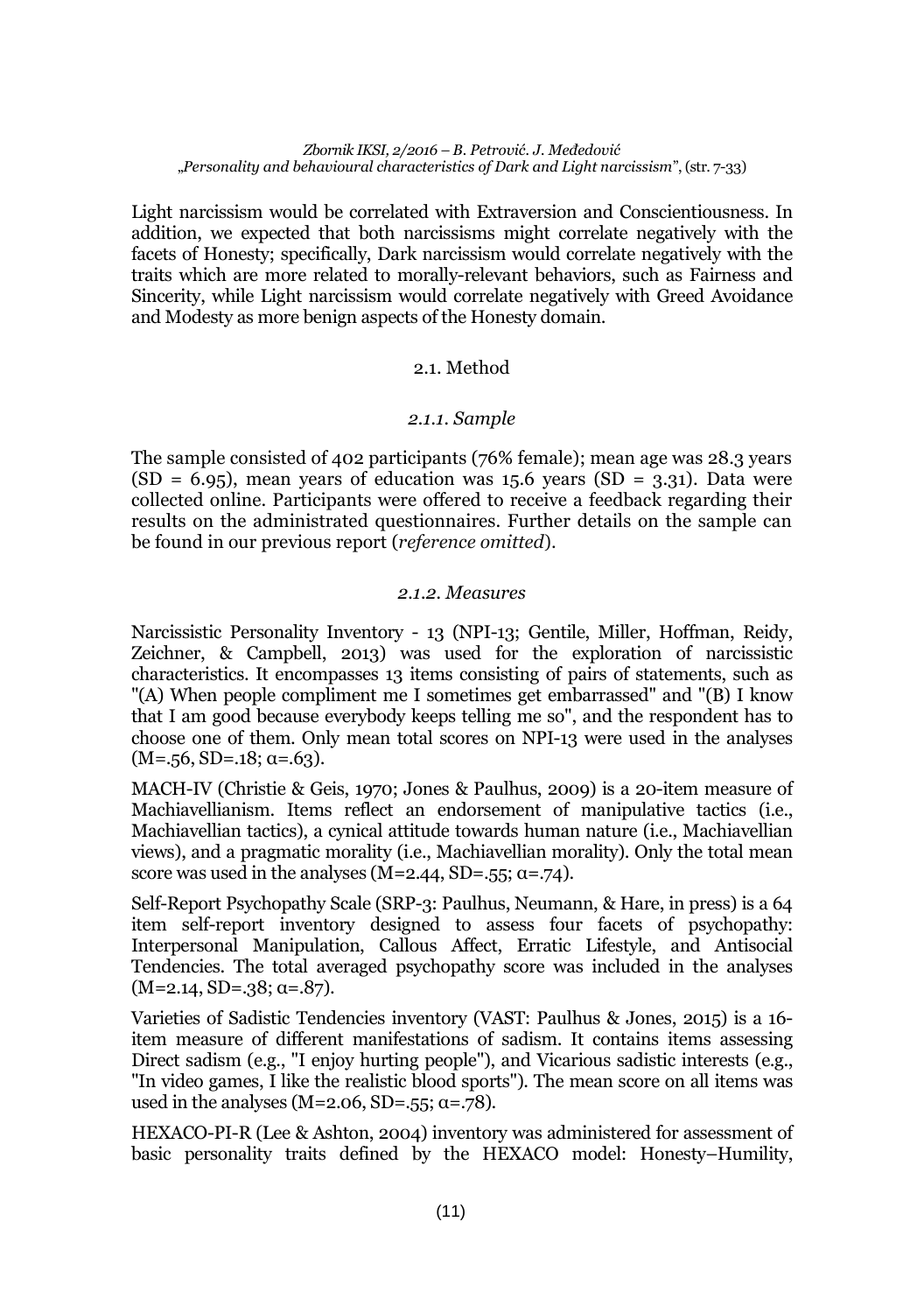Emotionality, Extraversion, Agreeableness, Conscientiousness, and Openness to Experience. The version consisting of 100 items was used in this study, withonly the facets scores included in the analyses. Reliability coefficients (Cronbach's alpha) for facets ranged from .58 for Anxiety to .76 for Sociability and Fairness (*reference omitted*).

All used instruments are self-report questionnaires with 5 point Likert-type scale (1  $=$  strongly disagree,  $5 =$  strongly agree), except for the NPI-13, which has forcedchoice dichotomous items.

#### 2.2. Results

In order to explain the variance of narcissism, we tested a regression model with Machiavellianism, psychopathy and sadism as predictors and narcissism as criterion variable  $(R^2=12; F=20.438, df=3, p<0.01)$ . The regression analysis showed that, although all of the ''dark'' traits have moderate correlations with narcissism, only psychopathy and Machiavellianism have a significant contribution to the prediction of criterion. The individual contributions of the predictor to the regression model are shown in Table 1.

Table 1. Prediction of narcissism by Machiavellianism, psychopathy and sadism

|                  | First study |          |          | Second study | Third study |          |
|------------------|-------------|----------|----------|--------------|-------------|----------|
|                  |             |          |          |              |             |          |
| Machiavellianism | $.13***$    | $.26***$ | $.36***$ | $.40**$      | .07         | $.32***$ |
| Psychopathy      | $.25***$    | $.32***$ | $.12*$   | $.30**$      | $.57***$    | $.51***$ |
| Sadism           | .01         | $.22***$ | $-.04$   | $.22***$     | .09         | $.23*$   |

Notes: β-standardized regression coefficient; r-correlation between the predictor and the criterion measure; \*- p<.05; \*\*- p<.01.

Based on the results of regression analysis, variance of narcissism associated with the Dark traits, labeled Dark narcissism, was saved as a standardized predicted value while the narcissism's variance that was independent from the Dark traits, labeled Light narcissism, was saved as a standardized residual. Both of these variables were used in the following regression models as criterions. The results of the regressions of Dark and Light narcissism on the facets of HEXACO personality traits are shown in Table 2.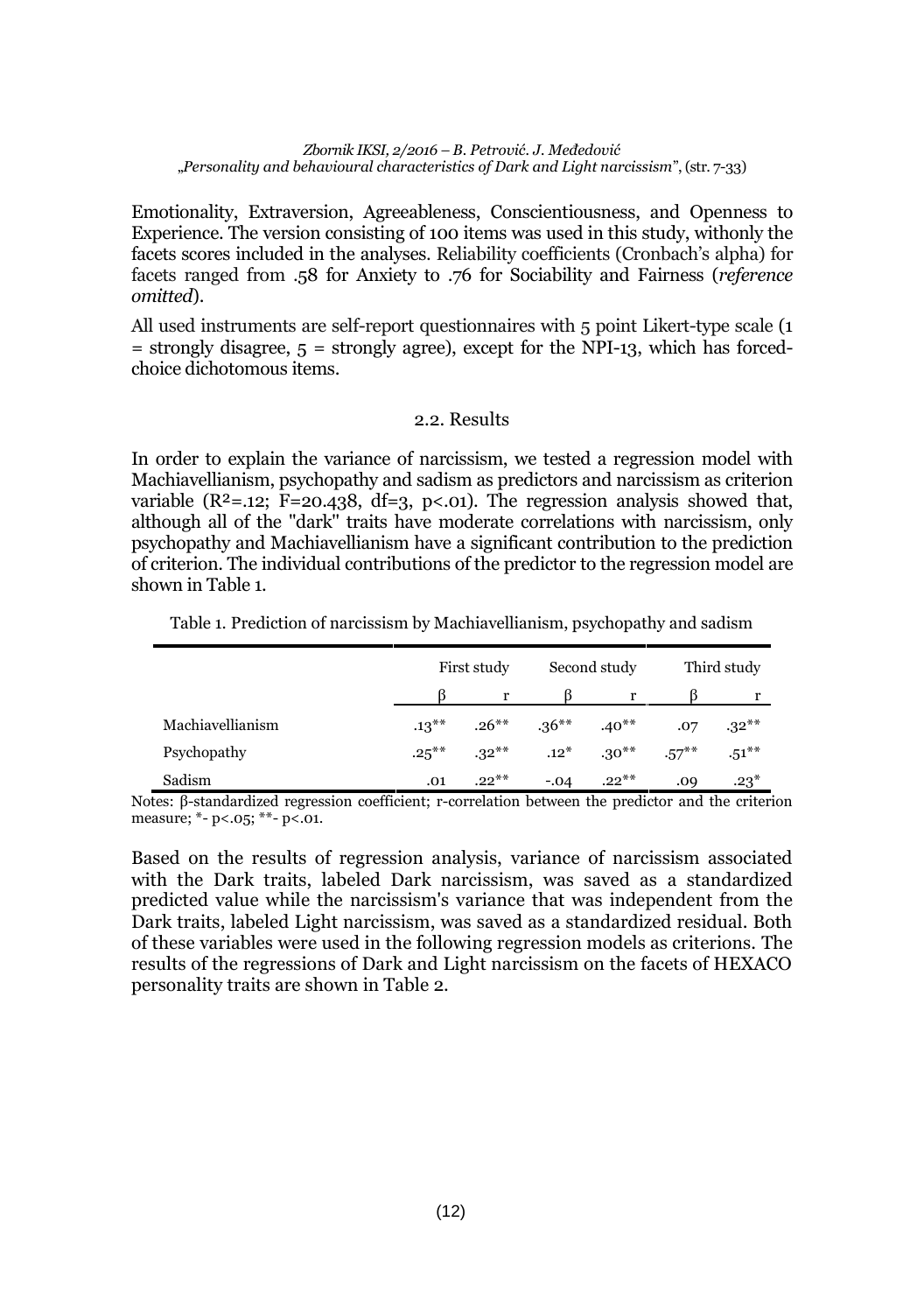|                        |                       | Dark narcissism            | Light narcissism |           |  |
|------------------------|-----------------------|----------------------------|------------------|-----------|--|
|                        | β                     | r                          | β                | r         |  |
| Sincerity              | $-.24***$             | $-.37***$                  | $.03-$           | $-.07$    |  |
| Fairness               | $-.23***$             | $-48**$                    | .00              | $-.04$    |  |
| Greed Avoidance        | $-.02$                | $-.22***$                  | $-.30**$         | $-.38***$ |  |
| Modesty                |                       | $-.01 - .17$ <sup>**</sup> | $-.23***$        | $-35***$  |  |
| Fearfulness            |                       | $-.15***$ $-.27***$        | $-.05$           | $-.09$    |  |
| Anxiety                | $-.14***$             | $-.07$                     | $.18***$         | $.12*$    |  |
| Dependence             | $-.09*$               | $-.16*$                    | .01              | .03       |  |
| Sentimentality         | $-15***$              | $-34***$                   | $-0.04$          | $-.06$    |  |
| Social Self-Esteem     | -.09                  | $-.20**$                   | .01              | $.19***$  |  |
| Social Boldness        | $-.02$                | .03                        | $.12***$         | $.28**$   |  |
| Sociability            |                       | $-.01-.16*$                | $.10^*$          | $.20***$  |  |
| Liveliness             | $.02\,$               | $-.19***$                  | $.13*$           | $.20***$  |  |
| Forgiveness            | .01                   | $-.22***$                  | $-00 -$          | $-.14*$   |  |
| Gentleness             | $-.15***$             | $-.29***$                  | $-13***$         | $-.25***$ |  |
| Flexibility            | .01                   | $-.23***$                  | -.03             | $-.20**$  |  |
| Patience               | $-.21***$             | $-33***$                   | $-.01$           | $-.17***$ |  |
| Organization           | $-.03$                | $-.19***$                  | $-.10$           | .01       |  |
| Diligence              | $-.12***$             | $-.30**$                   | $.14***$         | $.23***$  |  |
| Perfectionism          | $.11***$              | -.08                       | -.06             | .08       |  |
| Prudence               | $-.13***$             | $-35***$                   | .07              | .04       |  |
| Aesthetic Appreciation | $-.11***$             | $-.28**$                   | .06              | .08       |  |
| Inquisitiveness        | $.03-$                | $-.10$                     | $-.07$           | .02       |  |
| Creativity             | $-.02$                | $-.17***$                  | .04              | $.11*$    |  |
| Unconventionality      | .04                   | .04                        | .03              | $.13*$    |  |
| F                      | $19.69**$<br>$9.80**$ |                            |                  |           |  |
| $R^2$                  |                       | .55                        |                  | .38       |  |

Table 2. Prediction of the Dark and Light narcissism by the HEXACO facets

Notes: β-standardized regression coefficient; r-correlation between the predictor and the criterion measure; F-the F statistic magnitude; R²-the determination coefficient; \*- p<.05; \*\*- p<.01

The regression analyses have shown that the facets of Honesty-Humility are the most important predictors of both Dark and Light narcissism. However, it would be meaningful to note that Sincerity and Fairness had significant negative contribution to the explanation of Dark narcissism, whereas Light narcissism was predicted by Greed Avoidance and Modesty, also with a negative sign. All facets of Emotionality contributed negatively to the prediction of Dark narcissism. Facets of this domain did not predict Light narcissism, except for Anxiety, which was positively associated with it. All facets of Extraversion, aside from Social self-esteem, had a significant positive contribution only to the prediction of Light narcissism. Gentleness, a facet of Agreeableness, was a significant predictor (with a negative sign) of both narcissistic forms, while Patience contributed negatively exclusively to the explanation of the Dark narcissism. Dark narcissism was also substantially negatively associated with all facets of Conscientiousness; Light narcissism was associated positively only with Diligence. Openness was not a significant predictor for neither of the narcissism forms, with the exception of Aesthetic Appreciation which negatively predicted Dark narcissism.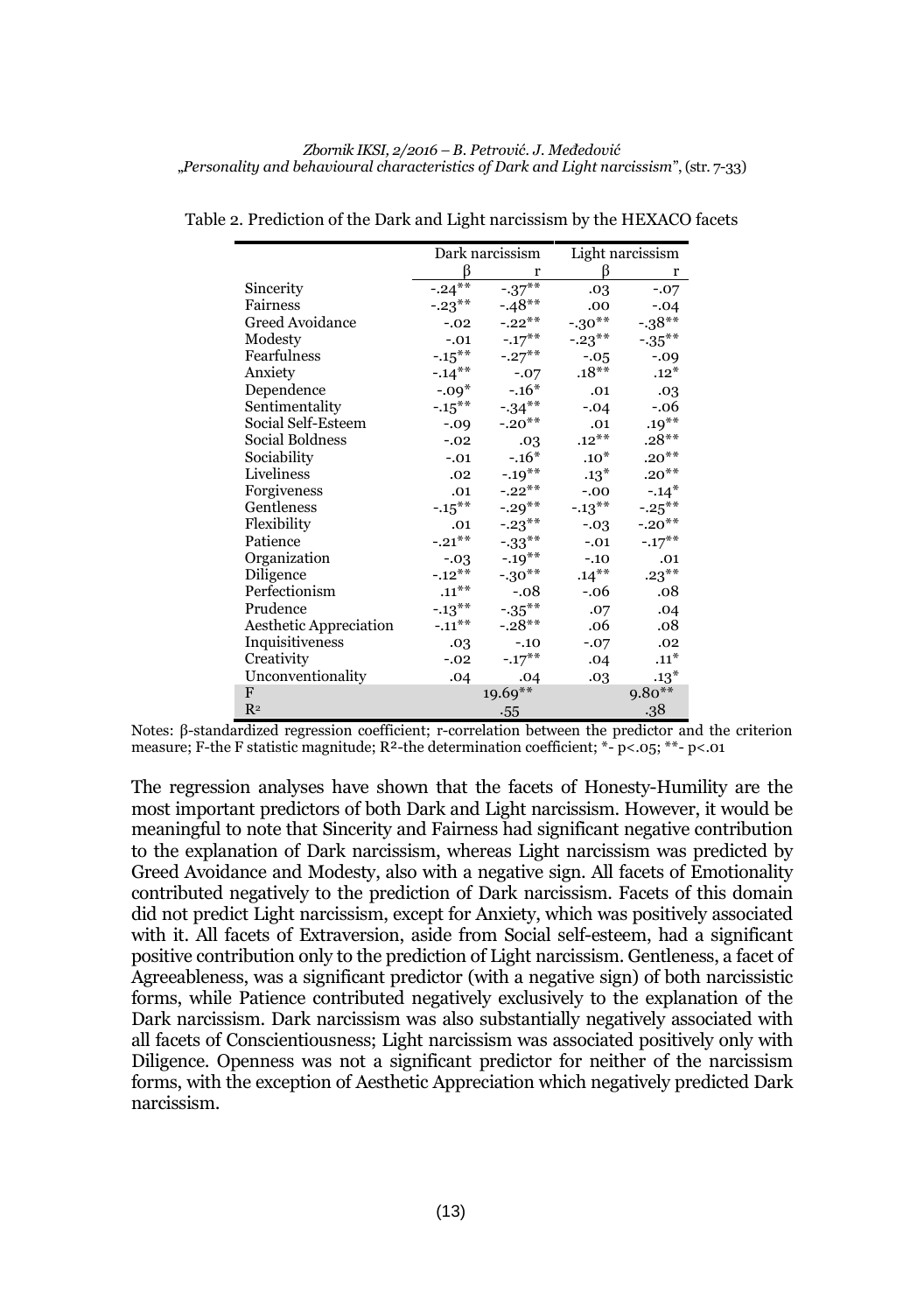#### 2.3. Discussion

Main finding of the Study 1 is that Dark and Light narcissism have different patterns of relationships with HEXACO personality traits, except in the case of Agreeableness facets. The results confirmed our hypotheses that Dark and Light narcissism differ with respect to relations with Honesty-Humility trait and are in line with previous results (Lee & Ashton, 2005; Jonason & McCain, 2012). ''Dark'' narcissism is characterized by low Sincerity and Fairness from the Honesty-Humility domain, low scores on all facets of Emotionality, low Gentleness and Patience from Agreeableness domain, low scores on all facets of Conscientiousness and a low score on Aesthetic Appreciation from the Openness domain. This profile corresponds to the profile of an antisocial personality (De Vries & Kampen, 2010). Light narcissism is characterized by low Greed Avoidance, Modesty and Gentleness, high Anxiety, higher scores on almost all facets of Extraversion and higher Diligence. Light narcissism is related to immodest but sociably-acceptable personality characteristics, which are not directly related to antisocial behavior. These results are well in line with studies showing that narcissism has two forms, bright and dark (Back, Küfner, Dufner, Gerlach, Rauthmann, & Denissen, 2013, Book, Visser & Volk, 2015), and that some aspects of narcissism are not related exclusively to indicators of aggressive and antisocial behavior, as other dark traits are (Rauthmann & Kolar, 2012; Houlcroft et al., 2012; Pailing et al., 2014).

#### 3. STUDY 2

Results of study 1 indicated the existence of two form of narcissism, i.e., Dark and Light, which differ with respect to relations with basic personality traits. One can always question if these constructs are merely a statistical artifact of variance partialization, or they indeed represent distinct traits? If there are individuals high on the Dark and low on Light narcissism (and the opposite), and if groups of such individuals differ meaningfully on relevant psychological characteristics, that would further validate two aspects of narcissism. In order to test this hypothesis we conducted a cluster analysis on the traits of Dark and Light narcissism and compared obtained groups on general personality traits. We expected similar differences in personality like the ones obtained in Study 1: Dark narcissists should be characterized by personality traits representing dispositions toward immoral and antisocial behavior, i.e., low Honesty, Emotionality, Agreeableness and Conscientiousness, while Light narcissists should have elevated levels of Extraversion.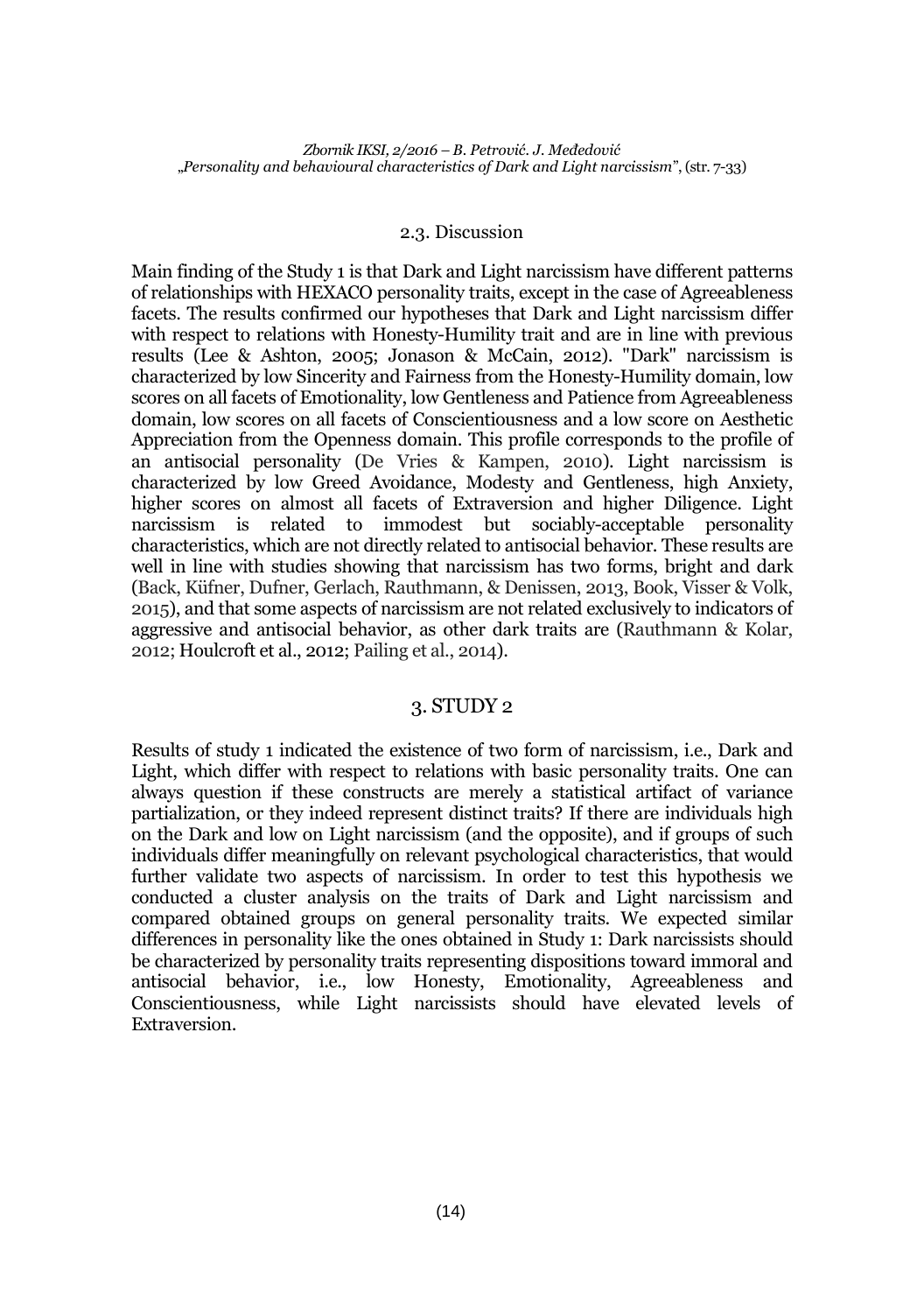#### 3.1. Method

#### *3.1.1. Sample*

There were 541 respondents in Study 2. The average age of the participants was 24 years (SD=6.04) with 76% of them being female. On average respondents had 14 years of formal education (SD=3.29). The data were collected on-line. Participants were offered a feedback regarding their scores on administered questionnaires.

#### *3.1.2. Measures*

Psychopathy, narcissism and Machiavellianism were measured by the Short Dark Triad questionnaire (SD3: Jones & Paulhus, 2014). All of the three traits were measured by 9 items. Descriptive statistics and scale reliabilities were as followed: M=2.37, SD=.58,  $\alpha$ =.65 for psychopathy, M=2.92, SD=.49,  $\alpha$ =.66 for narcissism and M=2.81, SD=.70,  $\alpha$ =.77 for Machiavellianism.

For assessment of Sadism, Short Sadistic Impulse Scale was used (SSIS: O'Meara, Davies, & Hammond, 2011). Scale contains 10 items assessing sadistic impulses (M=1.41, SD=.58, α=.85).

Personality traits were assessed with HEXACO-60 scale, 10 items per each trait (Ashton, & Lee, 2009). The scores on domain scales were used in analyses: Honesty- Humility (M=3.65, SD=.62,  $\alpha$ =.69), Emotionality (M=3.31, SD=.66,  $\alpha$ =.75), Extraversion (M=3.26, SD=.65,  $\alpha$ =.77), Agreeableness (M=2.97, SD=.62,  $\alpha$ =.72), Conscientiousness (M=3.61, SD=.63,  $\alpha$ =.78) and Openness (M=3.77, SD=.70,  $\alpha$ =.80). All of the used measures are self-report questionnaires with a standard 5point Likert type scale  $(1 -$  "strongly disagree", and  $5 -$  "strongly agree").

#### 3. 2. Results

#### *3.2.1. Obtaining the Dark and Light narcissism measures*

We used the same method for the extraction of the Dark and Light narcissism's variance, as described in Study 1. The narcissism score was set as a criterion in the regression analysis, while psychopathy, Machiavellianism and sadism were predictors. A significant regression function was obtained  $(R^2 = .17; F = 37.10, df = 3$ , p<.01). Similarly to the results of the Study 1, analysis showed that all of the predictors correlate positively with the criterion, however, only psychopathy and Machiavellianism independently contributed to prediction of narcissism. The individual contributions of the predictor to the regression model were shown in Table 1.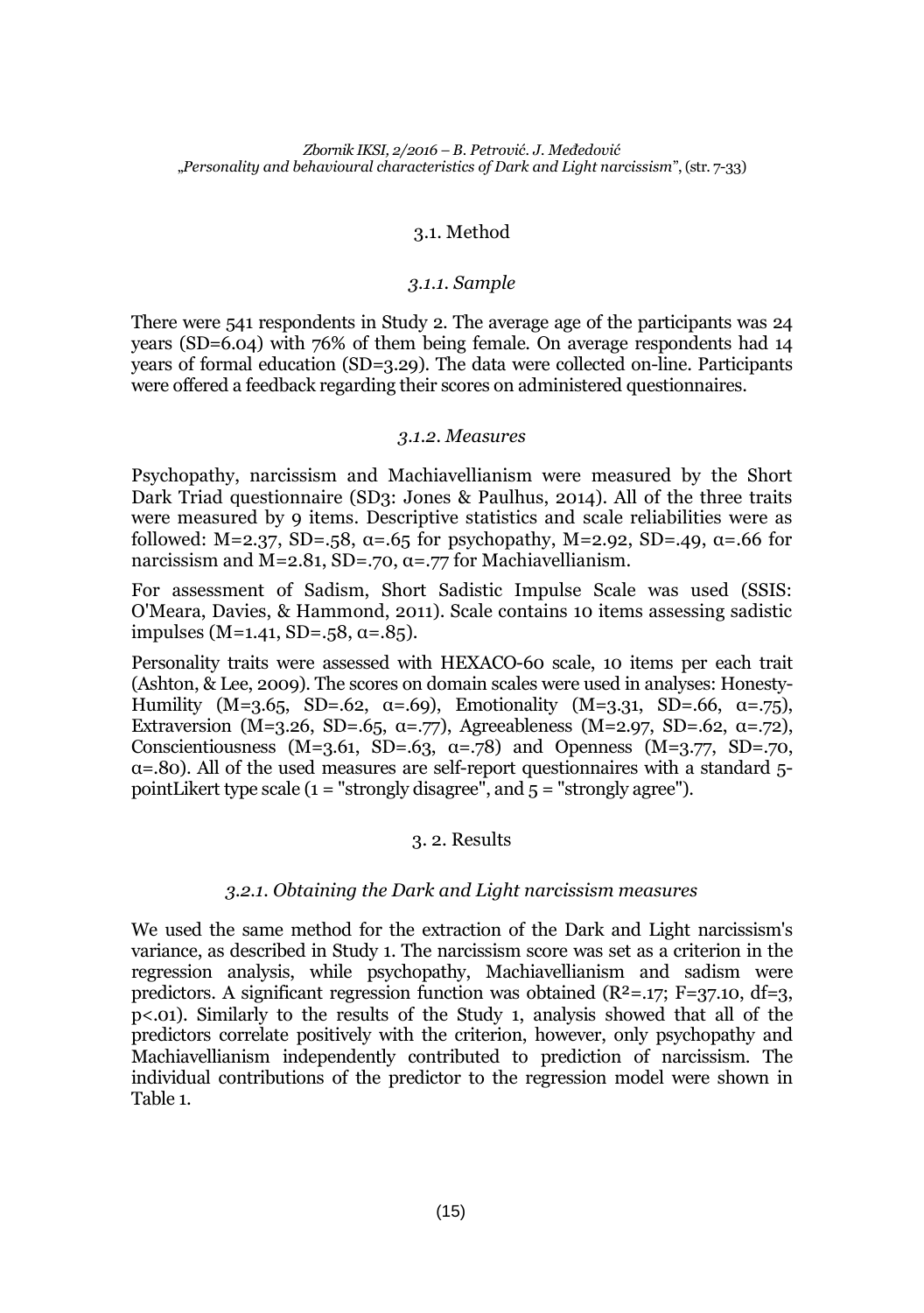#### *3.2.2. Exploring the clusters of participants with respect to Dark and Light narcissism*

We conducted a two-step cluster analysis to explore potential differences between the group profiles regarding the two forms of narcissism. In the first step, we conducted a hierarchical cluster analysis, following the procedure described by Chabrol and colleagues (Chabrol et al., 2015). The Ward method was used for the cluster extraction with the squared Euclide's distance as a measure of group distances. Based on the dendrogram and the agglomeration schedule, a three-cluster solution was identified. In the second step of analysis, K-means clustering was used to examine the three-cluster structure. Group means on the measures of narcissism are shown in Diagram 1.



Diagram 1. Three clusters extracted by different profiles on narcissism measures

The first group was labeled the *Low narcissists* cluster (N=188, 35% of the sample) because both Light and Dark narcissism z-scores were below zero. The second group ( $N=86$ , 16% of the sample) was described by high Light ( $z=1.45$ ) and low Dark narcissism (z=0.05), and it was labeled *Light narcissists*. Finally, the third group (N=267, 49% of the sample) was described by the opposite pattern, i.e., high Dark and low Light narcissism (Dark narcissism: z=0.72; Light narcissism: z=-0.34). This group was labeled *Dark narcissists*. As expected, cluster of individuals with high scores on both Dark and Light narcissism was not extracted. Results of discriminant analysis showed that two discriminant functions (R<sub>c1</sub>=.81, Wilk's λ=.21,  $\chi^2_{(4)}$ =832.368, p<.01 and R<sub>c2</sub>=.63, Wilk's λ=.60,  $\chi^2$ <sub>(1)</sub>=272.218, p<.01) discriminate three detected clusters, with 94.3% correctly classified original grouped cases.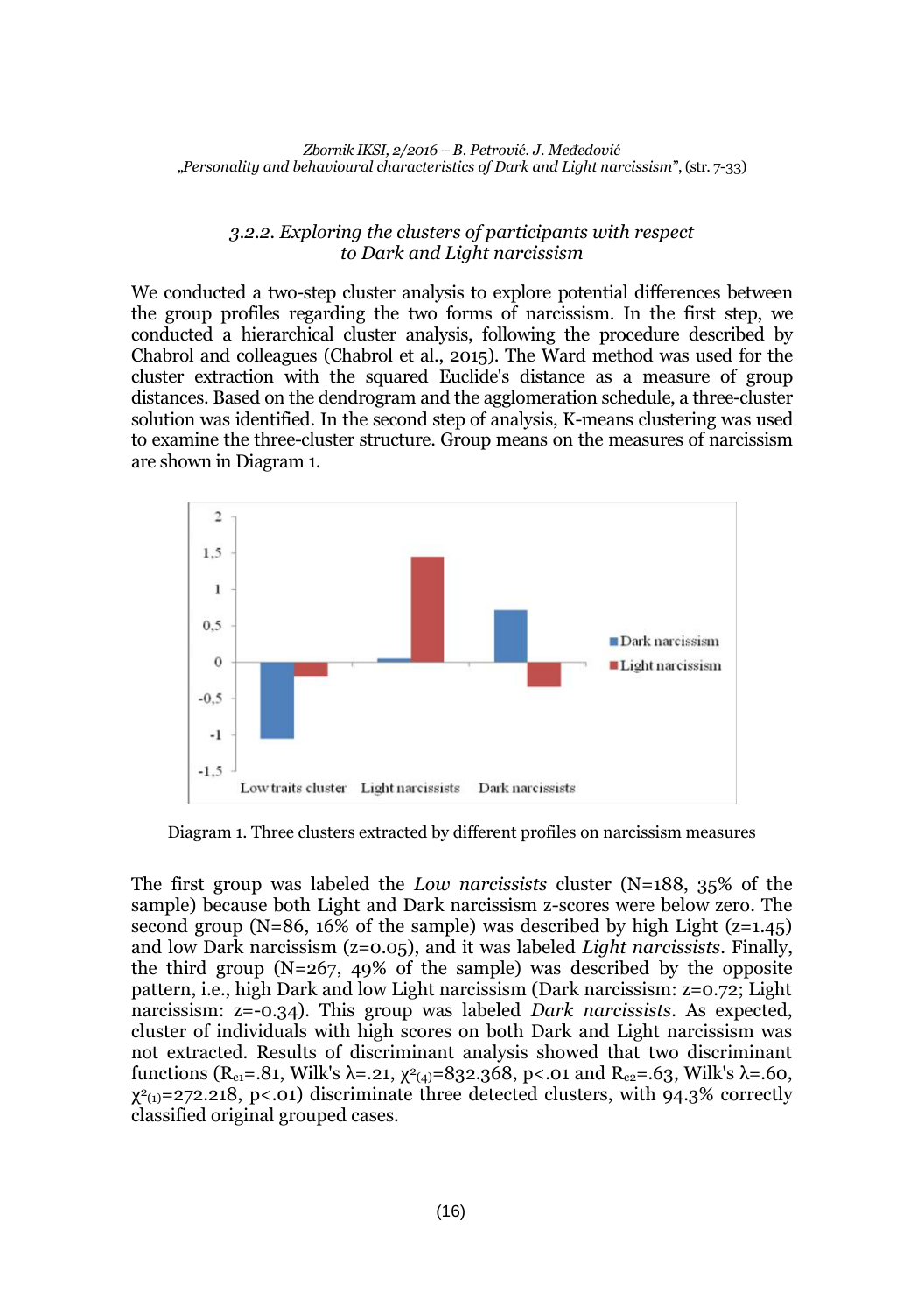#### *3.2.3. Differences between the clusters of narcissistic individuals on personality traits*

The final analysis conducted in this study was aimed to explore personality differences of the individuals belonging to different clusters. To test these hypotheses, we conducted a multivariate analysis of variance (MANOVA). Results showed that there is a significant effect of the three groups of narcissists on the multivariate composite of personality traits (Wilk's  $\lambda = .736$ ,  $F_{(12,1066)} = 14.699$ , p<.01,  $\eta^2$ =.14). The results of univariate tests are provided in Table 3.

Table 3. Personality differences between the clusters of narcissistic individuals

|                   |      | Low traits cluster |      | Light narcissists | Dark narcissists |     |           |                                               |
|-------------------|------|--------------------|------|-------------------|------------------|-----|-----------|-----------------------------------------------|
|                   | M    | <b>SD</b>          | M    | SD                | М                | SD  | F         | Significant comparisons (Sheffe) <sup>†</sup> |
|                   |      |                    |      |                   |                  |     | 69.75**   |                                               |
| Honesty           | 3.99 | $-54$              | 3.74 | $-54$             | 3.37             | .57 |           | LTC > LN > DN                                 |
|                   |      |                    |      |                   |                  |     | $2.04*$   |                                               |
| Emotionality      | 3.28 | .70                | 3.43 | .67               | 3.29             | .63 |           | $LN > LTC$ , $DN$                             |
|                   |      |                    |      |                   |                  |     | $4.23***$ |                                               |
| Extraversion      | 3.31 | .67                | 3.26 | .65               | 3.19             | .65 |           | LTC. LN > DN                                  |
|                   |      |                    |      |                   |                  |     | $18.90**$ |                                               |
| Agreeableness     | 3.16 | .58                | 3.03 | $-57$             | 2.81             | .63 |           | LTC, LN > DN                                  |
|                   |      |                    |      |                   |                  |     | $3.64*$   |                                               |
| Conscientiousness | 3.67 | .66                | 3.70 | .62               | 3.53             | .61 |           | LTC, LN > DN                                  |
|                   |      |                    |      |                   |                  |     | $9.45***$ |                                               |
| <b>Openness</b>   | 3.92 | .62                | 3.83 | .69               | 3.64             | .74 |           | LTC, LN > DN                                  |

Notes: M-mean; SD-standard deviation; LTC- Low traits cluster; LN- Light narcissists; DN- Dark narcissists;  $*_-p<.05$ ;  $_{*-p}<.01$ ;  $_{-1}$ ll significant comparisons are at least on the level of  $p<.05$ .

As seen from Table 3, the trait that has the best discrimination power with regard to narcissistic profiles is Honesty-Humility. Participants with low narcissistic traits have the highest score on this personality dimension, followed by the Light narcissists, and Dark narcissists, who have the lowest score. Light narcissists have the highest levels of Emotionality, compared to the other two groups. Finally, there is a similar pattern of differences in Extraversion, Agreeableness, Conscientiousness and Openness scores: Low narcissists and Light narcissists do not differ in these traits, but the scores in these groups are significantly higher than in Dark narcissists.

#### 3.3. Discussion

Results of the Study 2 provided further evidence regarding the validity of the Dark and Light narcissism concepts. We were able to extract two clusters which are important for their validation: individuals with high Dark and low Light narcissism (Dark narcissists) and the individuals with the opposite pattern of the traits (Light narcissists). Moreover, the cluster of individuals with both of the traits elevated was not detected. This finding is expected: if the two forms of narcissism are indeed representing different personality profiles, than a person cannot be a Dark and a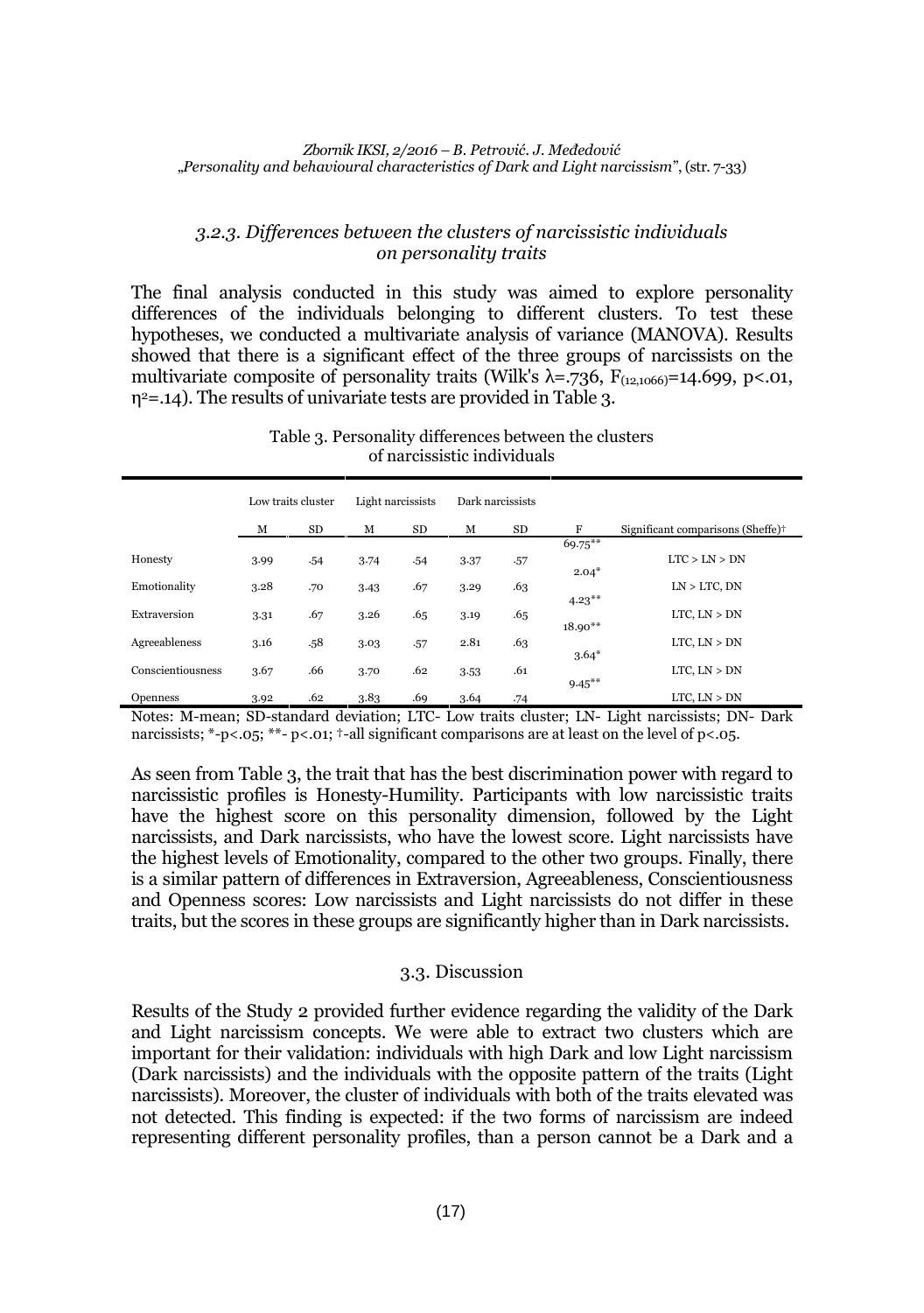Light Narcissist at the same time. The third extracted cluster was depicted by low levels of both narcissism aspects.

Altogether, it is possible to obtain meaningful profiles of individuals regarding narcissism that differ in general personality traits in a conceptually predictable manner. The results of MANOVA confirmed our hypothesis with respect to the differences between the narcissism subtypes on personality traits.In fact, the pattern of differences is congruent not only with the results of the Study 1, which indicate that the Dark narcissists are the most dishonest and arrogant, but is also in line with previous findings demonstrating low Honesty as the core of the Dark personality (Book, Visser, & Volk, 2015; Međedović, 2012). Emotionality is more pronounced in Light narcissists, and it probably originates in elevated levels of Anxiety, as the first study demonstrated. This finding provides further evidence that Light narcissists have some vulnerable characteristics, like lower tolerance to frustration and stress (Miller, Hoffman, Gaughan, Gentile, Maples, & Campbell, 2011). Finally, Dark narcissists have significantly lower Extraversion, Agreeableness, Conscientiousness and Openness scores. The results regarding Extraversion are in line with the findings on positive correlation between Light narcissism and this personality trait obtained in Study 1. The findings about lower levels of Agreeableness and Conscientiousness in the Dark Narcissist group are congruent with prior data on negative relations between these dimensions and psychopathy (Paulhus & Williams, 2002) and delinquency (Jones, Miller & Lynam, 2011).

#### 4. STUDY 3

In study 3 we were interested in finding additional distinctions between Dark and Light narcissism. According to Hare's conception of psychopathy, parasitic and irresponsible lifestyle, antisocial behavior and unrestricted sexuality are its important behavioral indicators (Hare, 2003).

Therefore, we were interested in relations between two forms of narcissism and the behavioral psychopathic traits. The core conception of Dark narcissism should be reflected in positive relations with antisocial and criminal behavior, while the opposite should stand for Light narcissism. Considering the previous findings suggesting the relations between narcissism and heightened sociosexuality (Mouilso & Calhoun, 2012), we were also interested in further investigation of narcissism's relations to unrestricted sexual behaviour. Since the Dark Triad traits are associated with a short-term mating strategy in men (Jonason, Li, Webster & Schmitt, 2009), we assume that Dark, but not Light narcissism would be related to unrestricted partner relations. Finally, the relations between narcissism forms and schizotypy are explored. Being an operationalization of psychotic-like experiences (Van Os, Linscott, Myin- Germeys, Delespaul, & Krabbendam, 2009), schizotypy can represent a valid index of mental health in subclinical populations (Goulding, & Ödéhn, 2009). Previous research has shown that schizotypy has several common characteristics with psychopathy (Ragsdale, Mitchell, Cassisi & Bedwell, 2013), and has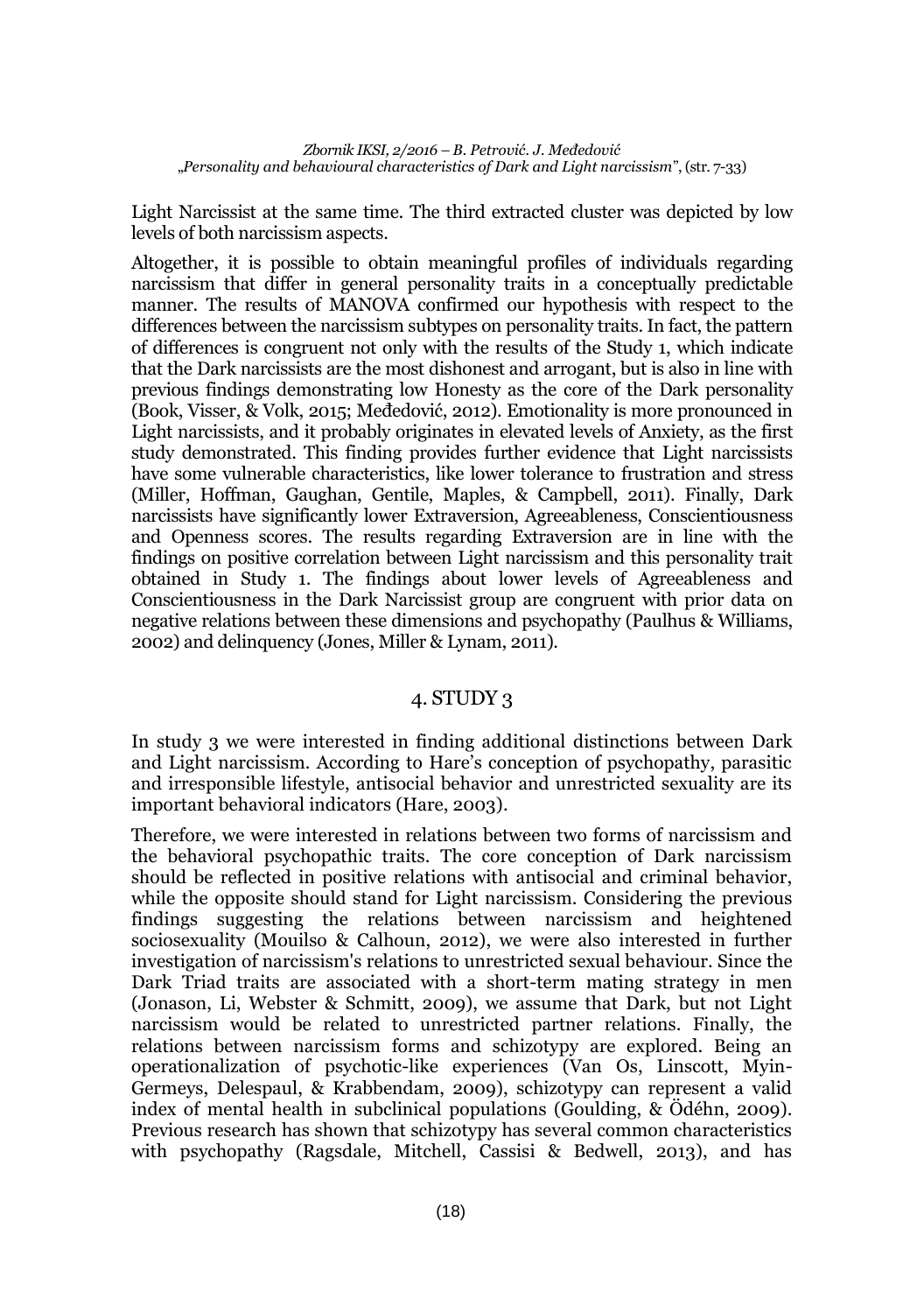revealed it as a disposition toward consistent antisocial behavior (Međedović, Kujačić, & Knežević, 2012). Based on data, we hypothesized that Dark narcissism would be positively related to psychosis-proneness.

#### 4.1. Method

#### *4.1.1. Sample and procedure*

The sample consisted of 181 male prisoners serving a sentence in two penitentiary institutions in Serbia. All subjects participated on a voluntary basis. The mean age was 35 years (SD=10). Respondents had on average ten years of education (i.e., second year of high school). All participants had elementary reading skills. In the first part of data collection participants filled out the self report questionnaires of personality, psychopathy, sadism, Machiavellianism and schizotypy. In the second part of data acquisition, participants were interviewed and rated on behavioral indicators.

#### *4.1.2. Measures*

In this study the *narcissism* was not measured directly. We used the participants' scores on HEXACO personality scales to calculate the proxy measure of narcissism, following the procedure mentioned in the previous study, where HEXACO-PI-R was used for calculating the measure of psychopathy (Witt, Donnellan & Blonigen, 2009). We followed the general recommendations from this approach (calculating the correlations between the inventory items and the full narcissism scale and using items with significant correlations above .30) and calculated the measure of narcissism, using the data from Study 1. The HEXACO narcissism scale consisted of 20 items (the items are presented in Supplementary material 1) and it had multiple R with the total score of NPI of .73. We calculated the score for the narcissism scale for the present study in the same manner, since we administrated the HEXACO-PI-R in this sample too. The scale reliability was  $\alpha = .69$  (M=2.89; SD=.50).

*Psychopathy* was measured with SRP-3 scale (Paulhus, Neumann, & Hare, in press). It contains 64 items and only the total averaged score on the scale was used in the analysis (M=2.58; SD=.65; α=.94). *Sadism* and *Machiavellianism* were assessed by the Amoralism scale (Knežević, Radović, & Peruničić, 2008; Paulhus & Jones, 2015). Sadism was measured with 5 (M=1.87; SD=.74;  $\alpha$ =.66) and Machiavellianism with four items (M=3.25; SD=1.05;  $\alpha$ =.71), with joint 5-point Likert type scale  $(1 =$  strongly disagree;  $5 =$  strongly agree).

The Psychopathy Check List-Revised (PCL-R: Hare, 2003) was used for measuring two facets of psychopathic behavioral style: *Lifestyle* (M=.82; SD=.48; α=.73) and *Antisocial tendencies* (M=.72; SD=.55; α=.74). Lifestyle represents an irresponsible and erratic behavior style, whereas Antisocial tendencies depict the frequency and versatility of criminal behavior. PCL-R is a rating measure and the participants'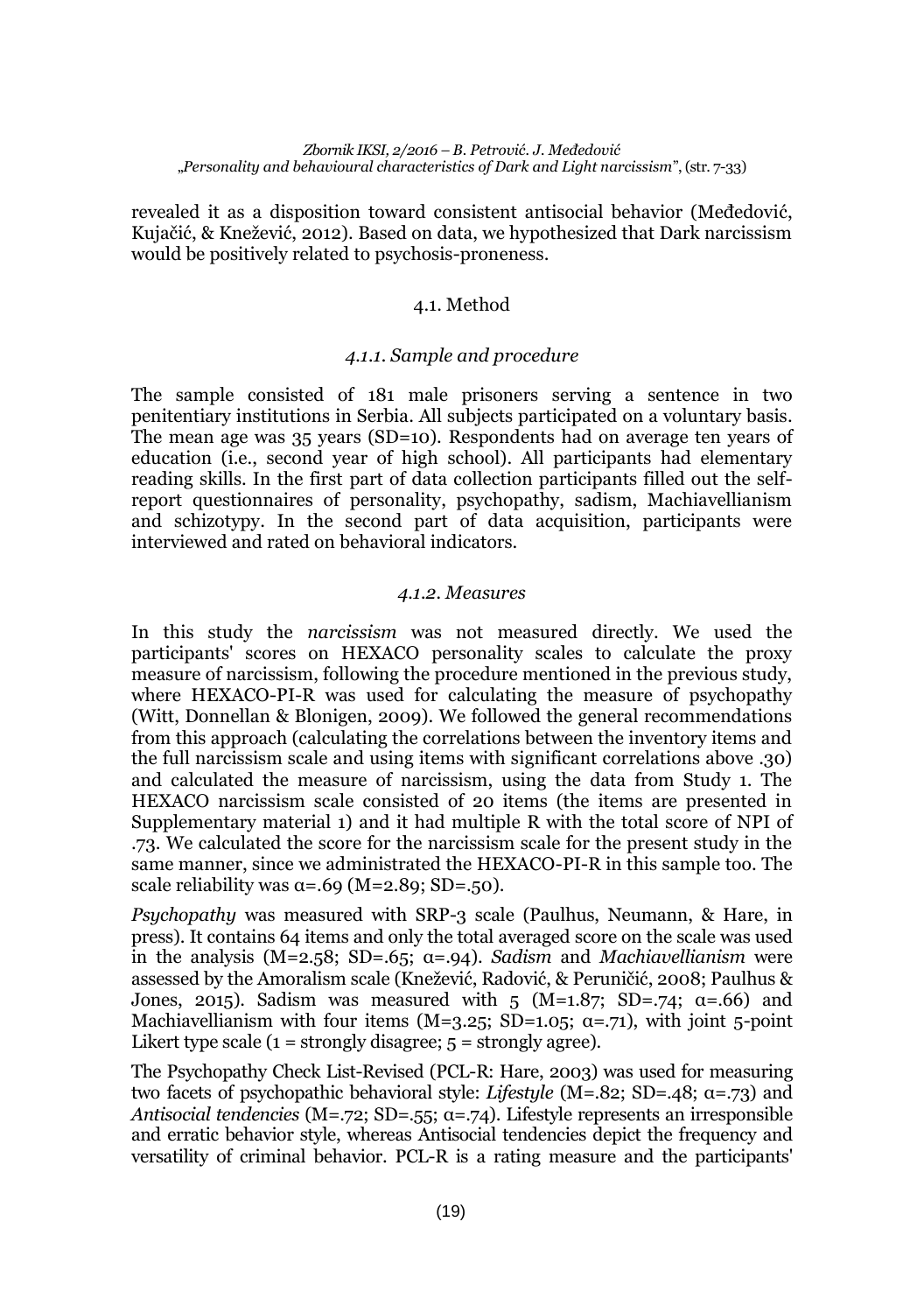behavior was rated by the authors of this report. Both Lifestyle and Antisocial tendencies were measured by two sets of five behavioral indicators, which were rated on the following scale: 0 if rated indicator (behavior) was absent, 1 if it was present in some degree and 2 if it was present in a high degree.

There are several questions in the PCL-R used for assessment of two psychopathy items not belonging to any of the narrower psychopathy facets (Hare & Neumann, 2009). These questions assessed the following topics: the age of the first sexual intercourse, total number of sexual partners, simultaneous romantic involvement (e.g., how many times he was involved in multiple relationships) and infidelity to the romantic partner (e.g., how many times he cheated on his partner). Factor analysis of these four indicators using the Principal component analysis yielded a robust latent factor explaining 40% of the original items' variance. It was labeled as *Unrestricted sociosexuality* and saved as a separate variable in the data matrix using the regression method.

Finally, *schizotypy* was measured using the Disintegration construct, a comprehensive disposition towards psychotic-like experiences (Knežević, Opačić, Kutlešić, & Savić, 2005). The DELTA 10 questionnaire measures ten aspects of dysfunctional psychological experience: General executive dysfunction, Perceptual distortions (depersonalization and derealization), Enhanced awareness, Depression, Paranoia, Mania, Social anhedonia, Flattened affect, Somatoform dysregulation (experiences of body change) and Magical thinking. The instrument has 30 items with joint 5-point Likert type scale. Only the total mean score on the inventory was calculated. Its reliability was high (M=2.14; SD=.60;  $\alpha$ =.89).

#### 4.2. Results

#### *4.2.1. Partialization of narcissism's variance*

Similarly to Studies 1 and 2, the narcissism score was set as a criterion variable in the regression, while psychopathy, sadism and Machiavellianism were predictors. A significant regression function was obtained  $(R<sup>2</sup>=32; F=38.9,$  $df=3$ , p<.01). Results showed that all of the three traits correlate positively with the criterion measure. However, only psychopathy had independent contribution to the prediction in this sample. The individual contributions of the predictor to the regression model are shown in Table 1.

#### *4.2.2. Differences between the Dark and Light narcissism in schizotypy and behavioral characteristics*

The main analysis conducted in this study was aimed to explore differences between the two forms of narcissism. Dark and Light narcissism were set as criterion variables, whereas Lifestyle, Antisocial tendencies, Unrestricted sexuality and schizotypy were entered as predictors. Both regression functions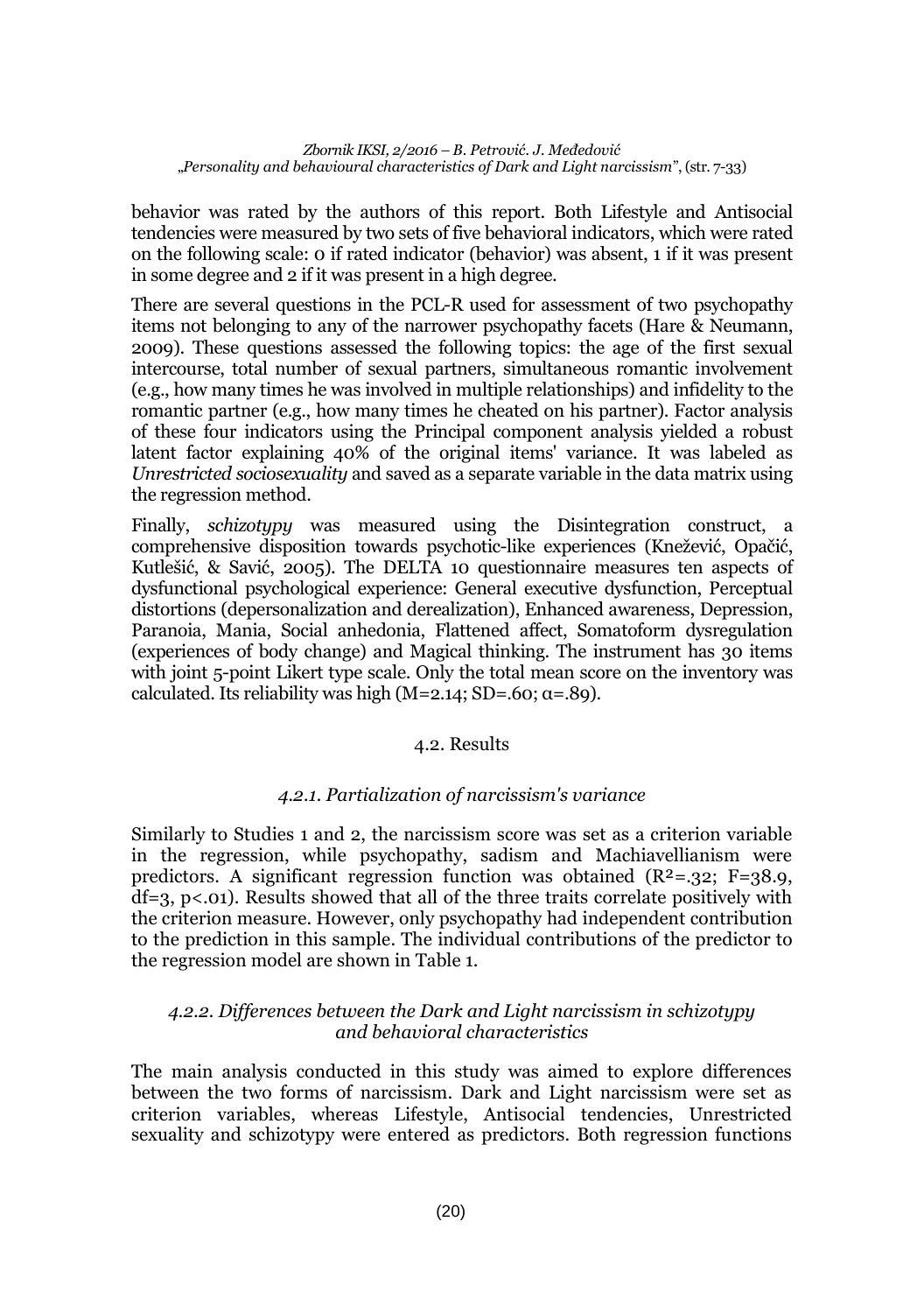were statistically significant. Their characteristics and contributions of predictors are shown in Table 4.

|                             |            | Dark narcissism | Light narcissism |           |  |
|-----------------------------|------------|-----------------|------------------|-----------|--|
|                             |            | r               |                  |           |  |
| Lifestyle                   | $.21*$     | $.49***$        | $.21*$           | .03       |  |
| Antisocial tendencies       | $-33***$   | $.55***$        | $-.20*$          | $-.12$    |  |
| Unrestricted sociosexuality | $.16*$     | $.27***$        | .14              | .10       |  |
| Disintegration              | $.23***$   | $.36***$        | $-.25***$        | $-.25***$ |  |
| F                           | $25.14***$ |                 | $4.20***$        |           |  |
| R <sup>2</sup>              | .41        |                 | .10              |           |  |

#### Table 4. The regression functions obtained in the prediction of Dark and Light narcissism

Notes: β-standardized regression coefficient; r-correlation between the predictor and the criterion measure; F-the F statistic magnitude;  $R^2$ -the determination coefficient; \*- p<.05; \*\*- p<.01.

As seen from Table 4, the high amount of Dark narcissism variance was explained by the analyzed predictors (41%). All of the predictors contributed positively to the Dark narcissism. The regression function of Light narcissism as a criterion was different, in terms of several parameters. The percentage of explained variance was much lower (10%). The following predictors had independent contribution to the prediction: Antisocial tendencies and Disintegration had negative, while Lifestyle had positive relations with Light narcissism.

#### 4.3. Discussion

Since Dark and Light narcissism were obtained by partialling out the variance of narcissism that can and cannot be explained by the Dark traits, we expected that the Dark narcissism would be associated with antisocial behavior. Indeed, the regression analysis confirmed this hypothesis. In fact, not only that Dark narcissism had a positive relation with antisocial behavior, results have also shown that Light narcissism is negatively related to delinquency. This finding goes in favor of earlier conceptions of adaptive and maladaptive narcissism (Barry, Grafeman, Adler, & Pickard, 2007), where only the maladaptive form of narcissism is related to delinquency (Barry, Pickard & Ansel, 2009). Present findings provide evidence that Dark narcissism may contain the key features of maladaptive narcissism, while Light narcissism may represent its adaptive form.

Previous conclusion can be further corroborated by the relations between two forms of narcissism and schizotypy. Earlier studies investigating these relations resulted in inconsistent findings (Grant, Chou, Goldstein, Huang, Stinson, Saha, ... & Ruan, 2008; Seah & Ang, 2008). The present study sheds some new light on these associations. Our data indicate that previously obtained positive relation between narcissism and psychosis-proneness can be narrowed to the association between the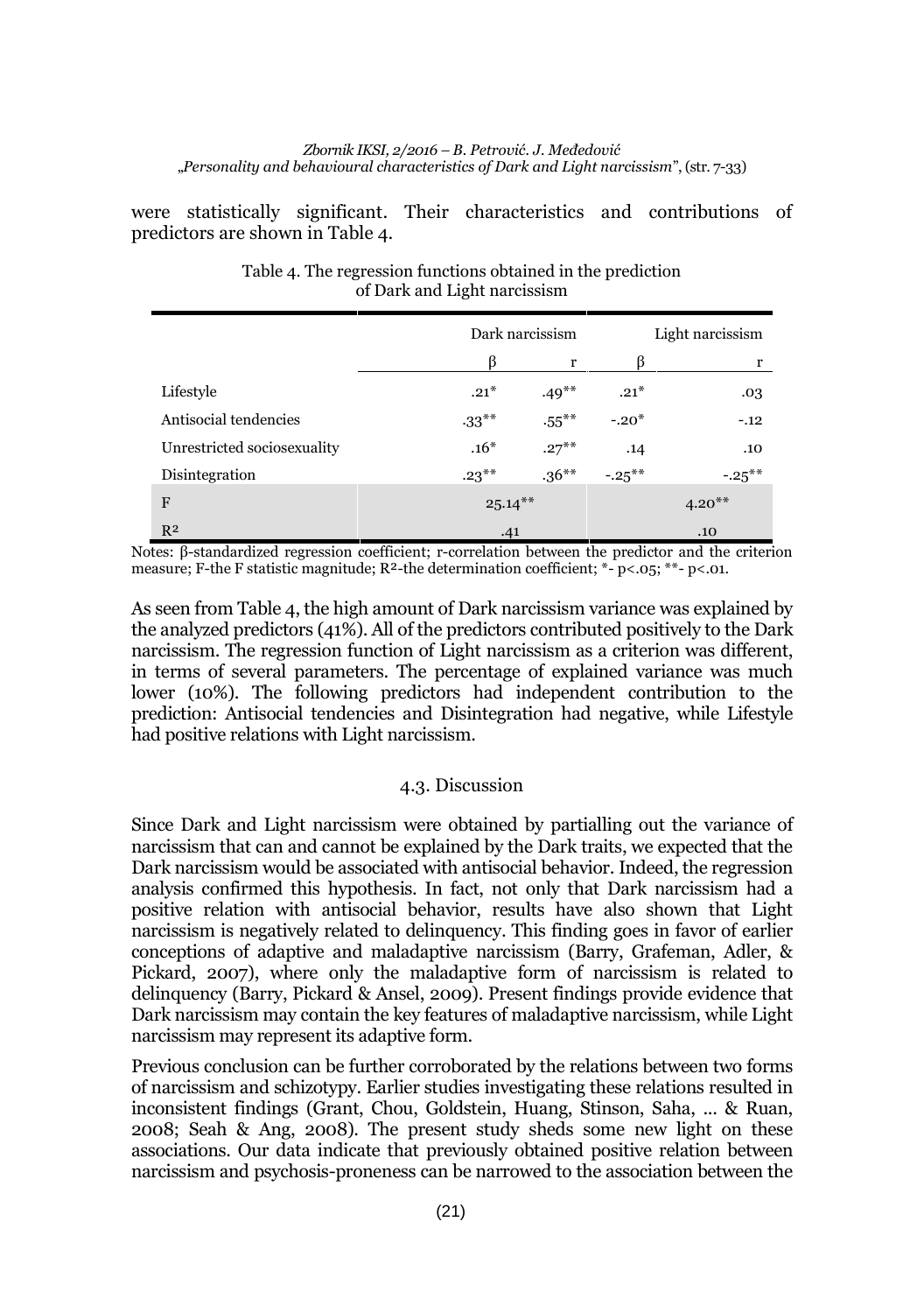Dark narcissism and schizotypy. This result is expected because previous findings have shown that schizotypy positively correlates with all of the remaining Dark Tetrad traits (Montag, Hall, Plieger, Felten, Markett, Melchers, & Reuter, 2015; Kujačić, Međedović, & Knežević, 2015; Međedović, 2015). However, Light narcissism has negative relation with schizotypy. The opposite associations of two forms of narcissism with psychosis-proneness could suppress one another, which would lead to zero correlation between schizotypy and the total score on the narcissism trait: the result which was obtained in a previous study (Seah & Ang, 2008). The present data show that the additional distinctions between the Dark and Light features of narcissism are needed to reveal the complex relations between narcissism and schizotypal experiences.

Earlier data indicated that narcissism is the disposition towards unrestricted sociosexuality (Mouilso & Calhoun, 2012). Frequent change of romantic and sexual partners in narcissists can be attributed to high agentic traits and low relationship commitment (Foster, Shrira, & Campbell, 2006). Individuals high in narcissism perceive the alternative partners as more desirable, which enables them to leave the current relationship more easily (Campbell & Foster, 2002). However, the link between narcissism and unrestricted sociosexuality is in fact based on the relation between Dark narcissism and sociosexuality, as our data suggest. This means that Dark narcissism behaves similarly to other Dark traits when it comes to sexual behavior (Jonason et al., 2009).

Finally, it would be interesting to mention one common characteristic of the two forms of narcissism: both Dark and Light aspects of narcissism are related to higher parasitic, carefree lifestyle based on a lack of long-time goals and irresponsibility. This behavioral pattern has been previously linked to deficiency in impulse control (Snowden & Gray, 2011), a personality characteristic which has been found to correlate positively with narcissism (Vazire & Funder, 2006).

#### 5. GENERAL DISCUSSION

#### 5.1. Two forms of narcissism and similarities between them

Past studies have shown that narcissism is a disposition towards immoral and antisocial behavior: it represents a part of a "dark" side of a personality (Paulhus & Williams, 2002). However, empirical data also suggested that narcissism could be more benign than other dark traits, since correlations between narcissism and other dark traits are somewhat lower than the correlations between other dark traits themselves (Furnham et al., 2014; Međedović & Petrović, 2015). Our studies explored the malevolent potentials of narcissism by separating its variance that correlates with the dark traits from the one which is independent from them. We labeled the variance associated with the dark traits as Dark narcissism and the unassociated variance as Light narcissism - a more benign disposition unrelated to the immoral personal dispositions.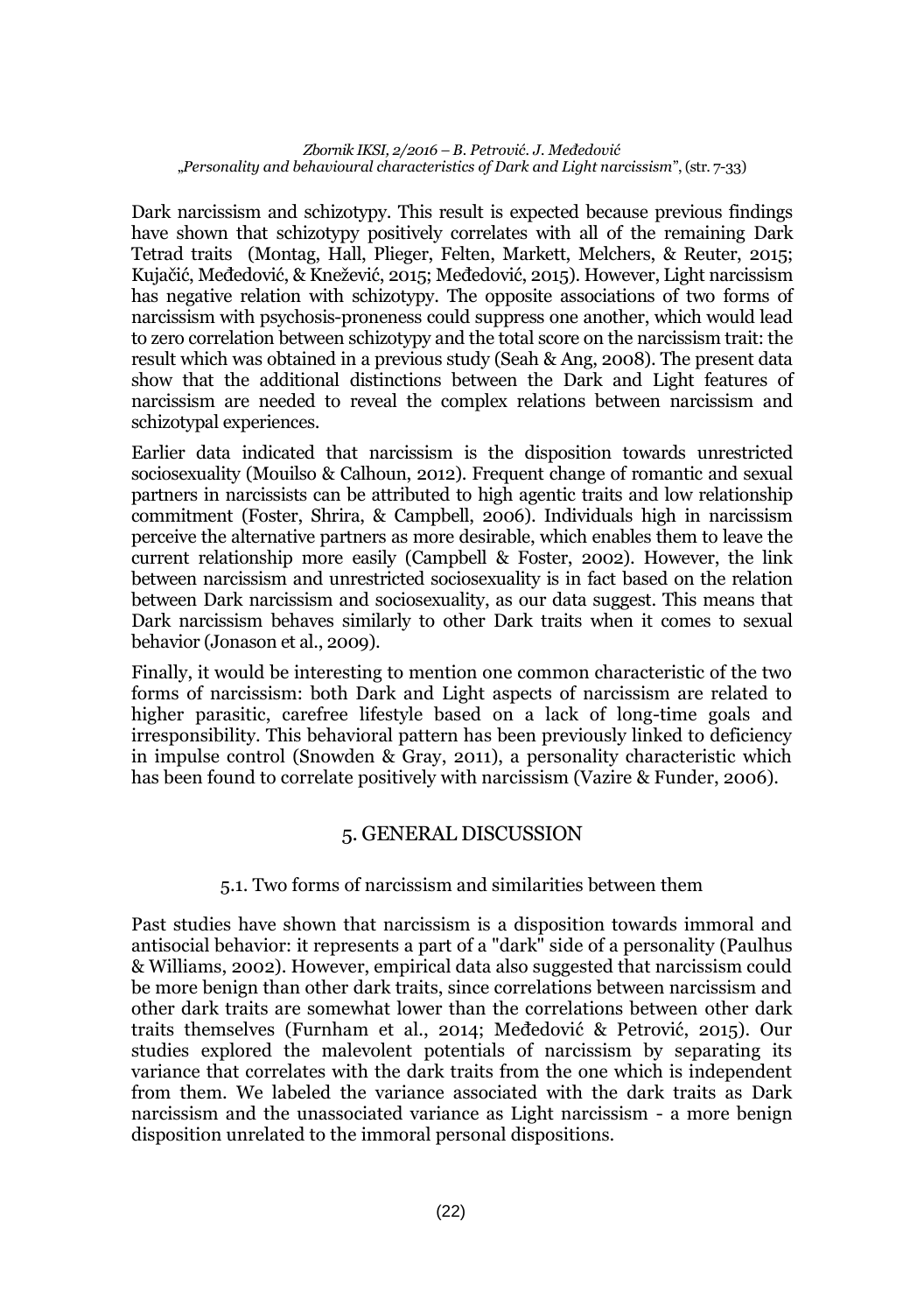It would be meaningful to emphasize the existing common features of two forms of narcissism both forms of narcissism have common characteristics. Both are based on low Honesty-Humility, lack of Agreeableness and tend to produce an irresponsible and parasitic lifestyle. The associations between narcissism and low Honesty and Agreeableness was documented in previous studies (Jonason, & McCain, 2012; Miller, Gaughan, Pryor, Kamen, & Campbell, 2009). Common markers of both aspects of narcissism are important not only for our understanding of the core features of this trait: they are substantial for establishing the construct validity of two forms of narcissism. If we assume that Dark and Light narcissism are merely statistical artifacts emerged from the partialization of the original scale's variance, then we should not expect the same relations with other constructs (due to the orthogonality of two new measures). Another evidence of the construct validity of the two forms of narcissism stemmed from the cluster analysis: meaningful profiles of narcissistic individuals emerged. The results of these analyses showed that individuals can develop only one form of narcissism while the other form is present in lower extent.

#### 5.2. Characteristics of Dark narcissism

Besides the mutual characteristics, there are many crucial differences between the two aspects of narcissism; in fact, additional exploration of these differences was the key goal of the present research. Even though both forms are negatively related to Honesty-Humility, an interesting pattern of correlations emerged: they are related to different aspects of this trait. Dark narcissism correlates negatively with the aspects of Honesty that can be conceptually assumed as crucial to the morally-relevant personality dispositions: Sincerity and Fairness (Lee & Ashton, 2005; Jonason & McCain, 2012). Taking in consideration the finding that Dark narcissists have the lowest score on the Honesty trait, we can conclude that Dark narcissism is a part of the immoral side of a human personality.

Dark narcissists also have lower Emotionality than the Light ones. In addition, Dark narcissism correlates negatively with all of the Emotionality aspects, while Light narcissism correlates positively only with Anxiety. Previous data have suggested that the relations of the Emotionality factor and narcissism are close to zero (Jonason & McCain, 2012; Lee & Ashton, 2005; Miller et al., 2009). However, our data go slightly further, and propose that this relation is more complex: the dark features of narcissism have negative, while light can have positive correlations with Emotionality, which results in total correlation near to zero. Previous research found that low Emotionality is related to the various forms of immoral tendencies (De Vries & Kampen, 2010), which is in line with our data.

Dark narcissism is also depicted by lower levels of Agreeableness and Conscientiousness. Agreeableness has been recognized as a reliable predictor of narcissism by the HEXACO model (Miller et al., 2009). Conscientiousness is not usually identified as a trait associated with narcissism, so we can assume that this relation is specific to Dark narcissism only. In fact, low Conscientiousness as a distinctive correlate of Dark narcissism could be expected: negative poles of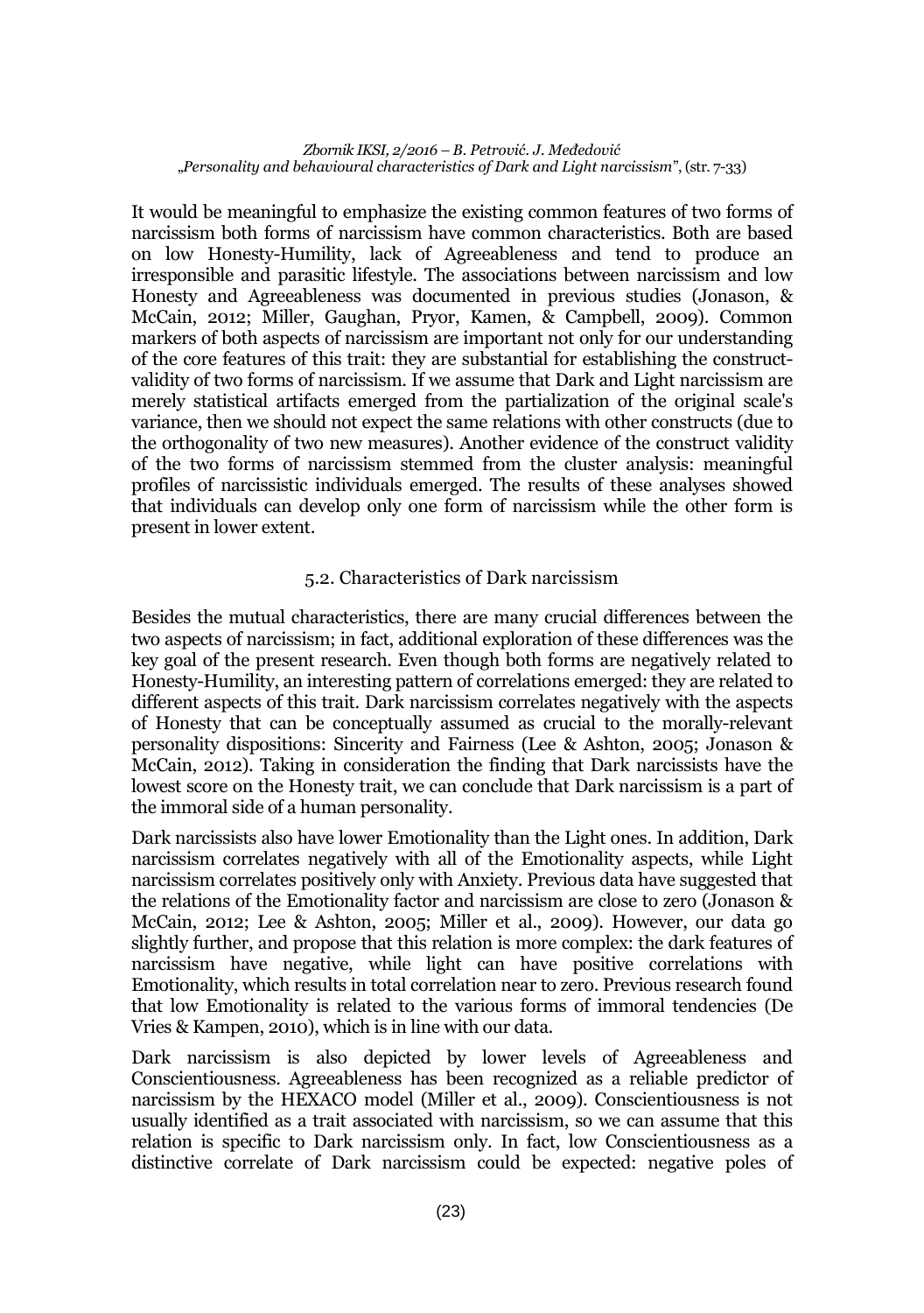Agreeableness and Conscientiousness associated not only with the Dark Triad (Paulhus & Williams, 2002), but with the criminal and antisocial behavior as well (Jones et al., 2011).

Dark narcissism is also related to psychotic-like experiences. It seems that Dark narcissism is characterized by schizotypal disorganization of thoughts and emotions, which suggests that this form of narcissism is related to a decrease in psychological functioning. We believe that this link can be viewed in the context of antisocial behavior: previous findings showed that psychosis and schizotypy are related to violent and criminal behavior (Douglas, Guy, & Hart, 2009; Međedović et al., 2012).

All previously described relations of Dark narcissism with personality traits consistently suggest that this aspect of narcissism is a disposition toward antisocial behavior. Contrary to Light narcissism, the dark form is related to the heterogeneity of criminal behavior, and its temporal stability. The link between narcissism and delinquency is obtained in earlier research (Barry et al., 2009). All of the previous results are consistent and converge to the description of Dark narcissism as an immoral disposition related to delinquency and antisocial behavior. If we take into account that Dark narcissism is characterized by elevated potential for psychopathology, we can conclude that this trait is very similar to the previously described concept of *Maladaptive narcissism* (Barry et al., 2007; 2009). In fact, narcissistic traits that represent malevolent, aggressive aspects of this construct have been obtained in previous studies showing that Dark narcissism is quite similar to Aggressive (Houlcroft et al., 2012), Arrogant (Ronningstam, 2005) or Grandiose/Malignant narcissism (Russ et al., 2008).

#### 5.3. Characteristics of Light narcissism

Several characteristics of Light narcissism have already been mentioned in the previous discussion. First of all, this benign form of narcissism is negatively related to Greed avoidance and Modesty facets of the Honesty-Humility factor. Although this result implies that Light narcissism is associated with materialistic values and high evaluation of oneself, these traits do not necessarily include the presence of immoral tendencies, which is different from Dark narcissism. Second, Light narcissism is predicted by elevated levels of Anxiety, as an opposite to Dark narcissism. This result indicates that Light narcissism may share some characteristics with Vulnerable narcissism: more pronounced anxiety (Miller et al., 2011). However, it is interesting to point out that this is the only common feature of Light and Vulnerable narcissism. Light narcissism is characterized by high Extraversion, which previous findings have already confirmed (O'Boyle et al., 2014). It shares a negative relation with the Gentleness aspect of Agreeableness together with the Dark aspect; nevertheless, it shows a slightly elevated ability of impulse control, reflected in the Conscientiousness facet of Diligence. In light of the previous findings, it is not surprising that Light narcissism is followed by improved psychological functioning, expressed in negative correlation with schizotypy. Finally, Light narcissism is negatively related to antisocial behavior.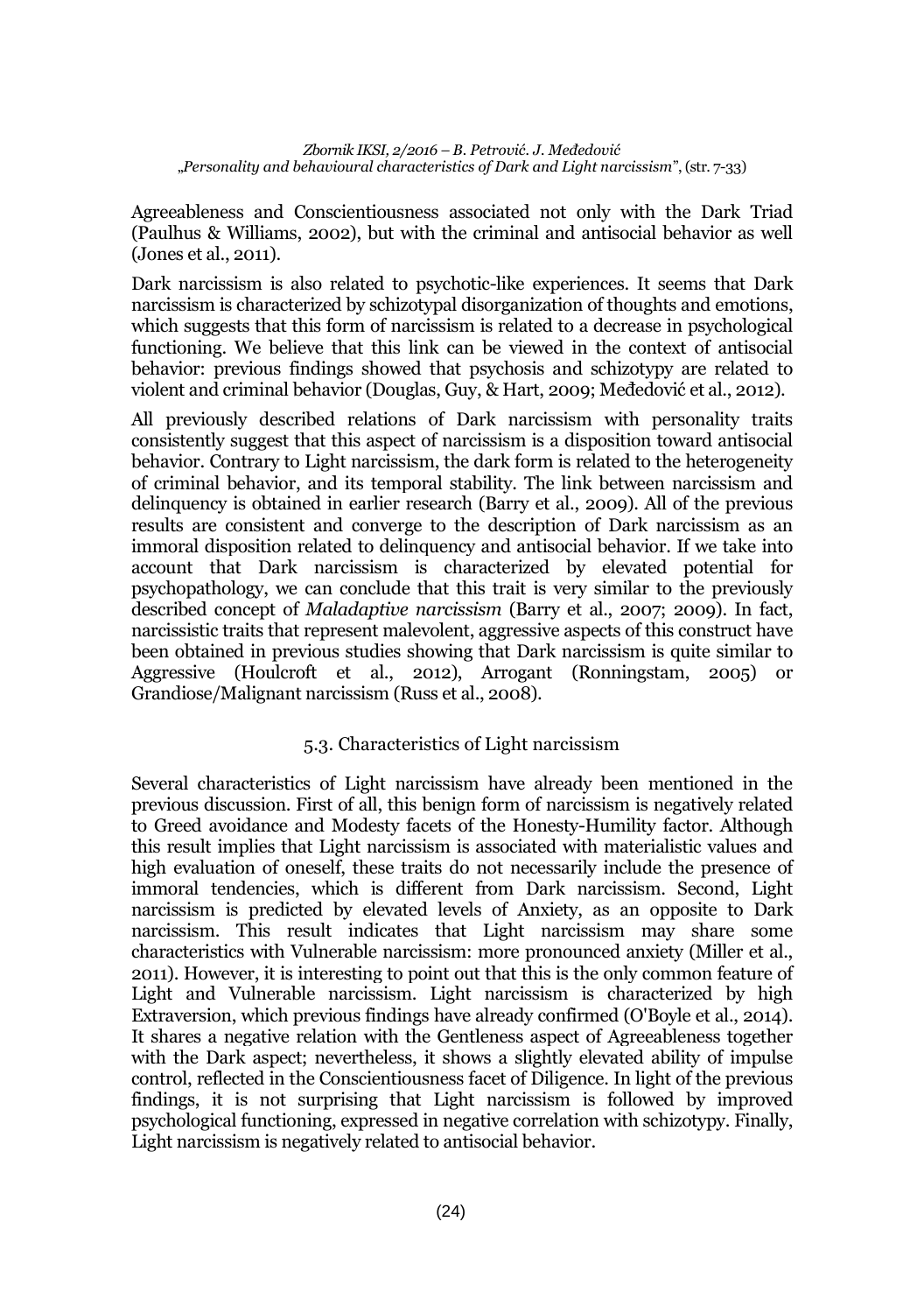All of the previous findings converge to the conclusion that the Light narcissism is comparable to the concept of *Adaptive narcissism* (Barry et al., 2009). Adaptive narcissism also shows negative relations to various forms of psychopathology (Miller et al., 2011), improved interpersonal relations and social skills (Barry, & Wallace, 2010), and negative relations with some measures of criminal behavior (Barry et al., 2007). In the literature there are conceptualizations of narcissism which resemble our definition of Light narcissism: e.g., High-Functioning Exhibitionist narcissism (Russ et al., 2008) or Leadership/Authority (Ackerman et al., 2011).

#### 5.4. Two forms of narcissism and Life History Theory

Is there some wider conceptual framework that we could use to interpret Dark and Light narcissism? We believe that Life History Theory (LHT) may provide a coherent and meaningful analytic point for additional understanding of these two aspects of narcissism. LHT is an evolutionary theory that describes the trade-offs individuals make to optimize their fitness (Del Giudice & Belsky, 2011). There are two main trade-off strategies that correspond to the *r* and *k* type of natural selection (Reznick, Bryant, & Bashey, 2002): "fast" or *r-selected* (i.e., early maturation and reproduction, quantity over quality, mating over parenting) and "slow" or *K-selected* (the opposite pattern). Fast and slow strategies represent two poles of a single continuum of reproductive strategies and every individual can be placed somewhere on that continuum.

A key finding which suggests that Dark and Light narcissism can be interpreted from the point of LHT comes from the research that analyzed the latent space of Dark Triad measures and LH strategies (McDonald, Donnellan & Navarrete, 2012). The results showed that some aspects of narcissism (Entitlement/Exploitativeness from the NPI inventory) occupied the same latent space with antisocial tendencies, aggressiveness, Machiavellianism and elevated sociosexuality. Authors interpreted this factor as a fast LH strategy. The second factor gathered other markers of narcissism (Leadership/Authority and Grandiose Exhibitionism from NPI) and emotional/interpersonal aspects of psychopathy. It was interpreted as a slow LH strategy. The involvement of Entitlement/Exploitativeness facet of narcissism in the fast LH strategy, together with antisocial tendencies and high frequency of changing sexual partners is completely congruent with the findings on Dark narcissism obtained in Study 3. Light narcissism did not correlate negatively with sociosexuality in our data (the correlation was not significant), however, we may assume that Dark and Light narcissism might represent indicators of relatively different reproductive strategies. Criminal behavior, Dark Triad and several personality traits that correlate with Dark narcissism such are unpredictability, hostility, manipulativeness and impulsivity, also represent indicators of a fast LH strategy (Dunkel, Mathes, & Beaver, 2013; Jonason, Li, & Czarna, 2013; Sherman, Figueredo, & Funder, 2013). It seems that Dark narcissism is a better indicator of a fast LH strategy, while Light aspect is an indicator of a slow LH strategy. Our data suggest that LHT provides valuable conceptual framework for explaining the heterogeneity in narcissistic characteristics. It may provide further explanation on the reason why narcissistic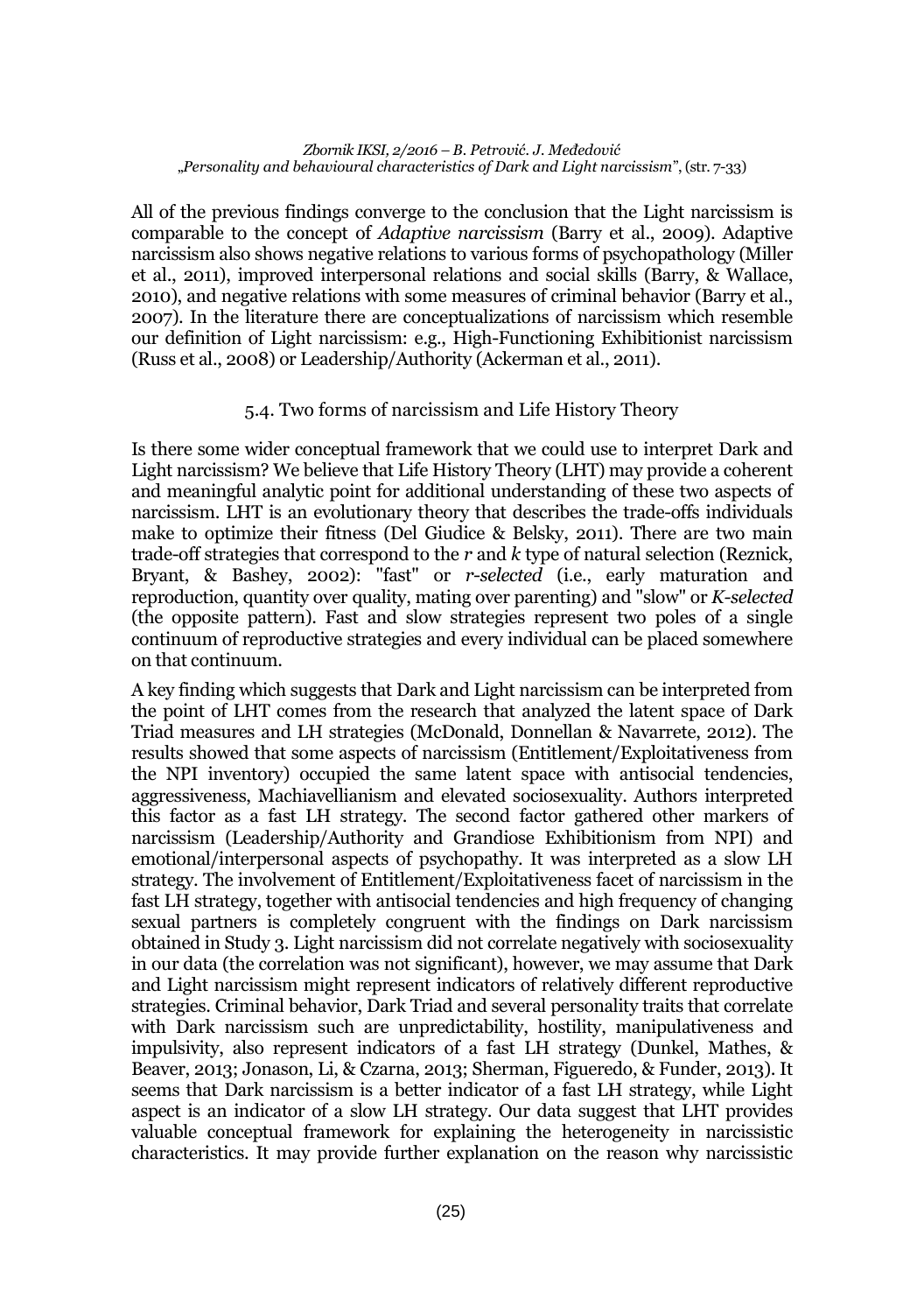persons are perceived as attractive (Holtzman, & Strube, 2010) and why narcissist are prone to use specific sexual strategies such as coaxing tactics (Jones & Olderbak, 2014). Our data suggest that all of these relations between narcissism and fast LH strategy could be attributed to Dark, but not to Light narcissism.

#### 6. CONCLUDING REMARKS

The main question we tried to answer in the present research is: Are narcissistic traits inevitably related to immoral and antisocial tendencies? Three studies provided the same answer: no. Although narcissism is conceptualized as a trait belonging to the Dark side of personality, results showed that there is another side of narcissism: the one which is more benign, benevolent and which is not necessarily related to immoral personal dispositions or behavior. Individuals can have one form of narcissism elevated, while the other is decreased. Empirical data from all three studies considering the construct validity of two narcissistic aspects were consistent: a) Dark narcissism is related to personality dispositions that generate immoral behavior (especially low Honesty and Emotionality), unrestricted sociosexuality, psychological dysfunctions and antisocial behavior; b) Light narcissism is related to higher anxiety, but also to elevated levels of Extraversion, better psychological functioning and a lower antisocial behavior. The two forms of narcissism analyzed in the present research resemble the concepts of maladaptive and adaptive narcissism. Also, Dark narcissism probably represents the indicator of a fast Life History strategy, thus providing evidence that, besides its maladaptive and dysfunctional characteristics, it may have a specific evolutionary pathway which contributes to its presence nowadays.

There are several limitations of the current research. Some of them are methodological in their nature: we did not analyze the scores on the NPI facets in the Study 1 because some of them had low reliabilities. The measure of narcissism in Study 3 was extracted from HEXACO-PI-R items, so it must be considered a proxy measure which has its disadvantages. Conceptual limitations refer to the lack of criterion measures for more detailed analysis of construct validity of Dark and Light narcissism. It would be important to additionally explore the position of these two constructs in the space of different measures of narcissism, for example, exploration of relations between Dark and Light on one side and Grandiose and Vulnerable narcissism, as the most relevant criterion measures, on the other. In addition, future studies should explore the nomological network of two narcissistic forms, with the investigation of measures conceptually important for the Dark personality, such as reactive and proactive aggression and emotion regulation.

#### ACKNOWLEDGMENTS

Authors would like to express their grattitude to Ljiljana Lazaravić and Tara Bulut for help in the preparation of the article.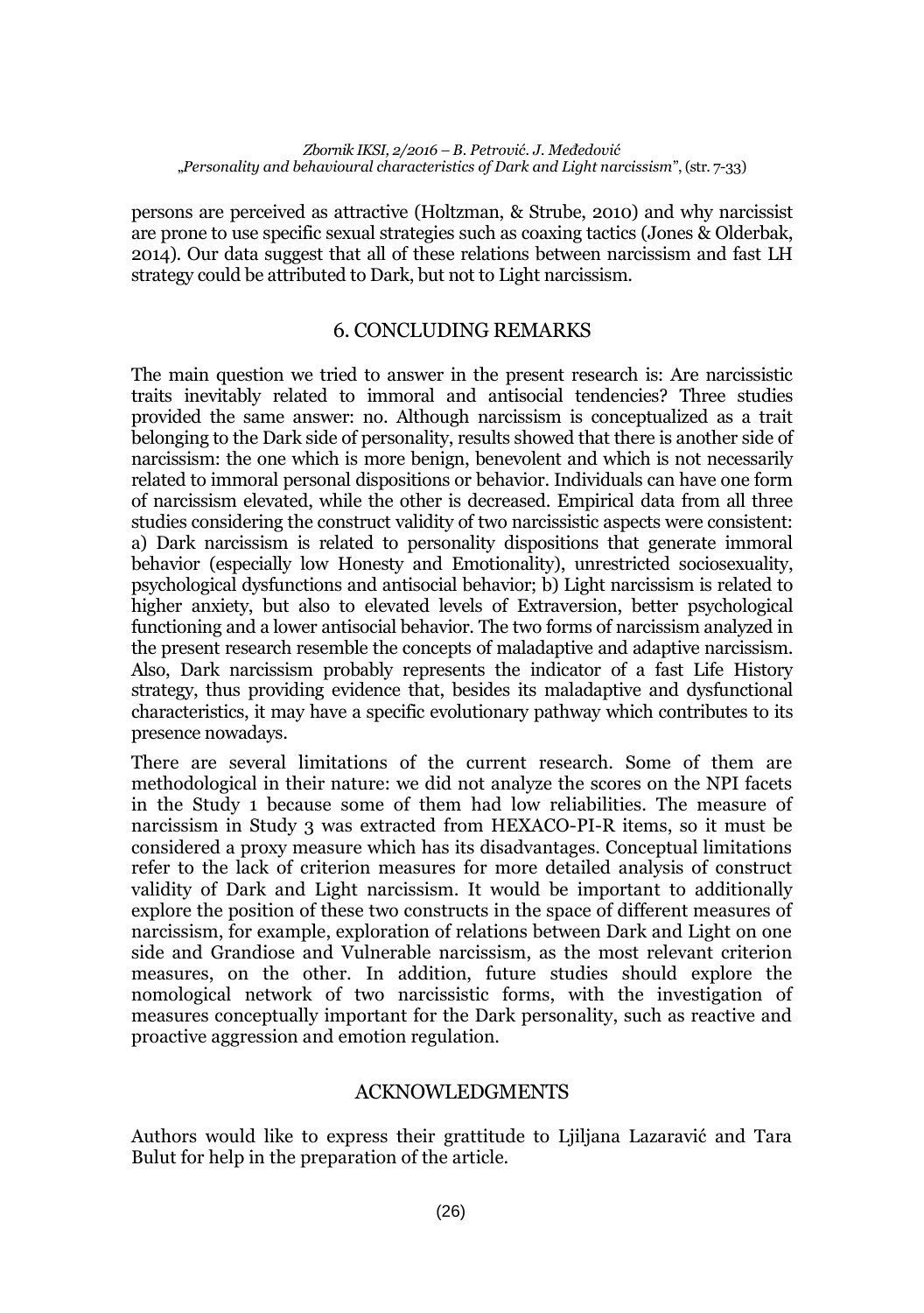#### REFERENCES

- (1) Ackerman, R. A., Witt, E. A., Donnellan, M. B., Trzesniewski, K. H., Robins, R. W., & Kashy, D. A. (2011). What does the narcissistic personality inventory really measure? *Assessment, 18*(1)*,* 67–87. doi: 10.1177/1073191110382845
- (2) Ashton, M. C., & Lee, K. (2009). The HEXACO–60: A short measure of the major dimensions of personality. *Journal of personality assessment*, *91*(4), 340-345. doi: 10.1080/00223890902935878
- (3) Back, M. D., Küfner, A. C., Dufner, M., Gerlach, T. M., Rauthmann, J. F., & Denissen, J. J. (2013). Narcissistic admiration and rivalry: Disentangling the bright and dark sides of narcissism. *Journal of Personality and Social Psychology, 105* (6), 1013–1037. http://dx.doi.org/10.1037/a0034431
- (4) Barry, C. T., Frick, P. J., Adler, K. K., & Grafeman, S. J. (2007). The predictive utility of Narcissism among children and adolescents: Evidence for a distinction between Adaptive and Maladaptive Narcissism. *Journal of Child and Family Studies*, *16*(4), 508-521. doi: 10.1007/s10826-006-9102-5
- (5) Barry, C. T., Pickard, J. D., & Ansel, L. L. (2009). The associations of adolescent invulnerability and narcissism with problem behaviors. *Personality and Individual Differences*, *47*(6), 577-582. doi: 10.1016/j.paid.2009.05.022
- (6) Barry, C. T., & Wallace, M. T. (2010). Current considerations in the assessment of youth narcissism: Indicators of pathological and normative development. *Journal of Psychopathology and Behavioral Assessment*, *32*(4), 479-489. doi: 10.1007/s10862-010-9188-3
- (7) Book, A., Visser, B. A., & Volk, A. A. (2015). Unpacking "evil": Claiming the core of the Dark Triad. *Personality and Individual Differences*, *73*, 29-38. doi: 10.1016/j.paid.2014.09.016
- (8) Campbell, W. K., & Foster, C. A. (2002). Narcissism and commitment in romantic relationships: An investment model analysis. *Personality and Social Psychology Bulletin*, *28*(4), 484-495. doi: 10.1177/0146167202287006
- (9) Campbell, W. K., & Miller, J. D. (2011). *The handbook of narcissism and narcissistic personality disorders: Theoretical approaches, empirical findings and treatments*. Hoboken, New Jersey: Wiley & Sons.
- (10) Chabrol, H., Van Leeuwen, N., Rodgers, R., & Séjourné, N. (2009). Contributions of psychopathic, narcissistic, Machiavellian, and sadistic personality traits to juvenile delinquency. *Personality and Individual Differences*, *47*(7), 734-739. doi: 10.1016/j.paid.2009.06.020
- (11) Chabrol, H., Melioli, T., Van Leeuwen, N., Rodgers, R., & Goutaudier, N. (2015). The Dark Tetrad: Identifying personality profiles in high-school students. *Personality and Individual Differences*, *83*, 97-101. doi: 10.1016/j.paid.2015.03.051
- (12) Christie, R. C., & Geis, F. L. (1970). Studies in Machiavellianism. New York, NY: Academic press.
- (13) Clarke, I. E., Karlov, L., & Neale, N. J. (2015). The many faces of narcissism: Narcissism factors and their predictive utility. *Personality and Individual Differences*, *81*, 90-95. doi: 10.1016/j.paid.2014.11.021
- (14) Del Giudice, M., & Belsky, J. (2011). The development of life history strategies: Toward a multi-stage theory. In D. M. Buss & P. H. Hawley (Eds.), *The evolution of personality and individual differences* (pp. 154–176). Oxford: Oxford University Press.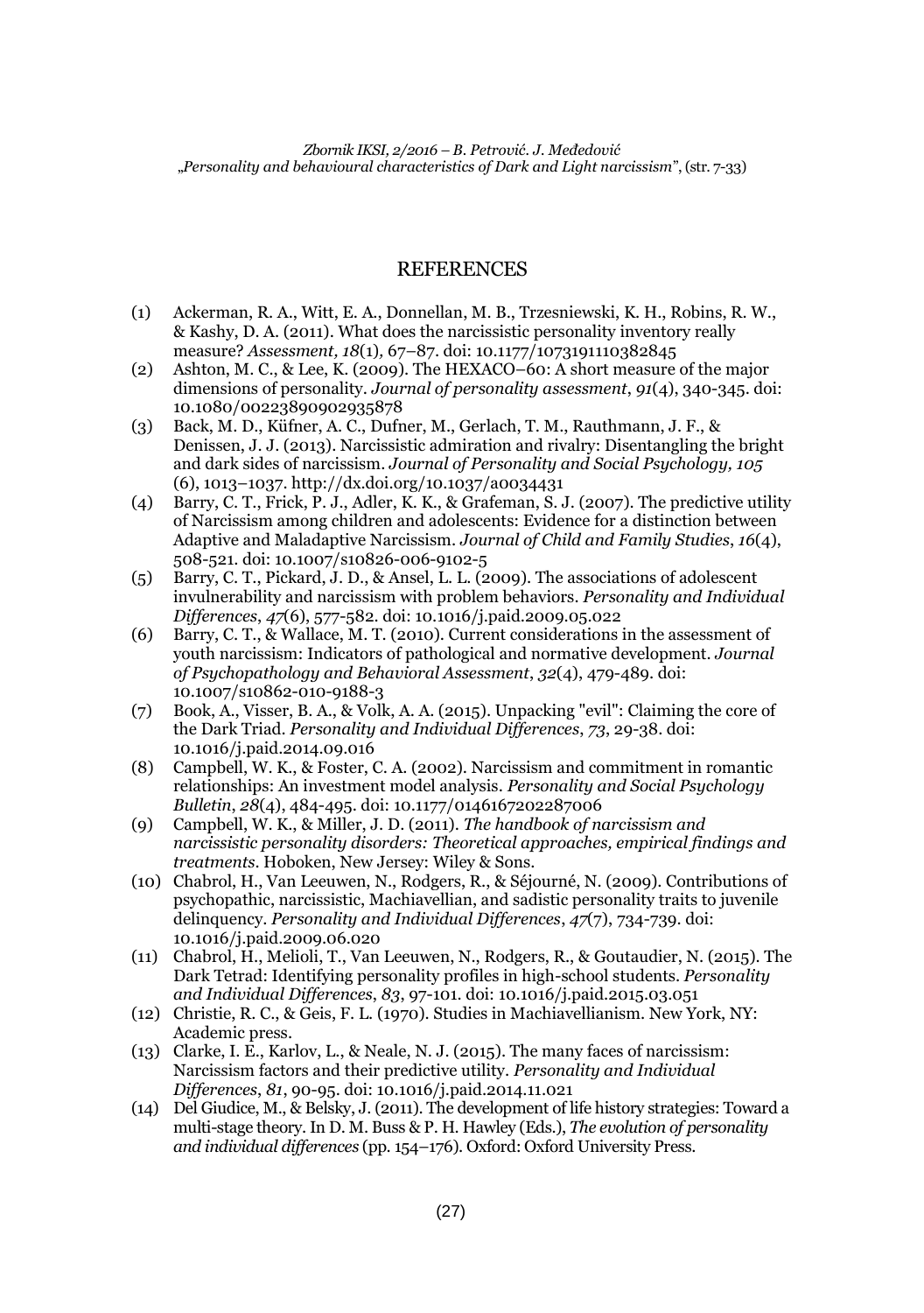- (15) De Vries, R. E., De Vries, A., De Hoogh, A., & Feij, J. (2009). More than the Big Five: Egoism and the HEXACO model of personality. *European Journal of Personality*, *23*(8), 635-654. doi: 10.1002/per.733
- (16) De Vries, R. E., & Kampen, D. V. (2010). The HEXACO and 5DPT models of personality: a comparison and their relationships with psychopathy, egoism, pretentiousness, immorality, and Machiavellianism. *Journal of Personality Disorders, 24*(2), 244–257.
- (17) Douglas, K. S., Guy, L. S., & Hart, S. D. (2009). Psychosis as a risk factor for violence to others: a meta-analysis. *Psychological bulletin*, *135*(5), 679-706. http://dx.doi.org/10.1037/a0016311
- (18) Dunkel, C. S., Mathes, E., & Beaver, K. M. (2013). Life history theory and the general theory of crime: Life expectancy effects on low self-control and criminal intent. *Journal of Social, Evolutionary, and Cultural Psychology*, *7*(1), 12-23. http://dx.doi.org/10.1037/h0099177
- (19) Foster, J. D., Shrira, I., & Campbell, W. K. (2006). Theoretical models of narcissism, sexuality, and relationship commitment. *Journal of Social and Personal Relationships*, *23*(3), 367-386. doi: 10.1177/0265407506064204
- (20) Furnham, A., Richards, S., Rangel, L., & Jones, D. N. (2014). Measuring malevolence: Quantitative issues surrounding the Dark Triad of personality. *Personality and individual differences*, *67*, 114-121. doi: 10.1016/j.paid.2014.02.001
- (21) Gentile, B., Miller, J. D., Hoffman, B. J., Reidy, D. E., Zeichner, A., & Campbell, W. K. (2013). A test of two brief measures of grandiose narcissism: The Narcissistic Personality Inventory–13 and the Narcissistic Personality Inventory-16. *Psychological assessment*, *25*(4), 1120. http://dx.doi.org/10.1037/a0033192
- (22) Grant, B. F., Chou, S. P., Goldstein, R. B., Huang, B., Stinson, F. S., Saha, T. D., ... & Ruan, W. J. (2008). Prevalence, correlates, disability, and comorbidity of DSM-IV borderline personality disorder: results from the Wave 2 National Epidemiologic Survey on Alcohol and Related Conditions. *The Journal of clinical psychiatry*, *69*(4), 533-545.
- (23) Goulding, A., & Ödéhn, N. (2009). Schizotypy and mental health in the general population: A pilot study. *Personality and Mental Health*, *3*(3), 193-202. doi: 10.1002/pmh.86
- (24) Hare, R. D. (2003). *The Hare Psychopathy Checklist—Revised, 2nd edition.* Toronto, ON, Canada: Multi-Health Systems.
- (25) Hare, R. D., & Neumann, C. S. (2009). Psychopathy and its measurement. In P. J. Corr & G. Matthews (Eds): *Cambridge handbook of personality psychology* (pp. 660-686). Cambridge: Cambridge University Press.
- (26) Hill, P. L., & Lapsley, D. K. (2011). Adaptive and maladaptive narcissism in adolescent development. In C. T. Barry, P. K. Kerig, K. K. Stellwagen, & T. D. Barry (Eds.), Narcissism and Machiavellianism in youth: implications for the development of adaptive and maladaptive behavior (pp. 89–105). Washington, DC: American Psychological Association.
- (27) Holtzman, N. S., & Strube, M. J. (2010). Narcissism and attractiveness. *Journal of Research in Personality*, *44*(1), 133-136. doi: 10.1016/j.jrp.2009.10.004
- (28) Houlcroft, L., Bore, M., & Munro, D. (2012). Three faces of Narcissism. *Personality and individual differences*, *53*(3), 274-278. doi: 10.1016/j.paid.2012.03.036
- (29) Jonason, P. K., & Kroll, C. H. (2015). A multidimensional view of the relationship between empathy and the dark triad. *Journal of Individual Differences, 36*(3), 150- 156. doi: 10.1027/1614-0001/a000166
- (30) Jonason, P. K., Li, P. C. N., & Czarna, A. (2013). Quick and dirty: Some psychosocial costs associated with the Dark Triad in three countries. *Evolutionary Psychology*, *11*(1), 172-185. http://ink.library.smu.edu.sg/soss\_research/1468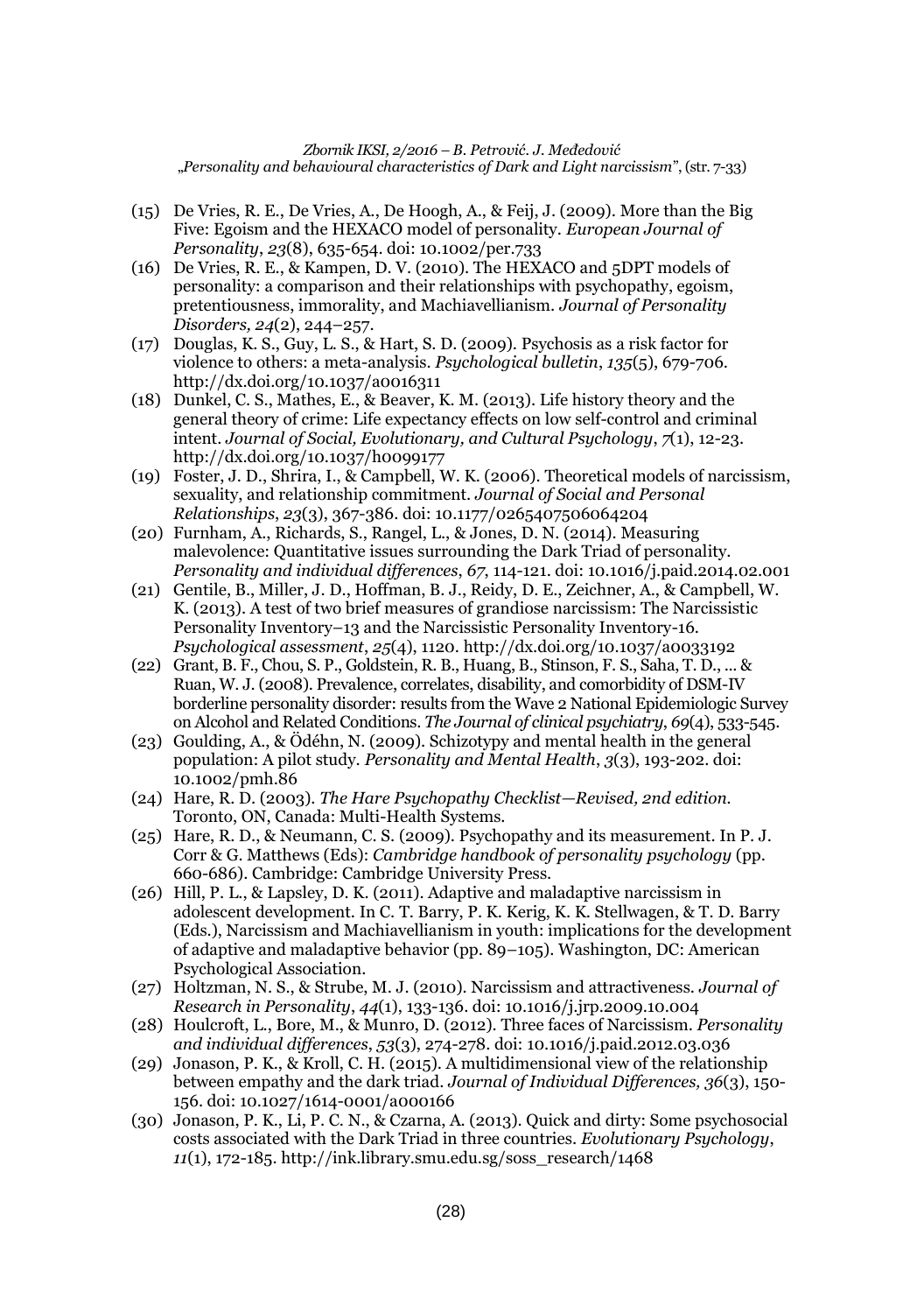- (31) Jonason, P. K., Li, N. P., Webster, G. D., & Schmitt, D. P. (2009). The dark triad: Facilitating a short-term mating strategy in men. *European Journal of Personality*,  $23(1)$ , 5-18. doi: 10.1002/per.698
- (32) Jonason, P. K., & McCain, J. (2012). Using the HEXACO model to test the validity of the Dirty Dozen measure of the Dark Triad. *Personality and Individual Differences*, *53*(7), 935-938. doi: 10.1016/j.paid.2012.07.010
- (33) Jonason, P. K., Webster, G. D., Schmitt, D. P., Li, N. P., & Crysel, L. (2012). The antihero in popular culture: Life history theory and the dark triad personality traits. *Review of General Psychology*, *16*(2), 192-199. http://dx.doi.org/10.1037/a0027914
- (34) Jones, S. E., Miller, J. D., & Lynam, D. R. (2011). Personality, antisocial behavior, and aggression: A meta-analytic review. *Journal of Criminal Justice*, *39(4)*, 329- 337. doi: 10.1016/j.jcrimjus.2011.03.004
- (35) Jones, D. N., & Olderbak, S. G. (2014). The associations among dark personalities and sexual tactics across different scenarios. *Journal of interpersonal violence*, *29*(6), 1050-1070. doi: 10.1177/0886260513506053
- (36) Jones, D. N., & Paulhus, D. L. (2009). Machiavellianism. In M. R. Leary & R. H. Hoyle (Eds.), Handbook of individual differences in social behavior (pp. 93–108). New York, NY:Guilford.
- (37) Jones, D. N., & Paulhus, D. L. (2014). Introducing the Short Dark Triad (SD3): A brief measure of Dark personality traits. *Assessment*, *21*(1), 28-41. doi: 10.1177/1073191113514105
- (38) Kauten, R. L., & Barry, C. T. (2016). Adolescent narcissism and its association with different indices of prosocial behavior. *Journal of Research in Personality*,*60*, 36- 45. doi: 10.1016/j.jrp.2015.11.004
- (39) Knežević, G., Radović, B., & Peruničić, I. (2008). Can Amorality be measured? *14th European Conference on Personality*, *Tartu, Estonia, July 16-20, 2008, Book of Abstracts*, p. 137.
- (40) Kujačić, D., Međedović, J., & Knežević, G. (2015). The relations between personality traits and psychopathy as measured by ratings and self-report. *Psihologija*, *48*(1), 45-59. doi: 10.2298/PSI1501045K
- (41) Lee, K., & Ashton, M. C. (2004). Psychometric properties of the HEXACO personality inventory. *Multivariate Behavioral Research*, *39*(2), 329–358. doi: 10.1207/s15327906mbr3902\_8
- (42) Lee, K., & Ashton, M. C. (2005). Psychopathy, Machiavellianism, and narcissism in the Five-Factor Model and the HEXACO model of personality structure. *Personality and Individual Differences*, *38*(7), 1571-1582. doi: 10.1016/j.paid.2004.09.016
- (43) Lee, K., Ashton, M. C., Wiltshire, J., Bourdage, J. S., Visser, B. A., & Gallucci, A. (2013). Sex, power, and money: Prediction from the Dark Triad and Honesty– Humility. *European Journal of Personality*, *27*(2), 169-184. doi: 10.1002/per.1860
- (44) McDonald, M. M., Donnellan, M. B., & Navarrete, C. D. (2012). A life history approach to understanding the Dark Triad. *Personality and Individual Differences*, *52*(5), 601-605. doi: 10.1016/j.paid.2011.12.003
- (45) Međedović, J. (2012). Topography of dishonesty: Mapping the opposite pole of Honesty-Humility personality domain. *Primenjena psihologija,* 5(2), 115-135.
- (46) Međedović, J. (2015). *Nomološka mreža psihopatije [Nomological network of psychopathy].* Institut za kriminološka i sociološka istraživanja: Beograd.
- (47) Međedović, J. & Petrović, B. (in press). Dark Tetrad: Structural properties and location in the personality space. *Journal of Individual Differences.* doi: 10.1027/1614-0001/a000179*.*
- (48) Miller, J. D., Gaughan, E. T., Pryor, L. R., Kamen, C., & Campbell, W. K. (2009). Is research using the narcissistic personality inventory relevant for understanding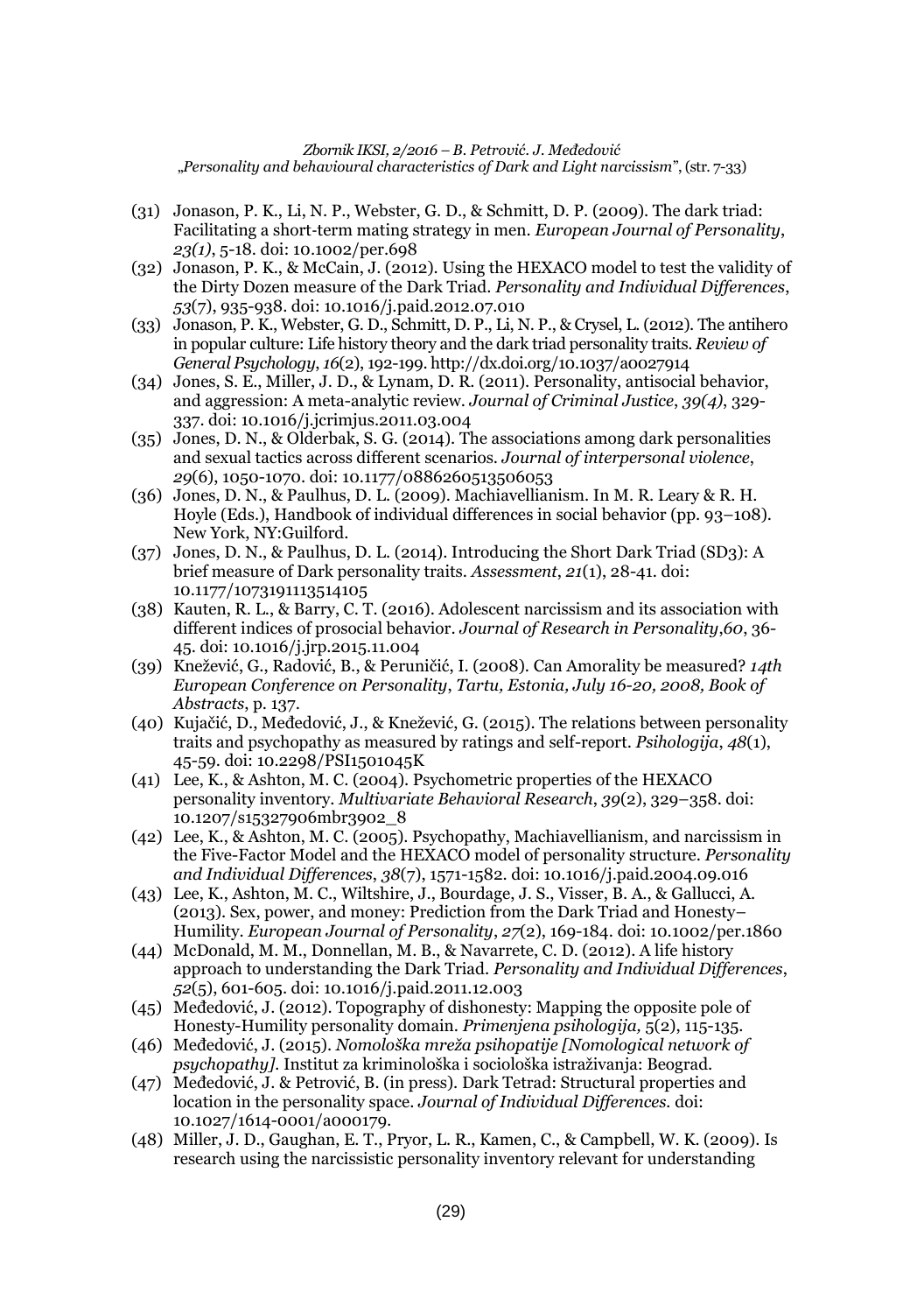narcissistic personality disorder? *Journal of Research in Personality*, *43*(3), 482- 488. doi: 10.1016/j.jrp.2009.02.001

- (49) Miller, J. D., Hoffman, B. J., Gaughan, E. T., Gentile, B., Maples, J., & Campbell, W. K. (2011). Grandiose and vulnerable narcissism: A nomological network analysis. *Journal of personality*,*79*(5), 1013-1042. doi: 10.1111/j.1467-6494.2010.00711.x
- (50) Montag, C., Hall, J., Plieger, T., Felten, A., Markett, S., Melchers, M., & Reuter, M. (2015). The DRD3 Ser9Gly polymorphism, Machiavellianism, and its link to schizotypal personality. *Journal of Neuroscience, Psychology, and Economics*, *8*(1), 48-57. http://dx.doi.org/10.1037/npe0000034
- (51) Mouilso, E. R., & Calhoun, K. S. (2012). A mediation model of the role of sociosexuality in the associations between narcissism, psychopathy, and sexual aggression. *Psychology of Violence*, *2*(1), 16-27. http://dx.doi.org/10.1037/a0026217
- (52) O'Meara, A., Davies, J., & Hammond, S. (2011). The psychometric properties and utility of the Short Sadistic Impulse Scale (SSIS). *Psychological assessment*, *23(2)*, 523-531. http://dx.doi.org/10.1037
- (53) Pailing, A., Boon, J., & Egan, V. (2014). Personality, the Dark Triad and violence. *Personality and individual differences*, *67*, 81-86. doi: 10.1016/j.paid.2013.11.018
- (54) Paulhus, D. L. (2001). Normal narcissism: Two minimalist accounts. *Psychological Inquiry, 12*(4), 228–230. http://www.jstor.org/stable/1449480
- (55) Paulhus, D. L. (2014). Toward a taxonomy of dark personalities. *Current Directions in Psychological Science*, *23*(6), 421-426. doi: 10.1177/0963721414547737
- (56) Paulhus, D. L., & Williams, K. M. (2002). The dark triad of personality: Narcissism, Machiavellianism, and psychopathy. *Journal of research in personality*, *36*(6), 556- 563. doi: 10.1016/S0092-6566(02)00505-6
- (57) Paulhus, D. L., & Jones, D. N. (2015). Measures of dark personalities. In G. J. Boyle, D. H. Saklofske, & G. Matthews (Eds.), Measures of personality and social psychological constructs (pp. 562-594). San Diego: Academic Press.
- (58) Paulhus, D. L., Neumann, C. S., & Hare, R.D. (in press). *Manual for the Self-report Psychopathy scale*. Toronto: Multi-Health Systems.
- (59) Ragsdale, K. A., Mitchell, J. C., Cassisi, J. E., & Bedwell, J. S. (2013). Comorbidity of schizotypy and psychopathy: Skin conductance to affective pictures. *Psychiatry research*, *210*(3), 1000-1007. doi: 10.1016/j.psychres.2013.07.027
- (60) Raskin, R., & Terry, H. (1988). A principal-components analysis of the Narcissistic Personality Inventory and further evidence of its construct validity. *Journal of personality and social psychology*, *54*(5), 890-902. http://dx.doi.org/10.1037/0022- 3514.54.5.890
- (61) Rauthmann, J. F., & Kolar, G. P. (2012). How "dark" are the Dark Triad traits? Examining the perceived darkness of narcissism, Machiavellianism, and psychopathy. *Personality and Individual Differences*, *53*(7), 884-889. doi: 10.1016/j.paid.2012.06.020
- (62) Reznick, D., Bryant, M. J., & Bashey, F. (2002). r- and K-selection revisited: The role of population regulation in Life-History evolution. *Ecology, 83*(6), 1509-1520. http://dx.doi.org/10.1890/0012-9658(2002)083[1509:RAKSRT]2.0.CO;2
- (63) Ronningstam, E. (2005). *Identifying and understanding the narcissistic personality*. New York: Oxford University Press.
- (64) Russ, E., Shedler, J., Bradley, R., & Westen, D. (2008). Refining the construct of Narcissistic Personality Disorder: Diagnostic criteria and subtypes. *The American Journal of Psychiatry*, *165*(11), 1473–1481. http://dx.doi.org/10.1176/appi.ajp.2008.07030376
- (65) Samuel, D. B., & Widiger, T. A. (2008). Convergence of narcissism measures from the perspective of general personality functioning. *Assessment, 15*(3), 364-374. doi: 10.1177/1073191108314278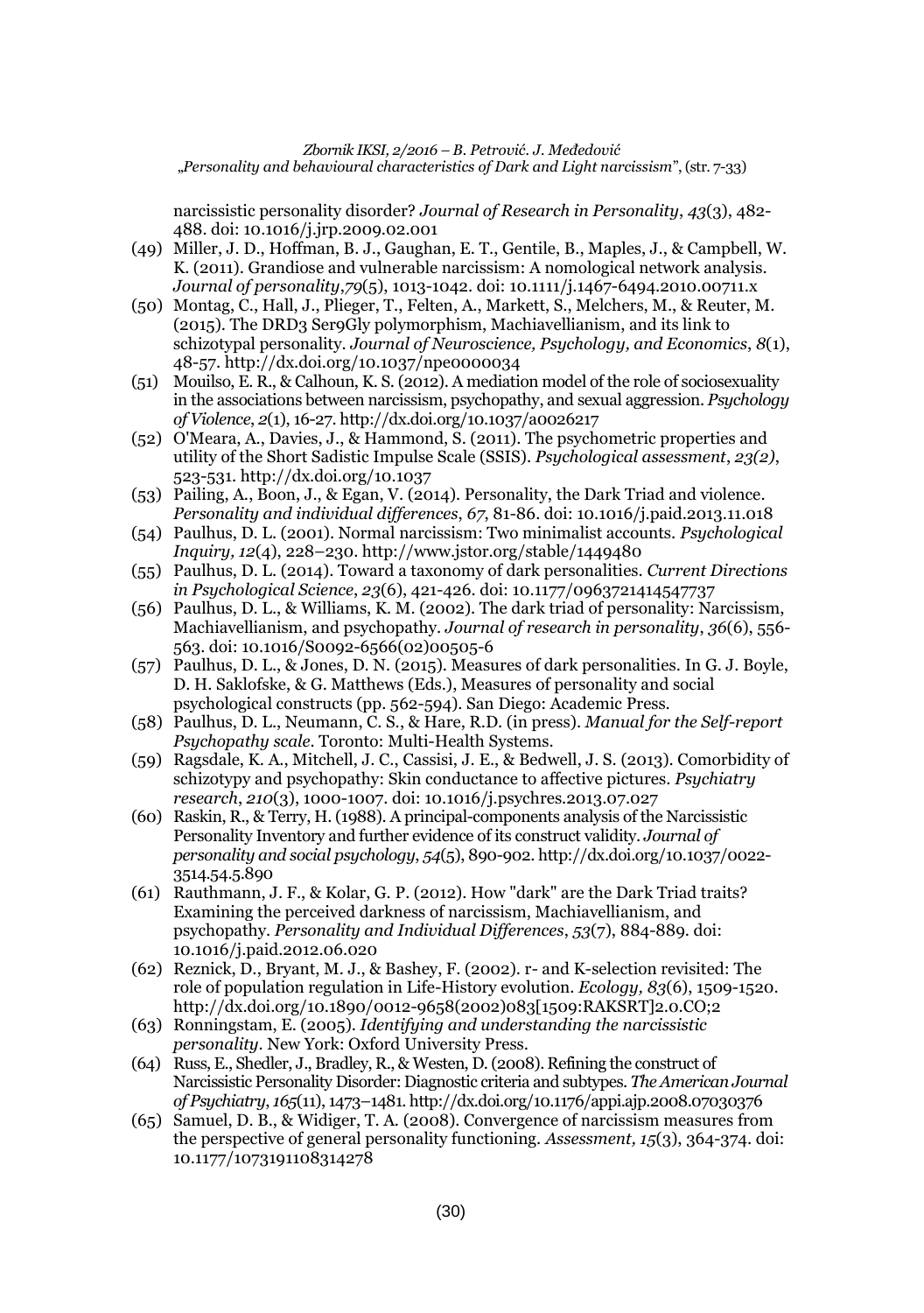- (66) Seah, S. L., & Ang, R. P. (2008). Differential correlates of reactive and proactive aggression in Asian adolescents: Relations to narcissism, anxiety, schizotypal traits, and peer relations. *Aggressive Behavior*, *34*(5), 553-562. doi: 10.1002/ab.20269
- (67) Sherman, R. A., Figueredo, A. J., & Funder, D. C. (2013). The behavioral correlates of overall and distinctive life history strategy. *Journal of Personality and Social Psychology*, *105*(5), 873-888. http://dx.doi.org/10.1037/a0033772
- (68) Snowden, R. J., & Gray, N. S. (2011). Impulsivity and psychopathy: Associations between the Barrett Impulsivity Scale and the Psychopathy Checklist revised. *Psychiatry Research, 187*(3), 414–417. doi: 10.1016/j.psychres.2011.02.003
- (69) Vazire, S., & Funder, D. C. (2006). Impulsivity and the self-defeating behavior of narcissists. *Personality and Social Psychology Review*, *10*(2), 154-165. doi: 10.1207/s15327957pspr1002\_4
- (70) Van Os, J., Linscott, R. J., Myin-Germeys, I., Delespaul, P., & Krabbendam, L. (2009). A systematic review and meta-analysis of the psychosis continuum: evidence for a psychosis proneness–persistence–impairment model of psychotic disorder. *Psychological medicine*, *39*(2), 179-195. http://dx.doi.org/10.1017/S0033291708003814
- (71) Wai, M., & Tiliopoulos, N. (2012). The affective and cognitive empathic nature of the dark triad of personality. *Personality and Individual Differences*, *52*(7), 794- 799. doi: 10.1016/j.paid.2012.01.008
- (72) Witt, E. A., Donnellan, M. B., & Blonigen, D. M. (2009). Using existing self-report inventories to measure the psychopathic personality traits of fearless dominance and impulsive antisociality. *Journal of Research in Personality*, 43(6), 1006-1016. doi: 10.1016/j.jrp.2009.06.010
- (73) Wright, A. G., Pincus, A. L., Thomas, K. M., Hopwood, C. J., Markon, K. E., & Krueger, R. F. (2013). Conceptions of Narcissism and the DSM-5 Pathological Personality Traits. *Assessment*, *20*(3), 339-352. doi: 10.1177/1073191113486692

# LIČNOST I BIHEJVIORALNE KARAKTERISTIKE MRAČNOG I SVETLOG NARCIZMA

*Narcizam je jedna od tzv. "mračnih" crta ličnosti koje se obično povezuju sa amoralnim i antisocijalnim ponašanjem. Međutim, za razliku od ostalih mračnih crta, neki aspekti narcizma su povezani sa socijalno prihvatljivim oblicima ljudskog ponašanja. Mračni i svetli aspekti narcizma identifikovani su parcijalizacijom varijanse narcizma za varijansu psihopatije, Makijavelizma i sadizma. Rezultati su pokazali da se mračni i svetli narcizam razlikuju u pogledu njihovog odnosa sa HEXACO crtama ličnosti (studija 1), antisocijalnim ponašanjem, šizotipijom i nesputanom socio-seksualnošću (studija 3). Rezultati studije 1 replikovani su na klasterima pojedinaca koji se razlikuju po izraženosti mračnog i svetlog narcizma (studija 2).*

*Rezultati pokazuju da se narcizam sastoji od dva aspekta, jednog koji je povezan sa amoralnim dispozicijama, i drugog koji odražava mnogo benigniju stranu ljudskog funkcionisanja.*

*KLJUČNE REČI: narcizam / mračne crte / ličnost / antisocijalno ponašanje / šizotipija /socioseksualnost*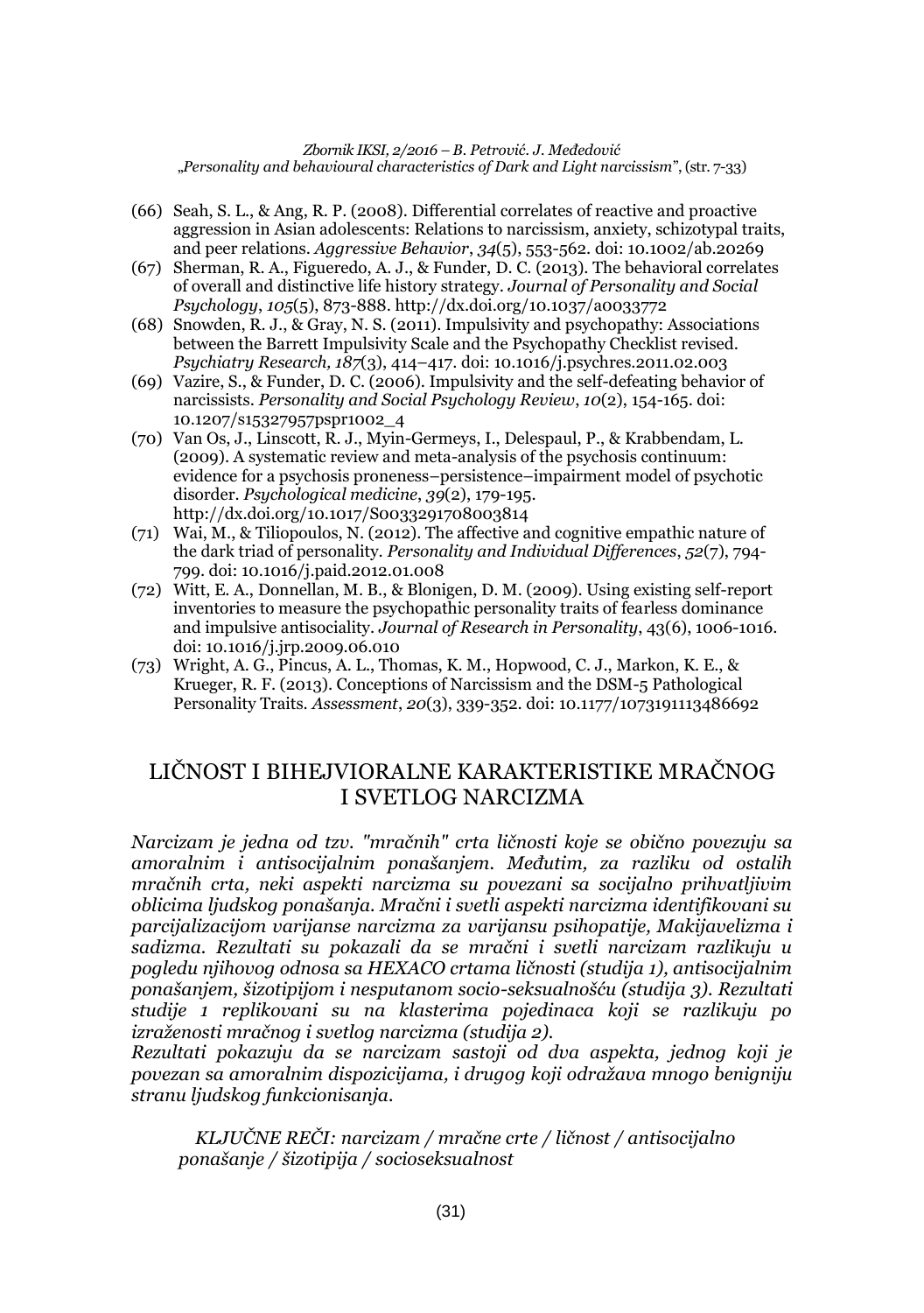#### SUPPLEMENTARY MATERIAL 1

Items from the HEXACO-PI-R used for narcissism measurement in Study 3. The names of HEXACO domains and facets from which the items are taken are given in the parentheses. Items marked with \* are reversely scored.

People sometimes tell me that I am too critical of others (Agreeableness; Gentleness).

I tend to be lenient in judging other people\* (Agreeableness; Gentleness).

Even when people make a lot of mistakes, I rarely say anything negative\* (Agreeableness; Gentleness).

I am usually quite flexible in my opinions when people disagree with me\* (Agreeableness; Flexibility).

When people tell me that I'm wrong, my first reaction is to argue with them (Agreeableness; Flexibility).

I find it hard to compromise with people when I really think I'm right (Agreeableness; Flexibility).

I rarely feel anger, even when people treat me quite badly\* (Agreeableness; Patience).

I rarely express my opinions in group meetings\* (Extraversion; Sociability).

In social situations, I'm usually the one who makes the first move (Extraversion; Sociability).

When I'm in a group of people, I'm often the one who speaks on behalf of the group (Extraversion; Sociability).

I tend to feel quite self-conscious when speaking in front of a group of people\* (Extraversion; Sociability).

If I knew that I could never get caught, I would be willing to steal a million dollars (Honesty; Fairness).

Having a lot of money is not especially important to me\* (Honesty; Greed Avoidance).

I would like to live in a very expensive, high-class neighborhood (Honesty; Greed Avoidance).

I would like to be seen driving around in a very expensive car (Honesty; Greed Avoidance).

I would get a lot of pleasure from owning expensive luxury goods (Honesty; Greed Avoidance).

I am an ordinary person who is no better than others\* (Honesty; Modesty).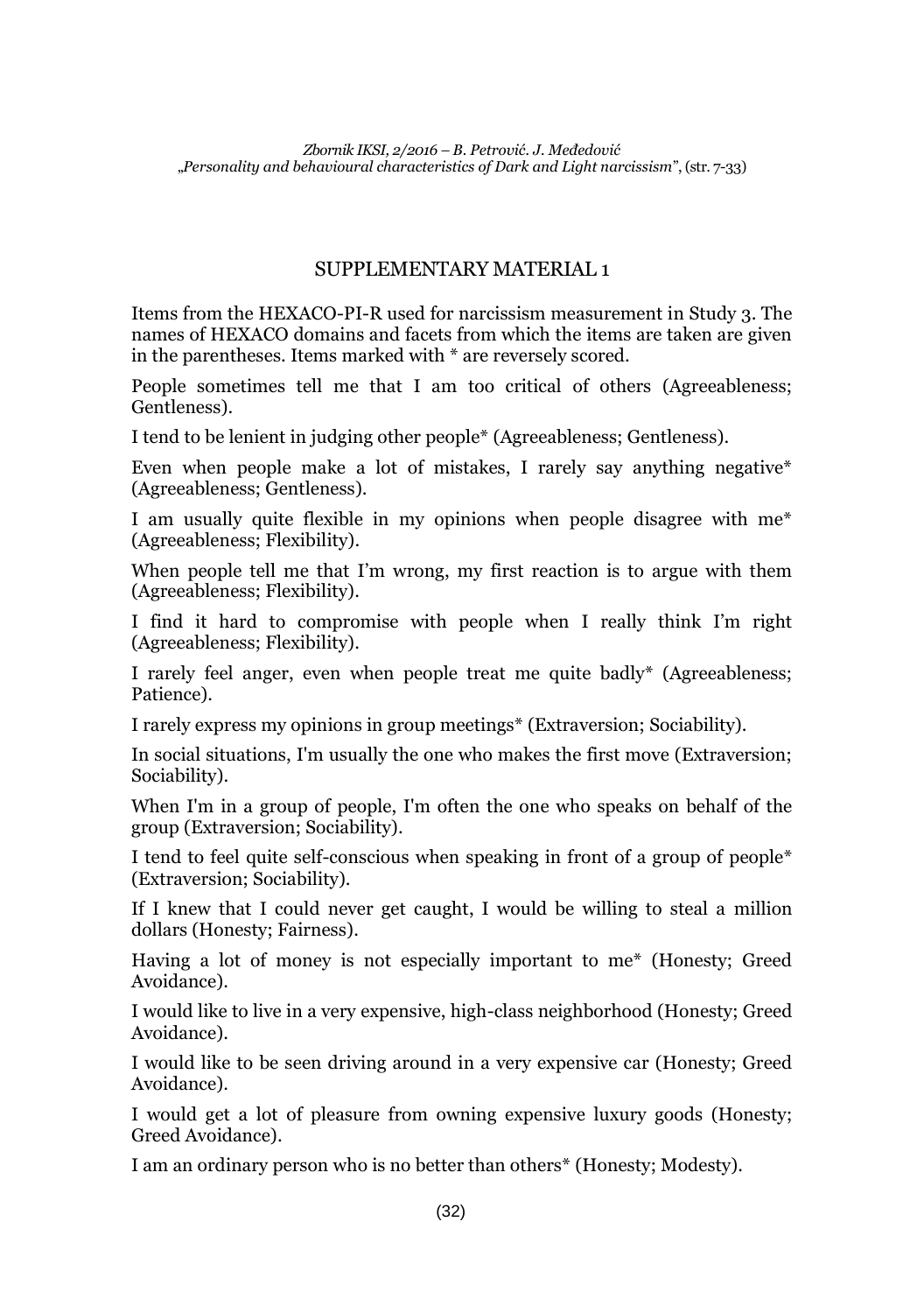I wouldn't want people to treat me as though I were superior to them\* (Honesty; Modesty).

I think that I am entitled to more respect than the average person is (Honesty; Modesty).

I want people to know that I am an important person of high status (Honesty; Modesty).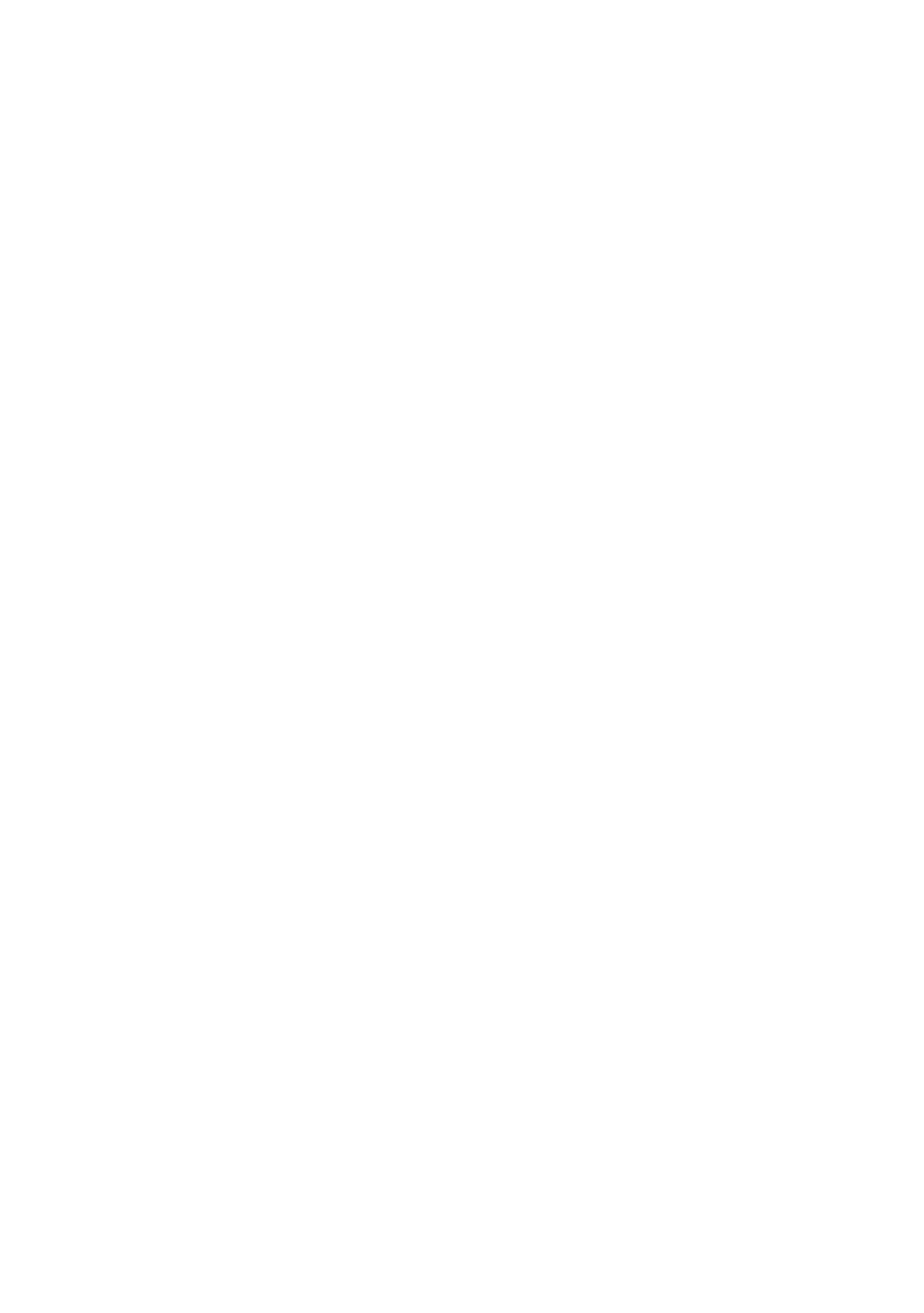Zbornik Instituta za kriminološka i sociološka istraživanja 2016 / Vol. XXXV / 2 / 35-48 Pregledni naučni rad UDK: 343.98 159.923.3.072

### POLYGRAPH AND RELIABILITY IN PSYCHOLOGICAL ASSESSMENT: MYTH OR REALITY?

Leposava Kron Institute of Criminological and Sociological Research, Belgrade

*The purpose of this paper is to enlighten that every statement or conclusion of reliability od poligraph is high risk statement. After introductory historical remarks, in this paper has been discussed and analyzed empirical evidences of validity and reliability of polygraph testing, silent lie detector as an alternative procedure. In respectable academic article "Charlatanry in forensic speech science" (Eriksson & Lacerda, 2007) authors reviewed 50 years of lie detector research and came to the conclusion that there is no scientific evidence supporting that lie detectors actually work.*

*According to the American Psychological Association (APA, 2014 and 2013), "most psychologists agree that there is little evidence that polygraph tests can accurately detect lies".*

*As a result of those findings APA as an academic publisher has been removed scentific articles which used a results of polygraph research as an empirical argumentation from online databases.*

*Ergo, accumulated empirical evidence suggest that instruments like polygraph doesn't detect lays, in statistical meaning, more than random guessing.*

*KEYWORDS: Polygraph / Psychological Assessment / Forensic' s sciences / psychological reliability*

This paper is a result of research Project Crime in Serbia: phenomenology, risks and the possibilities of social intervention (47011), financed by the Ministry of Education, Science and Technological Development of Republic of Serbia

Email: bebakron@gmail.com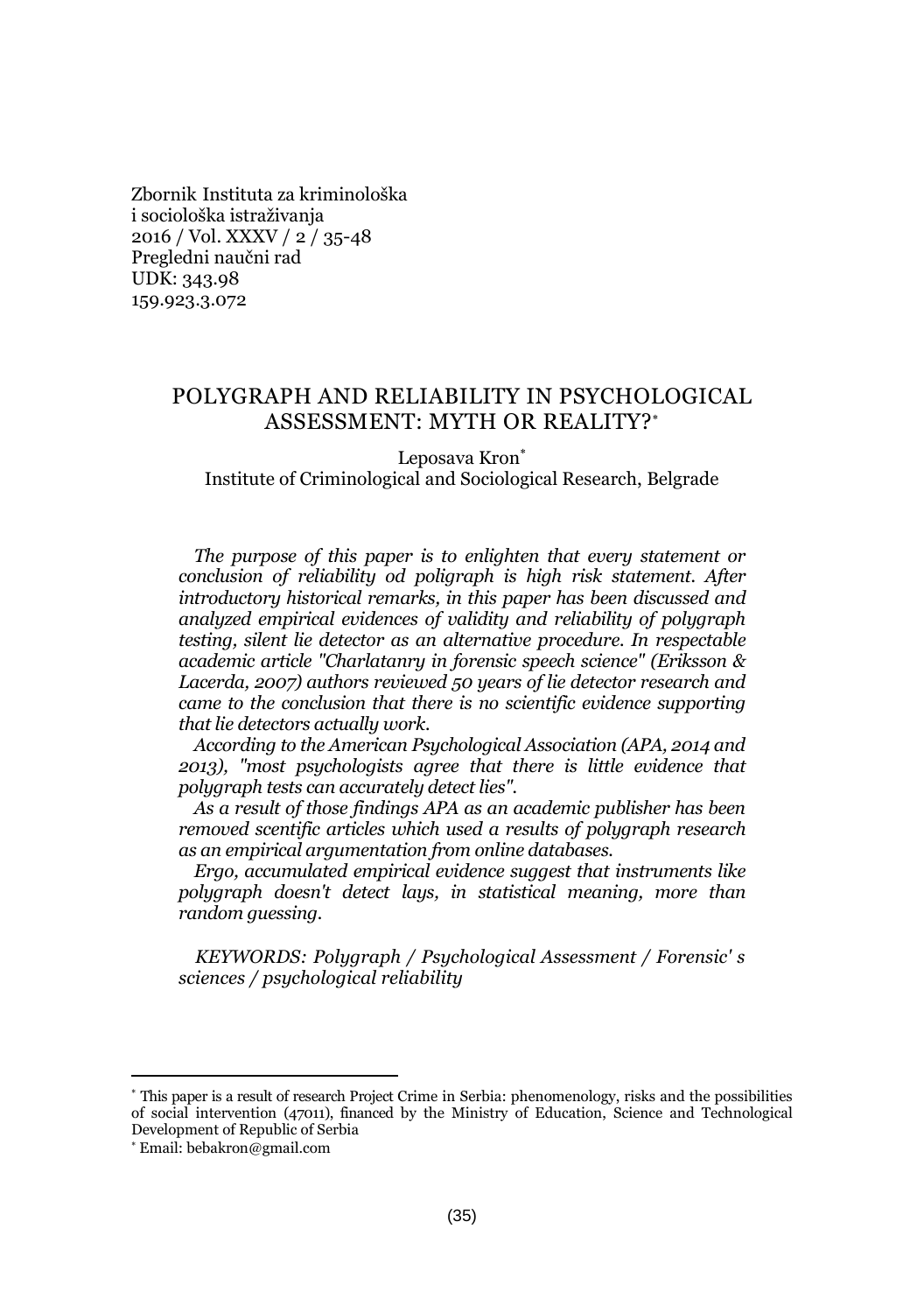### 1. LIE DETECTOR TEST AS AN ASSESSMENT INSTRUMENT

#### 1.1. Note on history of polygraph machine

The polygraph (from the Greek 'poly' = 'many', and 'graph' = 'to write') is widely used by analytical staff in a variety of medical and forensic procedures for purposes other than lie detection.

Throughout history (Bull, 1988) it has often been assumed that lying is accompanied by a change in the body's physiological activity. The polygraph is a set of equipment that accurately measures various sorts of bodily activity such as heart rate, blood pressure, respiration, palmar sweating etc. In recent years brain activity has also begun to be measured in this setting. This bodily (and brain) activity can be displayed via ink writing pens on to charts or via a computer's visual display unit. In lie detection situations its use is based on the premise that lying is accompanied by changes in the activity measured by the polygraph.

An earliest, simple and less successful lie detector or polygraph machine was invented by James Mackenzie in 1902. The first "advanced" polygraph edition was invented in 1921 by John Augustus Larson, a medical student at the *University of California, Berkeley* and a police officer of the *Berkeley Police Department* in Berkeley, California (Abrams & Ogard, 1986).

In 1925 Leonarde Keeler refined the instrument invented by John Larson; instead of using smoke paper to record changes in the "suspects" reactions, he incorporated ink pens in order to ensure the efficiency of the machine. In 1938 the polygraph was further improved by Keeler who added relevant measuring component, galvanic skin resistance. The polygraph machine continued to advance throughout the years. John Reid introduced the idea of using "control questions" as a means of evaluation. After many years of experimenting in idea to improve the machine, polygraph was finally computerized in 1992. Thanks to that fact machine is able record the results of the test more efficiently (Bashore & Rapp 1993).

However, the traditional lie detector test, or polygraph, is not considered reliable nor valuable for scientific purposes which will be discussed later in this paper.

Polygraph detects autonomic physiological reactions. By the hypothesis, these changes in body functions are not easily controlled by the conscious mind and include bodily reactions like skin conductivity, heart rate, respiration rate, blood pressure, capillary dilation and muscular movement. These measures are supposed to indicate a short-term stress response which can be from lying because of the differential significance to the subject. The problem becomes that paticular reactions are also associated with mental effort, emotional state, anxiety rate and basic psychological characteristics; so they can be influenced by fear, anger, surprise or medications, for example.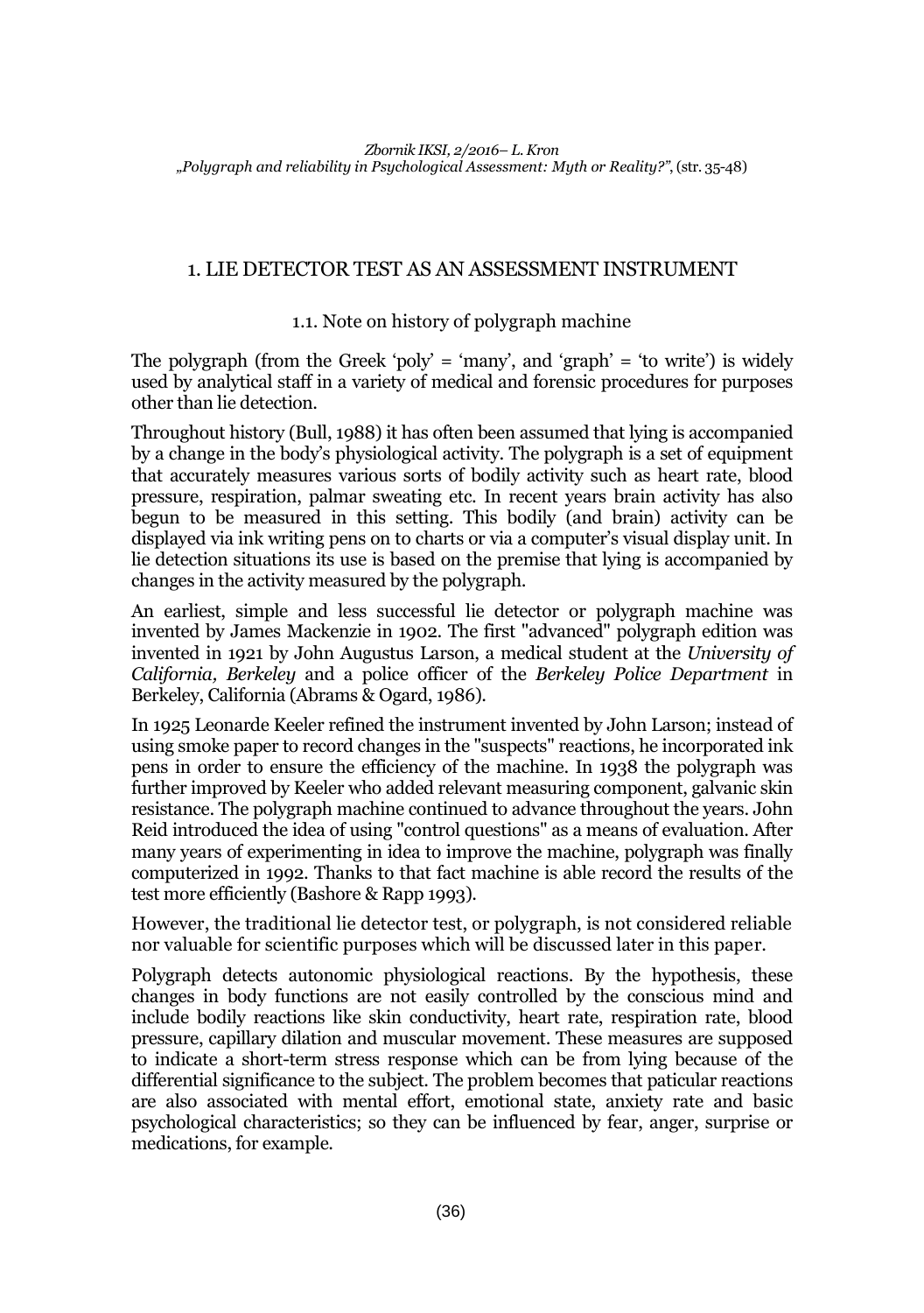Activities of the body not easily controlled by the conscious mind are compared under different circumstances. Usually this involves asking the subject control questions where the answers are known to the examiner and comparing them to questions where the answers are not known. Scientists claim that "lie detection" by use of polygraph has no scientific validity because it is not a well controlled scientific procedure. Government agencies in USA such as the Department of Defense, Homeland Security, Customs and Border Protection, and even the Department of Energy currently use polygraphs on regular basis to screen employees. The problem with evaluating the effectiveness of polygraphs through field studies is that the use of confessions overestimates accuracy. Someone who has failed the test is more likely to confess than someone who has passed, contributing to polygraph examiners not learning about mistakes they have made and thus improving.

Polygraphs measure arousal, which can be caused by anxiety, anxiety disorders such as posttraumatic stress disorder (PTSD), nervousness, fear, confusion, hypoglycemia, psychosis, depression, substance induced (nicotine, stimulants), substance withdrawal state (alcohol withdrawal) or other emotions; polygraphs do not measure "lies". A polygraph cannot differentiate anxiety caused by dishonesty and anxiety caused by something else (Raskin & Honts, 2002; Stolle & Wolpe, 2007)

#### 1.2. Advanced edition: Cognitive polygraph and Electroencephalography

The wrong answer will elicit bi-hemispheric activation, from correct answer that activates unilateral response. Cognitive polygraph based on this system is devoid of any subjective control of mental processes and, hence, has some more reliability and specificity but yet to be tested in forensic practice.

Electroencephalography, or EEG, measures brain activity through electrodes attached to the scalp of a subject. The object is to identify the recognition of meaningful data through this activity. Images or objects are shown to the subject while questioning techniques are implemented to determine recognition. This can include crime scene images, for example.

Perceived trustworthiness is interpreted by the individual from looking at a face, and this decreases when someone is lying. Such observations are "too subtle to be explicitly processed by observers, but does affect implicit cognitive and affective processes." These results, in a study by Heussen, Binkofski, and Jolij (2010), were obtained through a study with an N400 paradigm including two conditions within the experiment: truthful faces and lying faces. Faces flashed for 100ms and then the participants rated them. However, the limitations of this study would be that it only had extremely small sample of 15 participants with the mean age of 24.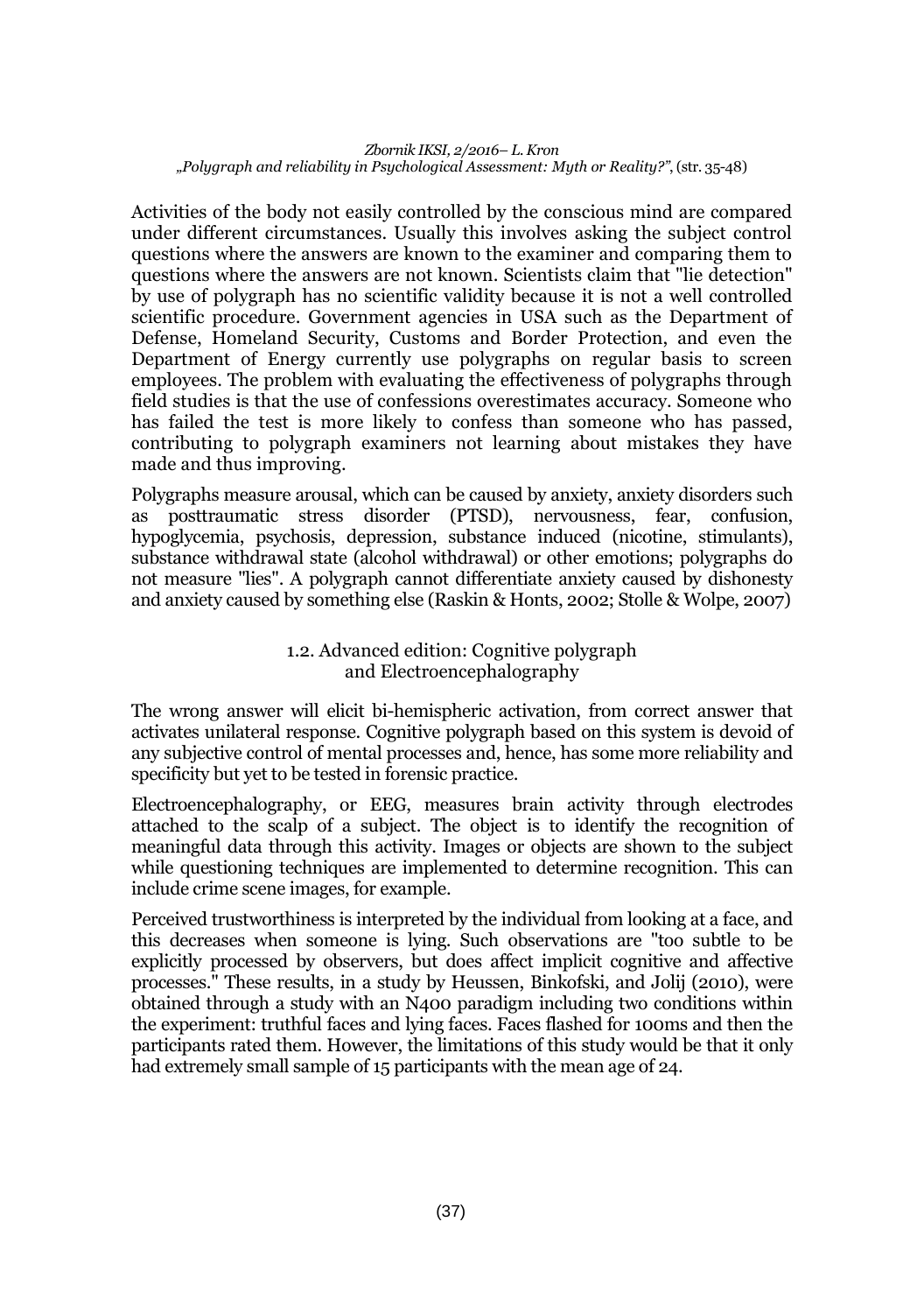## 1.3. Eye-tracking

John Kircher, Doug Hacker, Anne Cook, Dan Woltz and David Raskin (Raskin, & Honts, 2002). have developed eye-tracking technology at the University of Utah that they consider a polygraph alternative. This is not an emotional reaction like the polygraph and other methods but rather a cognitive reaction. This technology measures pupil dilation, response time, reading and rereading time, and errors. Data is recorded while subjects answer true false questions on a computer.

They have found that more effort is required by lying than giving the truth and thus their aim to find indications of hard work. Individuals not telling the truth might, for instance, have dilated pupils while also taking longer to answer the question.

Eye-tracking offers several benefits over the polygraph: lower cost, 1/5th of the time to conduct, subjects do not need to be "hooked up" to anything, and it does not require qualified polygraph examiners to give the test.

# 1.4.Voice risk analysis

Voice risk analysis or voice analysis uses computers to compare pitch, frequency, intensity and micro tremors. In this way voice analysis detect minute variations in the voice thought to signal lying. It can even be used covertly over the phone, and has been used by banking and insurance companies as well as the government of the United Kingdom. Customers are assessed for truth in certain situations by banks and insurance companies where computers are used to record responses. Software then compares control questions to relevant questions assessed for deception. However, its reliability has been debated by peer-reviewed journals.

# 1.5. Functional Magnetic Resonance Imaging

Functional Magnetic Resonance Imaging is a technique used for multiple purposes which shows the uses of oxygen by the brain, allowing for the identification of which portions of the brain are using more oxygen, and thus being used during a specific task. This is Blood Oxygen Level Dependent or BOLD hemodynamic response. The first model of the magnetic resonance imaging (MRI) was built by Raymond Damadian and his colleagues in 1976 and it revolutionized the field of anatomical study by providing images in real-time and 3-D models of human parts. The technique is also used in drug development, a wide-variety of research efforts, and diagnostically.

Studies using functional magnetic resonance imaging (fMRI) have shown that it has potential to be used as a method of lie detection. While a polygraph detects changes in activity in the peripheral nervous system, fMRI has the potential to catch the lie at the CNS. To use an MRI as a lie detector, an fMRI should be used by placing a magnetic band as a scanner on a subject's head. However, the neurobiological systems that relate to lying are currently poorly understood. The current consensus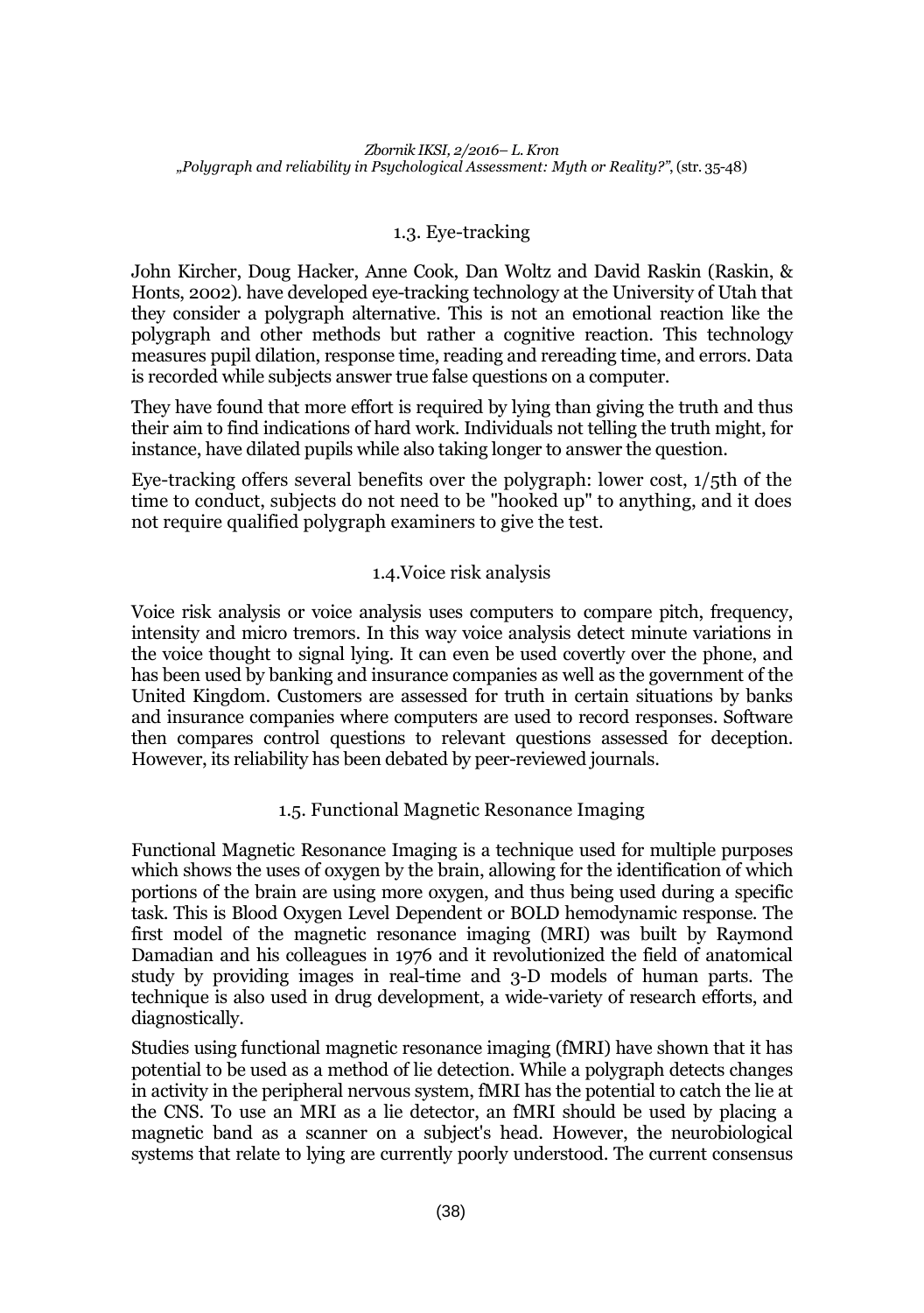is that faced with a forced choice paradigm, in which a subject has the choice of telling the truth or spontaneously generating a lie, lying can be distinguished due to increased prefrontal and parietal lobe activity. More specifically, the superiormedial and inferolateral prefrontal cortices show net activation in the process of spontaneous lie generation (which involves suppression of the truthful response as well as generating a conceivable lie). There is as well evidence of increased activation in the anterior cingulate cortex when lies are told. The fMRI shows the use of oxygen by the brain, allowing for the identification of which portions of the brain are using more oxygen during a specific task. By studying the brain images, researchers are able to map the systematic procedure the brain went through to produce the action or decision. Subjects are often offered monetary incentive if they can successfully deceive the process in hopes of generating a 'real world' scenario. Using this method, an initial 2005 study on individuals (not group averages as previous studies) without pattern recognition and automation showed that lies can be distinguished 78% of the time. That statistic has risen, in one study, to 100% when predicting a lie in an individual when baseline lie/truth levels were closely studied with training from pattern recognition technology (machine learning). fMRI does rely upon the individual remaining still and safeguards in the analysis such that the questions can not be gamed by the participant. Studies have been done on Chinese individuals and their language and cultural differences did not change results. To show the robustness of this fMRI technology, a study was done that showed fMRI lie detection and truth verification technology worked even in a group of 52 schizophrenic patients, 27 of whom were experiencing delusions at the time of the study.

#### 1.6. Functional near-infrared spectroscopy (fNIRS)

Functional near-infrared spectroscopy also detects oxygen and activity in the brain like the fMRI, but instead it looks at blood oxygen levels. It is advantageous to the fMRI because it is portable, however its image resolution is of less quality than the fMRI (Stolle & Wolpe 2007)

#### 1.7. Brain observations

Electroencephalography is used to detect changes in brain waves.

Brain fingerprinting or MERMER uses electroencephalography to determine if an image is familiar to the subject. It is proposed to be used for lie detection and determination of whether a subject has specialized knowledge of the type most commonly found among spies or terrorists.

Cognitive chronometry, or the measurement of the time taken to perform mental operations, can be used to distinguish lying from truth-telling. One recent instrument using cognitive chronometry for this purpose is the Timed Antagonistic Response Alethiometer (TARA).

Brain-reading uses fMRI and the multiple voxels activated in the brain evoked by a stimulus to determine what the brain has detected, and so whether it is familiar.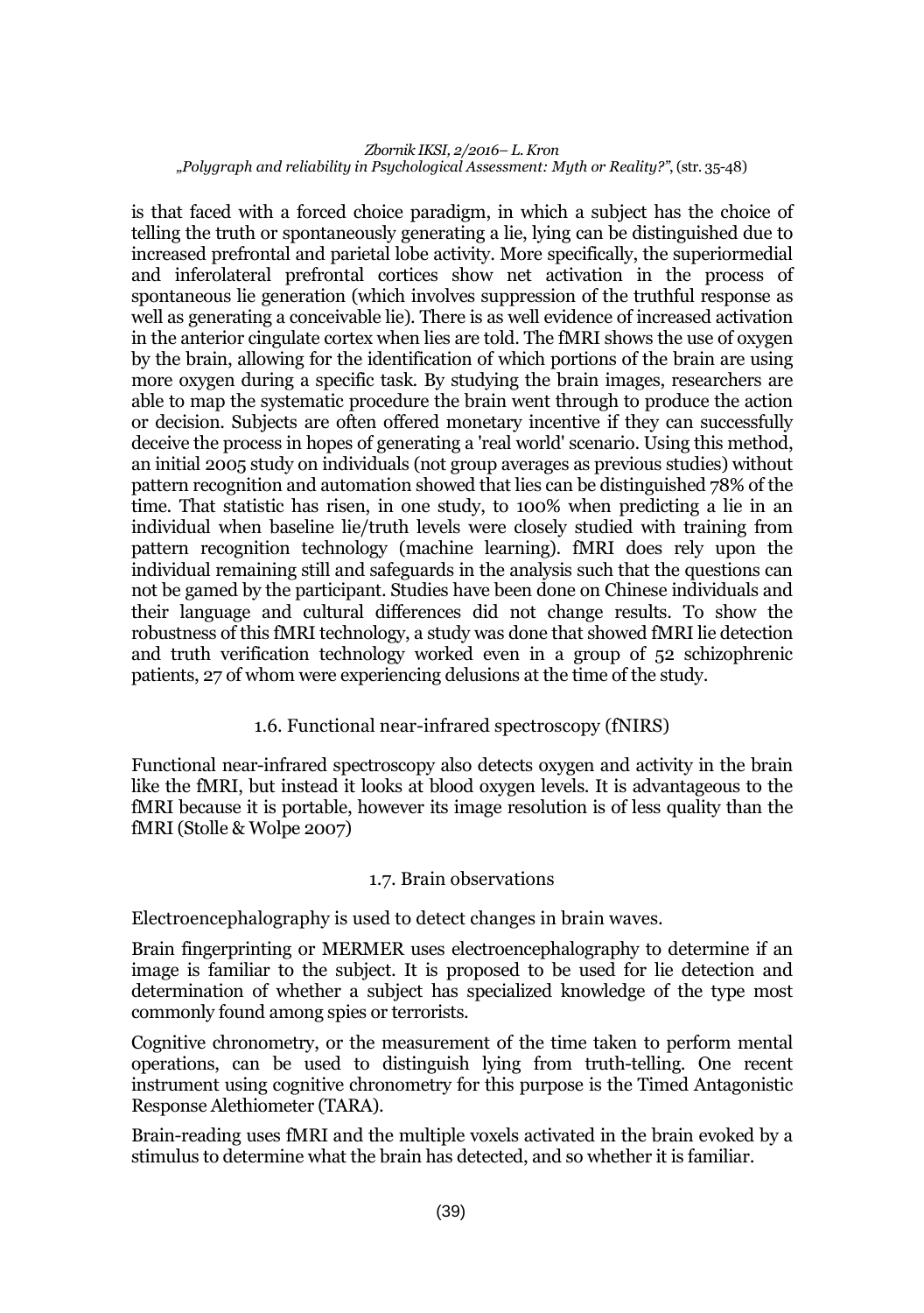### 1.8. Silent Talker Lie Detector

Non-invasive lie detection using non-verbal behavior is performed by the Silent Talker Lie Detector. Silent Talker Lie Detector, as an alternative technique to the polygraph, invented between 2000 and 2002. (Grubin, 2002).

Silent Talker monitors large numbers of microexpressions over time slots and encodes them into large vectors which are classified as showing truthful or deceptive behavior by artificial intelligence or statistical classifiers. Silent Talker research has been peer-reviewed in the *Journal of Applied Cognitive Psychology* and in the *Journal of Neural Computing and Applications*. The architecture has been constructed between 2000 and 2002 by a team at *Manchester Metropolitan University.*

Traditionally, micro-expressions are very difficult to recognize through automated facial expression analysis because of their short duration and involuntariness. Their short duration means only a very limited number of frames are available for analysis using a standard 25fps camera and their involuntariness means eliciting a particular expression to add to a comprehensive training database requires considerable time and psychological insights, to be able to recognize spontaneous facial micro expressions with reliable accuracy, approximately 70% compared to the 50% by trained human analysts. As such, it will be a valuable tool for future computer vision studies geared towards automating the process of lie detection.

# 1.9. Truth serum

Truth drugs such as sodium thiopental and marijuana (historically speaking) are used for the purposes of obtaining accurate information from an unwilling subject. Information obtained by publicly disclosed truth drugs has been shown to be highly unreliable, with subjects apparently freely mixing fact and fantasy. Much of the claimed effect relies on the belief of the subjects that they cannot tell a lie while under the influence of the drug.

### 2. GENERAL ACCURACY AND LIMITATIONS OF ASSESSMENTS

When subjects are aware of the assessment their resulting emotional response, especially anxiety, can impact the data. Extraneous noise can come from embarrassment or anxiety and not be specific to lying. Additionally, psychological disorders can cause problems with data as certain disorders can lead a person to make a statement they believe to be truth but is actually a fabrication. As well as with all testing, the examiner can cause biases within the test with their interaction with the subject and interpretation of the data. Some research in the field focuses on manipulating the psychological and thus measuring the psychological (Ben-Shakhar. & Elaad, 2003; Kleiner, 2002)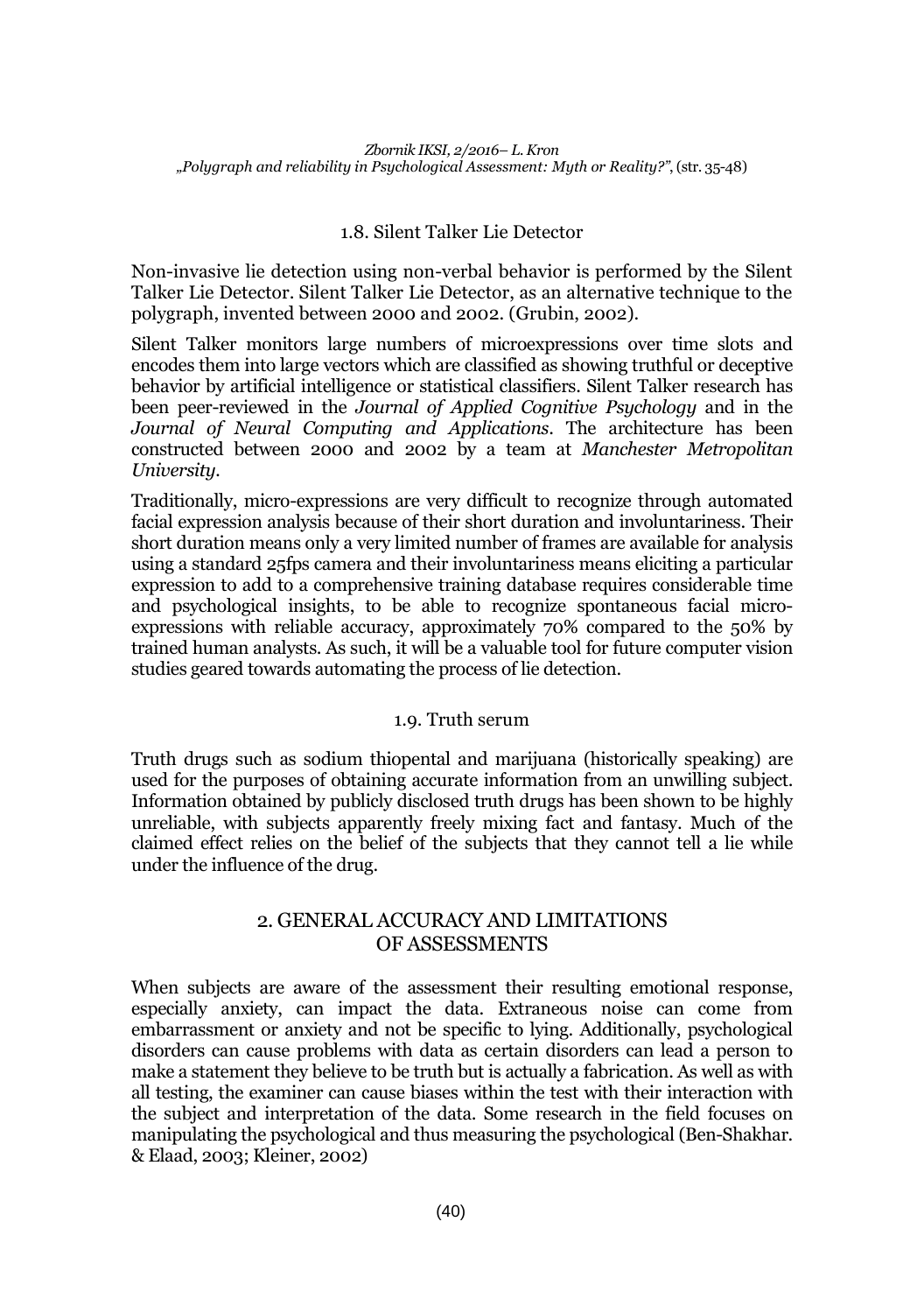# 3. CONTROVERSIES AND EMPIRICAL EVIDENCES CONTRA POLYGRAPH'S ACCURACY IN DETECTING LIES

In the peer-reviewed academic article "*Charlatanry in forensic speech science*" (Eriksson & Lacerda, 2007) the authors reviewed 50 years of lie detector research and came to the conclusion that there is no scientific evidence supporting that lie detectors actually work.

According to the American Psychological Association (APA, 2014 and 2013), "most psychologists agree that there is little evidence that polygraph tests can accurately detect lies".

Lie detector manufacturer Nemesysco sued the APA (American Psychological Association) as an academic publisher for libel resulting in removal of the article from online databases.

The cumulative research evidence suggests that machines do detect deception better than chance, but with significant error rates and that strategies used to "beat" polygraph examinations, so-called countermeasures, may be effective. Despite unreliability, results areadmissible in court in some countries such as Japan. Lie detector results are very rarely admitted in evidence in the US courts.

Clark Freshman, Professor of Law at University of California, studies lies in negotiations and lies involving lawyers. Together with Michael Wheeler at Harvard Business School, he developed a series of clips of how lies – and concealed emotions – show up in real estate negotiations. His scholarship on lies and negotiations goes well beyond Paul Ekman's (1985) original theories.

# 4. NONVERBAL COMMUNICATION AND UNDERSTANDING BODY LANGUAGE

People are constantly throwing off a storm of signals. These signals may be silent (non-verbal) messages communicated through the sender's body movements, facial expressions, voice tone and loudness. Microexpressions, hand gestures, and posture register almost immediately, a silent orchestra that can have long-lasting repercussions.

Research shows that clues in the nonverbal "channels" of communication (how something is said) are often more important than words alone.

There are many different "channels" of nonverbal communication: facial expressions, the clues in our voices ("vocal paralanguage"), hand gestures, body movements ("kinesics"), touch ("haptics"), and personal space. These and other "channels" are explored in a new University of California video series on Nonverbal Communication. Each video is about 30 minutes in length and comes with a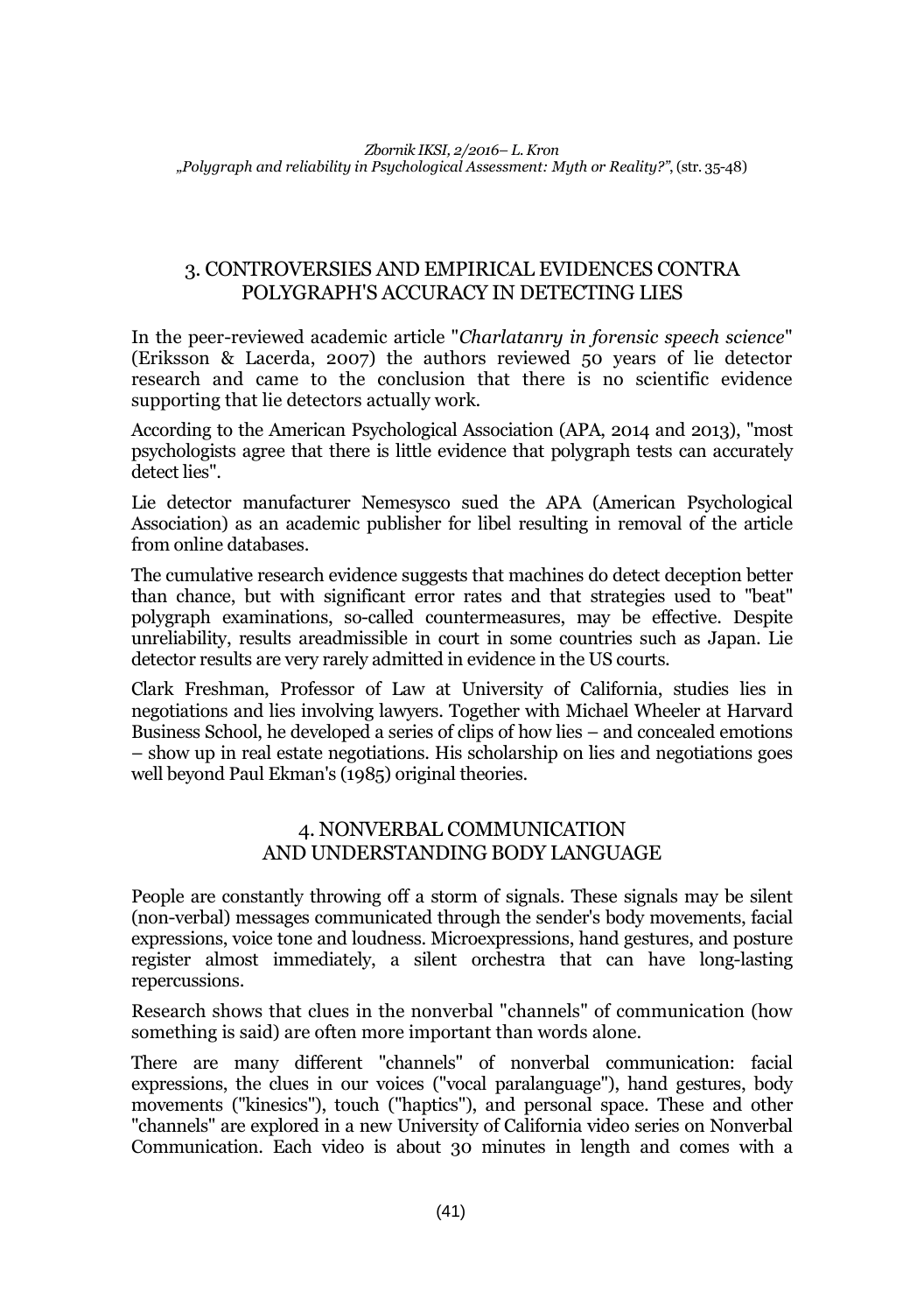detailed instructor's guide. These University of California videotapes are produced by Dane Archer, a Professor at the University of California at Santa Cruz .

Every culture has rules about the *correct* use of space. The "proxemic" rules are unwritten and never taught-- but they are very powerful and known to all members of the culture human Proxemics the branch of knowledge that deals with the amount of space that people feel it necessary to set between themselves and others.

Body language refers to the nonverbal signals that we use to communicate. According to experts, these nonverbal signals make up a huge part of daily communication. From our facial expressions to our body movements, the things we don't say can still convey volumes of information.

According to various researchers, body language is thought to account for between 50 to 70 percent of all communication. Understanding body language is important, but it is also essential to remember to note other cues such as context and to look at signals as a group rather than focusing on a single action. Learn more about some of the things to look for when you are trying to interpret body language.

According to experts, a substantial portion of our communication is nonverbal. Every day, we respond to thousands on nonverbal cues and behaviors including postures, facial expression, eye gaze, gestures, and tone of voice. From our handshakes to our hairstyles, nonverbal details reveal who we are and impact how we relate to other people.

Scientific research on nonverbal communication and behavior began with the 1872 publication of Charles Darwin's The Expression of the Emotions in Man and Animals. Since that time, there has been an abundance of research on the types, effects and expressions of unspoken communication and behavior. While these signals are often so subtle that we are not consciously aware of them, research has identified several different types of nonverbal communication.

In many cases, we communicate information in nonverbal ways using groups of behaviors. For example, we might combine a frown with crossed arms and unblinking eye gaze to indicate disapproval.

### 4.1. Facial Expression

Facial expressions are responsible for a huge proportion of nonverbal communication. Consider how much information can be conveyed with a smile or a frown. While nonverbal communication and behavior can vary dramatically between cultures, the facial expressions for happiness, sadness, anger and fear are similar throughout the world.

#### 4.2. Gestures

Deliberate movements and signals are an important way to communicate meaning without words. Common gestures include waving, pointing, and using fingers to indicate numeric amounts. Other gestures are arbitrary and related to culture.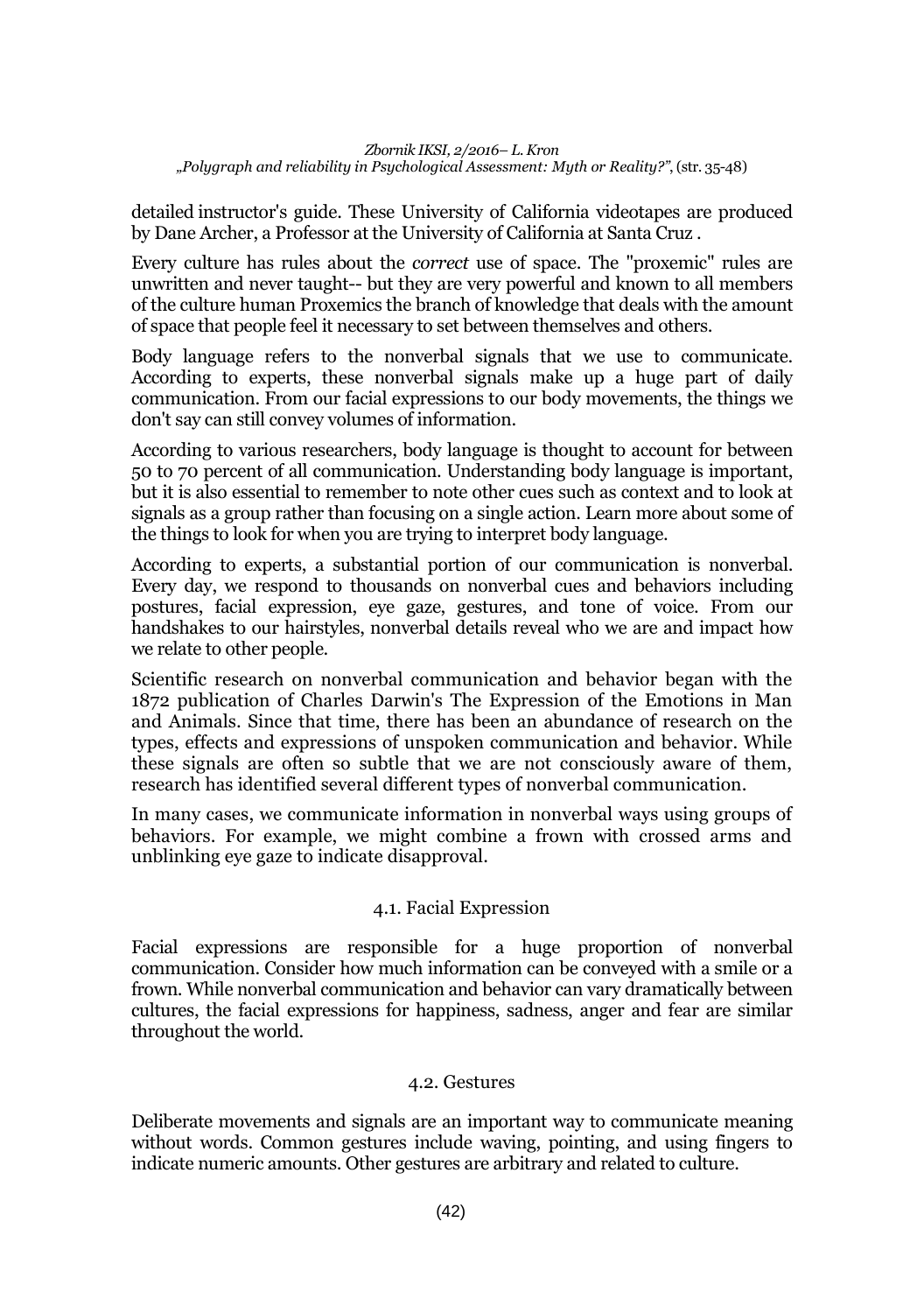### 4.3. Paralinguistics

Paralinguistics refers to vocal communication that is separate from actual language. This includes factors such as tone of voice, loudness, inflection and pitch. Consider the powerful effect that tone of voice can have on the meaning of a sentence. When said in a strong tone of voice, listeners might interpret approval and enthusiasm. The same words said in a hesitant tone of voice might convey disapproval and a lack of interest.

#### 4.4. Body Language and Posture

Posture and movement can also convey a great deal on information. Research on body language has grown significantly since the 1970's, but popular media have focused on the over-interpretation of defensive postures, arm-crossing, and leg crossing, especially after the publication of Julius Fast's book Body Language. While these nonverbal behaviors can indicate feelings and attitudes, research suggests that body language is far more subtle and less definitive that previously believed.

### 4.5. Proxemics communications

People often refer to their need for "personal space," which is also an important type of nonverbal communication. The amount of distance we need and the amount of space we perceive as belonging to us is influenced by a number of factors including social norms, situational factors, personality characteristics and level of familiarity. For example, the amount of personal space needed when having a casual conversation with another person usually varies between 18 inches to four feet. On the other hand, the personal distance needed when speaking to a crowd of people is around 10 to 12 feet.

#### 4.6. Eye Gaze

Looking, staring and blinking can also be important nonverbal behaviors. When people encounter people or things that they like, the rate of blinking increases and pupils dilate. Looking at another person can indicate a range of emotions, including hostility, interest and attraction.

#### 4.7. Haptics

Communicating through touch is another important nonverbal behavior. There has been a substantial amount of research on the importance of touch in infancy and early childhood. Harry Harlow's classic monkey study demonstrated how the deprivation of touch and contact impedes development. Baby monkeys raised by wire mothers experienced permanent deficits in behavior and social interaction. Touch can be used to communicate affection, familiarity, sympathy and other emotions.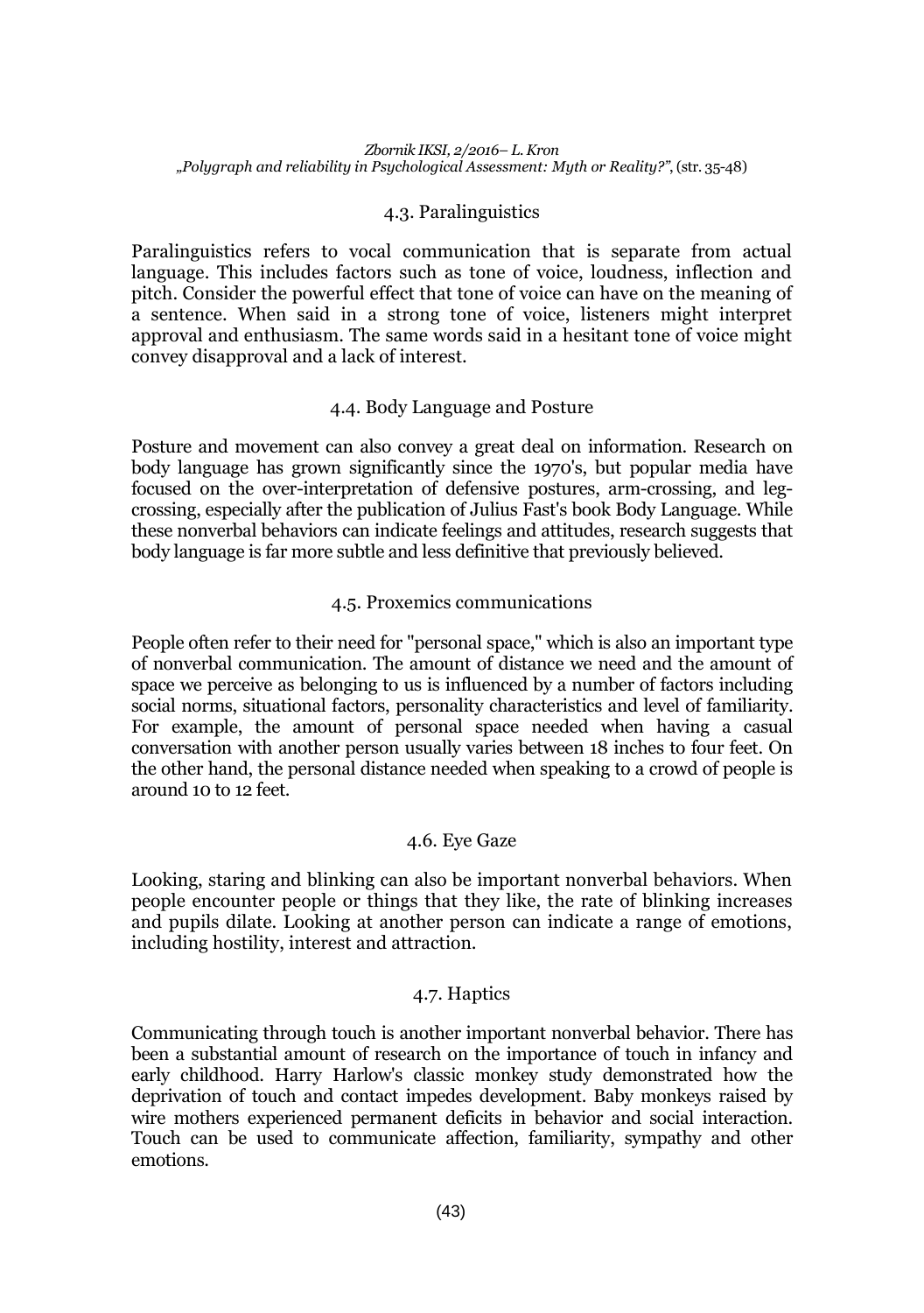### 4.8. Psychology of Eye Contact

The study of eye contact, also known as oculesics, is used in psychology and unconsciously by society to determine to mood and personality of a person. There are several nuances in the psychology of eye contact, most easily understood by an initial meeting between strangers. Making eye contact when being introduced to someone sends an unconscious signal to the other person that you hold him or her in high regard and are confident. However, when taken to the extreme of staring, which is prolonged eye contact, this can make others feel threatened or held in contempt, sending the opposite message. Psychologists have also determined a pattern to tell when a person is lying, which is fairly accurate. This study of eye contact is based on the eye movements a person makes before they make a statement, and where their eyes are when speaking.

Psycholinguistics studies how human beings come up with and use language. This provides deeper knowledge into how the human brain functions and how the use of language and emotion is closely tied together. This study can also provide greater knowledge of human development, both socially and emotionally. Determining what words where used, and in what context, hundreds of years ago and comparing those words to the one's used today can provide psychologists of a greater idea of where humans have been and what direction they may be taking.

# 5. CONCLUDING REMARKS

Although polygraph equipment does accurately measure a number of physiological activities, these activities do not reflect a single underlying process. Furthermore, these activities are not necessarily in concord either within or across individuals.

People incorrectly judged by polygraphers as lying or having guilty knowledge may be falsely convicted or lost to an organisation. Quality personnel may choose not to join organisations that use procedures known to have inaccuracy rates that are not negligible.

Research on the polygraph has not progressed over time in the manner of a typical scientific field.

It has not accumulated knowledge or strengthened its scientific underpinnings in any significant manner. Polygraph research has proceeded in relative isolation from related fields of basic science and has benefited little from conceptual, theoretical, and technological advances in those fields that are relevant to the psychophysiological detection of deception'

The polygraph is one among a number of procedures that could be used in attempts to detect deception and integrity but, like all procedures, it has inherent weaknesses. Error rates in polygraphic deception detection can be high. The most appropriate procedure or combination of procedures will depend on the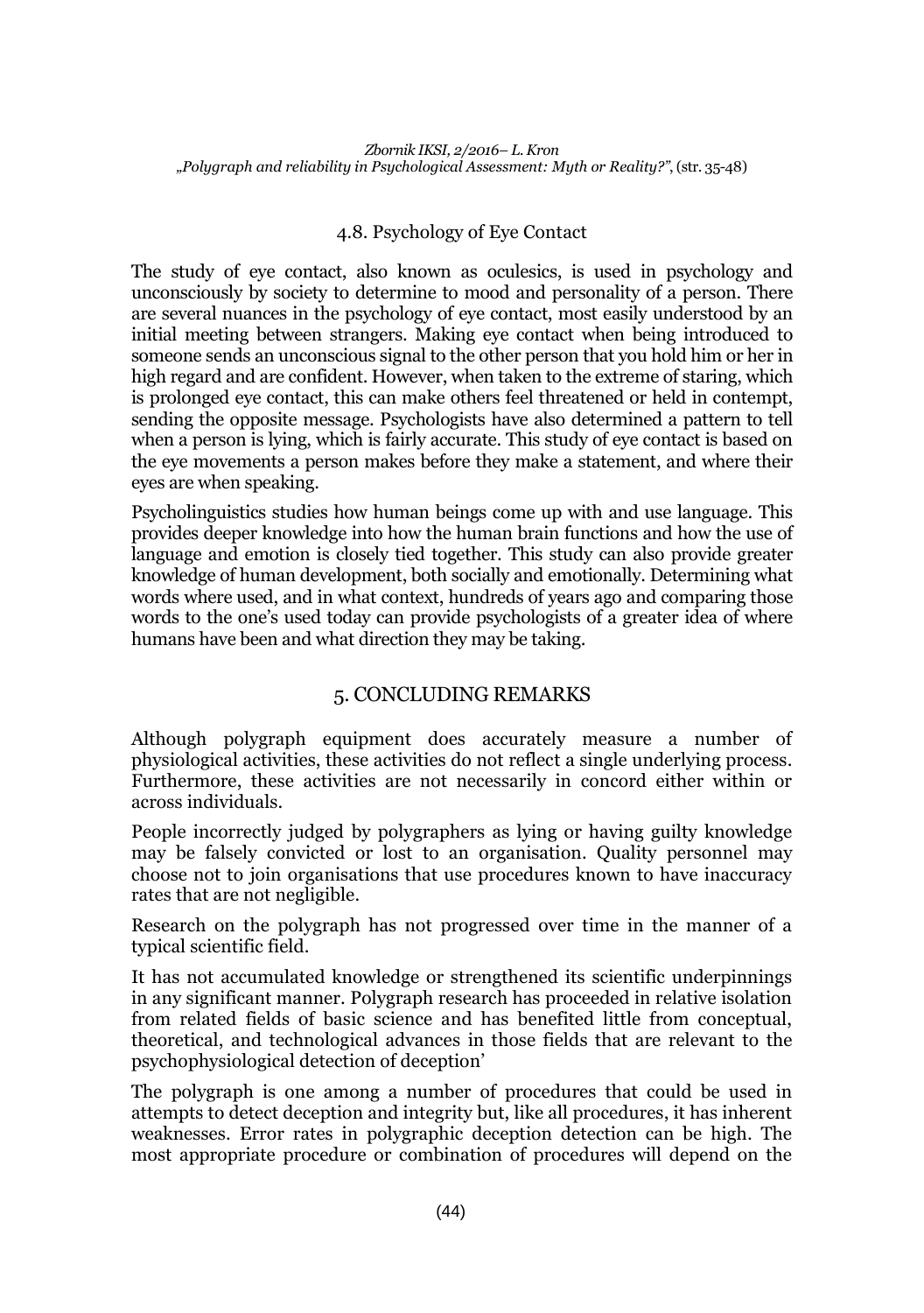circumstances. Polygraphic deception detection procedures should not be ascribed a special status. We must not deceive ourselves into thinking that there will ever be an error-free way of detecting deception.

Polygraph tests has been used in criminal investigations in many countries including Belgium, Canada, Israel, Japan, Turkey, Singapore, South Korea, Mexico, Pakistan, the Philippines, Taiwan, Thailand, and the USA (Lykken, 1998; Raskin, 1990; Vrij, 2000).

Polygraph examiners have no other option than to measure deception in such an indirect way, as a pattern of physiological activity directly related to lying does not exist (Saxe, 1994). Three of the four most popular lie detection procedures using the polygraph (Relevant/Irrelevant Test, Control Question Test and Directed Lie Test) are built upon the premise that, while answering so-called 'relevant' questions, liars will be more aroused than while answering so-called 'control' questions, due to a fear of detection (fear of getting caught lying). This premise is somewhat naive as truth tellers may also be more aroused when answering the relevant questions, particularly: (i) when these relevant questions are emotion evoking questions (e.g. when an innocent man, suspected of murdering his beloved wife, is asked questions about his wife in a polygraph test, the memory of his late wife might re-awaken his strong feelings about her); and (ii) when the innocent examinee experiences fear, which may occur, for example, when thperson is afraid that his or her honest answers will not be believed by the polygraph examiner. The other popular test (Guilty Knowledge Test, discussed below) is built upon the premise that guilty examinees will be more aroused concerning certain information due to different orienting reactions, that is, they will show enhanced orienting responses when recognising crucial details of a crime. This premise has strong support in psychophysiological research.

#### REFERENCES

- (1) Abrams, S. & Ogard, E. (1986). Polygraph surveillance of probationers. *Polygraph*, 15, 174–182. Abrams, S. & Simmons, G. (2000). Post-conviction polygraph testing: Then and now. *Polygraph*, 29, 63–67
- (2) *American Psychological Association* (2013) *The Truth About Lie Detectors (aka Polygraph Tests).* New York: American Psychological Association (APA).
- (3) Bashore, T.R. & Rapp, P.E. (1993). Are there alternatives to traditional polygraph procedures? *Psychological Bulletin*, 113, 3–22
- (4) Ben-Shakhar, G. & Dolev, K. (1996). Psychophysiological detection through the Guilty Knowledge Technique: Effects of mental countermeasures. *Journal of Applied Psychology*, 81, 273–281
- (5) Ben-Shakhar, G. & Elaad, E. (2003). The validity of psychophysiological detection of information with the guilty knowledge test: A meta-analytic review. *Journal of Applied Psychology*, 88, 131–151
- (6) Ben-Shakhar, G. (2002). A critical review of the control questions test (CQT). In M. Kleiner (Ed.), *Handbook of polygraph testing* (pp.103–126). London: Academic Press.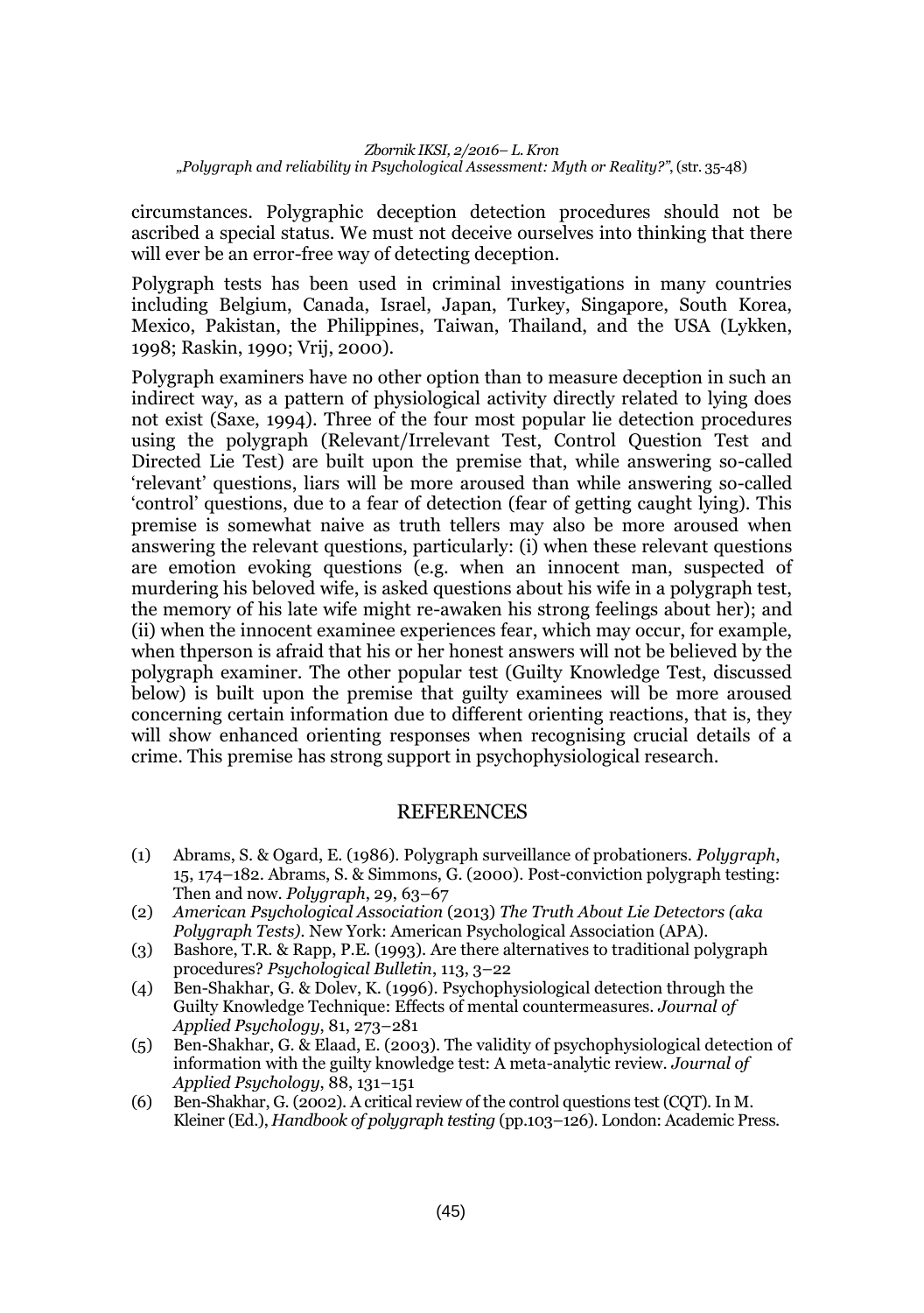- (7) Ben-Shakhar, G., Bar-Hillel, M. & Kremnitzer, M. (2002). Trial by polygraph: Reconsidering the use of the Guilty Knowledge Technique in court. *Law and Human Behavior*, 26, 527–541.
- (8) British Psychological Society (1986). Report of the working group on the use of the polygraph in criminal investigations and personnel screening. *Bulletin of the British Psychological Society*, 39, 81–94.
- (9) Bull, R. (1988). What is the lie-detection test? In A. Gale (Ed.), *The polygraph test:* Lies, truth and science. (pp.10–18). London: Sage
- (10) Carroll, D. (1988). How accurate is polygraph lie detection? In A. Gale (Ed.), *The polygraph test: Lies, truth and science* (pp.19–28). London: Sage
- (11) Carroll, D. (1991). Lie detection: Lies and truths. In R. Cochrane & D. Carroll (Eds.), *Psychology and social issues: A tutorial test* (pp.160–170). London: The Falmer Press.
- (12) Ekman, P (1985) *Telling Lies: Clues to Deceit in the Marketplace, Politics, and Marriage* . New York: W. W. Norton & Company
- (13) Ekman, P., O'Sullivan, M. & Frank, M.G. (1999). A few can catch a liar. *Psychological Science*, 10, 263–266
- (14) Elaad, E. (2003). Is the inference rule of the control question polygraph technique plausible? *Psychology, Crime and Law*, 9, 37–47
- (15) Eriksson, A. and Lacerda, F. (2007) Charlantry in forensic speech science: A problem to be taken seriously. *International Journal of Speech Language and the Law*. 14:2
- (16) Fiedler, K., Schmid, J. & Stahl, T. (2002). What is the current truth about polygraph lie detection? *Basic and Applied Social Psychology*, 24, 313–324.
- (17) Grubin, D. (2002). The potential use of polygraph in forensic psychiatry. *Criminal Behaviour and Mental Health*, 12, 45–55.
- (18) Gudjonsson, G.H. (1988). How to defeat the polygraph tests. In A. Gale (Ed.), *The Polygraph Test. Truth, Lies and Science* (pp.126–136). London: Sage.
- (19) Heussen, Binkofski, and Jolij (2010) *The semantics of the lying face: An EEG study*.
- (20) Hindman, J. & Peters, J.M. (2001). Polygraph testing leads to better understanding of adult and juvenile sex offenders. *Federal Probation*, 65, 8–15.
- (21) Honts, C.R. & Amato, S.L. (2002). Countermeasures. In M. Kleiner (Ed.), *Handbook of polygraph testing* (pp.251–264). London: Academic Press
- (22) Honts, C.R. (1991). The emperor's new clothes: The application of the polygraph tests in the American workplace. *Forensic Reports*, 4, 91–116.
- (23) Honts, C.R., Kircher, J.C. & Raskin, D.C. (1996). Polygrapher's dilemma or psychologist's: A reply to Furedy's logicoethical considerations for psychophysiological practitioners and researchers*. International Journal of Psychophysiology*, 20, 199–207.
- (24) Honts, C.R., Kircher, J.C. & Raskin, D.C. (2002). The scientific status of research on polygraph techniques: The case for polygraph tests. In D.L. Faigman, D. Kaye, M.J. Saks & J. Sanders (Eds.), *Modern scientific evidence: The law and science of expert testimony* (Volume 2) (pp.446–483). West: St. Paul Minnesota
- (25) Honts, C.R., Raskin, D.C. & Kircher, J.C. (1994). Mental and physical countermeasures reduce the accuracy of polygraph tests. *Journal of Applied Psychology*, 79, 252–259
- (26) Kleiner, M. (2002). *Handbook of polygraph testing* (Edited book). London: Academic Press
- (27) Kron, L (2016) dostupno na: http://www.vreme.co.rs/cms/view.php?id=1418866 vreme pristupa 11 avgust 2016
- (28) Lykken, D.T. (1998). *A tremor in the blood: Uses and abuses of lie detection* (2nd ed.). New York: Plenum.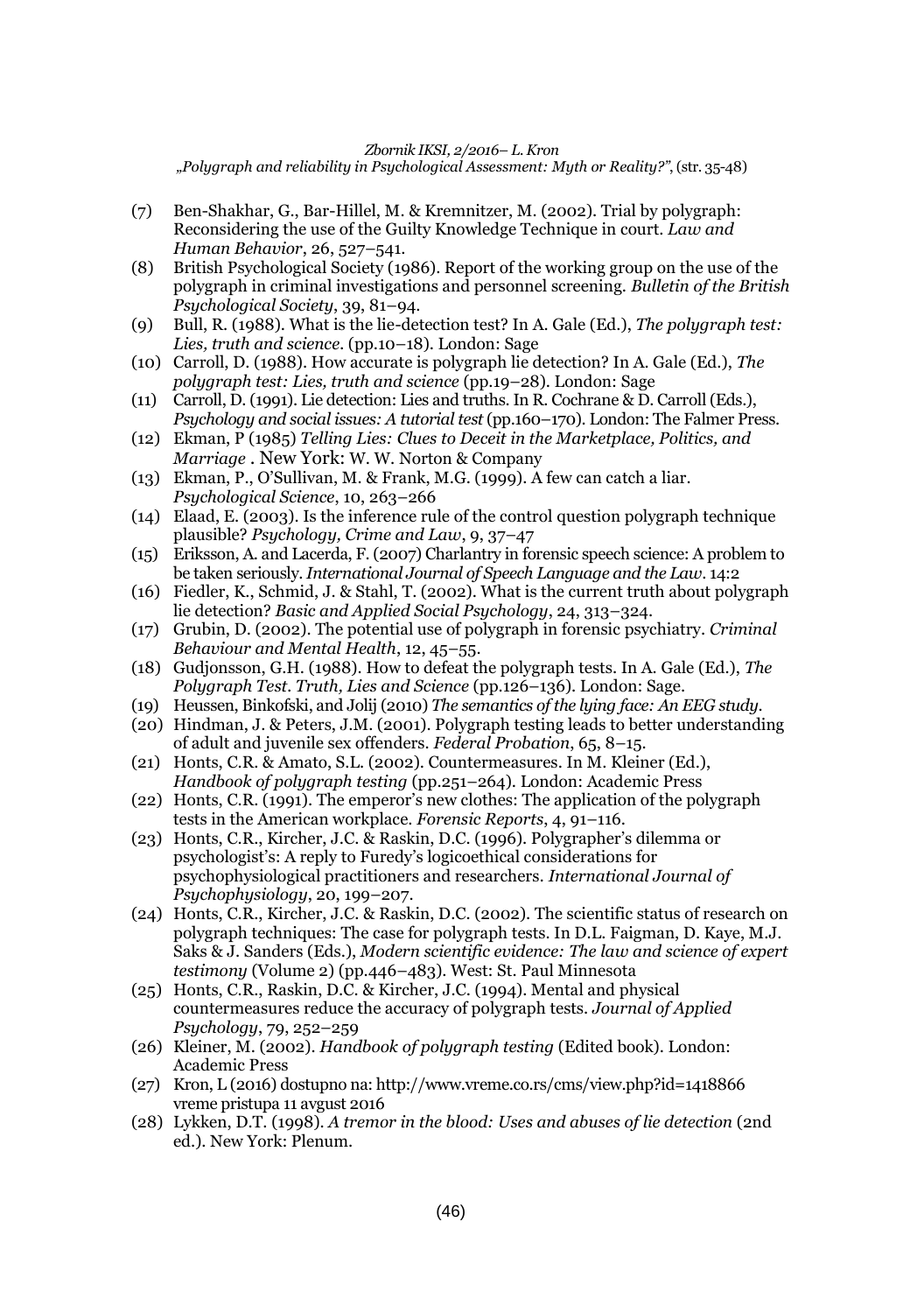- (29) Mann, S., Vrij, A. & Bull, R. (2004). Detecting true lies: Police officers' ability to detect suspects' lies. *Journal of Applied Psychology*, 89, 137–149
- (30) Morse, J S (2006). Brain Overclaim Syndrome and Criminal Responsibility: A Diagnostic Note, 3 *Ohio State ournal of Criinal Law* pp: 397, 397 (2006).
- (31) Morse, J S (2007).The Non-Problem of Free Will in Forensic Psychiatry and Psychology, 25 *Behavioral Science Journal.* pp: 203- 216
- (32) National Research Council (2003). *The polygraph and lie detection. Committee to Review the Scientific Evidence on the Polygraph.* Washington, DC: The National Academic Press
- (33) Raskin, D. (1990). Polygraph techniques for the detection of deception. In D.C. Raskin (Ed.), *Psychological methods in criminal investigations and evidence* (pp.247–296). Springer: New York.
- (34) Raskin, D.C. & Honts, C.R. (2002). The comparison question test. In M. Kleiner (Ed.), *Handbook of polygraph testing* (pp.1–48). London: Academic Press
- (35) Saxe, L. (1994). Detection of deception: Polygraph and integrity tests. *Current Directions in Psychological Science, 3,* 69–73.
- (36) Stolle, S. E & Paul Root Wolpe, P.R (2007) Emerging Neurotechnologies for Lie Detection and the Fifth Amendment, 33 Am. *J.L. & Med.* 359, 368-69
- (37) Vrij, A. (2000). *Detecting lies and deceit: The psychology of lying and the implications for professional practice.* Chichester: Wiley
- (38) Wilcox, D. (2000). Application of the clinical polygraph examination to the assessment, treatment and monitoring of sex offenders. *Journal of Sexual Aggression*, 5, 134–152.
- (39) Wilcox, D.T., Sosnowski, D. & Middleton, D. (2000). Polygraphy and sex offenders. *Forensic Update,* 61, 20–25.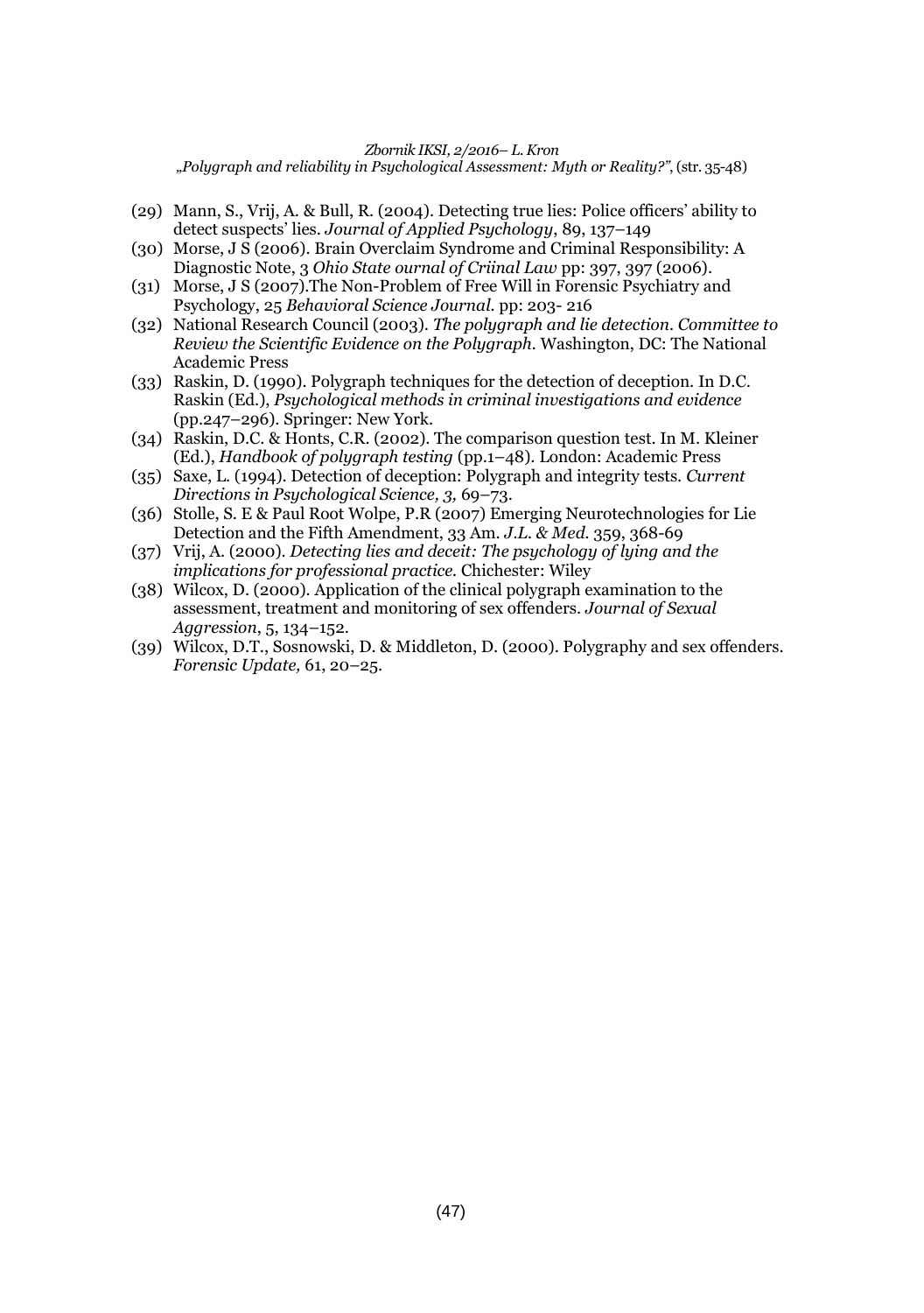# POLIGRAF I POUZDANOST U PSIHOLOŠKOM PROCENJIVANJU: MIT ILI REALNOST

*Cilj ovog teksta je da pokaže da je svako tvrđenje ili zaključak o istinitosti nekog iskaza na osnovu poligrafa - tvrđenje visokog rizika. Kao što je dobro poznato, detektor laži detektuje autonomne reakcije subjekta na "kontrolna pitanja" koje nije lako kontrolisati svesno budući da uključuju telesne reakcije kao što je to srčana radnja, stepen respiracije (znojenja) krvni pritisak, dilatacija kapilara, mišićne pokrete etc. Pretpostavlja se da ove mere trebe da pokažu promtne, kratkotrajne reakcije na stres koji bi trebalo da izazovu teme važne za subjekta. Problem je u tome što na te reakcije može uticati strah, ljutnja ili iznenađenje, tako da parametri na poligrafu mogu pokazivati kao da neko laže, a u stvari mu ključne reči izazivaju emocionalne reakcije koje ne može da kontroliše i psihološki ulazi u poziciju žrtve. Obrnuto, sociopate koje su vične manipulacijama, mogu vešto "prevariti" poligraf budući da čin laganja u manipulativne svrhe psihopatama ne predstavlja nikakav problem.*

*Danas postoji solidna empirijska evidencija čiji rezultati pokazuju da upotreba poligrafa nema naučnu validnost i ne smatra se naučnom procedurom niti se rezultati dobijeni na poligrafu smatraju pouzdanim.*

*Profesor Erikson sa saradnicima objavio je 2007. kapitalni rad "Šarlatanstvo u forenzičkim naukama" (ref. Eriksson, A. and Lacerda, F. (2007). Charlantry in forensic speech science: A problem to be taken seriously. International Journal of Speech Language and the Law. 14:2). Autori su analizirali rezultate pedesetogodišnjih istraživanja i iskustava sa poligrafom i došli do zaključka da ne postoji naučna evidencija da detektori laži daju korektne i pouzdane rezultate.*

*Prema zvaničnom saopštenju Američke asocijacije psihologa (APA: American Psychological Association) izdatom 5. avgusta 2004. i ponovljenom 14. avgusta 2013. "Poligraf ne daje korektne ni validne podatke."*

*Ergo, akumulirana istraživačka evidencija sugeriše da mašine tipa poligrafa ne detektuju neistine, statistički posmatrano, više nego "randomno".*

*KLJUČNE REČI: poligraf / psihološka procena / forenzičke nauke / psihološka pouzdanost*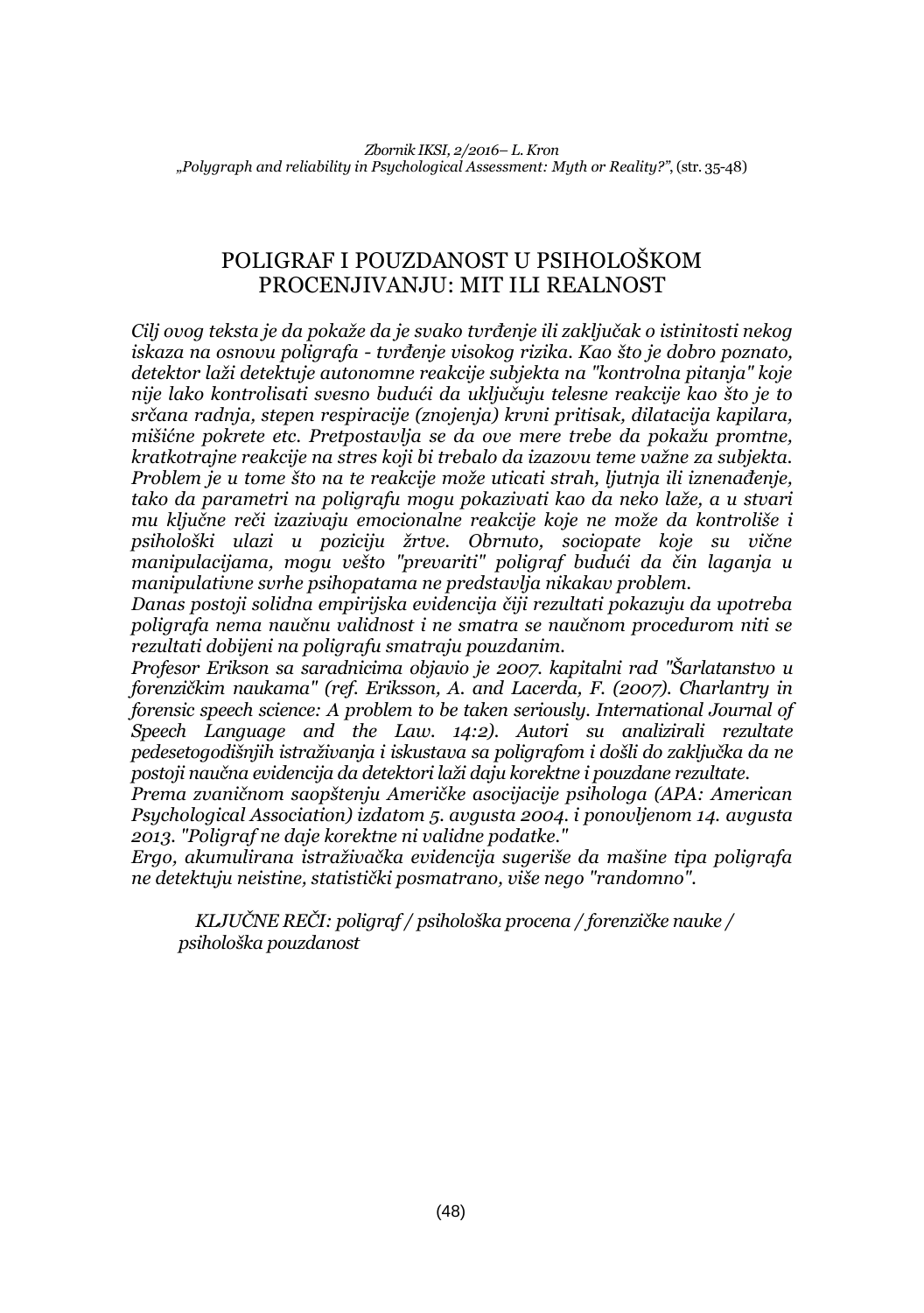Zbornik Instituta za kriminološka i sociološka istraživanja 2016 / Vol. XXXV / 2 /49-56 Pregledni naučni rad UDK: 343.57(494)

# KRIVIČNA DELA U VEZISA OPOJNIM DROGAMA U ZAKONODAVSTVU ŠVAJCARSKE

Dragan Jovašević Pravni fakultet Univerziteta u Nišu

*Na bazi međunarodnih standarda koji su usvojeni u okviru i pod okriljem Organizacije Ujedinjenih nacija sva nacionalna zakonodavstva poznaju više različitih oblika i vidova ispoljavanja krivičnih dela zloupotrebe opojnih droga. Radi se o različitim delatnostima neovlašćene, proizvodnje, prometa i na drugi način podstrekavanja ili omogućavanja drugim licima da dođu u posed opojnih droga radi neposrednog unošenja u organizam čime se ozbiljno ugrožava njihovo zdravlje pa i život. Zavisno od potreba svake pojedine države, i razlikuju se krivična dela za čije učinioce su propisane različite vrste i mere kazni i drugih krivičnih sankcija. Slična je situacija i sa Švajcarskom konfederacijom. U radu ćemo analizirati sistem krivičnih dela u različitim oblicima i vidovima ispoljavanja u teorijskom i praktičnom smislu za čije učinioce su propisane teške krivične sankcije.*

*KLJUČNE REČI: opojne droge/ zloupotreba/ zakon/ Švajcarska/ krivično delo/ odgovornost/ sankcija*

 Ovaj tekst je nastao kao rezultat na projektu "Kriminal u Srbiji: fenomenologija, rizici i mogućnost socijalne intervencije" (broj 47011) koji finansira Ministarstvo prosvete, nauke i tehnološkog razvoja RS E-mail: jovas@prafak.ni.ac.rs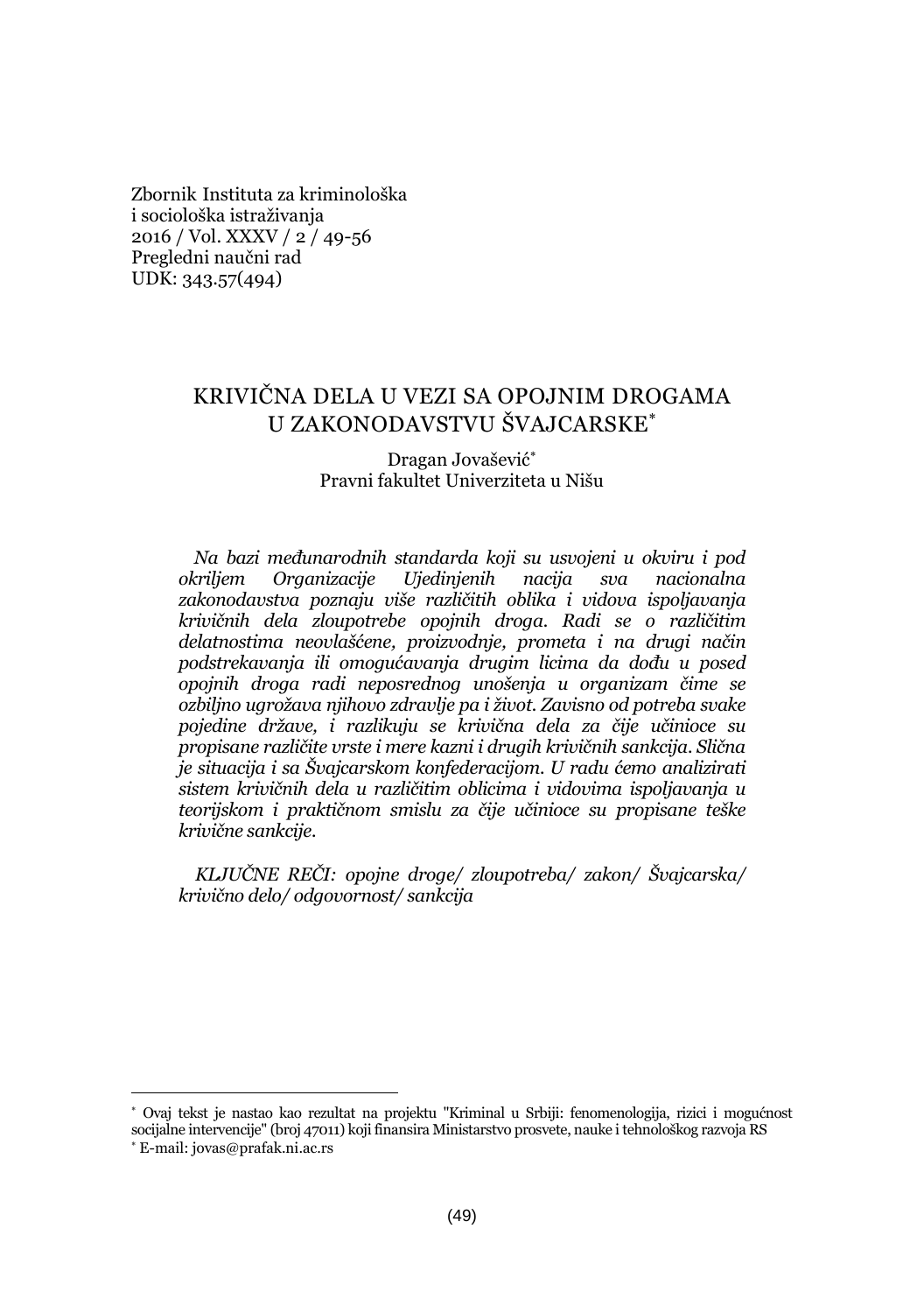### 1. UVOD

Zloupotreba opojnih droga predstavlja ozbiljan društveni, međunarodni i nacionalni pravni, kriminološki i bezbednosni problem i tešku socijalno patološku pojavu. S obzirom da se radi o pojavi koja ne poznaje granice između pojedinih država, pa ni između kontinenata, međunarodna zajednica je rano uočila ovaj problem. Stoga je u okviru i pod okriljem Organizacije Ujedinjenih nacija doneto više međunarodnih dokumenata koji predstavljaju sistem međunarodnih standarda za efikasnu i kvalitetnu borbu sa ovim teškim društvenim zlom. To su (Jovašević, Ikanović, 2012: 189-191):

- Jedinstvena konvencija o opojnim drogama iz 1961. godine,
- Konvencija o psihotropnim supstancama iz 1971. godine i
- Konvencija o suzbijanju nezakonitog prometa opojnim drogama iz 1988. godine.

Na bazi ovih međunarodnih dokumenata su brojne države, između njih i Švajcarska konfederacija u svom nacionalnom zakonodavstvu utvrdile sistem krivične odgovornosti i kažnjivosti za različite oblike i vidove krivičnih dela zloupotrebe opojnih droga Petrović, Jovašević, Ferhatović, 2016: 344-347). Interesantno je da za razliku od drugih država, Švajcarska krivična dela ove vrste ne propisuje u Krivičnom zakoniku - Schweizerisches Strafgesetzbuch StGB, 7.Auflage, Zurich, 2016. - (Donatsch, Tag, 2006: 331-332)<sup>1</sup> iz 1933. godine (što bi bilo logično u sistemu krivičnih dela kojima se povređuje ili ugrožava zdravlje ljudi), već u posebnom zakonu iz oblasti zdravstvene, medicinske delatnosti. To je tzv. sporedno, pomoćno ili dopunsko krivično zakonodavstvo (Jovašević, 2014: 21).

Zloupotreba opojnih droga kao krivična dela protiv zdravlja ljudi (Jovašević, 2016: 312), te sistem krivične odgovornosti i kažnjivosti za njihove učinioce je uređen Federalnim zakonom o opojnim drogama i psihotropnim supstancama. Ovaj Zakon je donet 3. oktobra 1951. godine, a stupio je na snagu 1. juna 1952. godine od kada je više puta noveliran. U poglavlju IV pod nazivom: "Kaznene odredbe" predviđeno je više krivičnih dela i to u čl. 19-24. i 10) članu 26 (Bundesgesetz uber die Betaubungsmittel und die psychotropen Stoffe - Betaubungsmittelgesetz BetmG vom 1. October 1951., Bern, 1951)<sup>2</sup>.

<sup>1</sup> Schweizerisches Strafgesetzbuch StGB, 7.Auflage, Zurich, 2013.

<sup>2</sup> Bundesgesetz uber die Betaubungsmittel und die psychotropen Stoffe (Betaubungsmittelgesetz BetmG) vom 1. October 1951., Bern, 1951.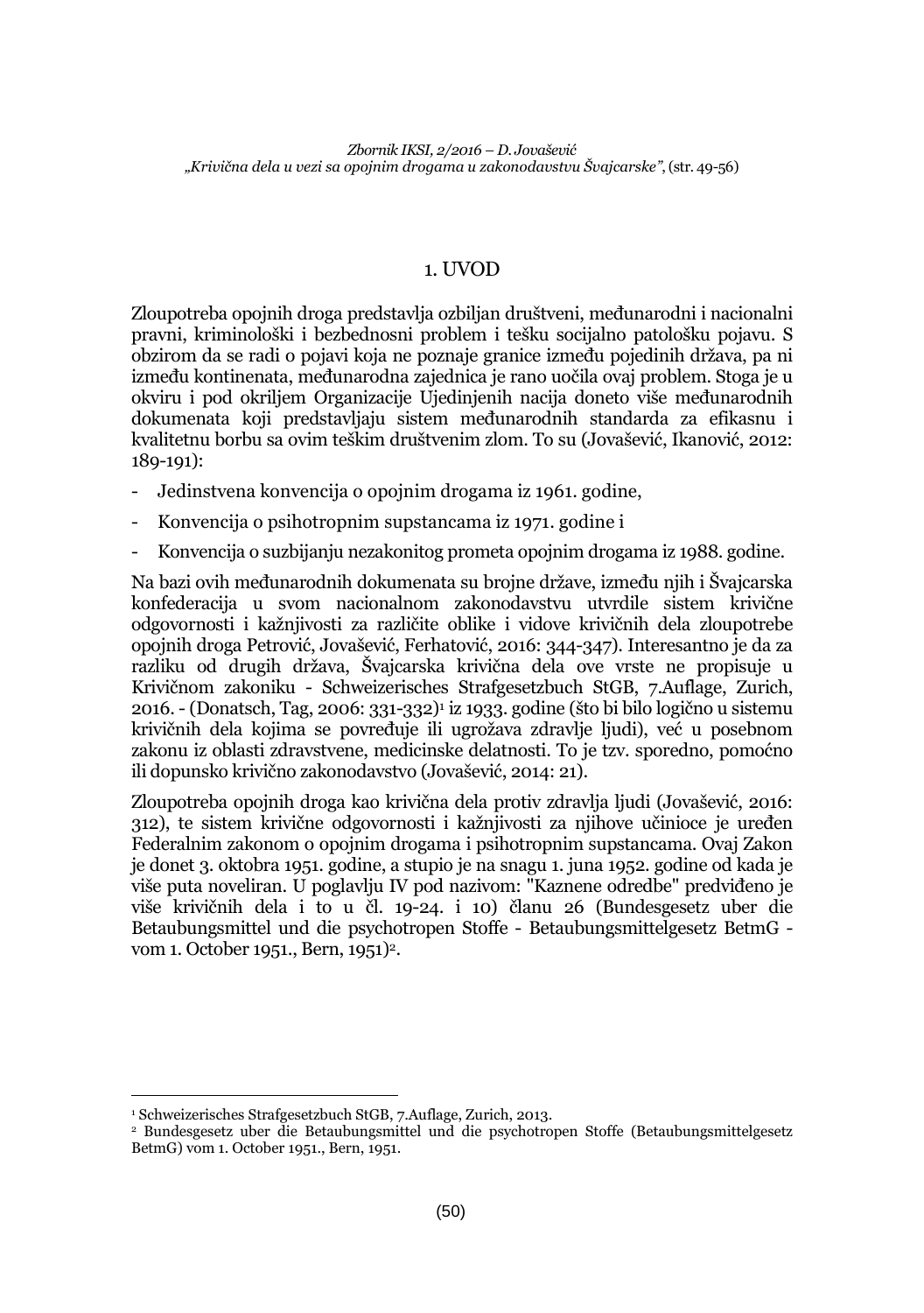# 2. POJEDINA KRIVIČNA DELA I SANKCIJE ZA UČINIOCE

Prvo krivično delo u vezi sa opojnim drogama u ovom posebnom, specijalnom, ''medicinskom'' Zakonu je predviđeno u članu 19. Osnovni oblik dela postoji kada lice preduzme radnju izvršenja u sledećim slučajevima:

- a) ako nedozvoljeno (protivno odredbama Zakona) proizvodi ili uzgaja opojna sredstva,
- b) ako nedozvoljeno čuva, distribuira, uvozi ili izvozi opojna sredstva,
- c) ako nedozvoljeno propisuje ili nabavlja drugom licu opojna sredstva ili ih stavlja u promet na drugi način,
- d) ako nedozvoljeno poseduje, čuva ili na drugi način nabavlja opojna sredstva,
- e) ako finansira ili posreduje u finansiranju nedozvoljene prodaje opojnih sredstava,
- f) ako javno promoviše uživanje opojnih sredstava i mogućnost njihove nabavke i uživanja i
- g) ako ponovo učini istovrsno krivično delo (u povratu).

Za ovo delo je propisana alternativno kazna zatvora do tri godine ili novčana kazna.

Za teži oblik ovog dela je kumulativno propisana kazna zatvora najmanje jednu godinu i novčana kazna (Schwarzenegger, Hug, Jositsch, 2007: 228). Ovo delo čini lice koje:

- a) zna ili pretpostavlja da zloupotreba opojnih sredstava posredno ili neposredno može biti opasna za zdravlje većeg broja ljudi,
- b) je u vezi sa grupom lica koja se bavi nedozvoljenom trgovinom opojnih sredstava,
- c) smišljenom trgovinom pribavi velike zalihe opojnih sredstava ili znatnu materijalnu korist i
- d) se bavi preprodajom opojnih sredstava u obrazovnim institucijama koje pohađaju mladi ili u njihovoj blizini.

Iz kriminalno-političkih razloga zakonodavac je predvideo mogućnost blažeg kažnjavanja učinioca ovog dela ako su ispunjeni kumulativno određeni uslovi (Rehberg, Schmid, Donatsch, 2013: 311-313):

- a) kada je učinilac dela povratnik u izvršenju istovrsnog krivičnog dela,
- b) kada je učinilac istovremeno i zavisnik od upotrebe opojnih sredstava i
- c) kada je radnja nedozvoljenog prometa opojnim sredstvima bila namenjena za ličnu upotrebu.

Ukoliko je osnovni ili kvalifikovani oblik ovog krivičnog dela (Schweizerisches Strafgesetzbuch vom 21. Dezember 1937., Bern, 1996.) učinjen u inostranstvu, i u tom slučaju se učinilac može kazniti propisanom kaznom ako su ispunjeni sledeći uslovi: a) da se učinilac nalazi u Švajcarskoj, b) da učinilac nije izručen drugoj državi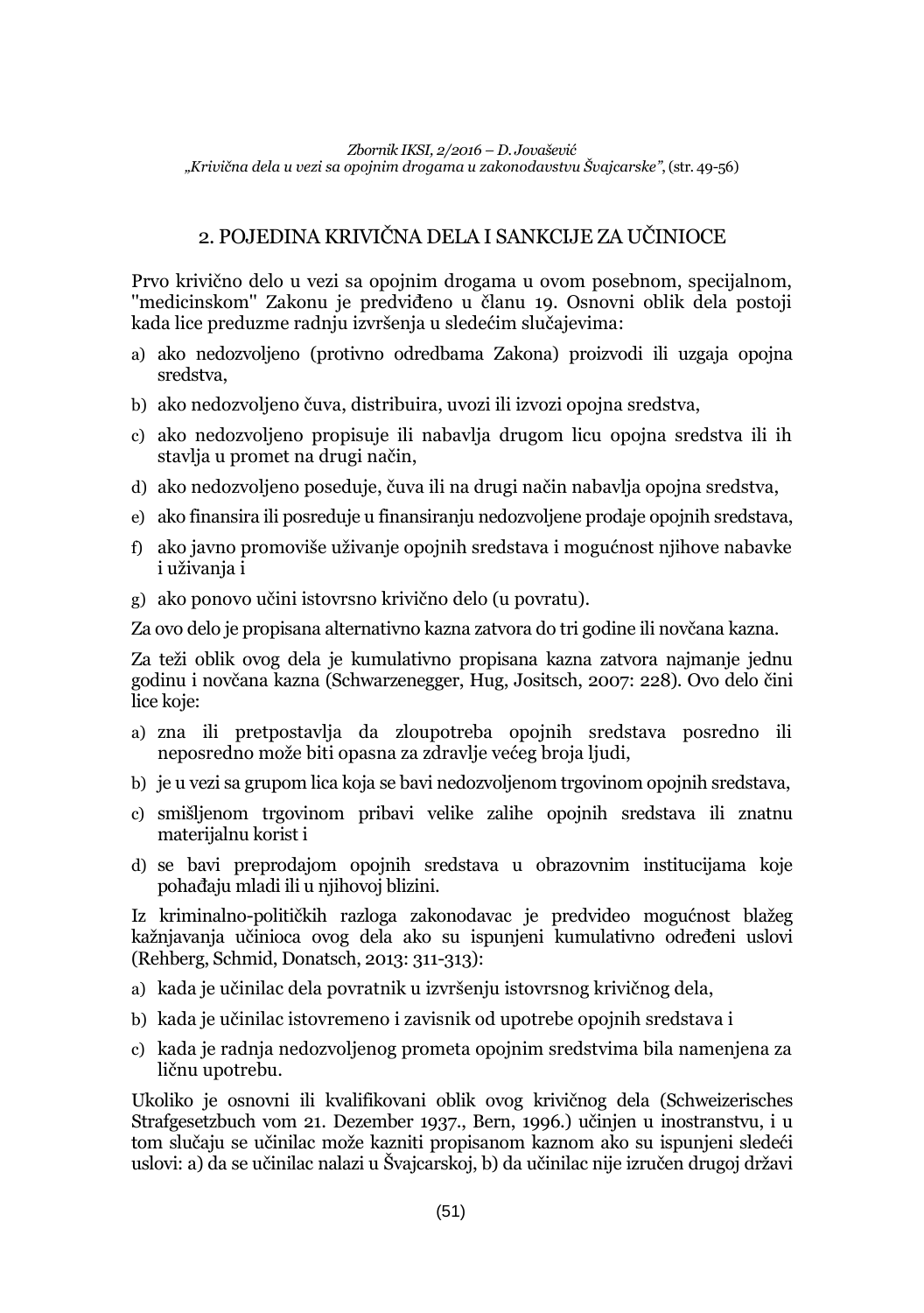i c) da postoji identitet dvostruke kažnjivosti – što znači da je učinjeno delo krivično delo i po stranom i po švajcarskom krivičnom zakonu (Jenny, Stratenwerth, 2003: 413-415).

Prema članu 6. Krivičnog zakonika gonjenje za krivična dela koja su učinjena u inostranstvu se sprovodi po domaćem zakonu. Nadležni sud u Švajcarskoj neće krivično goniti učinioca dela koje je izvršeno u inostranstvu u tri slučaja (Niggli, Wiprachtiger, 2013: 289-291):

- a) ukoliko ga je inostrani sud oslobodio krivice,
- b) ukoliko mu je presudom izrečena kazna u inostranstvu u celosti izvršena i
- c) ako je nastupila zastarelost krivičnog gonjenja.

U situaciji da je učinilac već prethodno osuđen za krivično delo ove vrste u inostranstvu gde je izrečena kazna samo delimično izvršena, sud u Švajcarskoj izdaje nalog da se preostali deo izrečene kazne izvrši u Švajcarskoj. Sud je ovlašćen da odluči da li će se učinilac krivičnog dela izručiti državi gde mu je već pravnosnažno presuđeno radi nastavka sa izvršenjem izrečene kazne ili će se takvom licu delimično izvršena kazna uračunati u kaznu koju treba da izdrži u Švajcarskoj (Serebrenikova, Kuznjecova, 2000: 7).

Drugo krivično delo ove vrste je propisano u odredbi člana 19-bis. Federalnog zakona o opojnim drogama i psihotropnim supstancama. Ovo delo se sastoji u nuđenju, davanju ili na drugi način činjenju dostupnim opojnih sredstava licu koje je mlađe od osamnaest godina bez medicinskih indikacija. Ovde je radnja pomaganja predviđena kao samostalna radnja izvršenja, a ne kao oblik saučesništva. Za postojanje dela je bitno ispunjenje dva uslova:

- a) da se radnja izvršenja preduzima prema posebnoj vrsti pasivnog subjekta maloletnom licu i
- b) da se radnja izvršenja preduzima protivno medicinskim propisima bez medicinskih indikacija.

I za ovo delo je propisana kazna zatvora do tri godine ili novčana kazna.

Članom 19–a. Federalnog zakona o opojnim drogama i psihotropnim supstancama<sup>3</sup> propisana je novčana kazna za lice koje protivno postojećim propisima (dakle, bez medicinskih indikacija) svesno uživa opojna sredstva. Ovo je izuzetno zakonsko rešenje u uporednom krivičnom zakonodavstvu da je sama upotreba, uživanje opojnih sredstava predviđeno kao krivično delo. Obično je krivična odgovornost predviđena za radnje kojima se drugom licu omogućava ili olakšava uživanje opojnih sredstava.

U lakim slučajevima (pri čemu sam Zakon ne govori kada postoje ''laki'' slučajevi, već to predstavlja faktičko pitanje koje sud rešava u svakom konkretnom slučaju) tužilac

<sup>3</sup> Bundesgesetz uber die Betaubungsmittel und die psychotropen Stoffe (Betaubungsmittelgesetz BetmG) vom 1. October 1951.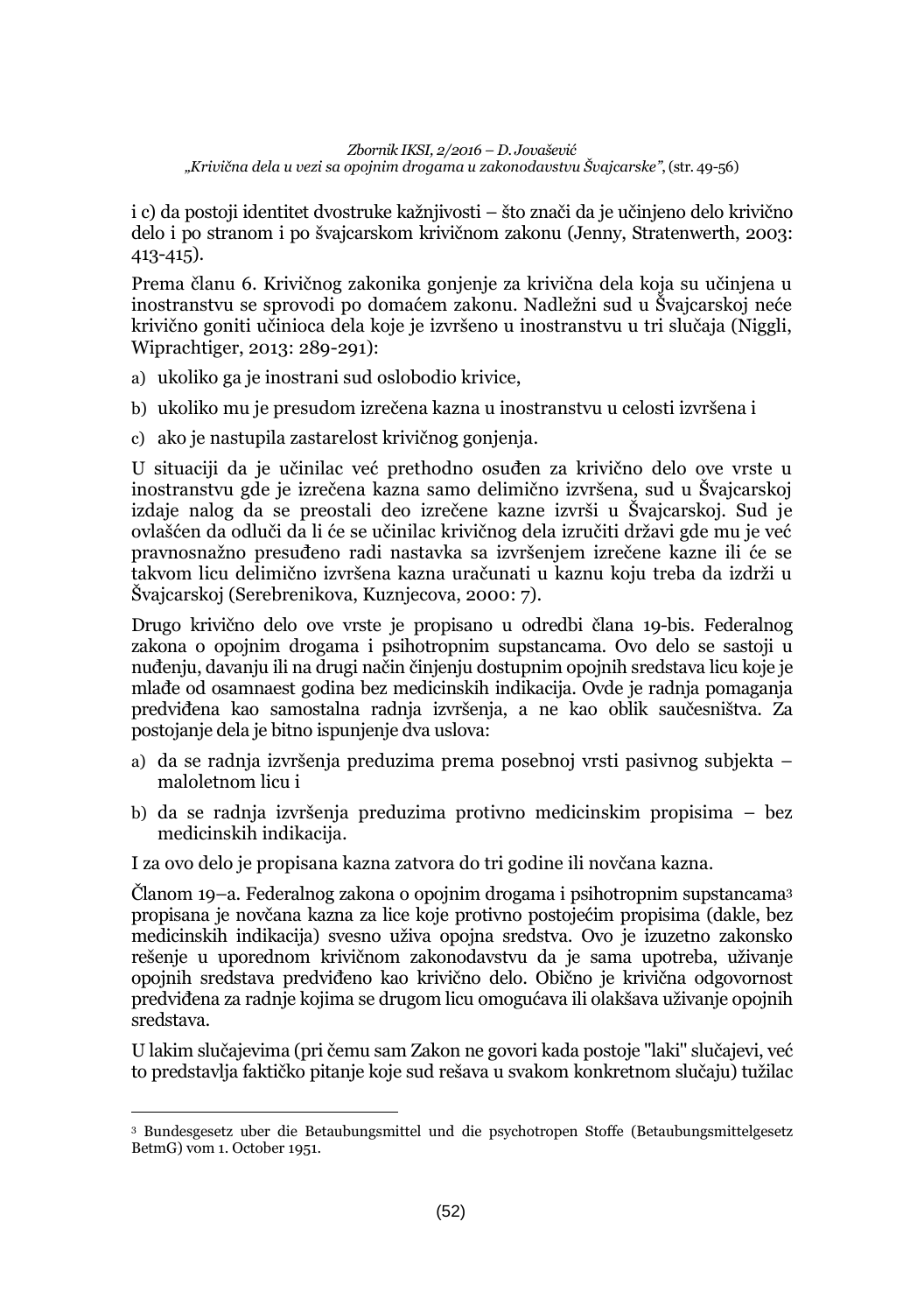je ovlašćen da shodno načelu oportuniteta odustane od krivičnog gonjenja učinioca ovog dela ili se učiiocu dela umesto propisane novčane kazne može izreći samo mera upozorenja. Na isti način tužilac, odnosno sud mogu da postupe i kada se učinilac dela – dakle uživalac opojnih sredstava dobrovoljno podvrgne lekarskom nadzoru ili pomoći. Na isti način učinioca ovog dela koji je zavisnik od opojnih sredstava sud može uputiti radi lečenja u instituciju za bolesti zavisnosti.

U članu 19–b. ovog Zakona predviđena je mogućnost nekažnjavanja lica (Rehberg, Schmid, Donatsch, 2013: 45) koje poseduje ili priprema manju količinu opojnih sredstava za sopstvene potrebe ili koje takva sredstva bez materijalne nadoknade daje licu starijem od osamnaest godina. U ovoj zakonskoj odredbi je, zapravo, predviđen poseban osnov isključenja kažnjivosti učinioca krivičnog dela zloupotrebe opojnih sredstava ako su ispunjeni sledeći uslovi: a) da se radi o manjoj količini opojnih sredstava. Kada postoji ''manja'' količina ovih sredstava je faktičko pitanje koje se rašava u svakom konkretnom slučaju, b) da se radi o sopstvenoj upotrebi opojnih sredstava i c) da se radi o nelukrativnoj pobudi učinioca, odnosno da se radnja izvršenja preduzima bez materijalne nadoknade.

U članu 19–c. Zakon propisuje novčanu kaznu za lice koje umišljajno navodi ili pokuša da navede drugoga na protivpravno uživanje opojnih sredstava. Ovde je, dakle, radnja podstrekavanja predviđena kao samostalno krivično delo, a ne kao oblik saučesništva.

Sledeće krivično delo predviđeno je u članu 20. Federalnog zakona o opojnim drogama i psihotropnim supstancama. Za ovo delo je propisana kazna zatvora do tri godine. Delo čini lice koje4:

- a) podnosi zahtev sa neistinitim podacima kako bi sebi ili drugome pribavio dozvolu za uvoz, izvoz ili tranzit opojnih droga i psihotropnih supstanci,
- b) ima švajcarsku dozvolu za izvoz opojnih droga i psihotropnih supstanci, a bez posedovanja druge dozvole preusmeri ova sredstva na drugo odredište u zemlji ili van nje,
- c) bez dozvole gaji, proizvodi, čuva ili upotrebljava opojna sredstva ili ih stavlja u promet,
- d) kao medicinski radnik upotrebljava ili daje opojna sredstva u suprotnosti sa Zakonom i
- e) kao lekar ili veterinar propisuje opojna sredstva u suprotnosti sa Zakonom.

Učiniocu ovog krivičnog dela se može izreći i kazna zatvora najmanje jednu godinu i novčana kazna ako su ispunjeni sledeći uslovi:

a) ako se učinilac organizovano bavi trgovinom opojnim drogama ili psihotropnim supstancama – kao oblik kolektivnog krivičnog dela,

<sup>4</sup> Bundesgesetz uber die Betaubungsmittel und die psychotropen Stoffe (Betaubungsmittelgesetz BetmG) vom 1. October 1951.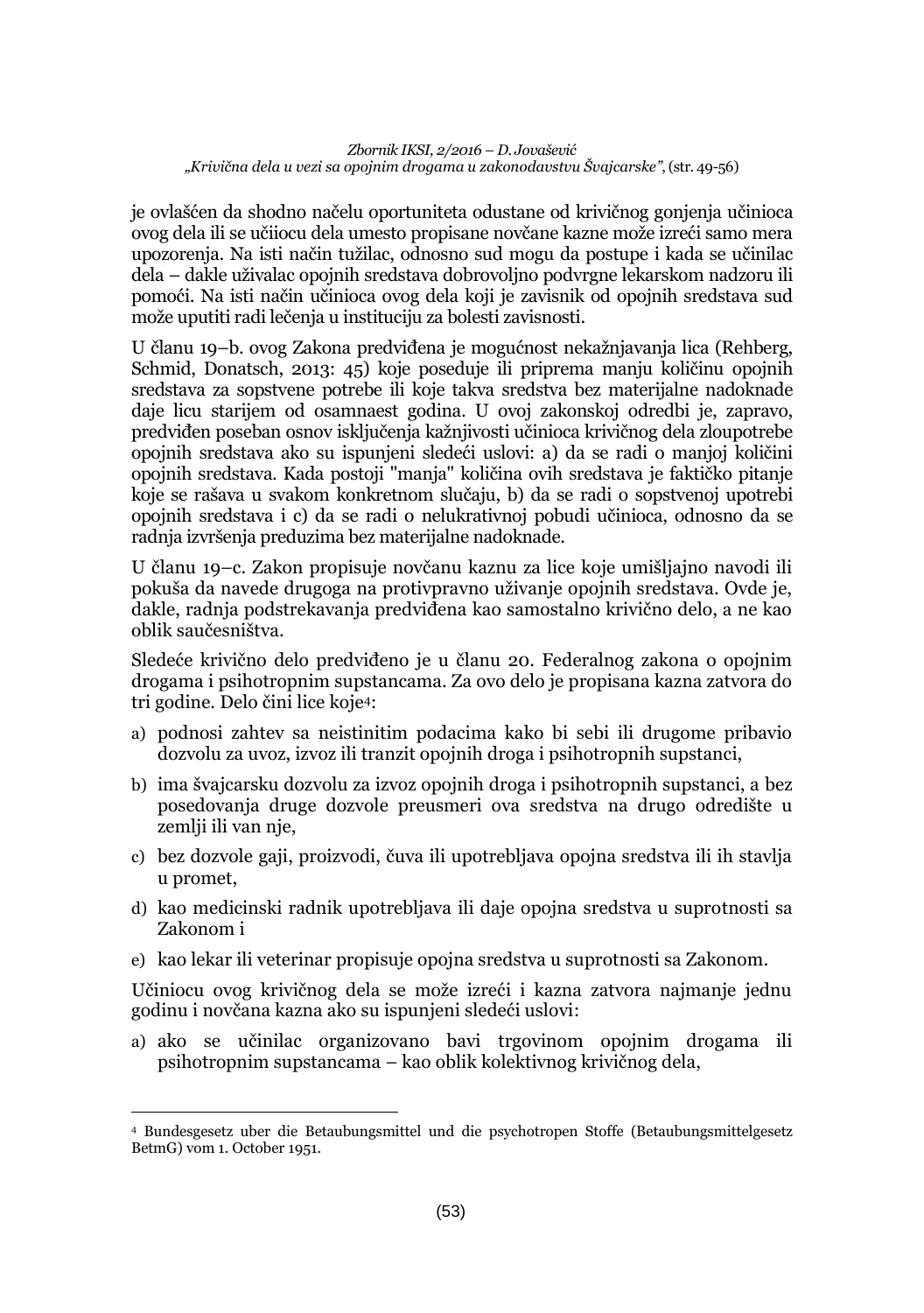- b) ako preduzetom radnjom izvršenja dođe u posed veće količine opojnih droga ili psihotropnih supstanci i
- c) ako preduzimanjem radnje izvršenja pribavi znatnu materijalnu dobit bez određivanja kada je ta korist u ''znatnoj meri'' što predstavlja faktičko pitanje koje sud rešava u svakom konkretnom slučaju.

Kazna zatvora do tri godine ili novčana kazna propisana je članom 21. Federalnog zakona o opojnim drogama i psihotropnim supstancama. Ovo delo čini lice koje svesno5:

- a) ne podnese prijave shodno Zakonu i ne obezbedi propisanu dokumentaciju i formulare za kontrolu opojnih sredstava ili ko u njih unese netačne podatke ili ne unese potrebne podatke i
- b) zloupotrebljava propisanu dokumentaciju ili formulare za kontrolu opojnih sredstava koje sadrže netačne ili nepotpune podatke.

Ako je radnja izvršenja navedenog dela preduzeta nemarno i nesavesno (dakle, sa nehatom), tada se učinilac može kazniti samo novčanom kaznom.

Novčana kazna je u smislu člana 22. Federalnog zakona o opojnim drogama i psihotropnim supstancama propisana za lice koje svesno ili iz nemara:

- a) kao odgovorno lice ne ispunjava predviđene obaveze u vezi sa prometom opojnih sredstava,
- b) prekrši odredbe u vezi sa reklamiranjem opojnih sredstava ili pruža nedozvoljene informacije u vezi sa njima,
- c) povredi pravila skladištenja i čuvanja opojnih sredstava i
- d) prekrši propise Saveznog saveta ili nadležne službe koi se odnose na postupanje sa opojnim drogama i psihotropnim supstancama.

Kvalifikatorna okolnost kod krivičnih dela iz čl. 19.- 22. Federalnog zakona o opojnim drogama i psihotropnim supstancama propisana je članom 23. U kom slučaju je propisano pooštreno kažnjavanje. Ovo teže delo postoji ukoliko je radnju izvršenja preduzelo lice sa određenim svojstvom – službeno lice koje je ovlašćeno za implementaciju i primenu Federalnog zakona o opojnim drogama i psihotropnim supstancama, tada se propisana kazna može povećati.

No, Zakon je izričito predvideo da službeno lice koje je ovlašćeno za borbu protiv zloupotrebe opojnih sredstava koje pribavi opojne droge ili psihotropne supstance u cilju dobijanja relevantnih podataka radi otkrivanja i dokazivanja učinjenog krivičnog dela i (ili) njegovih učinilaca, se ne kažnjava za ovo delo (prikriveni istražitelj), čak i ako ne otkrije svoj identitet i funkciju koju obavlja (Donatsch, Tag, 2006: 38-41).

<sup>5</sup> Bundesgesetz uber die Betaubungsmittel und die psychotropen Stoffe (Betaubungsmittelgesetz BetmG) vom 1. October 1951.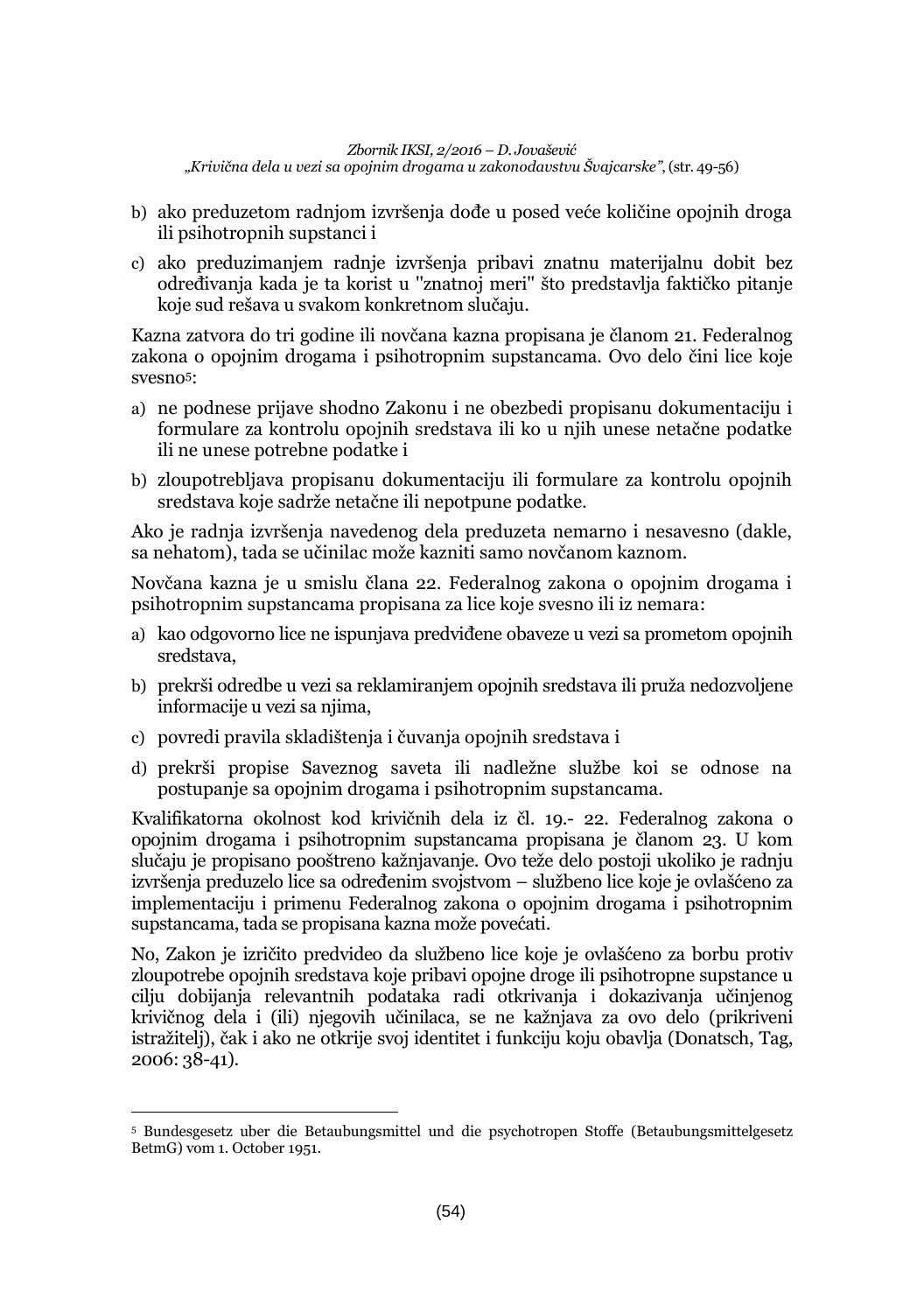Saglasno članu 24. Federalnog zakona o opojnim drogama i psihotropnim supstancama sva pribavljena materijalna korist koja je stečena na protivzakonit se obavezno oduzima (konfiskuje) u korist države, pod uslovom da se nalazi na teritoriji Švajcarske, čak i u slučaju kada su ova krivična dela učinjena u inostranstvu. Ukoliko ne postoji nadležna sudska instanca shodno članu 32. Zakonika o krivičnom postupku od 5. oktobra 2007. godine nadležnim organom će se smatrati kanton na čijoj teritoriji se nalazi protivzakonito stečena imovina.

Od učinioca krivičnog dela se primenom mere bezbednosti oduzimanja predmeta oduzimaju i opojne droge i psihotropne supstance (kao objekt radnje izvršenja) koje se potom uništavaju.

Ukoliko Federalnim zakonom o opojnim drogama i psihotropnim supstancama nije nešto drugo propisano, na učinioce ovih krivičnih dela se primenjuju prilikom pravne kvalifikacije dela i odmeravanja kazne, opšte odredbe Krivičnog zakonika (član 26.).

# 3. ZAKLJUČAK

Na bazi relevantnih univerzalnih međunarodnih standarda koji su doneti u okviru i pod okriljem Oranizacije Ujedinjenih nacija, i novo, doduše sporedno krivično (medicinsko, zdravstveno) zakonodavstvo Švajcarske konfederacije poznaje više krivičnih dela kojima se na adekvatan način – sistemom kazni – pokušava efikasno sprečiti i suzbiti različite oblike i vidove protivpravnih delatnosti u vezi i povodom opojnih droga.

Pri tome je zakonodavac i različite oblike saučesništva kao što su podstrekavanje, pomaganje ili organizovano udruživanje u sastavu grupe predvideo kao samostalne radnje izvršenja i to kvalifikovanih oblika dela.

Za učinioce ovih dela pored kazni zatvora i drugih, alternativno ili kumulativno propisanih novčanih kazni, primenjuju se i posebne mere: a) mere bezbednosti i b) mera oduzimanja protivpravno pribavljene imovinske koristi.

I pokušaj krivičnog dela, pa i pokušaj podstrekavanja je prema izričitom slovu Zakona kažnjiv.

Sve te inkriminacije, kao i kvalitetno, efikasno i zakonito primenjivanje svih propisa u vezi sa uzgojem, proizvodnjom, prodajom, uvozom ili izvozom, kao i samim posedovanjem opojnih droga treba da predstavljaju efikasan okvir kojim se Švajcarska konfederacija pokušava suprotstaviti protivpravnim aktivostima u vezi sa zloupotrebom opojnih droga i na taj način smanjiti razorno dejstvo opojnih droga na ljudski organizam.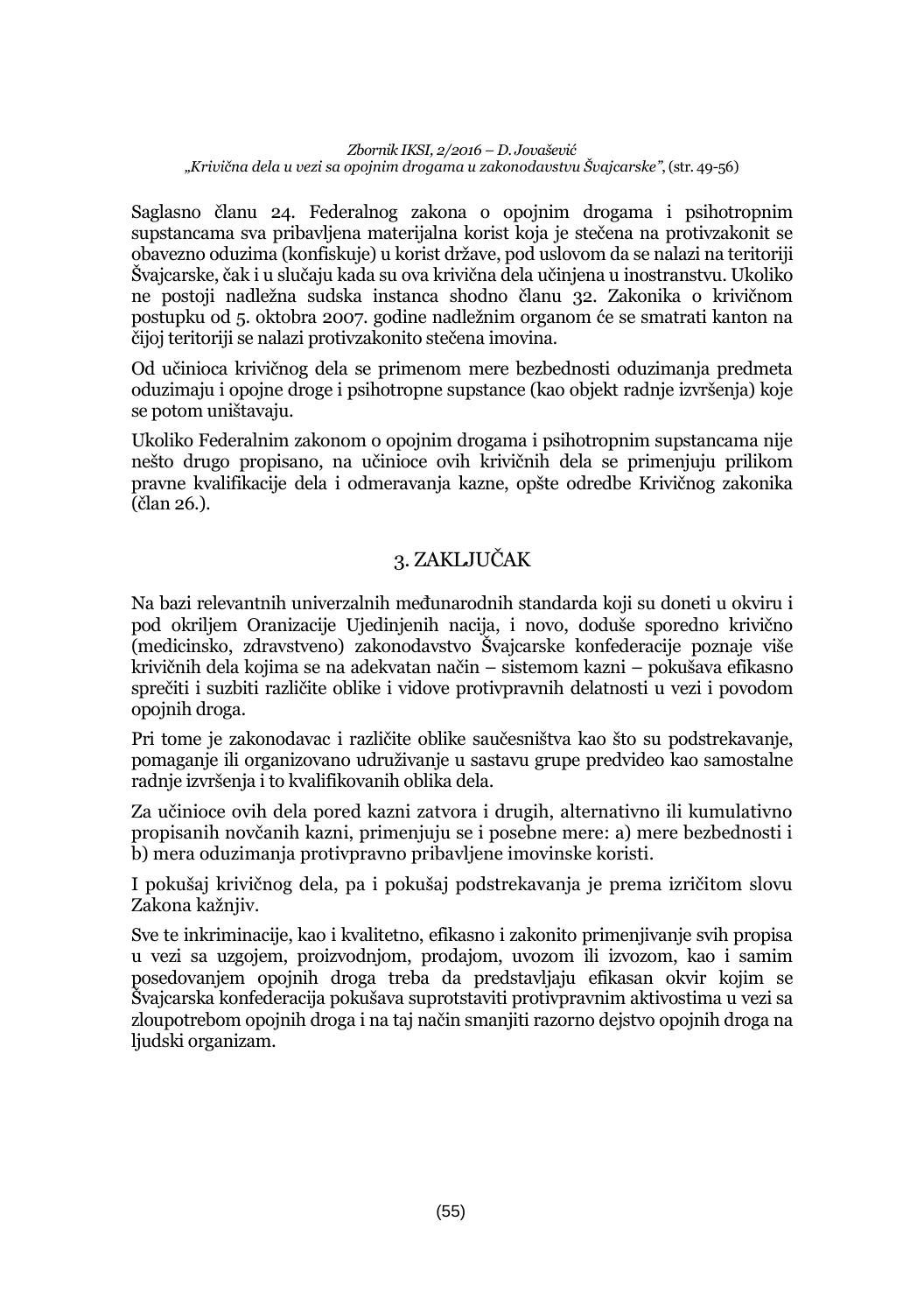### LITERATURA

- (1) (1951). Bundesgesetz uber die Betaubungsmittel und die psychotropen Stoffe (Betaubungsmittelgesetz BetmG) vom 1. October 1951.Bern.
- (2) (1996). Schweizerisches Strafgesetzbuch vom 21. Dezember 1937. Bern.
- (3) (2013). Schweizerisches Strafgesetzbuch StGB. 7.Auflage. Zurich.
- (4) Donatsch, A., Tag, B. (2006). *Strafrecht I*, 8. Auflage, Zurich.
- (5) Jeny, G., Stratenwerth, G. (2003). Schweiserisches Strafrecht, Besonderer teil, 6. Auflage, Bern.
- (6) Jovašević, D. (2014). *Krivično pravo*, Posebni deo. Beograd: Dosije.
- (7) Jovašević, D. (2016). *Krivično pravo*, Opšti deo, Beograd: Dosije.
- (8) Jovašević, D., Ikanović, V. (2012). *Krivično pravo Republike Srpske*, Posebni deo. Banja Luka: Univerzitet Apeiron.
- (9) Niggli, Wiprachtiger (eds). (2013). Basler Kommentar Strafrecht I + II. Basel.
- (10) Petrović, B., Jovašević, D., Ferhatović, A. (2016). *Krivično pravo 2*. Sarajevo: Pravni fakultet.
- (11) Serebrenikova, A.V., Kuznjecova, N.F., (2000). *Ugolovnij kodeks Švejcarii*. Moskva: Zercalo.

### ABUSE OF NARCOTIC DRUGS IN SWISS CRIMINAL LAW

*Based on international standards which were adopted within the United Nations, all national legislation recognises different forms of manifestations of criminal offences of abuse of narcotic drugs. This paper is discussing different activities of illegal production, trade and incitement or enabling other individuals to posses narcotic drugs in order to ingest them which leads to endangering health or even life. Types of crime vary dependent on the needs of every specific country and different types of punishments and criminal sanctions are stipulated for the perpetrators. The situation is similar in the Federal Republic of Switzerland. This paper analyses the system of criminal offences in different forms and ways of manifestation in theoretical and practical sense.*

*KEYWORDS: narcotic drugs / abuse / law / Switzerland / criminal offence / responsibility /sanctions*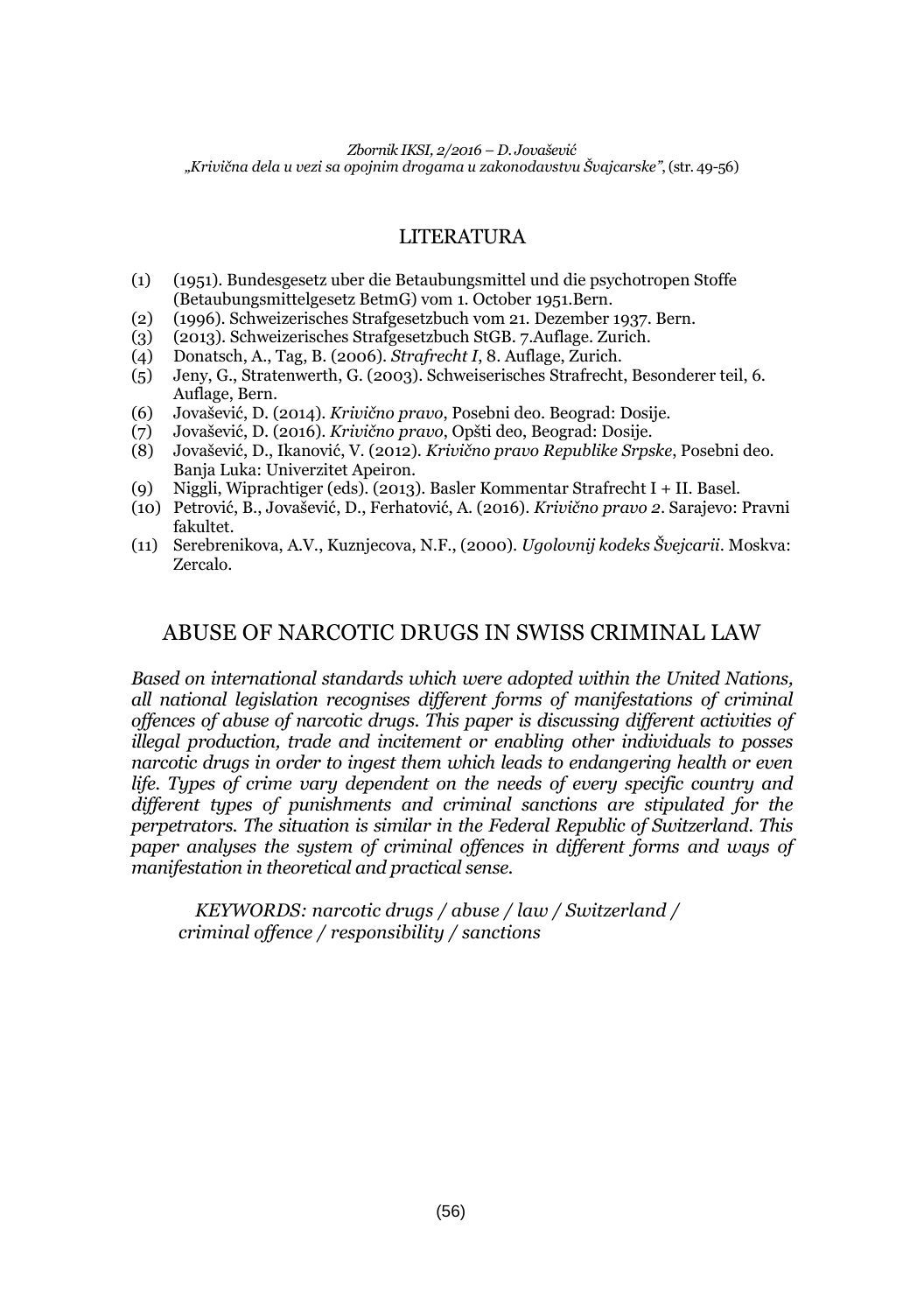Zbornik Instituta za kriminološka i sociološka istraživanja 2016 / Vol. XXXV / 2 /57-74 Pregledni naučni rad UDK: 343.533::004 004.738.5:347.78

# O NEKIM MOGUĆNOSTIMA TRETMANA ELEKTRONSKOG KRIMINALITETA SPRAM AUTORSKIH I SRODNIH PRAVA

Vladan Joldžić Institut za kriminološka i sociološka istraživanja, Beograd

*U vremenu što teče, ne samo unutar Republike Srbije, svedoci smo sve češćeg a raznovrsno iskazanog prisustva elektronskog kriminaliteta. U tom mnoštvu kriju se i neki ne samo javnosti već i strukama ne toliko poznati oblici njegovog ispoljavanja, pa i oni koji pogađaju autorska i srodna prava i njihove nosioce. Cilj ovog rada je da se upravo na ovo ukaže, služeći se ne samo analizom elemenata međunarodnog prava kao hijerarhijski najvišim, već i terenom Republike Srbije i njenog zakonodavstva kao relevantnim istraživačkim primerom. Autor će plasirati neka od saznanja formiranih unutar podprojekta "Državna reakcija u oblastima kriminaliteta u razvoju – visokotehnološkog i ekološkog", strukturnog dela "Makro projekta 47011 – Kriminal u Srbiji: fenomenologija, rizici i mogućnost socijalne intervencije " do kojih je došao radeći u okviru ovih projekata i rukovodeći istim.*

*KLJUČNE REČI: autorska prava / elektronski kriminalitet / ispoljavanje*

Ovaj tekst je nastao kao rezultat na projektu "Kriminal u Srbiji: fenomenologija, rizici i mogućnost socijalne intervencije" (broj 47011) koji finansira Ministarstvo prosvete, nauke i tehnološkog razvoja RS E-mail: vladanj@eunet.rs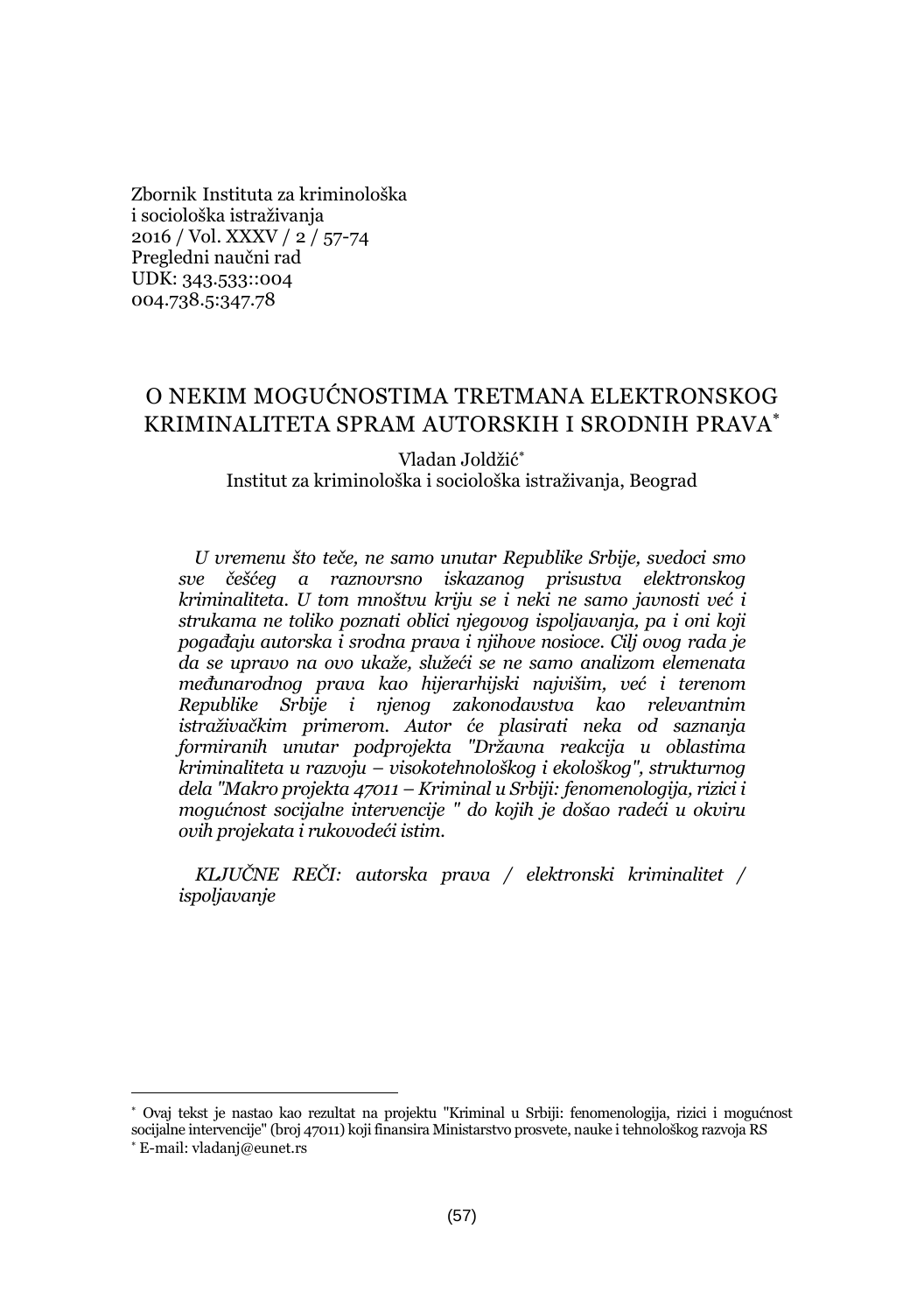# UMESTO UVODA -ISTRAŽIVAČKI PRISTUP ODREĐENJU PREDMETA ISTRAŽIVANJA

Kriminalitet je istorijska, što znači razvojna pojava, kako svojim obimom i prostorima koje pogađa, tako i oblicima ispoljavanja. Tačnije: logičkim bićima opasnih, otuda i posebno, najoštrije proskribovanih: inkriminisanih i sankcionisanih pojava. Kako se stvarnost razvija tako istovremeno dolazi i do pojava novih oblika kriminaliteta. Neki od njih zahtevaju posebne uslove i/ili objekte, ali često i radnje izvršavanja, pa čak i počinioce. Otuda u aktuelnom vremenu pored uvek prisutnih, primera radi delikata nasilja, sve su izraženiji i neki oblici kriminaliteta za koje nepun vek ranije, ili pak do pre nekoliko decenija, nismo mogli ni da pretpostavimo da će nastati i progredirati. Dobar primer tome su: finansijski kriminal, o kome sada najviše radova pružaju upravo tereni gde su najispoljeniji finansijski potencijali<sup>1</sup>, kriminalitet koji pogađa poštanski sistem, infrastrukturu i korisnike2, te elektronski kriminalitet<sup>3</sup> kao sve složenija pojava.

Zadatak koji smo sebi postavili je da plasiramo neka od istraživačkih saznanja o nekim mogućnostima tretmana elektronskog kriminaliteta, onim njegovim segmentima što pogađaju autorska i srodna prava, a posebno, kada o njemu govorimo, o tome: šta je to od njega uistinu zaštićeno (koje pravo), te koji su to: gramatički, napadni i zaštitni objekti ovih delikata ispoljenih u formi elektronskog (kompjuterskog) kriminaliteta. Takođe i koga pogađaju, ali i ko je to sve mogući izvršilac, što znači: da li samo fizičko, ili to može biti i pravno lice?

Orijentacija na temu o kojoj izlažemo proizilazi iz činjenice da smo, u vremenu što teče, svedoci sve češćeg, a raznovrsno iskazanog prisustva elektronskog kriminaliteta, kao i da se u tom mnoštvu kriju i neki javnosti i strukama ne toliko

<sup>1</sup> Vidi, primera radi: George Robb (2002): White-Collar Crime in Modern England: Financial Fraud and Business Morality, Cambridge University Press. Laura L. Hansen, (2009): Corporate financial crime: social diagnosis and treatment, *Journal of Financial Crime*, Vol. 16 Iss: 1, pp. 28 – 40. Petter Gottschalk (2010): Categories of financial crime, *Journal of Financial Crime*, Vol. 17 Iss: 4, pp. 441 – 458.

<sup>2</sup> Vidi, primera radi: A Law Enforcement Guide to Postal Crimes. Publication 146. June 2004. Publisher: National Headquarters. Us Postal Inspection Service, I United States Postal Service Publication 278 - U.S. Postal Inspection Service - A Guide for the U.S. Congress. February 2008. PSN 7610-08-000-4312.

<sup>3</sup> Vidi, primera radi: Moore, R. (2005): Cyber crime: Investigating High-Technology Computer Crime, Cleveland, Mississippi: Anderson Publishing. Joldžić Vladan (2007.): Kompjuterski kao deo elektronskog kriminaliteta – neka razmišljanja, *Pravni život*, br. 10, Tom 2, Beograd, Srbija, str.: 165.- 174. Stefan Fafinski (2008): UK Cybercrime report, Publisher: 1871 Ltd, UK. David S. Wall (June, 2008): Cybercrime: The Transformation of Crime in the Information Age, Polity Press, Cambridge, UK, 288pp. Rizgar Mohammed Kadir (2010): The Scope and the Nature of Computer Crimes Statutes  $-\hat{A}$  Critical Comparative Study, *German Law Journal*, Vol. 11, No 6, pp. 609. 632.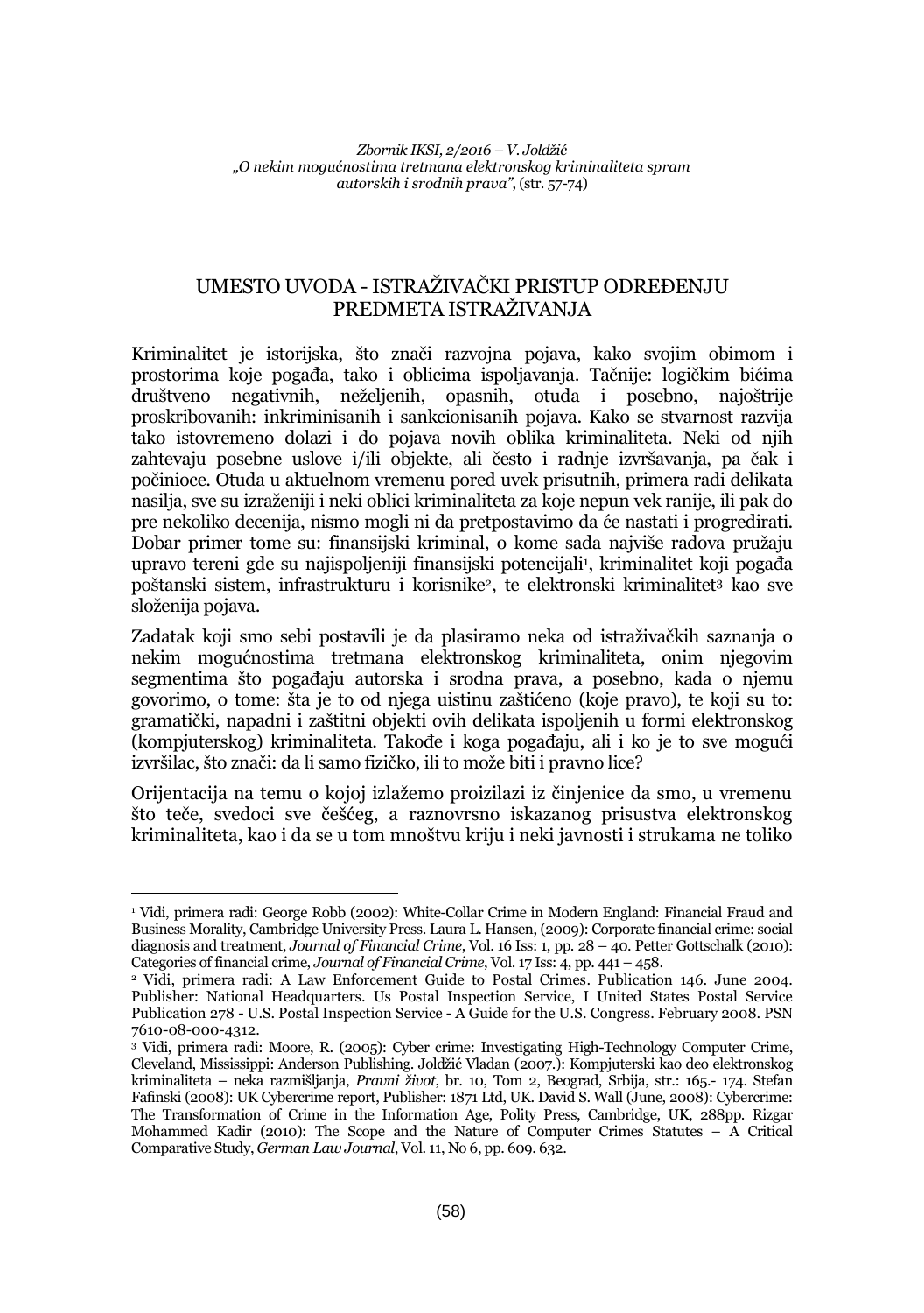poznati oblici njegovog ispoljavanja, pa i oni koji pogađaju autorska i srodna prava, odnosno i njihove nosioce.

Zadatak koji smo sebi postavili je da plasiramo neka od istraživačkih saznanja upravo o ovoj materiji, naročito imajući u vidu potrebu pružanja odgovora na prethodno definisana pitanja. Pri tom idemo od opštijih ka uže prostorno i predmetno orijentisanim segmentima, startujući sa nivoa međunarodnog prava, analizirajući potom za temu bitne elemente prava Evropske unije, u finalu usmeravajući pažnju na elemente zakonodavstva Republike Srbije, kao reperima za adekvatna a otvorena razmišljanja. Ovo iz jednostavnog razloga što samo kazneno pravo ne pruža odgovore na pitanja šta jeste autorstvo i do koje se mere reguliše, već se ono uistinu oslanja na posebnu, hijerarhiski slojevitu, a složenu oblast prava, njene principe i norme kao vrlo precizne blankete, bez kojih u većini slučajeva i nije moguće ići na krivično pravni tretman ugrožavanja i povreda autorskih i srodnih prava, a naročito nekih njihovih pojavnih oblika koji u pravnoj struci i javnosti i nisu poznati, iako bi trebalo da budu. Ove elemente zakonodavstva valja posmatrati kao materijalno formalne osnove za formiranje konkretnih logičkih bića krivičnih dela elektronskog kriminaliteta, uključujući i onih njegovih oblika interesantnih za naše istraživanje. Sam ovakav logički pristup uistinu nas vodi kroz tri faze: već ispoljenu fazu određenja predmeta istraživanja, ali i dve potonje, fazu obrade bitnih elemenata uspostavljanja autorskih i srodnih prava od značaja i za našu temu, te analizu problema pristupa krivično pravnoj zaštiti autorizovanih produkata što se plasiraju elektronskim putem. Samu analizu izvršićemo koristeći se ne samo elementima znanja već i praktičkim primerom, obzirom da pravo uistinu nije isključivo teorijska već je i praktička disciplina, te i vredi onoliko koliko ga upodobimo i prenesemo u stvarnost – primenimo na konkretnom terenu i slučaju, a što se, na žalost, kada govorimo o elektronskom (kompjuterskom) kriminalitetu, ne samo u Srbiji, tek razvija.

# O BITNIM ELEMENTIMA USPOSTAVLJANJA AUTORSKIH I SRODNIH PRAVA

Regulacija autorskih i srodnih prava kakvu danas poznajemo začeta je na nivou međunarodnog prava formiranjem Bernske konvencije o zaštiti literarnog i umetničkog rada4, ali je pojava novih medija proizvela potrebu ne samo njenog noveliranja<sup>5</sup> već i formiranja niza novih dokumenata, počev od Univerzalne

<sup>4</sup> Vidi bliže: Zakon o ratifikaciji Bernske konvencije za zaštitu književnih i umetničkih dela, *Službeni list SFRJ*, br. 14/75 i *Službeni list SFRJ - Međunarodni ugovori*, br. 4/86 – uredba.

<sup>5</sup> Berne Convention for the Protection of Literary and Artistic Works, of September 9, 1886, completed at PARIS on May 4, 1896, revised at Berlin on November 13, 1908, completed at Berne on March 20, 1914, revised at Rome on June 2, 1928, at Brussels on June 26, 1948, at Stockholm on July 14, 1967, and at Paris on July 24, 1971, and amended on September 28, 1979.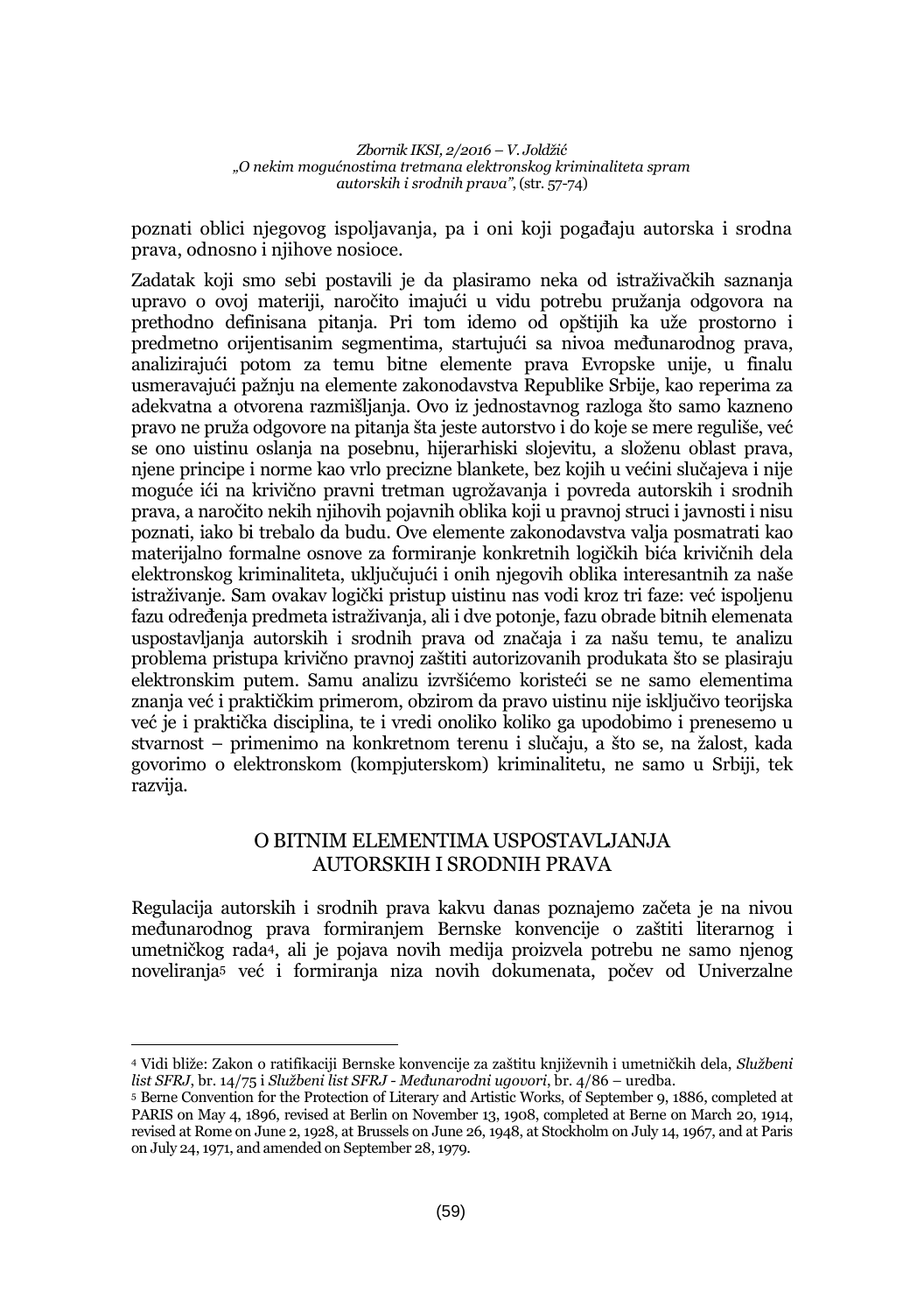konvencije o autorskim pravima6, preko Konvencije o osnivanju Svetske organizacije za intelektualnu svojinu<sup>7</sup> , praćene na domaćem terenu uredbom o njenoj ratifikaciji8, do Konvencije UN o elektronskim komunikacijama u međunarodnim ugovorima9. Takođe i za nas posebno značajnih legislativnih akata Evropske unije. Svi ovi dokumenti mogu da se posmatraju kao svojevrsne karike u lancu koje se pravno logički razvijaju jedna iz druge te dopunjavaju potrebna polja regulacije odnosa povodom autorskih dela i prava. Mada dobar broj njih nije formiran u digitalnoj eri u potpunosti je primenljiv i na autorska dela formirana: a.) kompjuterom, ili pak b.) zarad korišćenja kompjutera, pri čemu autorsko pravo tretiraju kao ekskluzivno pravo subjekta da autorizuje produkt svog intelektualnog rada na nivou države pod čijim je suverenitetom, te van njenih granica, jasno ga označavajući i kao poslovno zaštitićeni produkt koji autor može da komercijalno plasira, odnosno njime zarađuje.

Evropska unija, prema čijem pravu težimo da se usaglasimo, polazeći od u tekstu navedenih konvencija, dugi niz godina formira slojevite elemente pravne zaštite autorskih prava, paralelno: kroz niz obavezujućih pravnih akata formiranih na nivou Unije, ali i uspostavljanjem kazneno pravne zaštite poštovanja istih na nivou nacionalnih krivičnih zakonodavstava, kako *osnovnih*, tako, u jednom broju država razvijajući ovome namenjene elemente paralelno unutar *osnovnog* te *sporednog krivičnog zakonodavstva*.

Ona to čini polazeći od člana 288. Ugovora o funkcionisanju Evropske unije10, tokom vremena donoseći niz direktiva (više od 10), putem kojih precizira niz obaveza i zahteva od članica da iste ispune razvojem za to neophodne regulative, postižući tačno određene formalno pravne rezultate. Rezultate koji između država članica moraju da budu usaglašeni! Ova obavezujuća dokumenta valja analizirati poštujući hronologiju njihovog formiranja.

Vremenski ali i logički posmarano, startno mesto u našoj analizi zauzima Direktiva 91/250<sup>11</sup> kojom je uspostavljena obaveza državama članicama da pruže zakonsku zaštitu kompjuterskim programima. U samom uvodnom delu (alineji 16.) jasno je rečeno da se ovaj akt odnosi i na međuveze i interoperabilnost namenjenu za

<sup>6</sup> Universal Copyright Convention,•Signed at Geneva on 6th September 1952, United Nations - Treaty Series, No 2937, Year 1955.

<sup>7</sup> Convention Establishing the World Intellectual Property Organization, Signed at Stockholm on July 14, 1967 and as amended on September 28, 1979.

<sup>8</sup> Uredba o ratifikaciji Konvencije o osnivanju Svetske organizacije za intelektualnu svojinu, *Službeni list SFRJ - Međunarodni ugovori i drugi sporazumi*", br.: 31/1972, i *Službeni list SFRJ - Međunarodni ugovori*, br. 4/1986,- dr. uredba.

<sup>9</sup> Convention on the Use of Electronic Communications in International Contracts, United Nations, General Assembly, New York, 23 11 2005. United Nations Publication Sales No. E.07.V.2. ISBN 978-92-1- 133756-3.

<sup>10</sup> Consolidated versions of the Treaty on European Union and the Treaty on the Functioning of the European Union, *Official Journal of the European Union*, C 326, 26/10/2012 P. 0001 – 0390.

<sup>&</sup>lt;sup>11</sup> Council Directive 91/250/EEC of 14 May 1991 on the legal protection of computer programs, *Official Journal of the European Union*, L, 122, 17/05/1991 P. 0042 – 0046.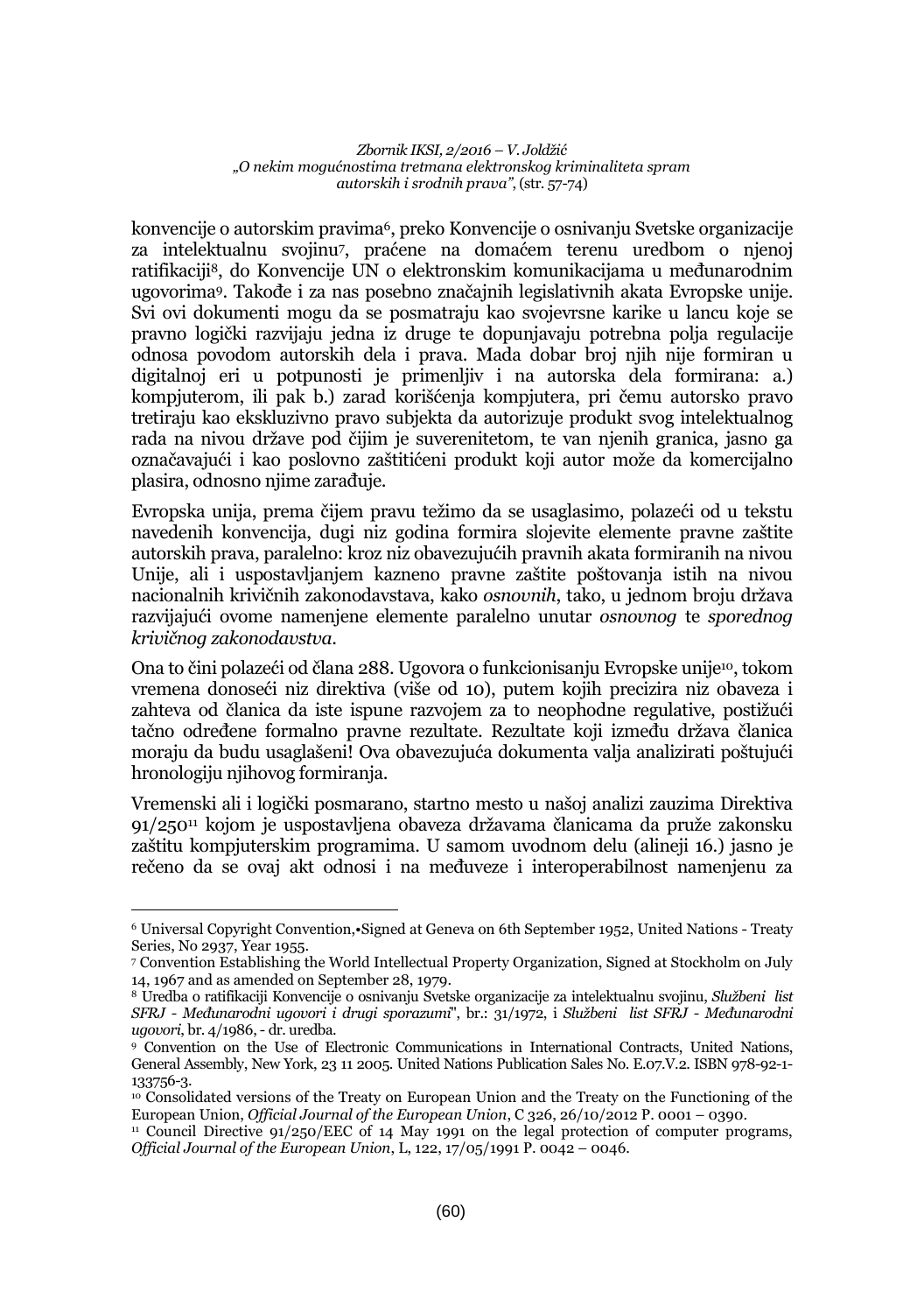razmenu (što znači i puteve i sredstva slojevitog plasmana, prim. V.J.) kompjuterskih programa, koji se "čine dostupnim za rentirajuću upotrebu, za ograničeno vreme i zarad formiranja profita (alineja 20. Uvodnog dela)". Državama članicama je propisana obaveza (čl. 1., st. 1., t. 1.) da zaštite kompjuterske programe kao pisane radove u skladu sa Bernskom konvencijom o zaštiti literarnog i umetničkog rada, pri čemu "kompjuterski program" obuhvata i sve njegove pripremne materijale. Takođe i da dotični "programi" moraju biti zaštićeni kao intelektualna kreacija autora (čl. 1., st. 1., t. 3.). Pri tom autori mogu biti fizička, ali i pravna lica, a zaštita autorstva im se pruža kao što se to čini i za literarne radove (čl. 3.). Šta više uspostavljaju se i obaveze posebnih mera zaštite (čl. 7.), pa se tako članice EU obavezuju da uspostave posebne mere spram subjekata koji čine bilo koji od akata kao što je "puštanje u cirkulaciju kopije programa za koju se zna ili pretpostavlja da je nezakonita kopija (čl. 7., st. 1., pod a), a posebno posedovanje u komercijalne svrhe ovakve kopije (čl. 7., st. 1., pod (b)). Ovakva kopija podleže oduzimanju u skladu sa zakonima države članice (čl. 7., st. 1., t. 2.).

Davne 1993.g. doneta je i Direktiva 93/98<sup>12</sup> kojom se članicama EU uspostavlja obaveza harmonizovanja regulative o autorskim i srodnim pravima, pri čemu već članom 1. (st. 1.), pozivajući se na čl. 2. Bernske konvencije, obavezuje članice da se zaštite autorska prava tvoraca za života ali i punih 70 godina posle njihove smrti! Takođe da se nosiocima dotičnih prava ova zaštita legislativno i ujednačeno omogući i u trećim državama (čl. 7.).

Tokom 1996.g. Parlament i Savet Evropske unije doneo je i Direktivu 96/9 o pravnoj zaštiti baza podataka13, polazeći od činjenice da ova zaštita nije ujednačena (Uvod, pod 1) ali i potrebe (Uvod, pod 2) da se obezbedi ujednačena i kvalitetna zaštita prava autora produkata: baza podataka i usluga na bazi istih, uistinu intelektualnih produkata (Uvod, pod 4), a koji se plasiraju tzv. *on-line* putem (što znači i internetom, prim. V.J.). Takođe se ukazuje da neautorizovano ekstrahovanje ili upodobljavanje iskazuje ozbiljne ekonomske konsekvence (Uvod, pod 8), što znači i štetu po autora! Pri tom se naglašava da ova direktiva pruža zaštitu raznovrsnim oblicima produkata rada autora koji, primera radi, uključuju produkte elektronskih, elektromagnetnih analognih i drugih procesa (Uvod, pod 13), pri čemu se mora da poštuje činjenica da su "aranžmani sadržaja baza podataka autorova intelektualna kreacija te da zaštita mora da pokriva strukturu takve baze podataka (Uvod, pod 15)", te da se radi o sistematično i metodično formiranom produktu kome se može pristupiti individualno (Uvod, pod 17), ali ne i da se išta sme da menja u istom (Uvod, pod 16), pa ni estetski ili u kvalitetu. Takođe i da je isključivo pravo autora da odluči hoće li ili ne da odobri, i pod kojim to uslovima, da se isti produkt koristi (Uvod, pod 18). Uvod takođe naglašava da se ovi propisi odnose i na posmatrane produkte i na CD i CD-ROM medijima a ne samo elektronskim linijama (Uvod, pod

<sup>12</sup> Council Directive 93/98/EEC of 29 October 1993 harmonizing the term of protection of copyright and certain related rights, *Official Journal of the European Union,* L 290 , 24/11/1993 P. 0009 – 0013.

<sup>13</sup> Directive 96/9/EC of the European Parliament and of the Council of 11 March 1996 on the legal protection of databases, *Official Journal of the European Union*, No L 77/20 EN 27. 3. 1996.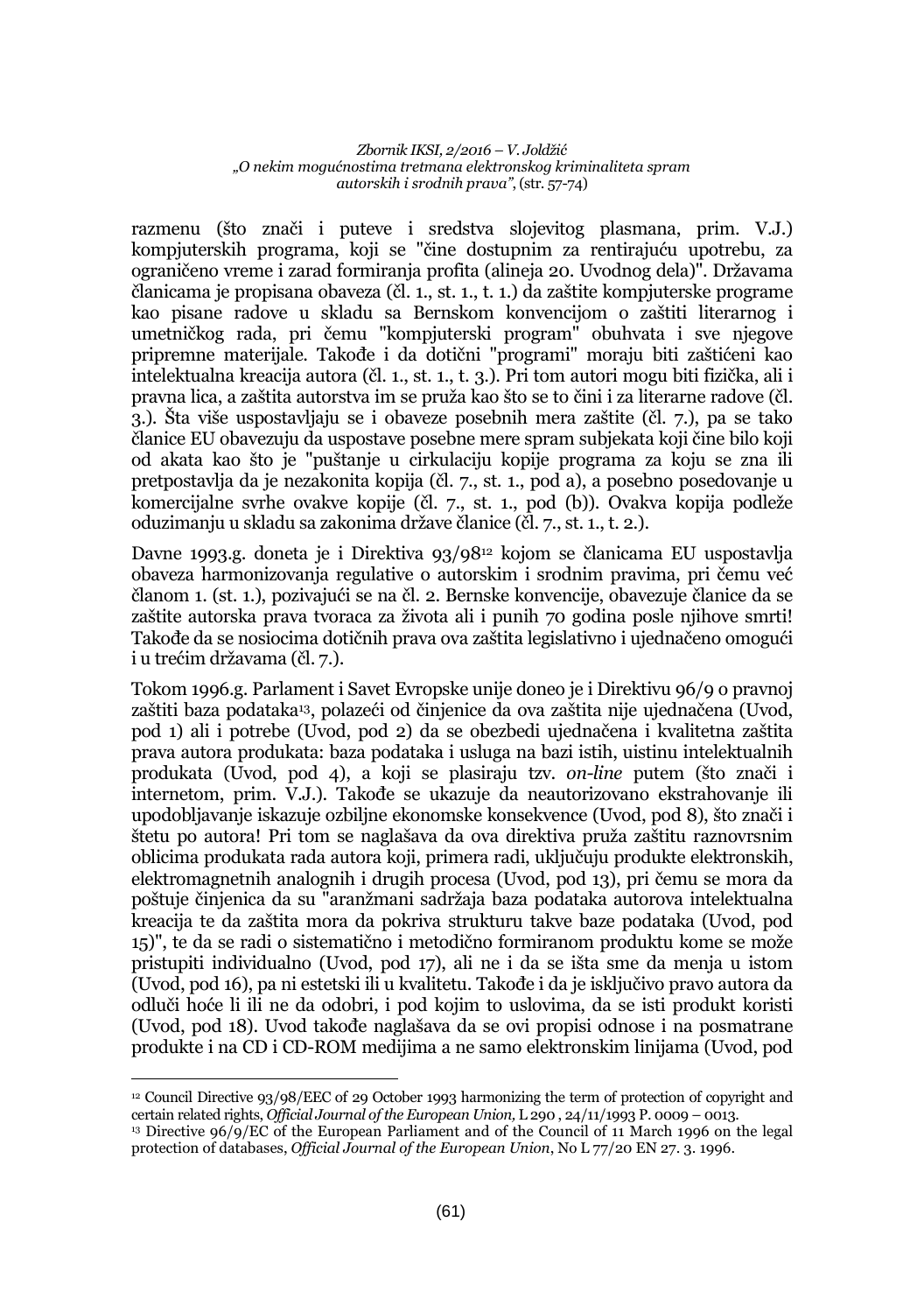22). Jasno se kaže i da je isključivo pravo autora da odredi: put (način) kojim se njegov proizvod koristi, i ko ima pravo i pod kojim uslovima da ga koristi (Uvod, pod 30), da sprečava ili ne ekstrakciju dela ili reutilizaciju celog ili dela ovog inelektualnog proivoda (Uvod, pod: 41 i 42),odnos prema pravu na transmisiju proizvoda linijom ili linijama (Uvod, pod 43).

Otuda Direktiva 96/9 o pravnoj zaštiti baza podataka uspostavlja brigu nad bazama podataka iskazanim: u bilo kojoj formi (čl. 1., st. 1.), kao nezavistan sistematičan rad i materijal dostupan elektronskim ili drugim putem (čl. 1., st. 2.).

Šta više obavezuje države članice (čl. 2.) da pruže podršku: pravnoj zaštiti ovih produkata (čl. 2., pod (a)), rentijerskim pravima, uključujući i onim na bazi intelektualnog proizvoda (čl. 2., pod (b)), a posebno autorskim i srodnim pravima  $(čl. 2., pod(c)).$ 

Direktiva 96/9 obavezuje države članice Unije da intelektualne proizvode štite kao autorska dela i osnov autorskog prava, što znači kao poseban objekt zaštite (čl. 3.). Pri tom jasno propisuje da samo autor ima pravo da svoj proizvod autorizuje (čl. 5., st. 1.) te plasira u celini ili delimično (čl. 5., st. 1., pod (a)), isti prevodi, adaptira, aranžira ili na drugi način dotera (čl. 5., st. 1., pod (b)), te distribuira na bilo koji način (čl. 5., st. 1., pod (c)), ili pak plasira publici (čl. 5., st. 1., pod (d)). Država mora da pravno zaštiti ova prava u vremenu od punih 15 godina počev od januara godine što sledi prvoj godini pojavljivanja posmatranog intelektualnog proizvoda (čl. 10., st.: 1. i 3.), ukoliko isti nije trpeo izmene od strane autora.

1998. godine doneta je i Direktiva 2001/29 o harmonizaciji izvesnih aspekata autorskih i srodnih prava u informacionom društvu (naslov i čl. 1., st. 1., t. 1.)14, možda i najznačajnija za temu kojom se bavimo. Tekst koji pre svega detaljnije razrađuje jedan broj već ranije regulisanih pitanja, pa i menja izvesne njihove ranije formirane pravne elemente (vidi čl.: 11. i 12.). Pri tom se:

- pruža zaštita: samim programima (kao autorskim delima), ali i rentalnim pravima po osnovu autorstva, a takođe i kada se radi o bazama podataka kao intelektualnim produktima (čl. 1., st. 2., pod: (a) – (e)), i to kroz državnu zabranu direktnog ili indirektnog, privremenog ili trajnog, reprodukovanja na bilo koji način i u bilo kojoj formi, u celini ili delovima, autorskih radova (čl. 1., st. 2., pod: (a)), ali i
- obavezuju države (čl. 3., st. 1., t. 1.) da zaštite pravo autora da autorizuje, ili pak zabrani korišćenje svog proizvoda,
- obavezuju države da pruže zaštitu autoru i na pravo da odobri ili zabrani da se njegovom proizvodu može da pristupi sa bilo kog (što znači i javnog) mesta

<sup>14</sup> Directive 2001/29/EC of the European Parliament and of the Council of 22 May 2001 on the harmonisation of certain aspects of copyright and related rights in the information society, *Official Journal of the European Union*, L 167 , 22/06/2001 P. 0010 – 0019.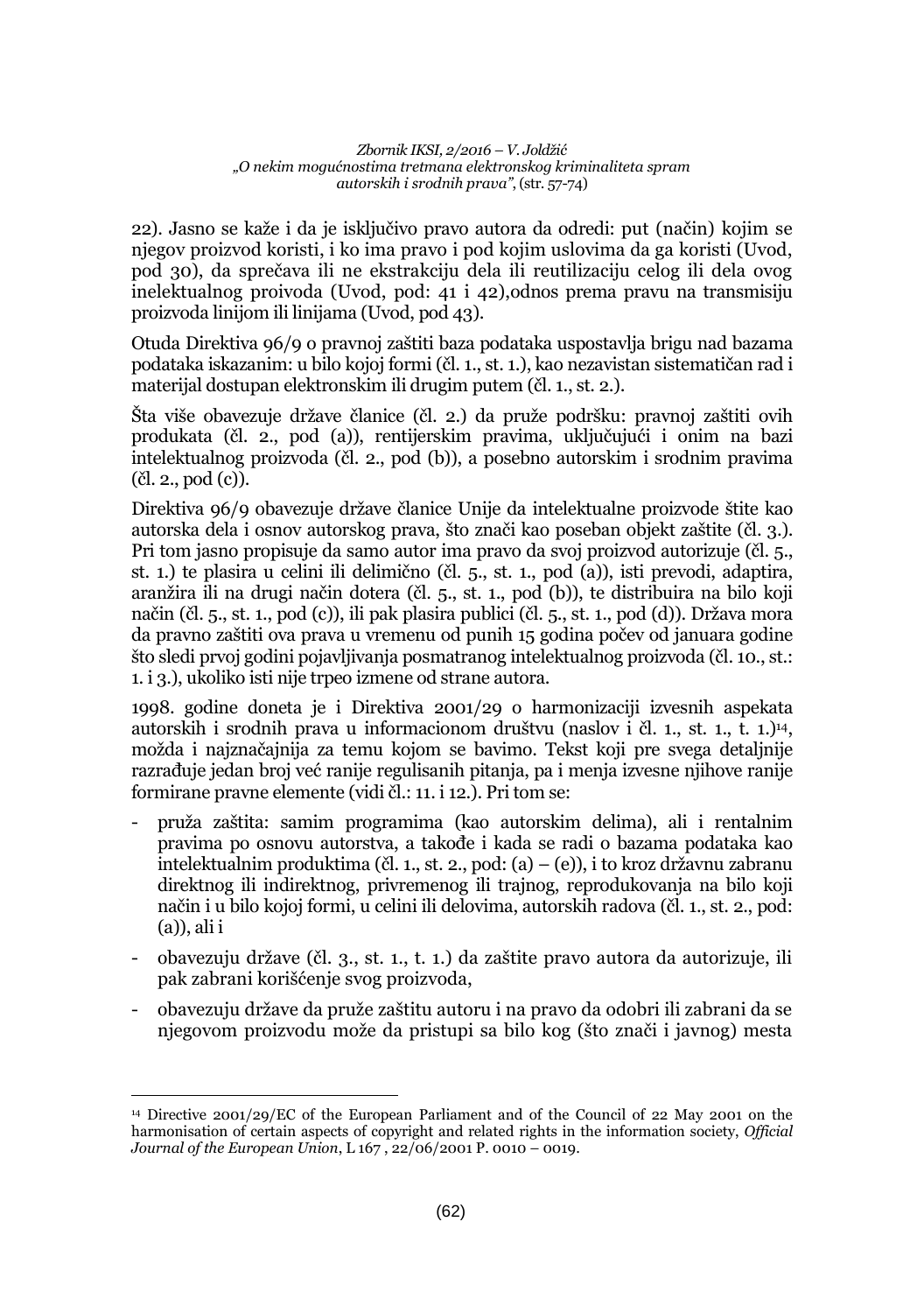(čl. 3., st. 1., t. 2.), kao i da (po osnovu čl. 4.) autor može da autorizuje (odobri) ili zabrani svaku formu plasmana svog produkta,

- države članice EU obavezuju da obezbede adekvatnu pravnu zaštitu zaobilaženja bilo kojih tehnoloških mera koje autor razumno smatra da pružaju zaštitu objektu ((intelektualnom proizvodu) (čl. 6., st. 1.)), uključujući i: protiv distribucije, advertajzinga radi prodaje ili iznajmljivanja, ili pak posedovanja istih u bilo koje komercijalne svrhe (čl. 6., st. 2.). Pri tom obavezuje države na poštovanje i primenu *mutatis mutandis* ovog člana i elemenata Directive 92/100/EEC i Directive 96/9/EC.(čl. 6. Direktive 2001/29, zadnja alineja),
- države obavezuju da obezbede: odstranjivanje bilo koje informacije od značaja za elektronski menadžment (čl. 7., st. 1., pod (a)), zaštitu autora od distribucije ili korišćenja na bilo koji drugi način: njegovog proizvoda suprotno ovoj direktivi ili Direktivi 96/6, ili pak samo dela njegovog proivoda (čl. 7., st. 1., pod (b)). Odgovarajuće i proporcionalne sankcije i pravne lekove za povrede autorskih prava i obaveza sa njima povezanim (čl. 8., st. 1.), a takođe i da će preduzimati obavezne mere kojima će obezbediti nosiocima prava da se: produkti ovakvih nezakonitih delanja (kršenja prava), i proizvedenih štete uzapte, kao od samih počinilaca tako i posrednika (čl. 8., st. 2.). Poštovanje i primenu i svih drugih produkata prava za koje se može da utvrdi da jesu od značaja za predmet (slučaj), kako na to obavezuje čl. 9. ove Direktive, pa bilo da se radi o: patentnim pravima, robnim markama, pravima po osnovu dizajna, upotrebnim modelima, uslovima pristupa, poslovnim tajnama, zaštiti podataka i njihovoj privatnosti, te ugovornom pravu.

Iz svega napred izloženog jasno je da se analizirana Direktiva 2001/29 odnosi na sve vrste produkata od značaja u informacionom društvu, što znači i na takozvane WEB proizvode. Pri tom kada govorimo o WEB proizvodima moramo da naglasimo kako je reč o posebnim intelektualnim proizvodima pomoću kojih se formiraju i koordiniraju različiti *web resursi* poput: *style sheets*, *scripts* i *images*, da bi se prezentovala *web stranica*, a koristeći istu plasira se tzv. *hipertekst*, koji uključuje u sebi i: liniju za navigaciju ili pak *sidebar menu* ka drugim web stranicama putem tzv. *hiperlinkova* (često nazvanih samo *linkovi*). Svi ovi elementi pravno su jasno definisani članom 11. u tekstu već navedene Konvencije UN o upotrebi elektronskih komunikacija, a do detalja objašnjeni u okviru pravne nauke15. Jasno nam kazuju da pravno-logičke komponente Direktive 2001/29 na koje smo obratili pažnju pružaju punu zaštitu i ovoj vrsti autorskih dela!

Evropska unija donela je i Direktivu 2004/48 o zaštiti prava intelektualne svojine<sup>16</sup> u okviru koje je: prvo *načelno*, precizirajući (rednim brojevima i

<sup>15</sup> Polanski, Paul, Przemyslaw (June 5-7, 2006): Convention of E-Contracting: The Rise of International Law of Electronic Commerce? 19th Blend e Conference, eValues, Slovenia.

<sup>16</sup> Directive 2004/48/EC of the European Parliament and of the Council of 29 April 2004 on the

enforcement of intellectual property rights, *Official Journal of the European Union of the European Union*, L 157, of 30 April 2004.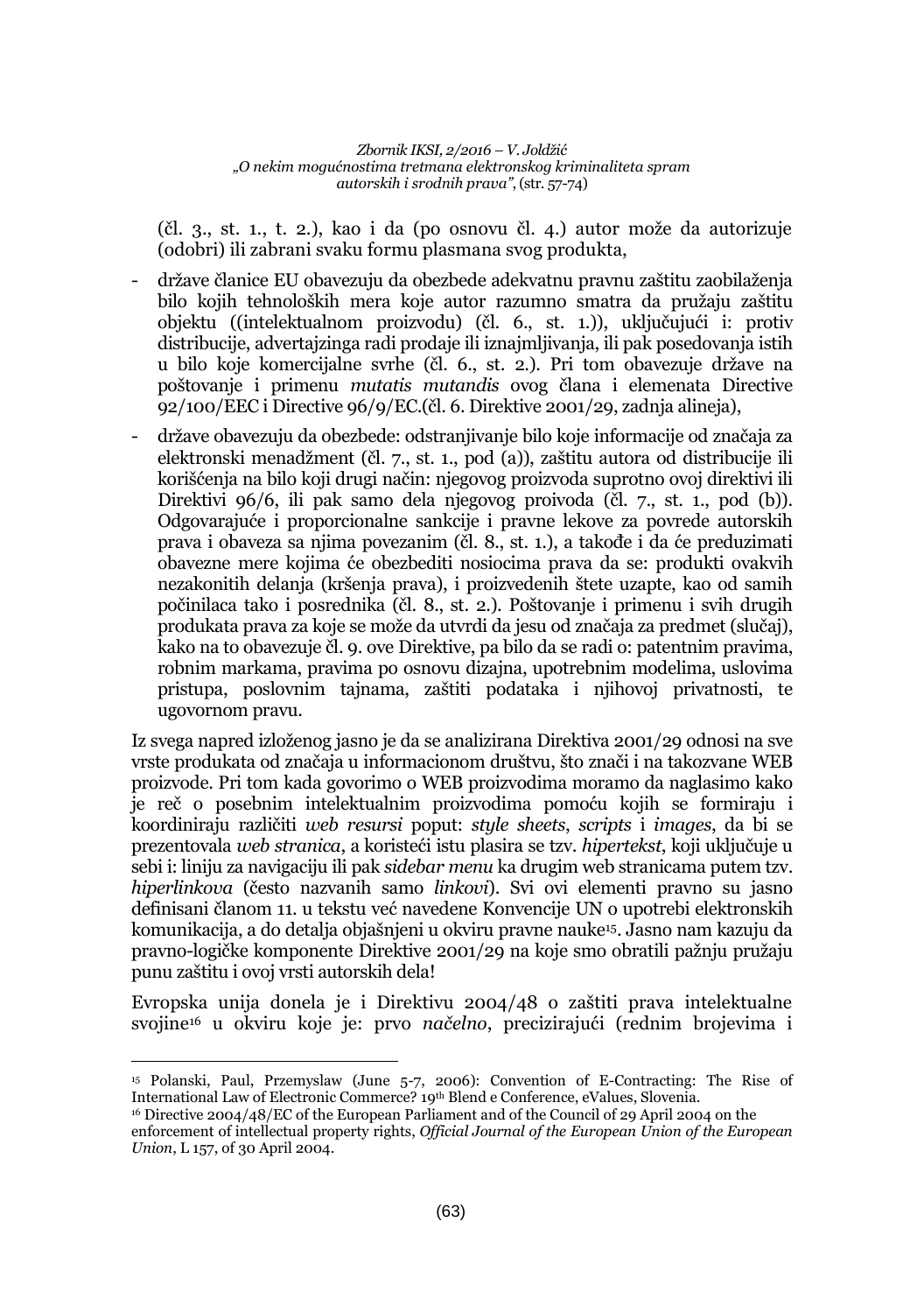logičkim diferenciranjem) svoje obavezujuće stavove unutar Uvoda, potom *predmetno* i *po zadatku*, odvojenim poglavljima i članovima, jasno dala zadatak članicama Unije da unutar zakonodavstava precizno zaštite autorska prava, među kojima i autora na područiju elektronskog rada i plasmana, jasno kazujući da su intektualni proizvodi takođe roba, te da kao takva podleže i svim ugovornim pravilima koje se tiču iste<sup>17</sup> .

Posmatrana Direktiva na samo startu naglašava da autor ima sva zakonita prava na zaradu (Uvod, pod (2) i čl: 1. i 2., st.1.), što znači da je neophodno da se isto od strane država članica detaljnije i adekvatno zakonski zaštiti, uz poštovanje već formiranog prava Unije (Uvod, pod (3) i čl. 3), a posebno uz puno poštovanje Direktive 2000/31<sup>18</sup> o elektronskom poslovanju (Uvod, pod (15)). Državama je jasno uspostavljen niz obaveza a posebno da regulišu pitanja: opštih obaveza (čl. 1. i 2.), činjenica (čl. 6.- 8.), mera, postupaka i lekova od značaja za moguće predmete (Uvod, pod (17) i elementi članova: 3. - 13.), a da, polazeći od Bernske konvencije o autorskim pravima, omogućavaju autorima da zahtevaju zaštitu i kada imaju minimum dokaznih elemenata (Uvod, pod (19) i čl. 5., pod (a) te čl. 6.), ne obavezno i proceduralno sprovedenu autorizaciju (Uvod, pod (19) i čl. 5., pod (b)). Takođe i da države omoguće, zakonima, putem bezbednosnih i privremenih mera, svaku zaštitu ovih prava od ugrožavanja, povreda i daljeg nanošenja šteta i pre okončanja postupaka (Uvod, pod (24) i čl. 9), putem naloga i korektivne mere (čl. 10) te donošenja sudskih odluka o zakonitoj kompenzaciji (Uvod, pod (26) i čl. 13.).

Trajnost pravne zaštite autorskim pravima uopšte, što znači i formalno pravne osnove njihovoj kaznenoj zaštiti, pruža Direktiva 2006/11619, kao i njena dopuna iz 2011.g.20, i to za života autora i do punih 70 godina posle njegove smrti, kako je to prva regulisala Direktiva 93/98, poštujući i dalje odrednice člana 10., stava 1., tačke 3. Direktive 96/9, kojim je ova zaštita za autorska neestradna dela namenjena korišćenju na elektronskim medijima zadržana na punih 15 godina. Drugim rečima ovo znači da su države članice Unije obavezane da dotičnu zaštitu obezbede i svim autorima produkata koji se plasiraju elektronskim putem (programi, uslužni programi itd...).

<sup>17</sup> 94/800/EC: Council Decision (of 22 December 1994) concerning the conclusion on behalf of the European Community, as regards matters within its competence, of the agreements reached in the Uruguay Round multilateral negotiations (1986-1994), *Official Journal of the European Union of the European Union*, L 336 , 23/12/1994, pp. 0001 – 0002.

<sup>18</sup> Directive 2000/31/EC of the European Parliament and of the Council of 8 June 2000 on certain legal aspects of information society services, in particular electronic commerce, in the Internal Market (Directive on electronic commerce), *Official Journal of the European Communities*, L 178, 17.7.2000 EN

<sup>19</sup> Directive 2006/116/EC of the European Parliament and of the Council of 12 December 2006 on the term of protection of copyright and certain related rights (codified version)*, OJ,* L 372, 27.12.2006, p. 12–18.

<sup>&</sup>lt;sup>20</sup> Directive 2011/77/EU of the European Parliament and of the Council of 27 September 2011 amending Directive 2006/116/EC on the term of protection of copyright and certain related rights, *Official Journal of the European Union*, L 265, 11, 10, 2011.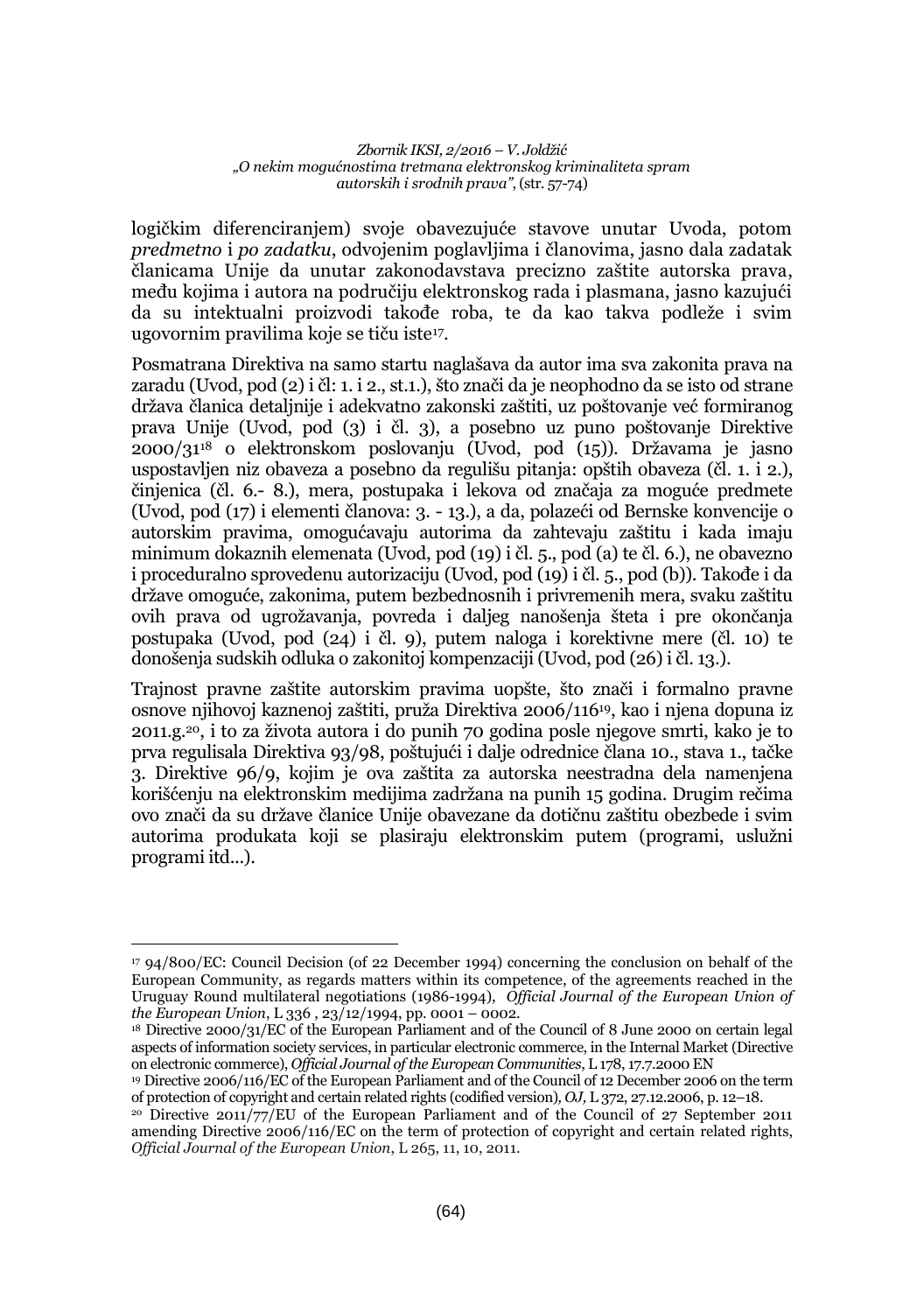# KRIVIČNO PRAVNA ZAŠTITA AUTORSKIH I SRODNIH PRAVA

Krivično pravna zaštita autorskih i srodnih prava je unutar država članica Evropske unije, obzirom da pripadaju različitim školama: germanskoj, romanskoj, kontinentalnoj, anglosaksonskoj, tretirana tokom dugog niza godina dosta raličito i locirana unutar:

- 1. osnovnog krivičnog zakonodavstva,
- 2. sporednog krivičnog zakonodavstva,
- 3. ili pak paralelno u okviru osnovnog i sporednog krivičnog zakonodavstva, u najvećoj meri kada EU nije ni postojala.

Autorska i srodna prava zaštićena su isključivo kroz osnovno krivično zakonodavstvo unutar relativno novih krivičnih zakonika od strane država kao što su: Bugarska<sup>21</sup>, Češka22, Estonija23, ili pak Mađarska24, uistinu "mladih članica" koje su morale da usaglase svoja sa zakonodavstvom Unije, najčešće donoseći i nove krivične zakonike.

Drugu grupu država čine one koje su kazneno pravnu zaštitu autorskih i srodnih prava, uključujući i krivično pravnu, tokom vremena sve detaljnije regulisale istovremeno unutar osnovnog i sporednog krivičnog zakonodavstva, poput: Danske25, Holandije<sup>26</sup> ili Finske<sup>27</sup> .

Treću grupu čine države koje su krivično pravnu zaštitu autorskih i srodnih prava regulisale u okviru posebnih zakona (tzv. sporednog krivičnog zakonodavstva), među kojima su i: Austrija<sup>28</sup>, Nemačka<sup>29</sup> te Italija<sup>30</sup>.

<sup>21</sup> Criminal Code (Republic of Bulgaria), *State Gazette*, No. 26, od 02.04.1968., zadnje izm. i dopune br 32/2010.g., članovi: 172a i 172b. Last amendment SG No. 32/27.04.2010, in force as of 28.05.2010.

<sup>22</sup> Czech Criminal Code, Act No. 140/1961, čl. 152.

<sup>23</sup> Penal Code (of Estonia), u originalu: RT1 I 2001, zadnje izmene i dopune 2007. (RT I 2007), Poglavlje 14, krivična dela br.: 219, 222, 223, 224 i 225.

<sup>24</sup> Act C of 2012 on the Criminal Code of Hungary, 13 July 2012, Sekcija 329/A.

<sup>25</sup> Vidi bliže: Danish Penal Code, Consolidated Act no. 1068 of 6 November 2008 as amended by Act no. 1404 of 27 December 2008, Act no. 319 of 28 April 2009 and Act no. 501 of 12 June 2009, Section 299b, Danish Trademark Act, Consolidated Act no. 90 of 28 January 2009, Section 42, i Danish Copyright Act, Consolidated Act no. 587 of 20 June 2008. Sections: 76, 77, 80.

<sup>&</sup>lt;sup>26</sup> Vidi: The Dutch Penal Code, Adopted at 3<sup>rd</sup> March 1881, updated by amendments up to 1994, član: 23(3), (4) i (7) i Dutch Copyright Act of 23 September 1912. Članovi: 31., 31A., 31B., 32. i 33.

<sup>27</sup> Vidi: Criminal Code of Finland (39/1889, amendments up to 927/2012 included), Chapter 49, Section 1, i Copyright Act of Finland (Copyright Act - Act No. 404 of July 8, 1961, as amended up to April 30, 2010), Chapter 7, Section 56a.

<sup>28</sup> Vidi: Republic of Austria Federal Law on Copyright in Works of Literature and Art and on Related Rights (BGBl. No. 111/1936, as last amended [BGBl. I No. 25/1998]), Section 91, i Austrian Design Law 1990 Austrian Design Law 1990, *Federal Law Gazette*: 1990/497 as amended by 1992/772, I 2001/143, I 2003/81, I 2004/149, I 2005/131 and I 2005/151, Section 35.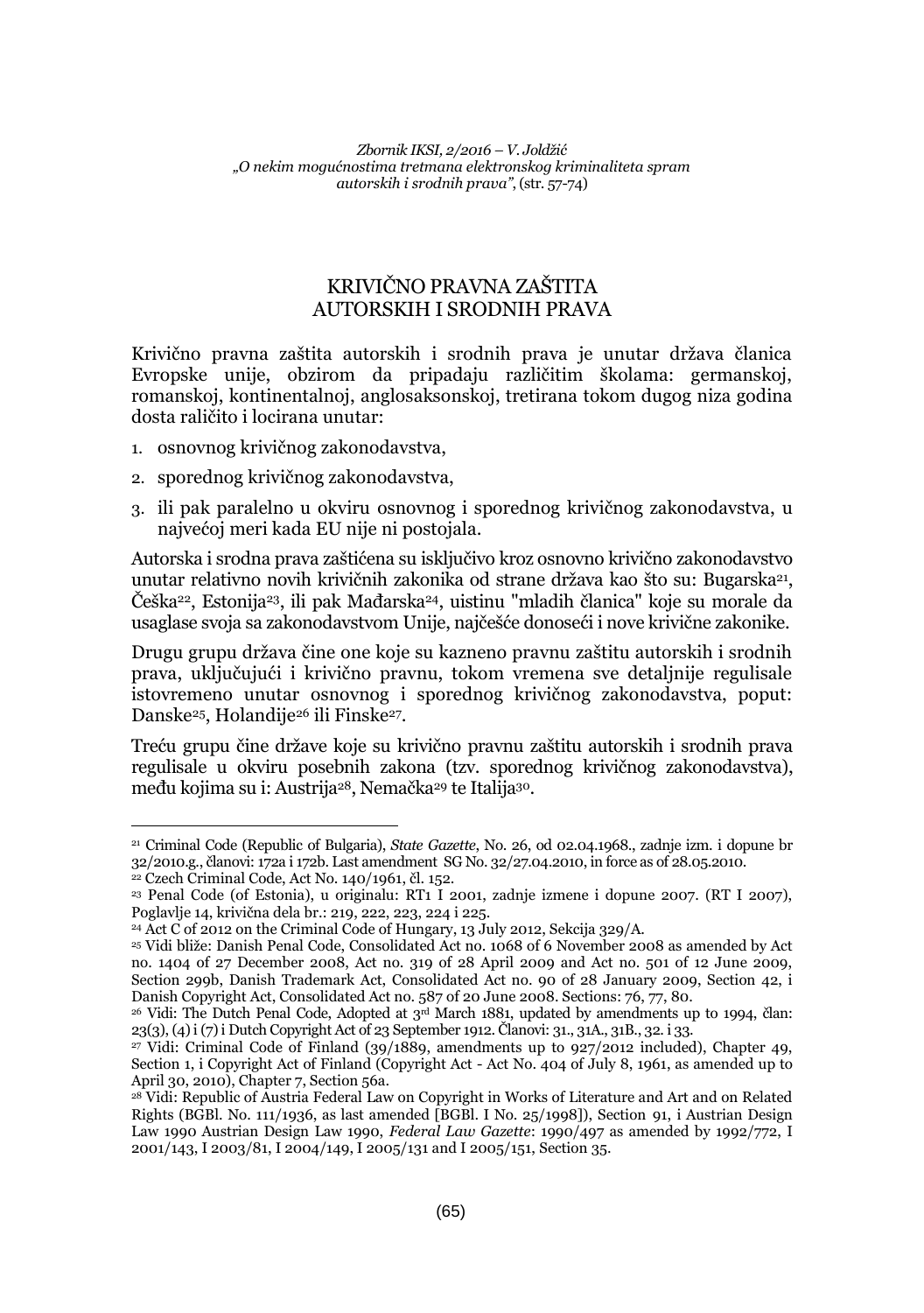Ono što može već i letimična analiza da nam pokaže je neusaglašenost zakonskih tekstova članica EU, kako unutar osnovnog tako i sporednog krivičnog zakonodavstva, to jest i inkriminacija i sankcija, i to do te mere da se ne može smatrati da su pruženi svi zahtevani elementi krivično pravne zaštite autorskim i srodnim pravima, što znači da još uvek nisu usklađeni čak ni sa zahtevima Direktive 2004/48 o zaštiti prava intelektualne svojine. Iz tog razloga je formiran Predlog direktive o krivično pravnim mera za zaštitu autorskih i srodnih prava31, ali ista do sada nije finalizovana.

Šta je na ovom planu urađeno unutar Republike Srbije? Više puta je donošen zakon analogan aktuelnom Zakonu o autorskim i srodnim pravima, koji je na snazi od 2009.g.<sup>32</sup> Prethodni zakoni, sve do januara 2005.g., su posedovali krivične norme namenjene zaštiti autorstva33. Tada je izvršeno relociranje dotičnih krivičnih dela<sup>34</sup> u Krivični zakonik35, Glavu dvadesetu: Krivična dela protiv intelektualne svojine (čl. 198. - 202.). Time je učinjen neophodan formalno pravni korak za ostvarivanje praktičnijeg pristupa krivično pravnoj zaštiti autorskih i srodnih prava. No da li je to potrebno i dovoljno da bi se uistinu valjano pristupilo zaštiti autorskih prava, posebno kada je reč o autorskim delima koja se koriste na kompjuterima? Da li se povreda autorskih prava iskazuje jednostavno, najčešće izvršavanjem samo jednog ili tek par krivičnih dela iz 20. glave Krivičnog zakonika? Kada govorimo o povredama učinjenim u privređivanju sasvim sigurno ne! Istraživački rad omogućio nam je da sagledamo najčešće moduse ispoljavanja ove podvrste kriminaliteta. Probleme ćemo pokušati da objasnimo služeći se izvesnim saznanjima baziranim na upoznavanju stvarnosti, elemenata konkretnih intrigantnih slučajeva.

Privredni subjekti, pritisnuti potrebama svog snažnijeg plasmana na tržištu roba i/ili usluga, te neadekvatnim obimom poslovanja, sve češće angažuju stručnjake (usmenim ili pisanim ugovorima, u mnogo slučajeva izrazito lošeg kvaliteta) da im sačine intelektualne proizvode putem kojih će, na različite načine, povećati obim svog poslovanja i masu profita. Začudo veliki broj ovih ljudi sa diplomama

<sup>29</sup> (German) Act on Copyright and Related Rights (Copyright Act).Full citation: Copyright Act of 9 September 1965 (Federal Law Gazette Part I, p. 1273), as last amended by Article 8 of the Act of 1 October 2013 (Federal Law Gazette Part I, p. 3714), članovi: 106. – 111a.

<sup>30</sup> Law No. 633 of April 22, 1941, for the Protection of Copyright and Neighboring Rights (as last amended by Legislative Decree No. 154 of May 26, 1997), članovi: 171 bis, 171 ter., 171 quater.

<sup>31</sup> The European Union (EU) (proposed) directive on criminal measures aimed at ensuring the enforcement of intellectual property rights (2005/0127/COD), proposal from the European Commission for a directive aimed "to supplement Directive 2004/48/EC of 29 April 2004 on the enforcement of intellectual property rights (Civil enforcement)". Izvor: Justification for the proposal, COM(2005) 276 final, July 12, 2005.

<sup>32</sup> Zakon o autorskom i srodnim pravima, Službeni glasnik Republike Srbije, br.: 104/2009, 99/2011 i  $110/2012$ 

<sup>33</sup> Vidi, primera radi: Zakon o autorskom i srodnim pravima, *Službeni list SRJ*, br 24/1998., od 15. maja 1998. godine, krivična dela unutar čl.: 182.- 186.

<sup>34</sup> Zakon o autorskom i srodnim pravima, *Službeni list SCG*, br. 61/2004.g., zadržao je samo privredne prestupe i prekršaje.

<sup>35</sup> Krivični zakonik, *Službeni glasnik Republike Srbije*, br.: 85/2005, 88/2005 - ispr., 107/2005 ispr., 72/2009, 111/2009, 121/2012 i 104/2013.g.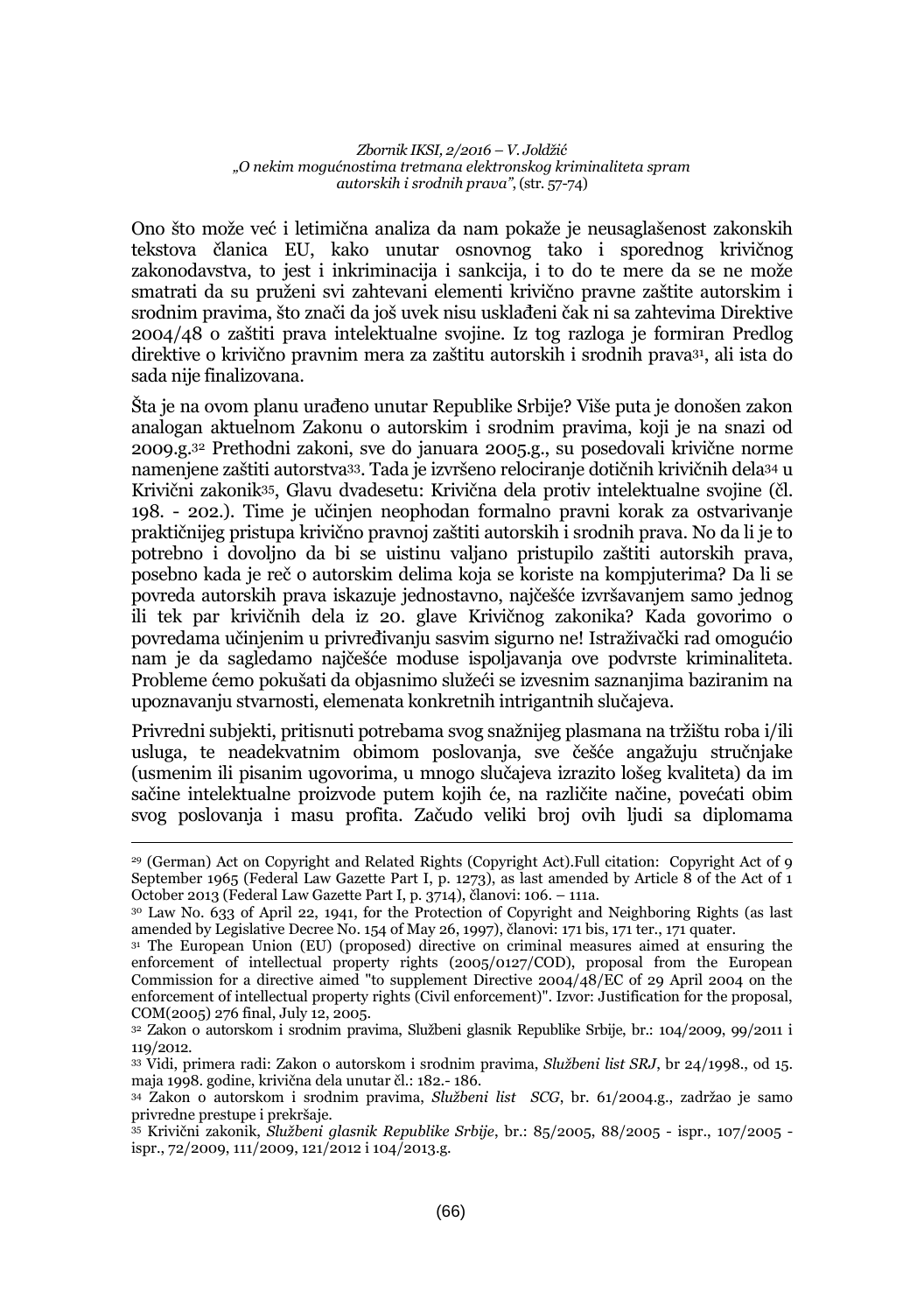elektrotehničkog, matematičkog ili fakulteta organizacionih nauka, smerova koji pružaju odgovarajuća kompjuteraška znanja, previđa potrebu za kvalitetnim ugovorima. Dotična angažovana lica nastupaju ili kao fizička lica, ili vlasnici posebnih firmi koje mogu da odrade tačno određene oblasti poslova.

Nadoknada za ove poslove se definiše preciziranom sumom, ili procentom obrta koji će se ostvariti korišćenjem intelektualnog proizvoda.

Unutar ovih ugovora veoma često je jasno definisano u kom vremenskom rasponu subjekt naručilac posla ima pravo da upotrebljava produkt. Ovo automatski znači da sa istekom naznačenog vremena naručilac više ne sme da se koristi dotičnim intelektualnim proizvodom.

Takođe je bitna činjenica da tvorci svoje intelektualne proizvode sve češće autorizuju, što je pravno potpuno logično i poželjno36. Po najpre u Zavodu za intelektualnu svojinu Republike Srbije. Upravo ova autorizacija, iako nije obavezna, jeste odlučujući element za razmatranje ima li u konkretnom slučaju krivičnog dela povrede autorskog prava ili nema, te na koji se to sve način iskazala. Razmatrajući kakav konkretan slučaj neophodno je da ne previdimo još jednu činjenicu, prisustvo *dolus*-a.

U svesti građana Srbije, otuda i subjekata privređivanja, je rasprostranjen pristup da se intelektualni proizvodi kategorije: "kompjuterskih programa" kao i proizvoda formiranih kompjuterima, odnosno podobnih za plasman upravo njima, mogu i nelegalno da nabavljaju i koriste, pa makar se radilo i o autorskim produktima putem kojih druga fizička ili pak pravna lica privređuju. Ovo u konkretnim slučajevima potvrđuje očigledno prisutsvo jasne namere. Često iskazane ne samo nezakonitim korišćenjem samog produkta već i potonjim izdvajanjem njegovih delova, prerađivanjem, u mnogo slučajeva i plasmanom preko granica, te na brojne druge načine. Otuda se u stvarnosti najčešće ne radi o povredi samo jedne norme Glave 20. Krivičnog zakonika već često i više normi u idealnom i realnom sticaju, odnosno o složenom i teškom kriminalnom delovanju.

U primeru sa kojim smo se sreli tokom istraživanja pravno lice iz Beograda, inače pre 6 do 7 godina izrazito malog obima posla i zarada, angažuje privatnu firmu i njenog vlasnika da im formirajući odgovarajući intelektualni proizvod omogući poboljšanje poslovanja i povećanje mase profita. Sklapa se ugovor i preciziraju: poslovi – šta to treba da se sačini, i vremenski raspon primene proizvoda.

Angažovani stručnjak počinje svoje autorsko delovanje, potom kako se rad razvijao, kada je proizvod došao do faze da može da se autorizuje isti je prema svim neophodnim uzusima registrovan u Zavodu za intelektualnu svojinu Republike Srbije.

<sup>36</sup> U skladu sa čl.: 1.- 5. Zakona o autorskom i srodnim pravima, *Službeni glasnik Republike Srbije*, br.: 104/2009, 99/2011 i 119/2012.g.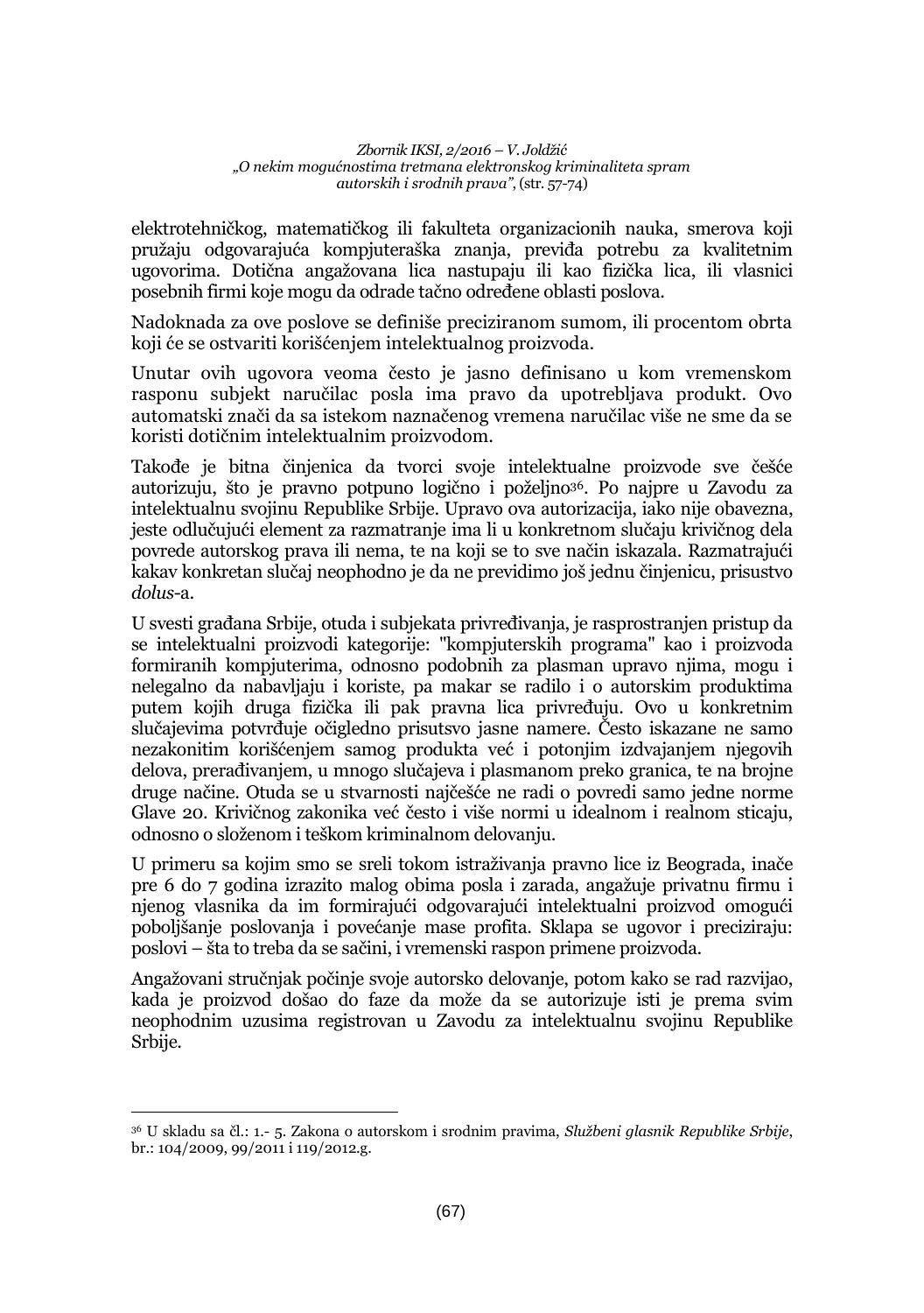Još tokom godine za koju je jasno ugovoreno da se proizvod koristi od strane naručioca (2008.) dolazi do pojave problema: neplaćanja ugovorenih procentualnih suma od produktom naglo i višestruko povećanih profita. Ipak, da bi se izbegle neprijatnosti suda angažer na kraju i sa zakašnjenjem isplaćuje što je bio dužan, mada ne i iste godine. Izvođač radova (autor) tek naknadno, praktično godinama kasnije, saznaje da je preduzeće, sa kojim je već imao probleme, protivzakonito:

- 1. i dalje, bez prekida, preko pet godina, koristilo i sada koristi dotični intelektualni proizvod,
- 2. dotično autorsko delo plasiralo i u najmanje dve strane države, te ga i tamo koristi,
- 3. za potrebe plasmana angažovalo najmanje jedno lice odgovarajuće stručnosti da "uđe" u kompjuteraški intelektualni proizvod i isti upodobi ("osposobi") za nezakonito korišćenje,
- 4. bez saglasnosti autora intelektualnog proizvoda, angažovalo najmanje dva prevodioca, obzirom na neophodnost doslovnog prevođenja elemenata sadržanih unutar proizvoda na dva u potpunosti raznorodna jezika Evrope,
- 5. angažovalo najmanje jednog dizajnera, lice čija je stručnost bila neophodna da bi se nezakonito prerađivani autorski proizvod zadržao u obliku najpribližnijem originalu, obzirom na potrebnu funcionalnost i tržišnu efikasnost, što je i učinjeno,
- 6. izvršavalo i sada izvršava protivzakonite plasmane, aktivnošću za ovo većeg broja angažovanih i u celoviti tim organizovanih lica, tim kome jedan deo radi u Republici Srbiji a dva postupaju nezakonito istovremeno u Srbiji ali i dotičnim stranim državama na čije su jezike izvršena prevođenja.

Ovoj masi počinilaca valja dodati fizičko lice koje je bilo prvo vlasnik potom i direktor kompanije koja čini ova kriminalna dela, stvarnog organizatora tima koji neprekidno izvršava niz krivičnih dela, kao i lice koje je mu u svemu ovom pomaže neprekidno već duže od 5 godina (u stvarnosti sa prethodnom osobom u braku), pri čemu se delovanjem svih ovih osoba direktno povređuju odredbe: Zakona o autorskim i srodnim pravima, kao i Krivičnog zakonika Republike Srbije, ali i obavezujućih direktiva EU (o kojima smo izlagali u 2. logičkom delu ovog teksta), obzirom da je jedna od država gde vrše nezakoniti plasman tuđe intelektualne svojine članica Evropske unije, ovim putem ostvarujući značajne nezakonite zarade.

Znajući za sve napred rečeno, posmatrano iz ugla važećeg materijalnog krivičnog zakonodavstva, o čemu se to sve radi? Očigledno, iako to možda samo počiniocima nije u potpunosti pravno jasno, o: organizovanom kriminalitetu, krivičnim delima u sticaju, ali i produženom krivičnom delu (čl. 61. K.Z.-a), odnosno više njih (preko pet godina izvođenja). Da bi ih kao takva posmatrali moramo da se oslonimo na razumevanje elemenata Glave dvadesete Krivičnog zakonika: Krivična dela protiv intelektualne svojine, kao i za to neophodne blankete, niz članova Zakona o autorskim i srodnim pravima (čl. 3, 5, 8, 14, 15, 16, 17, 19, 20, 21, 22, 30, 31, 34, 42, i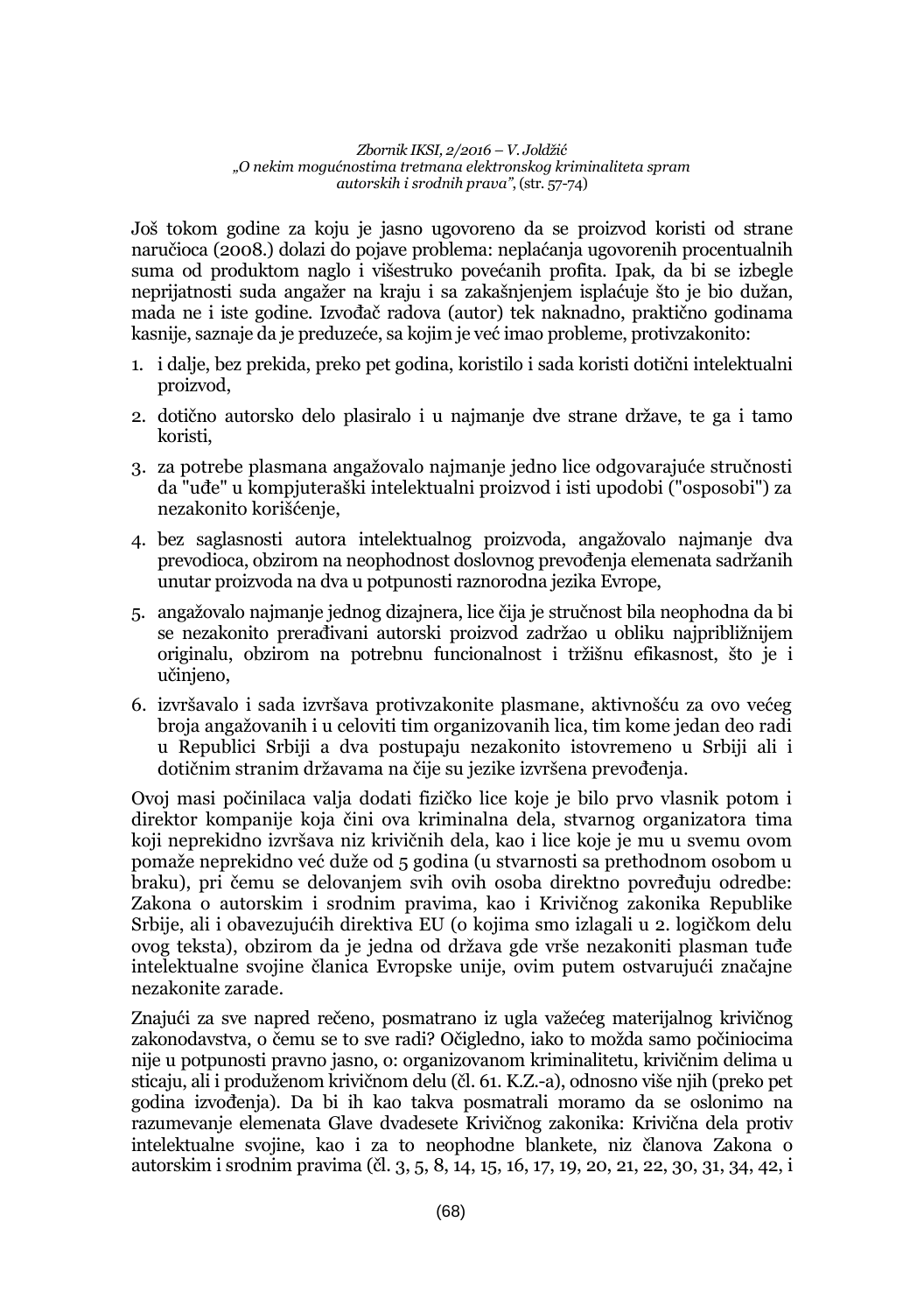70), zakona koji je inače kvalitetno usaglašen sa u tekstu analiziranim elementima direktiva Evropske unije od značaja za zaštitu autorskih i srodnih prava. Krenimo izvesnim logičkim redom.

Firma izvršilac, odnosno njen vlasnik i njen generalni direktor su u vremenu poslednjih pet godina postupali direktno suprotno obavezujućim odredbama Zakona o autorskim i srodnim pravima koje pružaju punu zaštitu moralnim i materijalnim pravim autora, uključujući i autora kompjuterskim putem sačinjenih produkata, otuda suprotno i elementima Krivičnog zakonika Republike Srbije, i to tako što su:

- 1. se dogovorili da nezakonito iskoriste tuđe autorsko delo (čl. 345. KZ-a Srbije), pri tom,
- 2. organizovali tim za izvršenje krivičnih dela (čl. 346. KZ-a Srbije: Udruživanje radi vršenja krivičnih dela), preciznije tim od najmanje šest fizičkih lica koja će izvršavati konkretne a međusobno različite radnje ovih delikata, radnje koje zahtevaju znanja različitih struka,
- 3. angažovali operatera na kompjuteru i za izvršenje krivičnog dela iz stava 1. člana 198. KZ-a Srbije - Stavljanje u promet pod svojim imenom – uistinu lažnim Copy Right-om, dela sa već pre toga zakonito i tačno određenim Copy Right-om, to jest proizvoda čiji je autor poznat,
- 4. stava 3. u vezi stava 1. člana 199. (Neovlašćeno iskorišćavanje autorskog dela ili predmeta srodnog prava), iskorišćavajući bez odobrenja od strane autora, i za to sa njim neophodnog ugovora, njegov po svim pravilima jasno autorski zaštićeni proizvod (u Zavodu za intelektualnu svojinu Republike Srbije),
- 5. organizujući tehnički neophodnu grupu za izvršavanje napred navedenih kao i niza drugih radnji zarad postizanja svojih nezakonitih ciljeva, otuda i krivičnih dela, jasno pristupajući izvršavanju radnji niza delikata, i to iz:
	- stava 3. u vezi stava. 1 člana 298. (Oštećenje računarskih podataka i programa), i
	- stava 3. u vezi stava 1. člana 301. (Računarska prevara), jer su:
		- neovlašćeno menjali elemente autorovog rada na srpskom jeziku, programerski unete u proizvod (protivno čl. 31. Zakona o autorskim i srodnim pravima), zamenjujući tekst prevodom na rumunski, odnosno ruski jezik (dva puta učinjeno isto krivično delo), proizvodu znatne vrednosti [koja u konkretnom slučaju sa kojim smo upoznati prelazi 3000.000 (tri miliona) dinara po godini korišćenja], čime su ga na tim it adresama, linijama i u okviru brošura učinili neupotrebljvim u izvornom obliku, što je krivično delo iz stava 3. u vezi stava 1. člana 298. KZ.-a Srbije,
- a što se odvijalo na sledeći način:
	- 1. najmanje jedna od osoba iz dotičnog pravnog lica iskazala se kao organizator grupe koja će izvršavati krivična dela,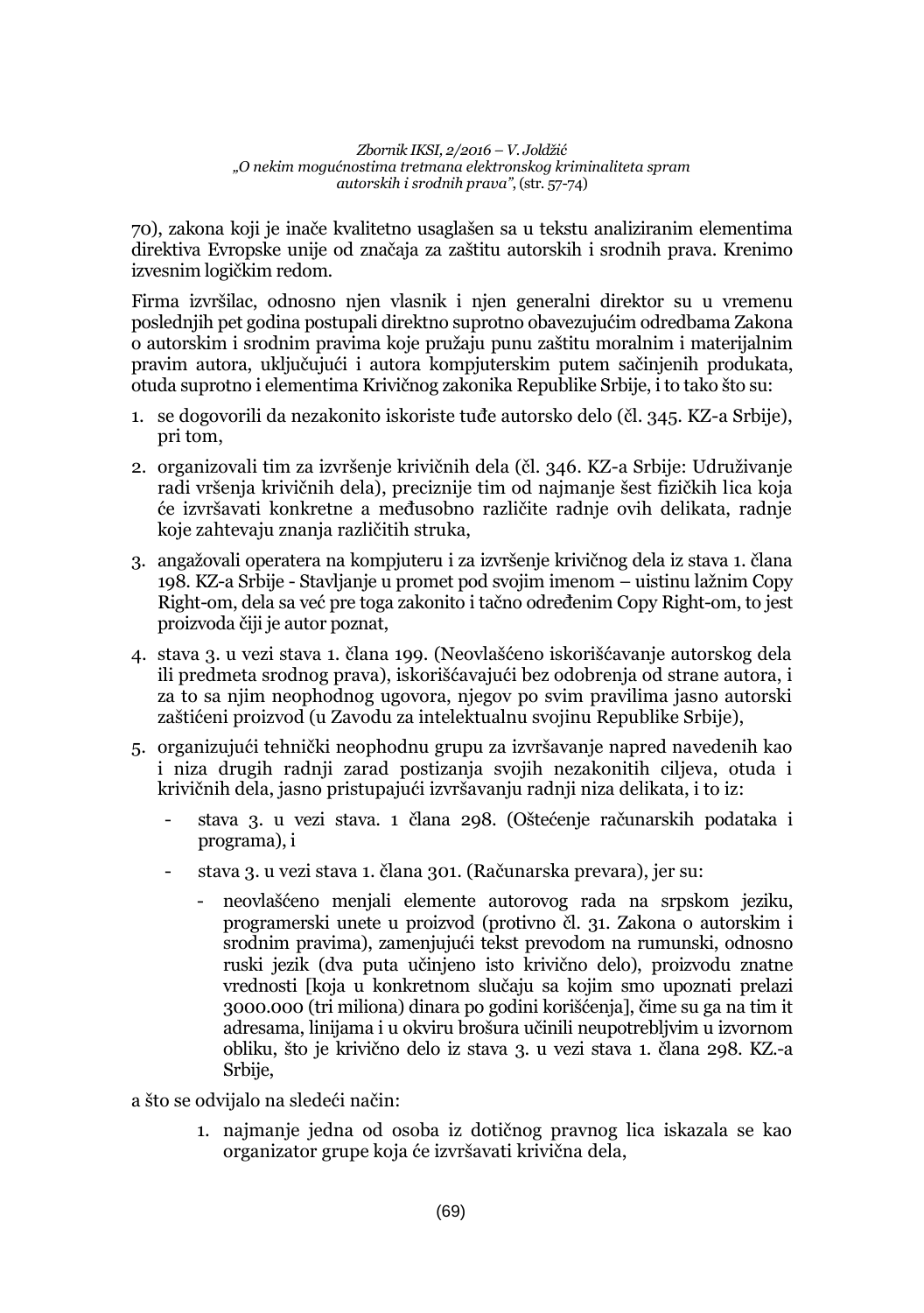- 2. nađeni su i angažovani prevodioci kao članovi grupe pomoćnici admistratoru,
- 3. uključio se i administrator na računaru za protivzakonito menjanje proizvoda koji njemu niti pravnom licu koje ga je angažovalo ne pripada,
- 4. delovao je i profesionalac za obradu teksta a takođe i osoba zadužena za poznavanje rada sa dizajnom na računaru (uistinu tuđim), a takođe i
- 5. odgovorno lice u preduzeću koje pod matičnom firmom posluje u zemlji članici EU (konkretno Rumuniji), i
- 6. odgovorno lice (drugo fizičko lice) u preduzeću koje pod matičnom firmom posluje u drugoj stranoj državi (Ukrajini),
- 6. te su time timski vršile i neprekidno vrše i radnje iz članova 298. i 301. Krivičnog zakonika, čime jasno i protivzakonito pogađaju vlasnika autorskih prava (krivično pravno zaštićenih), zbog čega se kako organizator tako i svi članovi tima mogu da smatraju krivično odgovornim te je logično da se za ovo kriminalno delanje izvrši odgovarajući krivični progon.

# UMESTO ZAKLJUČAKA – NA ŠTA NAS UPUĆUJE IZUČAVANJE STVARNOSTI I DOSTUPNIH PRIMERA?

Šta nam istraživanjem utvrđeno, a primerom ilustrovano, i objašnjeno govori?

- 1. Pre svega da o stvarnoj velikoj težini povrede ne samo prethodnim primerom ilustrovanog već i svih njemu sličnih a zakonima zaštićenih autorskih dela govori činjenica da je za njihovo formiranje potrebno uložiti višegodišnji rad. Samim tim i da je razumljivo zašto su dotični produkti, kao i sa njima povezana autorska i srodna prava, unutar Evropske unije zaštićeni nizom direktiva (1991/250, 1993/98, 2001/29, 2004/48, ali i 2009/24, 1996/9, 1998/84, 2006/116 te 2011/77) a njihovi bitni elementi uistinu ugrađeni i u aktuelni Zakon o autorskim i srodnim pravima Republike Srbije, te putem njegovih elemenata i glavu 20. Krivičnog zakonika, formirajući materijalno pravne elemente za finalizaciju logičkih bića delikata iz ovog poglavlja.
- 2. Više je nego očigledno da postoji velika razlika između država članica Evropske unije u formalnom ali i pratktičkom pristupu zaštiti autorskih dela, a posebno onih formiranih kompjuterskim putem. Naročito ukoliko se ne radi o programima u užem smislu već svim drugim proizvodima formiranim kompjuterskim putem. Upravo je to i bio razlog niza direktiva koje su se nastavljale jedna na drugu, razrešavajući, između ostalih, upravo i ovaj problem.
- 3. Države EU, iako poštuju zahteve direktiva još uvek nisu odgovorile na one iz Direktive 2004/48 a koji se odnose na usklađivanje krivično pravne zaštite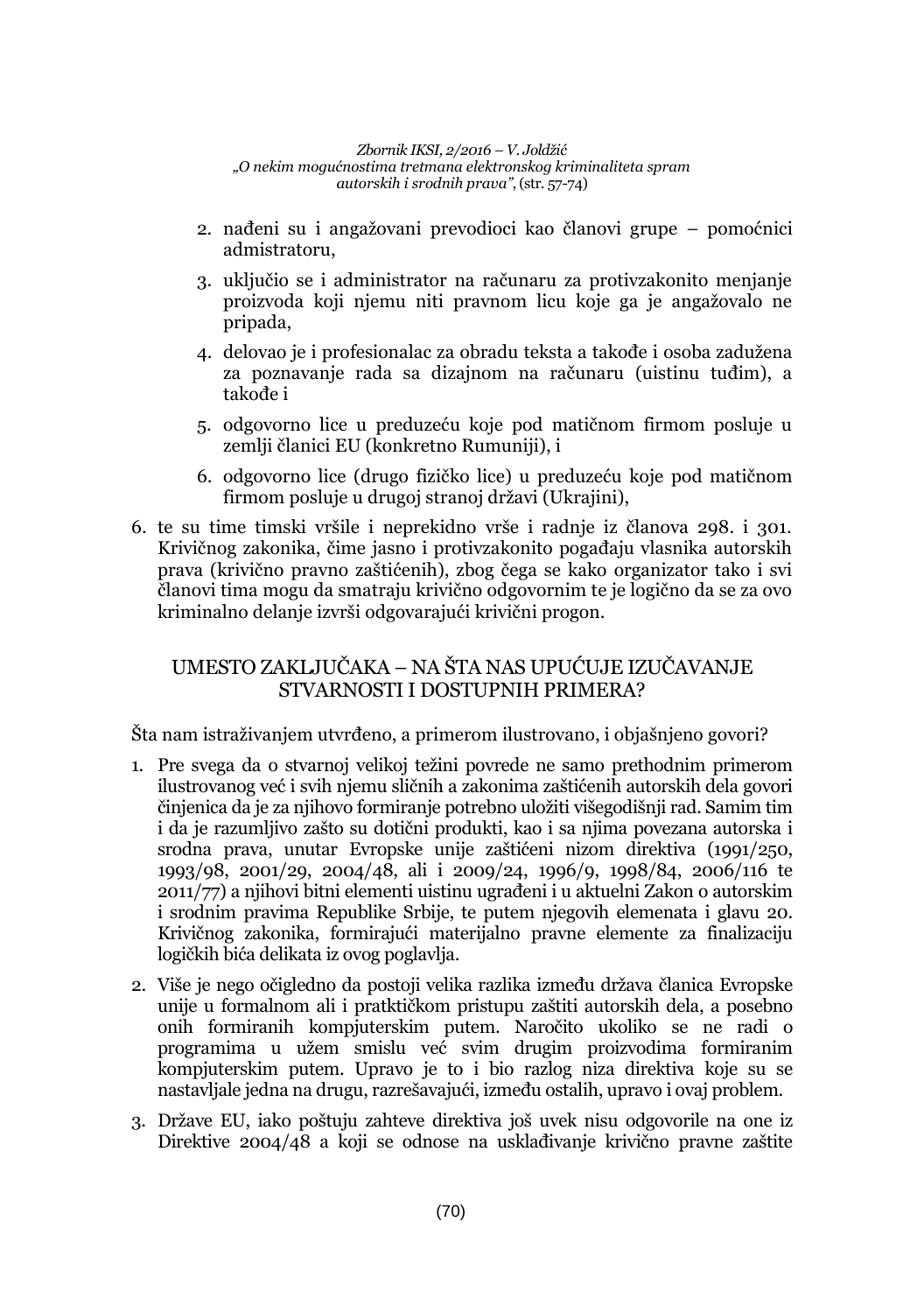intelektualne svojine i svih sa njom povezanih svojinskih prava ali i prava na krivično pravnu zaštitu.

- 4. Iako iz godine u godinu raste krivični progon nasrtaja na "kompjuterske programe" kao autorska dela još uvek nije iskazan adekvatan odnos prema potrebi krivične zaštite svih drugih autorskih dela, uključujući i onih formiranih i plasiranih kompjuterima.
- 5. Srbija, iako poseduje dosta valjano formirane elemente zakonodavstva neophodne za krivično pravnu zaštitu autorskih dela, uključujući i svih kopjuterskim putem formiranih, iskazuje slabosti, kao i članice EU, u progonu povreda ovih prava, naročito povreda ostvarenih kompjuteskim putem.
- 6. U praksi je iskazan slab kvalitet pristupa problemu, proizašao iz činjenice da se radi o relativno novo iskaznom obliku kriminaliteta.
- 7. Pravna lica, iako postoje svi zakonski uslovi, koliko nam je poznato, do sada nisu odgovarala za posmatrana krivična dela. A trebalo bi. Ne smeju biti zabilaženi elementi Zakona o odgovornosti pravnih lica za krivična dela37, na šta smo već ukazivali38.

# LITERATURA

- (1) (German) Act on Copyright and Related Rights (Copyright Act). Full citation: Copyright Act of 9 September 1965 (*Federal Law Gazette, Part I*, p. 1273), as last amended by Article 8 of the Act of 1 October 2013 (*Federal Law Gazette, Part I*, p. 3714).
- (2) 1994/800/EC: Council Decision (of 22 December 1994) concerning the conclusion on behalf of the European Community, as regards matters within its competence, of the agreements reached in the Uruguay Round multilateral negotiations (1986- 1994), *Official Journal of the European Union of the European Union*, L 336 ,  $23/12/1994$ , pp. 0001 – 0002.
- (3) A Law Enforcement Guide to Postal Crimes. Publication 146. June 2004. Publisher: National Headquarters. Us Postal Inspection Service.
- (4) Act C of 2012 on the Criminal Code of Hungary, 13 July 2012, Sekcija 329/A.
- (5) Austrian Design Law 1990, *Federal Law Gazette*: 1990/497 as amended by 1992/772, I 2001/143, I 2003/81, I 2004/149, I 2005/131 and I 2005/151, Section 35.
- (6) Berne Convention for the Protection of Literary and Artistic Works, of September 9, 1886, completed at PARIS on May 4, 1896, revised at Berlin on November 13, 1908, completed at Berne on March 20, 1914, revised at Rome on June 2, 1928, at Brussels on June 26, 1948, at Stockholm on July 14, 1967, and at Paris on July 24, 1971, and amended on September 28, 1979.
- (7) Consolidated versions of the Treaty on European Union and the Treaty on the Functioning of the European Union, *Official Journal of the European Union*, C 326,  $26/10/2012$  P. 0001 – 0390.

<sup>37</sup> Zakon o odgovornosti pravnih lica za krivična dela, *Službeni glasnik Republike Srbije*, br. 97/2008.g.

<sup>38</sup> Joldžić Vladan (2007): Kompjuterski kao deo elektronskog kriminaliteta – neka razmišljanja.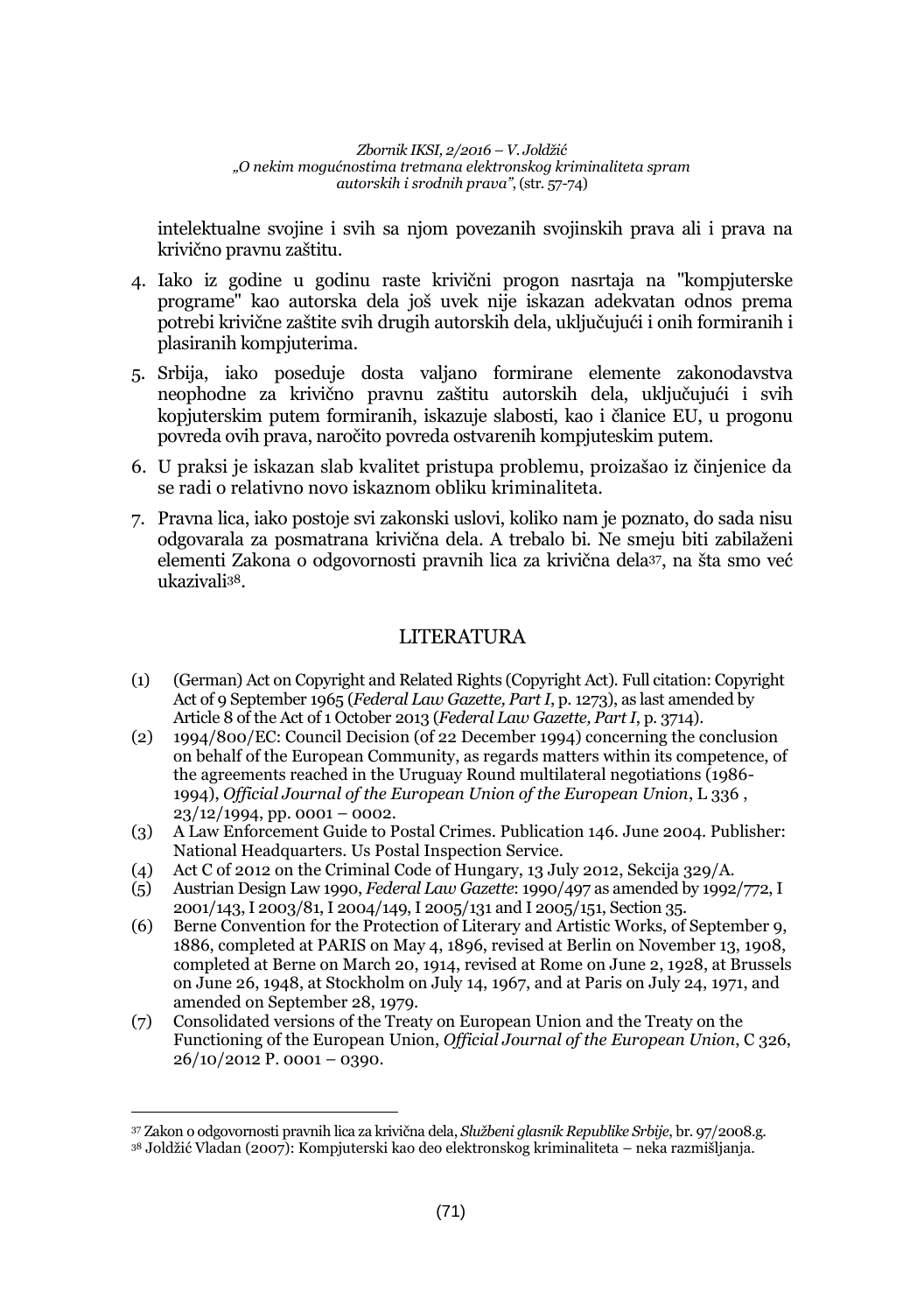- (8) Convention Establishing the World Intellectual Property Organization, Signed at Stockholm on July 14, 1967 and as amended on September 28, 1979.
- (9) Convention on the Use of Electronic Communications in International Contracts, United Nations, General Assembly, New York, 23 11 2005. United Nations Publication Sales No. E.07.V.2.
- (10) Copyright Act of Finland (Copyright Act Act No. 404 of July 8, 1961), as amended up to April 30, 2010.
- (11) Council Directive 91/250/EEC of 14 May 1991 on the legal protection of computer programs, *Official Journal of the European Union*, L, 122, 17/05/1991 P. 0042 – 0046.
- (12) Council Directive 93/98/EEC of 29 October 1993 harmonizing the term of protection of copyright and certain related rights, *Official Journal of the European Union,* L 290 , 24/11/1993 P. 0009 – 0013.
- (13) Criminal Code (Republic of Bulgaria), *State Gazette*, No. 26, od 02.04.1968., zadnje izm. i dopune br. 32/2010.g.
- (14) Criminal Code of Finland (39/1889, amendments up to 927/2012 included).
- (15) Czech Criminal Code, Act No. 140/1961.
- (16) Danish Copyright Act (Consolidated Act no. 587) of 20 June 2008.
- (17) Danish Penal Code, Consolidated Act no. 1068 of 6 November 2008 as amended by Act no. 1404 of 27 December 2008, Act no. 319 of 28 April 2009 and Act no. 501 of 12 June 2009.
- (18) Danish Trademark Act (Consolidated Act no. 90) of 28 January 2009.
- (19) Directive 2000/31/EC of the European Parliament and of the Council of 8 June 2000 on certain legal aspects of information society services, in particular electronic commerce, in the Internal Market (Directive on electronic commerce), *Official Journal of the European Communities*, L 178, 17.7.2000 EN
- (20) Directive 2001/29/EC of the European Parliament and of the Council of 22 May 2001 on the harmonisation of certain aspects of copyright and related rights in the information society, *Official Journal of the European Union*, L 167 , 22/06/2001 P.  $0010 - 0019.$
- (21) Directive 2004/48/EC of the European Parliament and of the Council of 29 April 2004 on the enforcment of intellectual property rights, *Official Journal of the European Union of the European Union*, L 157, of 30 April 2004.
- (22) Directive 2006/116/EC of the European Parliament and of the Council of 12 December 2006 on the term of protection of copyright and certain related rights (codified version)*, OJ,* L 372, 27.12.2006, p. 12–18.
- (23) Directive 2011/77/EU of the European Parliament and of the Council of 27 September 2011 amending Directive 2006/116/EC on the term of protection of copyright and certain related rights, *Official Journal of the European Union*, L 265, 11, 10, 2011.
- (24) Directive 96/9/EC of the European Parliament and of the Council of 11 March 1996 on the legal protection of databases, *Official Journal of the European Union*, No L 77/20 EN, 27. 3. 1996.
- (25) Dutch Copyright Act of 23 September 1912.
- (26) Dutch Penal Code, Adopted at 3rd March 1881, updated by amendments up to 1994.
- (27) Fafinski, S. (2008): UK Cybercrime report, Publisher: 1871 Ltd, UK.
- (28) Gottschalk, P. (2010): Categories of financial crime, *Journal of Financial Crime*, Vol. 17, Iss: 4, pp. 441 – 458.
- (29) Hansen, L. L. (2009): Corporate financial crime: social diagnosis and treatment, *Journal of Financial Crime*, Vol. 16, Iss 1, pp. 28 – 40.
- (30) Joldžić V. (2007.): Kompjuterski kao deo elektronskog kriminaliteta neka razmišljanja, *Pravni život*, br. 10, Tom 2, Beograd, Srbija.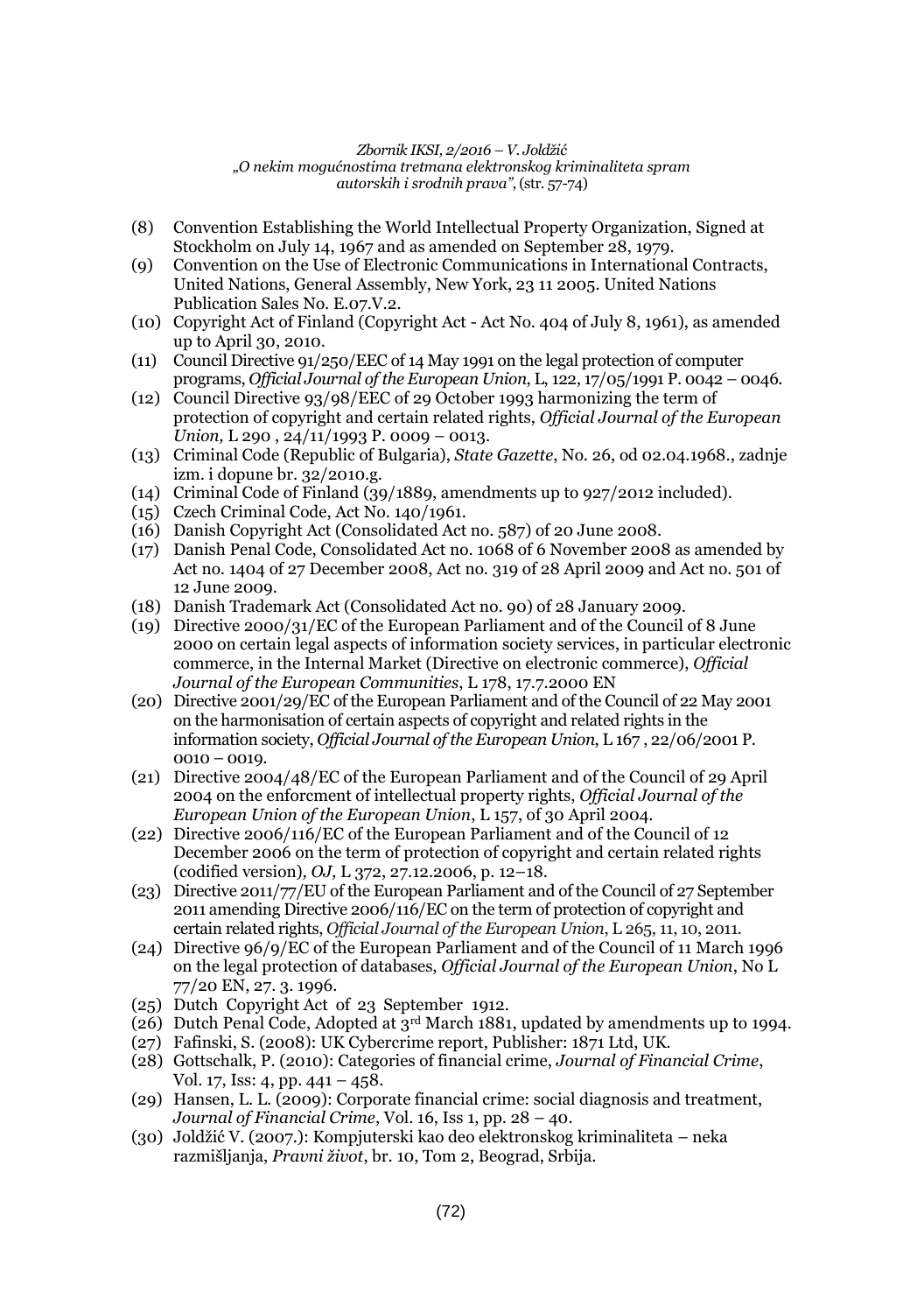#### *Zbornik IKSI, 2/2016 – V. Joldžić "O nekim mogućnostima tretmana elektronskog kriminaliteta spram autorskih i srodnih prava"*,(str. 57-74)

- (31) Kadir, R.M. (2010): The Scope and the Nature of Computer Crimes Statutes A Critical Comparative Study, *German Law Journal*, Vol. 11, No 6, pp 609. – 632.
- (32) Krivični zakonik, *Službeni glasnik Republike Srbije*, br.: 85/2005, 88/2005 ispr., 107/2005 - ispr., 72/2009, 111/2009, 121/2012 i 104/2013.g.
- (33) Law No. 633 of April 22, 1941, for the Protection of Copyright and Neighboring Rights (as last amended by Legislative Decree No. 154 of May 26, 1997), Italy.
- (34) Moore, R. (2005): Cyber crime: Investigating High-Technology Computer Crime, Cleveland, Mississippi: Anderson Publishing.
- (35) Penal Code (of Estonia), u originalu: RT1 I 2001, zadnje izmene i dopune 2007. (RT I 2007).
- (36) Polanski, P. P. (June 5-7, 2006): Convention of E-Contracting: The Rise of International Law of Electronic Commerce? 19th Blend e Conference, eValues, Slovenia.
- (37) Republic of Austria Federal Law on Copyright in Works of Literature and Art and on Related Rights (BGBl. No. 111/1936, as last amended BGBl. I No. 25/1998).
- (38) Robb, G. (2002): White-Collar Crime in Modern England: Financial Fraud and Business Morality, Cambridge University Press.
- (39) The European Union (EU) (proposed) directive on criminal measures aimed at ensuring the enforcement of intellectual property rights (2005/0127/COD), proposal from the European Commission for a directive aimed "to supplement Directive 2004/48/EC of 29 April 2004 on the enforcement of intellectual property rights (Civil enforcement)". Izvor: Justification for the proposal, COM(2005) 276 final, July 12, 2005.
- (40) United States Postal Service Publication 278 U.S. Postal Inspection Service A Guide for the U.S. Congress. February 2008. PSN 7610-08-000-4312.
- (41) Universal Copyright Convention, Signed at Geneva on 6th September 1952, United Nations - Treaty Series, No 2937, Year 1955.
- (42) Uredba o ratifikaciji Konvencije o osnivanju Svetske organizacije za intelektualnu svojinu, *Službeni list SFRJ - Međunarodni ugovori i drugi sporazumi*", br.: 31/1972, i *Službeni list SFRJ - Međunarodni ugovori*, br. 4/1986, - dr. uredba.
- (43) Wall, D. S. (June, 2008): Cybercrime: The Transformation of Crime in the Information Age, Polity Press, Cambridge, UK.
- (44) Zakon o autorskom i srodnim pravima, *Službeni glasnik Republike Srbije*, br.: 104/2009, 99/2011 i 119/2012.g.
- (45) Zakon o autorskom i srodnim pravima, *Službeni list SCG*, br. 61/2004.
- (46) Zakon o autorskom i srodnim pravima, *Službeni list SRJ*, br 24/1998.
- (47) Zakon o odgovornosti pravnih lica za krivična dela, *Službeni glasnik Republike Srbije*, br. 97/2008.g.
- (48) Zakon o ratifikaciji Bernske konvencije za zaštitu književnih i umetničkih dela, *Službeni list SFRJ*, br. 14/1975. i *Službeni list SFRJ - Međunarodni ugovori*, br. 4/1986. – uredba.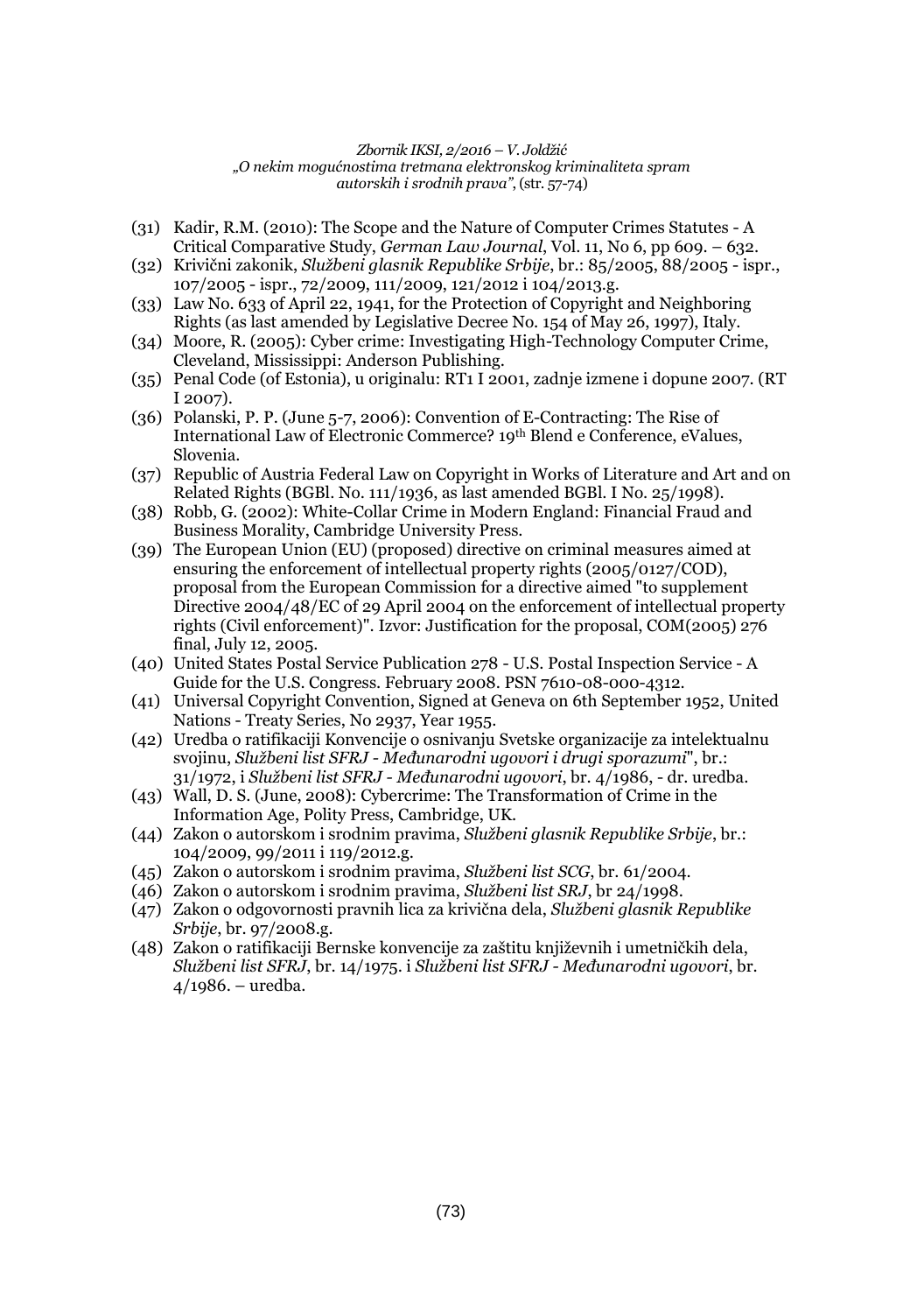*Zbornik IKSI, 2/2016 – V. Joldžić "O nekim mogućnostima tretmana elektronskog kriminaliteta spram autorskih i srodnih prava"*,(str. 57-74)

## ON SOME TREATMENT POSSIBILITIES OF ELECTRONIC CRIME THAT AFFECTS COPYRIGHT AND RELATED RIGHTS

*In actual time, not only in the Republic of Serbia, we are witnesses of more and more often presence of the electronic criminality. In this multitude of crimes are also hidden some forms of electronic crimes which are not adequately known to public and law science and practices professions. For example such that hit Copyright and Related Rights, which also mean their holders. The aim of our effort is to point at this by presented review, using analysis of International law and the legislature of the Republic of Serbia as adequate examples. In such effort we also shall present some our acknowledgements formed through the time at the subproject: "State reaction at the developing crime – highly technological and ecological", project which is structural part of the "Macro Project 47011 – Crime in Serbia: phenomenology, risks and the possibilities of social intervention ".*

*KEYWORD: Copyright / electronic crimes (e-crimes) / manifesting*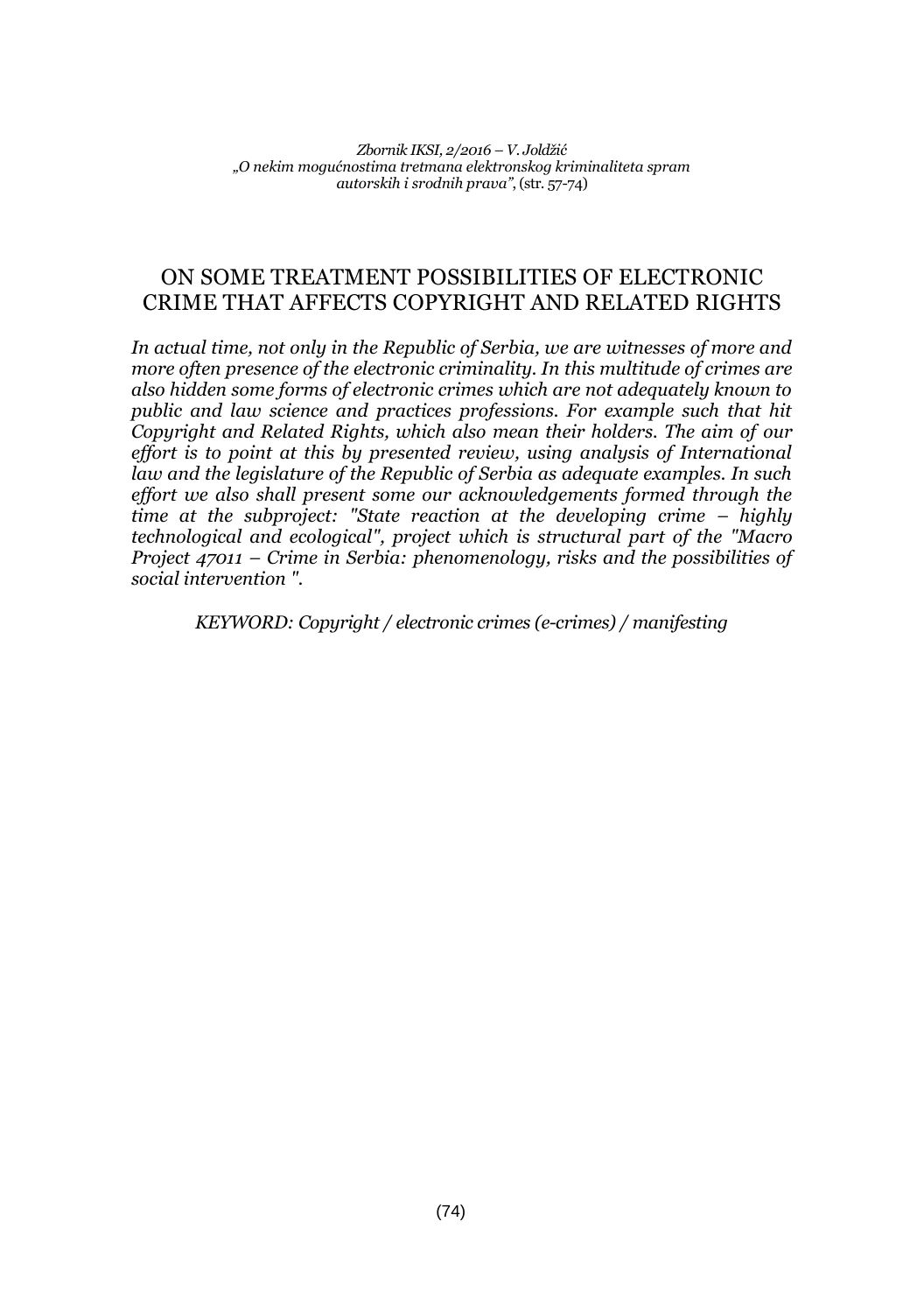Zbornik Instituta za kriminološka i sociološka istraživanja 2016 / Vol. XXXV / 2 /75-91 Pregledni naučni rad UDK: 349.6(497.11) 05.52:711.4(497.11)ђ

# NACIONALNI PRAVNI OKVIRI ZA ZAŠTITU ZEMLJIŠTA U URBANIM ZONAMA U SRBIJI

Ana Batrićević Institut za kriminološka i sociološka istraživanja, Beograd

*Zemljište predstavlja jedan od najvažnijih obnovljivih resursa, a njegov dobar kvalitet i održivo korišćenje preduslovi su opstanka brojnih ekosistema na globalnom nivou. Neumerena eksploatacija prirodnih resursa, industrijalizacija i povećanje populacije u gradovima, doprinose porastu zagađenja zemljišta, posebno u urbanim zonama, što se negativno odražava na zdravlje ljudi i životnu sredinu. Zbog toga autor ovog rada sumarno predstavlja trenutno stanje kvaliteta zemljišta u većim gradovima u Srbiji, posebno se fokusirajući na prisustvo zagađujućih materija, i analizira postojeće nacionalne pravne okvire za zaštitu zemljišta od negativnih antropogenih uticaja, uključujući preventivne odredbe, ali i norme kaznenog, odnosno krivičnog i prekršajnog prava. Nastojeći da doprinese unapređenju stanja u ovoj oblasti, autor ukazuje na najvažnija načela u skladu sa kojima bi pravna zaštita zemljišta u Srbiji trebalo da se razvija, predlažući pri tome i određena inovativna rešenja u pogledu inkriminisanja nedozvoljenih ljudskih radnji čije posledice povređuju ili ugrožavaju ovaj eko-medijum.*

*KLJUČNE REČI: zemljište / zagađenje / urbane zone / krivična dela / prekršaji*

 Ovaj tekst je nastao kao rezultat na projektu "Kriminal u Srbiji: fenomenologija, rizici i mogućnost socijalne intervencije" (broj 47011) koji finansira Ministarstvo prosvete, nauke i tehnološkog razvoja RS E-mail: a.batricevic@yahoo.com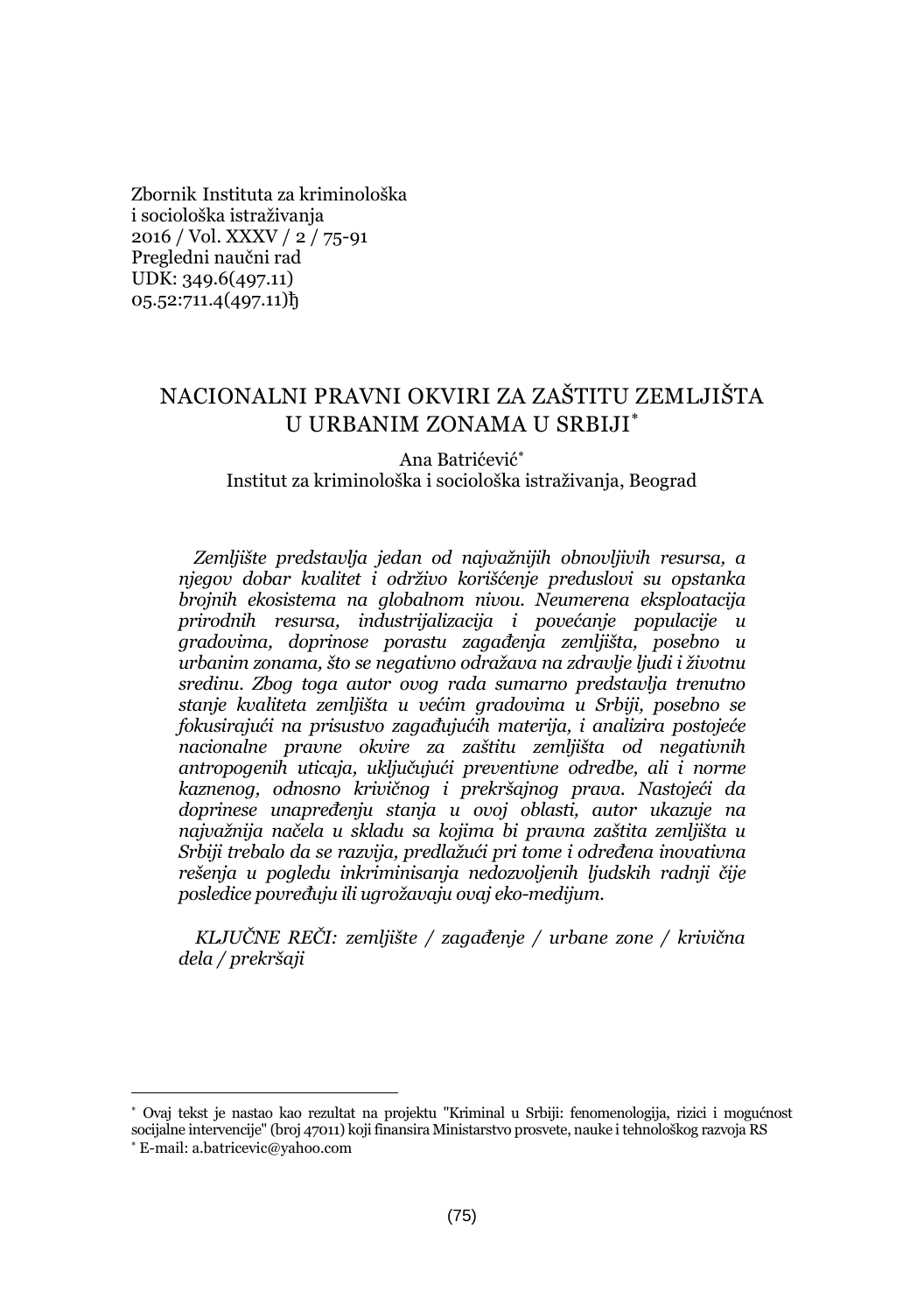### 1. UVOD

Zemljište, kao površinski sloj Zemljine kore koji učestvuje u kruženju materije i energije (član 4. stav 1. tačka 12., Zakon o zaštiti zemljišta, Službeni glasnik RS, br. 112/2015, u daljem tekstu: ZZZ), ima suštinski značaj za živi svet, jer predstavlja osnovni resurs za stvaranje materija i odvijanje procesa neophodnih za opstanak ekosistema i dobrobit čovečanstva. Održavanje i unapređenje globalnog stanja zemljišta od posebne su važnosti u kontekstu rastućeg pritiska kome je ono konstantno izloženo usled uvećanja svetske potražnje za hranom, vodom i energetskom sigurnošću (FAO, 2015: 4). Zemljišta su ključni rezervoari globalnog biodiverziteta, uključujući mikroorganizme, floru i faunu. Sva zemljišta, bilo da se njima aktivno upravlja ili ne, omogućavaju funkcionisanje ekosistema od kojih zavisi regulisanje klime i nivoa i kvaliteta vode u svetu (FAO, 2015: 5). Kvalitet zemljišta, u smislu kapaciteta određenog tipa zemljišta da ostvari ekološke, proizvodne i društvene funkcije unutar granica ekosistema (član 4. stav 1. tačka 17. ZZZ), ima direktan uticaj na kvalitet životne sredine (Čakmak *et al.*, 2016: 4).

Neophodnost praćenja stanja kvaliteta i obezbeđivanja pravne zaštite zemljišta i formalno je potvrđena 1981. godine, kada je od strane zemalja članica Organizacije za hranu i poljoprivredu Ujedinjenih nacija (*Food and Agriculture Organization of the United Nations* - *FAO*) formulisana i usvojena prva Svetska povelja o zemljištu (*World Soil Charter*) (FAO, 1982: 1-8). Međutim, novi izazovi u ovoj oblasti zahtevali su ažuriranje i revidiranje njenih odredbi u svetlu inovativnih naučnih saznanja i novonastalih problema u pogledu zagađenja zemljišta i njegovih posledica po životnu sredinu, adaptacije na klimatske promene i potrebe njihovog ublažavanja, kao i uticaja urbanog razvoja na funkcije zemljišta. Zato je 2015. godine, koja je obeležena kao Međunarodna godina zemljišta, usvojena revidirana Svetska povelja o zemljištu *(Revised World Soil Charter)*, kao međunarodnopravni instrument za promovisanje i institucionalizovanje zaštite i održivog upravljanja zemljištem (FAO, 2015:1).

Zagađenje zemljišta obuhvata svaki proces odlaganja i unošenja opasnih i štetnih materija na površinu zemljišta i u zemljište, bilo da je on uzrokovan ljudskom aktivnošću ili prirodnim procesima (član 4. stav 1. tačka 8. ZZZ). Smatra se da antropogeni faktor ima primarnu ulogu u zagađenju i degradaciji zemljišta. Tome trajno doprinose: širenje naseljenih mesta, izgradnja industrijskih kompleksa i saobraćajnica, odlaganje otpada, nepravilna irigacija i druge aktivnosti koje ljudi sprovode na zemljištu. Neprimenjivanje mera zaštite zemljišta od uticaja prirodnih faktora poput vode, vetra i sunca često izaziva erozione procese, posebno na mestima koja su nepokrivena ili oskudno pokrivena vegetacijom. Najčešći oblici degradacije zemljišta podrazumevaju: 1) povećanu koncentraciju toksičnih materija, 2) stvaranje jalovog zemljišta usled prekomerne eksploatacije, obrade ili upotrebe mineralnih sirovina, 3) povišenu koncentraciju fosfata i nitrata, 4) prisustvo toksičnih elemenata iz industrijskih otpadnih voda, 5) posledice urbanizacije i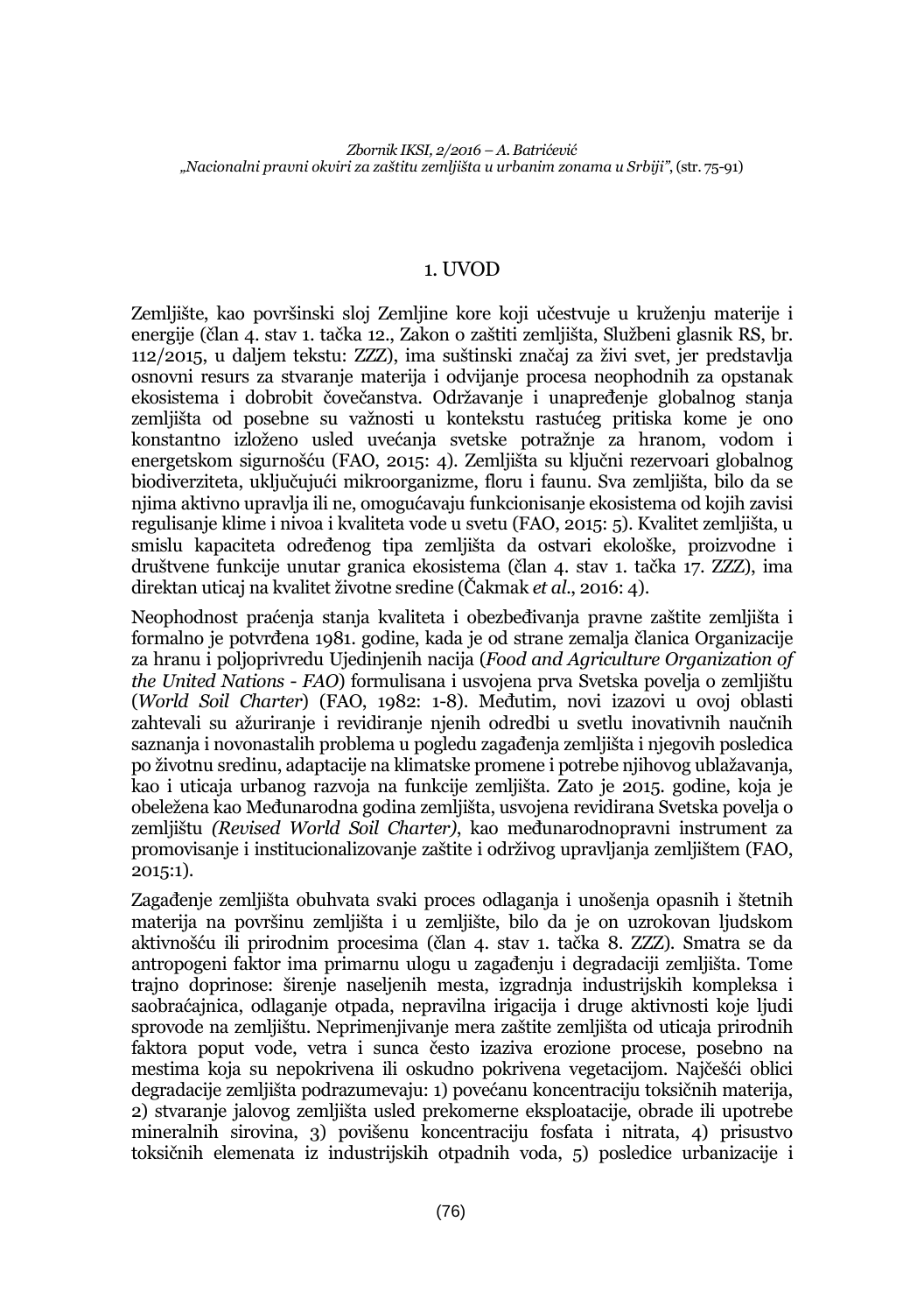industrijalizacije, 6) prisustvo patogenih organizama, virusa i bakterija iz kanalizacionih voda, 7) prisustvo radioaktivnih čestica (Petrović, Manojlović, Jović, 2014: 725).

Zagađeno zemljište, odnosno zemljište u kome su ustanovljene koncentracije opasnih i štetnih materija iznad graničnih vrednosti (član 4. stav 1. tačka 9. ZZZ), ne može se brzo prečistiti, pa zagađujuće materije, odnosno supstance čije prisustvo negativno utiče na sastav, osobine i kvalitet zemljišta (član 4. stav 1. tačka 10. ZZZ), godinama ostaju u njemu. Hemijsko zagađenje zemljišta gradskih sredina smatra se jednim od najznačajnijih problema današnjice, kako zbog prisustva velikog broja različitih zagađivača, tako i zbog velike gustine naseljenosti, usled čega je stanovništvo gradova pod konstantnim zdravstvenim rizikom (Filipović, Obradović- Arsić, 2014: 42). Zato se razvija svest o potrebi ispitivanja kvaliteta zemljišta u urbanim sredinama radi otkrivanja opasnih i štetnih materija čiji povećan sadržaj ima ozbiljne posledice po ljudsko zdravlje i životnu sredinu (Vidojević, Baćanović, Dimić, 2015: 16).

Karakteristike zemljišta urbano-industrijskih područja znatno se razlikuju od zemljišta u prirodnim sredinama. Neka zemljišta pokazuju posebne karakteristike, što je delimično posledica primene prirodnih i tehnoloških supstrata (otpada, šljake, cigle i betona), iskopavanja, zbijanja i zauzimanja zemljišta izgradnjom, kao i prisustva nutrijenata i zagađujućih materija. Usled intenzivnijeg uticaja na prirodno ekološke vrednosti, zemljišta urbanih zona često postaju ograničena za upotrebu, ili čak potpuno uništena. U specifične odlike zemljišta urbanih zona spadaju i: izrazita vertikalna i prostorna varijabilnost, modifikovana struktura koja vodi do sabijanja, prisustvo površinske kore koja teži da bude nepropusna, modifikovana reakcija zemljišta, ograničeno provetravanje i odvod vode, narušen ciklus hranljivih materija, modifikovana aktivnost zemljišnih organizama, prisustvo antropogenih materijala i drugih zagađivača i modifikovani temperaturni režim (Vidojević, Baćanović, Dimić, 2015: 22). Ovakva zemljišta mogu da nanesu štetu ljudskom zdravlju i usled akumulacije i ispuštanja teških metala, nitrata, pesticida i organskih zagađivača (Filipović, Obradović-Arsić, 2014: 41).

Štetni mikroelementi smatraju se glavnim zagađivačima zemljišta, jer imaju ogroman uticaj na ekološku ravnotežu, relativno jaku vezu sa zemljišnim česticama i slabu pokretljivost, što onemogućava njihovo uklanjanje. U zemljištima industrijskih zona u prigradskim oblastima, uticaj štetnih mikroelemenata se usložnjava usled različitog porekla nanetih novih materijala, mešanja i različite upotrebe takvih zemljišta i antropogenog uticaja. Dejstvu štetnih mikroelemenata u urbanim zonama najviše su izložena deca, koja su znatno osetljivija od odraslih. Naime, položaj tela dece je takav da dovodi glavu blizu površine zemljišta, a boravak na otvorenom uvećava njihovu izloženost polutantima. (Čakmak *et al.*, 2016: 4). Dodatni problem industrijskih zona jeste njihov komercijalni razvoj, ali i činjenica da one imaju snažan uticaj na ekološku ravnotežu okolnih područja i njihovih zemljišta. Industrijske zone obično su u okolini naselja sa većom populacijom, usled nastojanja da se smanje troškovi prevoza radne snage, što samo usložnjava problematiku. Jedan od aspekata ugrožavanja okoline industrijskih zona je upravo emisija štetnih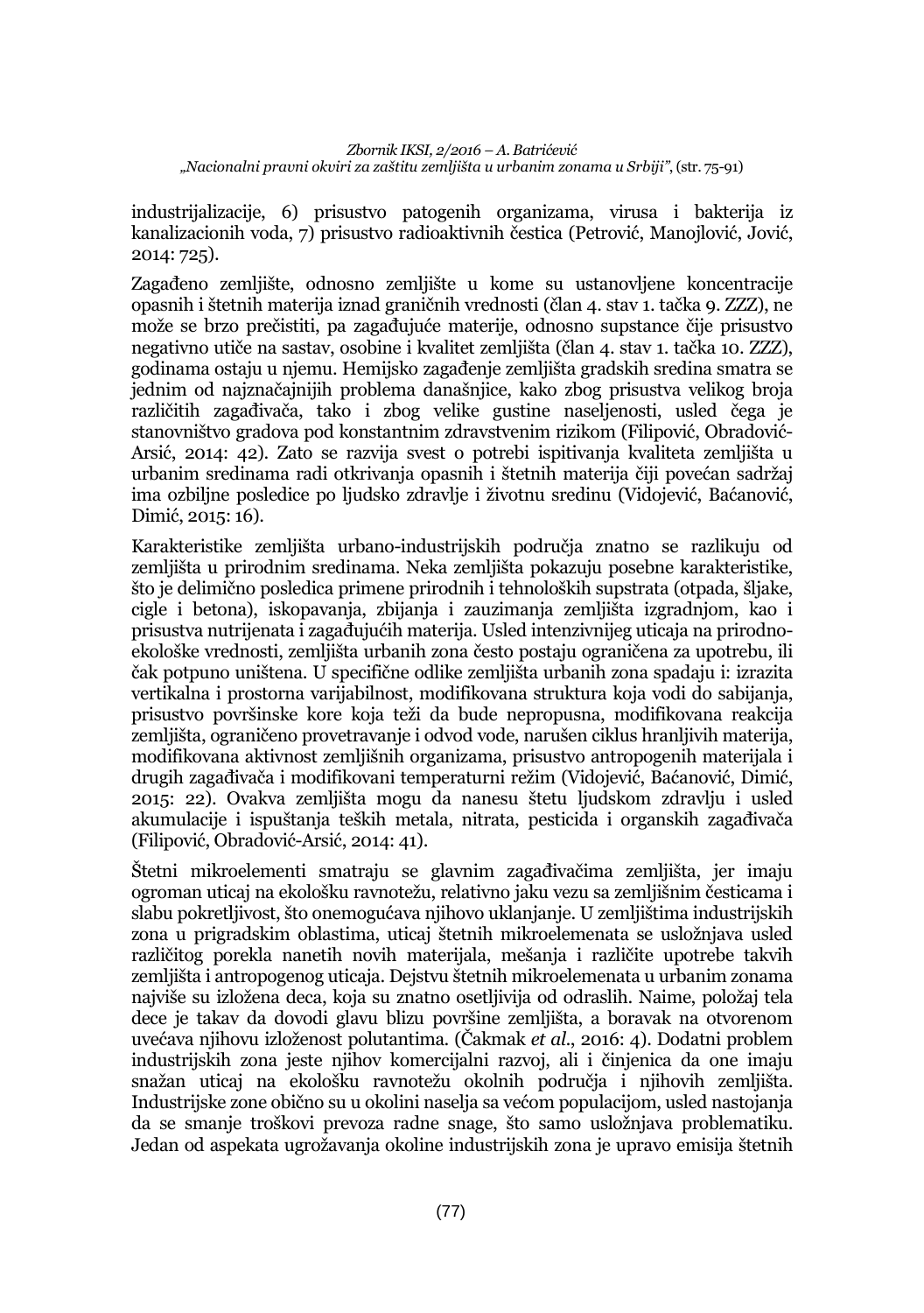mikroelemenata - bilo da su oni cilj određene industrije, bilo da se javljaju kao posledice tehnoloških procesa. (Čakmak *et al.*, 2016: 4).

Zbog svega navedenog, kontinuirano i temeljno praćenje stanja zemljišta u urbanim zonama, kao i poznavanje, pravilno tumačenje i primena zakonom predviđenih mera za prevenciju, sankcionisanje i otklanjanje negativnih posledica njegovog zagađenja imaju izuzetan značaj kako za obezbeđenje i unapređenje životne sredine, tako i za očuvanje zdravlja ljudi koji žive i rade u gradskim i prigradskim oblastima.

## 2. STANJE ZEMLJIŠTA U URBANIM ZONAMA U SRBIJI

Za razliku od ruralnih, urbana zemljišta su često izloženija antropogenom uticaju zbog veće gustine naseljenosti, inteziteta saobraćaja i blizine industrije. Zbog toga je Agencija za zaštitu životne sredine Ministarstva poljoprivrede i zaštite životne sredine Republike Srbije u periodu od 2009. do 2013. godine posebnu pažnju posvetila ispitivanju kvaliteta zemljišta u sledećim gradovima: Beogradu, Kragujevacu, Novom Sadu, Subotici, Kruševcu Požarevcu, Smederevu, Užicu, Nišu, Novom Pazaru i Čajetini (Vidojević, Baćanović, Dimić, 2015: 17). Rezultati monitoringa u okviru urbanih i industrijskih sredina značajni su jer treba da omoguće kontinuirani pregled stanja zagađenosti zemljišta u dužem periodu vremena, naročito kada je reč o većim gradovima. Najduži kontinuitet ispitivanja kvaliteta zemljišta imaju Beograd i Novi Sad, a sve više gradova poslednjih godina u monitoring kvaliteta životne sredine, pored kvaliteta vazduha i vode, uvodi i monitoring kvaliteta zemljišta, ili obnavlja i proširuje postojeću mrežu mernih mesta (Filipović, Obradović-Arsić, 2014: 43). Nažalost, u izveštajima Agencije za zaštitu životne sredine ističe se da lokalni programi ispitivanja zemljišta i dalje nisu dovoljno kontinuirani, što potvrđuje i različit broj lokacija i uzoraka na kojima je sprovedeno istraživanje u posmatranom periodu (Vidojević, Baćanović, Dimić, 2015: 17).

Najnoviji rezultati ispitivanja kvaliteta zemljišta u urbanim zonama u Srbiji publikovani od strane Agencije za zaštitu životne sredine odnose se na 2013. i 2014. godinu. Na osnovu podataka iz programa ispitivanja kvaliteta zemljišta lokalnih samouprava, tokom 2013. godine analizirano je ukupno 140 uzoraka iz površinskog sloja zemljišta urbanih sredina i sa poljoprivrednih površina u okolini sledećih gradova: Beograda, Požarevca, Kragujevca, Kruševca, Smedereva, Novog Sada, Subotice i Novog Pazara. Od ukupnog broja analiziranih uzoraka 66% uzoraka pripada urbanim sredinama (prometne saobraćajnice, industrijske zone, parkovi, stambene zone, izvorišta vodosnabdevanja, okolina deponija, rekreacione zone), dok je 34% uzoraka uzeto sa poljoprivrednog zemljišta (Vidojević, Baćanović, Dimić, 2015: 21).

Rezultati analiziranih uzoraka su tumačeni prema Uredbi o programu sistematskog praćenja kvaliteta zemljišta, indikatorima za ocenu rizika od degradacije zemljišta i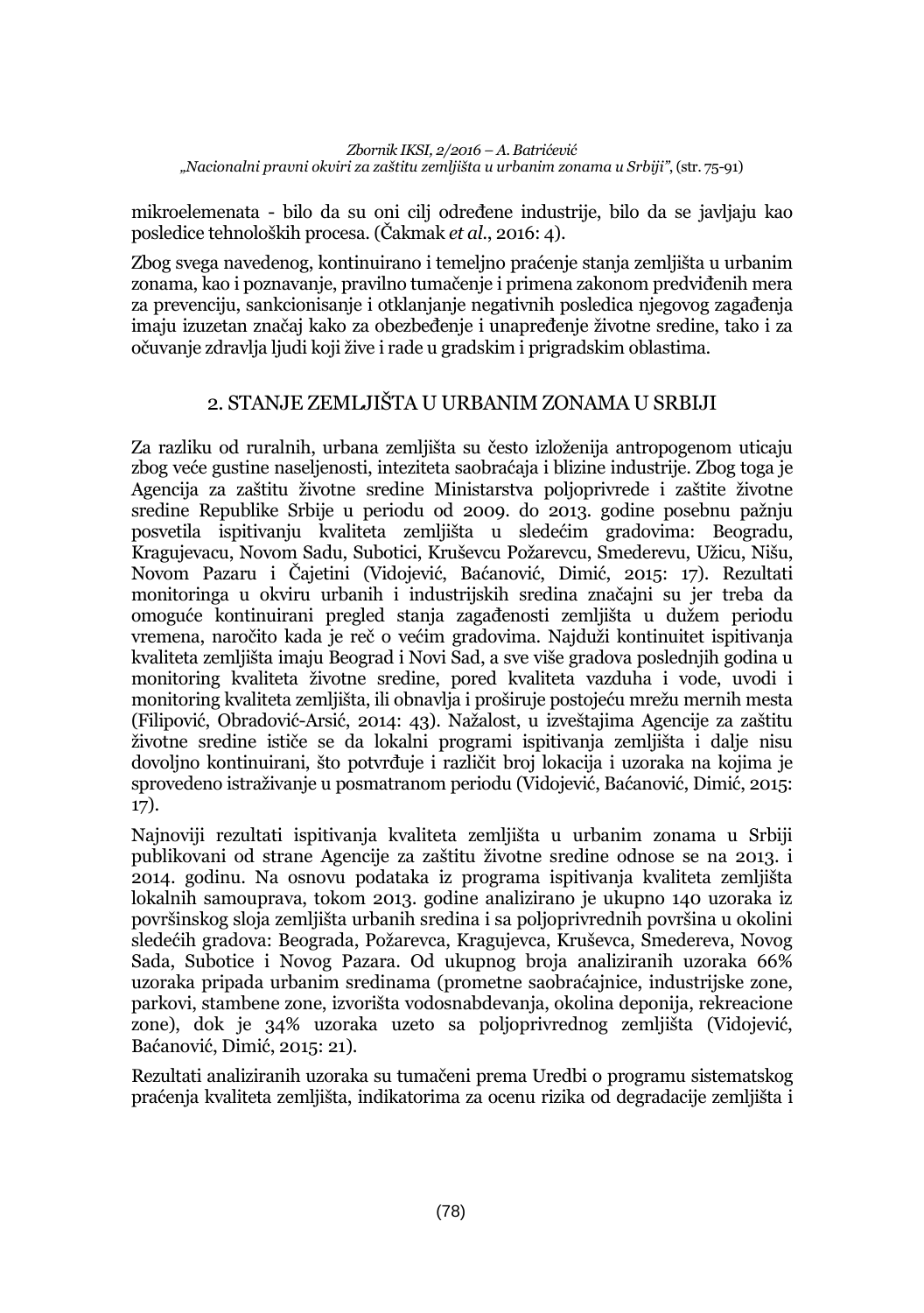metodologiji za izradu remedijacionih programa<sup>1</sup> . Za potrebe izveštavanja granične minimalne vrednosti su definisane kao vrednosti na kojima su potpuno dostignute funkcinalne osobine zemljišta i one označavaju nivo na kome je dostignut održiv kvalitet zemljišta. Sa druge strane, remedijacione vrednosti su određene kao vrednosti koje ukazuju na to da su osnovne funkcije zemljišta ugrožene ili ozbiljno narušene i da zahtevaju remedijacione, sanacione i druge mere (Vidojević, Baćanović, Dimić, 2015: 17).

U zemljištima mnogih urbanih zona, evidentirani su povećani sadržaji olova pored prometnih saobraćajnica. Isto tako, poslednjih godina registrovana je i povećana koncentracija olova u zonama gradskih parkova i rekreativnih površina, pri čemu je uočeno da su koncentracije olova znatno veće u blizini prometnih saobraćajnica nego u centralnim delovima zelenih površina (Filipović, Obradović-Arsić, 2014: 43).

Na teritoriji grada Beograda zemljište je u 2013. godini uzorkovano i laboratorijski ispitano na 29 lokacija na različitim dubinama. Ispitivanja su sprovedena u zonama pored prometnih saobraćajnica, oko javnih česmi, kod dečjih igrališta, na zelenim površinama, u baštama, kao i na oranicama. Rezultati ispitivanja pokazali su da se na ispitanim lokalitetima prema pojedinim parametrima zemljište kategoriše kao potencijalno zagađeno, dok se u malom procentu (3%) može okarakterisati kao alarmantno zagađeno i to pre svega na osnovu ukupnog sadržaja nikla (Vidojević, Baćanović, Dimić, 2015: 17).

Na teritoriji grada Požarevca je u 2013. godini ispitivanjem obuhvaćeno zemljište na 30 lokacija na različitim dubinama i to sa poljoprivrednih površina, prometnih saobraćajnica, iz parkova i iz okoline vodozahvata. Ispitivanje je potvrdilo da se na ovim lokalitetima prema pojedinim parametrima zemljište može kategorisati kao potencijalno zagađeno (Vidojević, Baćanović, Dimić, 2015: 17). Program ispitivanja kvaliteta zemljišta na teritoriji grada Kragujevca u 2013. godini obuhvatio je uzorkovanje i laboratorijsko ispitivanje zemljišta na 14 lokacija, na različitim dubinama i to u okviru zone izvorišta za vodosnabdevanje grada, gradske sredine, industrijske zone, zone pored prometnih saobraćajnica, poljoprivredne zone i gradske deponije. I na tim lokalitetima je prema pojedinim parametrima zemljište kategorisano kao potencijalno zagađeno (Vidojević, Baćanović, Dimić, 2015: 18).

Na teritoriji grada Kruševca je u 2013. godini programom obuhvaćeno uzorkovanje i laboratorijsko ispitivanje zemljišta na 33 lokacije. Na ispitanim lokalitetima je prema pojedinim parametrima zemljište kategorisano kao potencijalno zagađeno, dok je na osnovu ukupnog sadržaja nikla u 12% uzoraka kategorisano kao alarmantno zagađeno (Vidojević, Baćanović, Dimić, 2015: 18).

Program ispitivanja kvaliteta zemljišta na teritoriji grada Subotice u 2013. godini obuhvatio je uzorkovanje i laboratorijsko ispitivanje zemljišta na 10 lokacija u okviru parkova, u okolini industrije i u okolini vodozahvata. Rezultati su pokazali da se na ispitanim lokalitetima prema pojedinim parametrima zemljište svrstava u

<sup>1</sup> Uredba o programu sistematskog praćenja kvaliteta zemljišta, indikatorima za ocenu rizika od degradacije zemljišta i metodologiji za izradu remedijacionih programa, Službeni glasnik RS, br. 88/2010.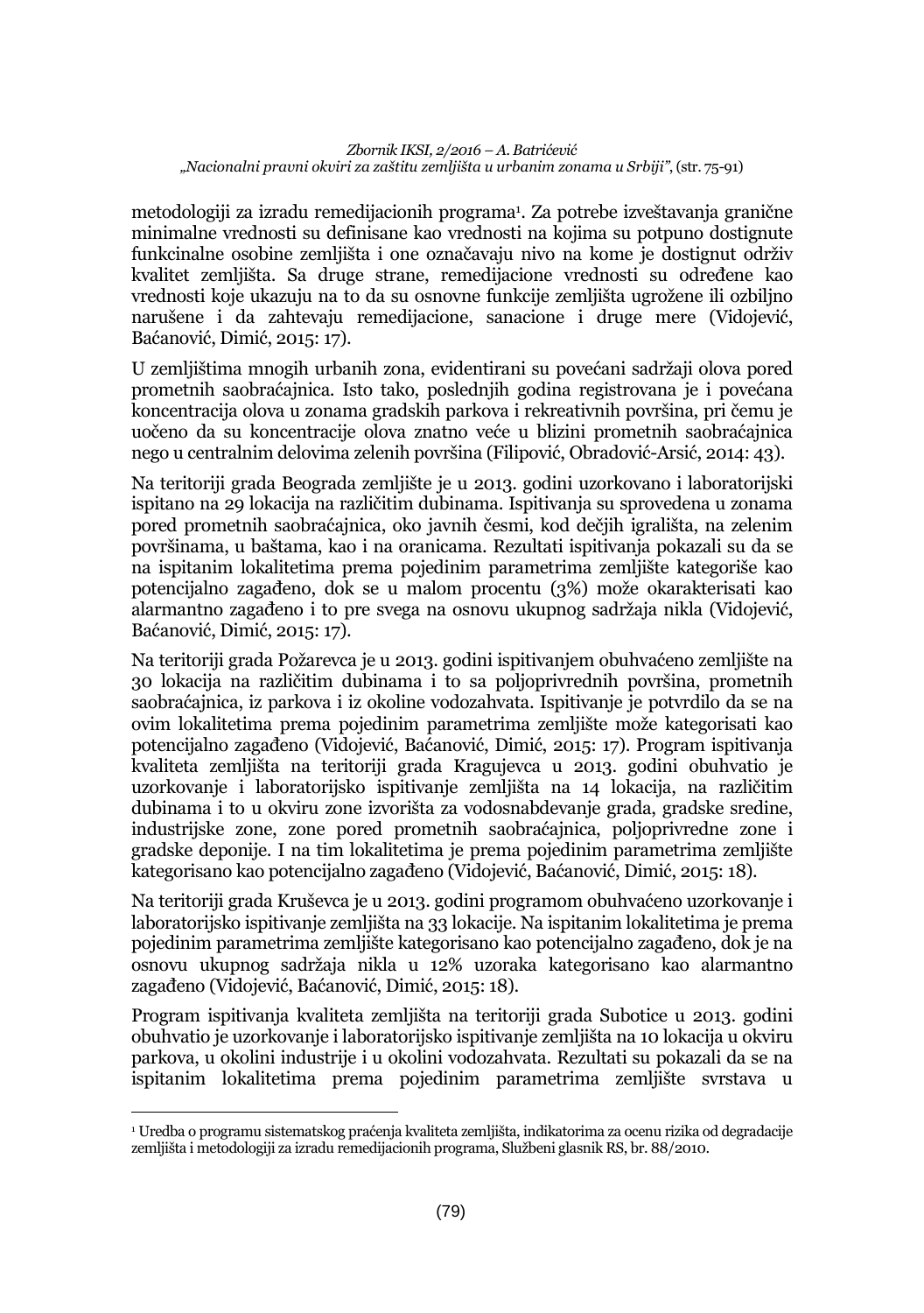potencijalno zagađeno, dok se na osnovu sadržaja hroma i cinka u 10% uzoraka može smatrati alarmantno zagađenim (Vidojević, Baćanović, Dimić, 2015: 19). Na teritoriji grada Novog Sada je u 2013. godini analizirano poljoprivredno i nepoljoprivredno zemljište na 5 lokaliteta, a potvrđeno je da je ono prema pojedinim parametrima potencijalno zagađeno (Vidojević, Baćanović, Dimić, 2015: 20).

U gradu Smederevu je u 2013. godini analiziran kvalitet zemljišta na 12 lokacija u okolini industrijske zone, gradske deponije, vodozahvata, predškolskih ustanova i zdravstvenog centra. Utvrđeno je da se na ispitanim lokacijama prema pojedinim parametrima zemljište može kategorisati kao potencijalno zagađeno, dok je sadržaj nikla prekoračio graničnu vrednost u 100% uzoraka (Vidojević, Baćanović, Dimić, 2015: 20). Program ispitivanja kvaliteta zemljišta grada Novog Pazara u 2013. godini obuhvatio je analize na 7 lokacija u okolini vodozahvata, u krugu obdaništa, u gradskom parku i na rekreacionoj površini. Rezultati ispitivanja su potvrdili da se na ispitanim lokacijama prema pojedinim parametrima zemljište kategoriše kao potencijalno zagađeno (Vidojević, Baćanović, Dimić, 2015: 21).

Tokom 2014. godine, Agencija za zaštitu životne sredine Ministarstva poljoprivrede i zaštite životne sredine Republike Srbije vršila je praćenje stepena ugroženosti zemljišta od hemijskog zagađenja na 168 lokacije. Pri tome su analizirana 272 uzorka sa teritorije sledećih gradova: Niša, Novog Pazara, Kragujevca, Kruševca, Požarevca, Smedereva i Subotice. Prekoračenje graničnih vrednosti u najvećem procentu zabeleženo je za bakar, kobalt, živu i nikl na lokacijama prometnih saobraćajnica, u okolini industrije i vodoizvorišta, kao i na poljoprivrednom zemljištu (Lekić, Jovanović, 2015: 66).

U Izveštaju o stanju životne sredine u Srbiji za 2014. godinu istaknuto je da je najdetaljnije analize zemljišta tokom te godine sprovodio grad Niš i to na ukupno 70 lokaliteta. Rezultati praćenja stanja zemljišta u okviru škola i vrtića na 17 lokaliteta na području grada Niša pokazali su prekoračenje za arsen na 15% lokaliteta, kadmijum na 25%, bakar na 55%, kobalt na 65%, nikl na 40%, olovo na 5% i cink na 10% od ukupnog broja lokaliteta. Posebnu zabrinutost izaziva podatak da je u zemljištima zona u okolini svih vrtića u gradu Novom Pazaru izmereno prekoračenje za bakar, dok je prekoračenje za nikl uočeno na 50% lokaliteta. Prekoračenje za bakar u blizini vrtića izmereno je i u gradu Smederevu. Grad Kruševac je tokom 2014. pratio stanje poljoprivrednog zemljišta na području grada. Rezultati pokazuju prekoračenje za bakar na 21% od ukupnog broja lokaliteta, za kobalt na 12%, za živu na 36%, za nikl na 90% i za cink na 15% lokaliteta (Lekić, Jovanović, 2015: 66).

Prema Izveštaju o stanju životne sredine za 2014. godinu na teritoriji Srbije identifikovano je ukupno 398 lokaliteta koji obuhvataju potencijalno kontaminirane i kontaminirane lokalitete. U Izveštaju je istaknuto da su u 2014. godini (kao i u predhodnim godinama) najveći udeo u ukupnom broju kontaminiranih lokaliteta imale javno komunalne deponije sa 45,48%, zatim industrijsko komercijalni lokaliteti sa 33,92% i deponije industrijskog otpada sa 12,31% udela. Pri tome je naglašeno da od ukupnog broja evidentiranih lokaliteta, čak 200 spada u industrijske. Lokalizovanom zagađenju zemljišta najviše je doprinela naftna industrija sa 47,5%, zatim hemijska industrija sa 16%, metalna industrija sa 14%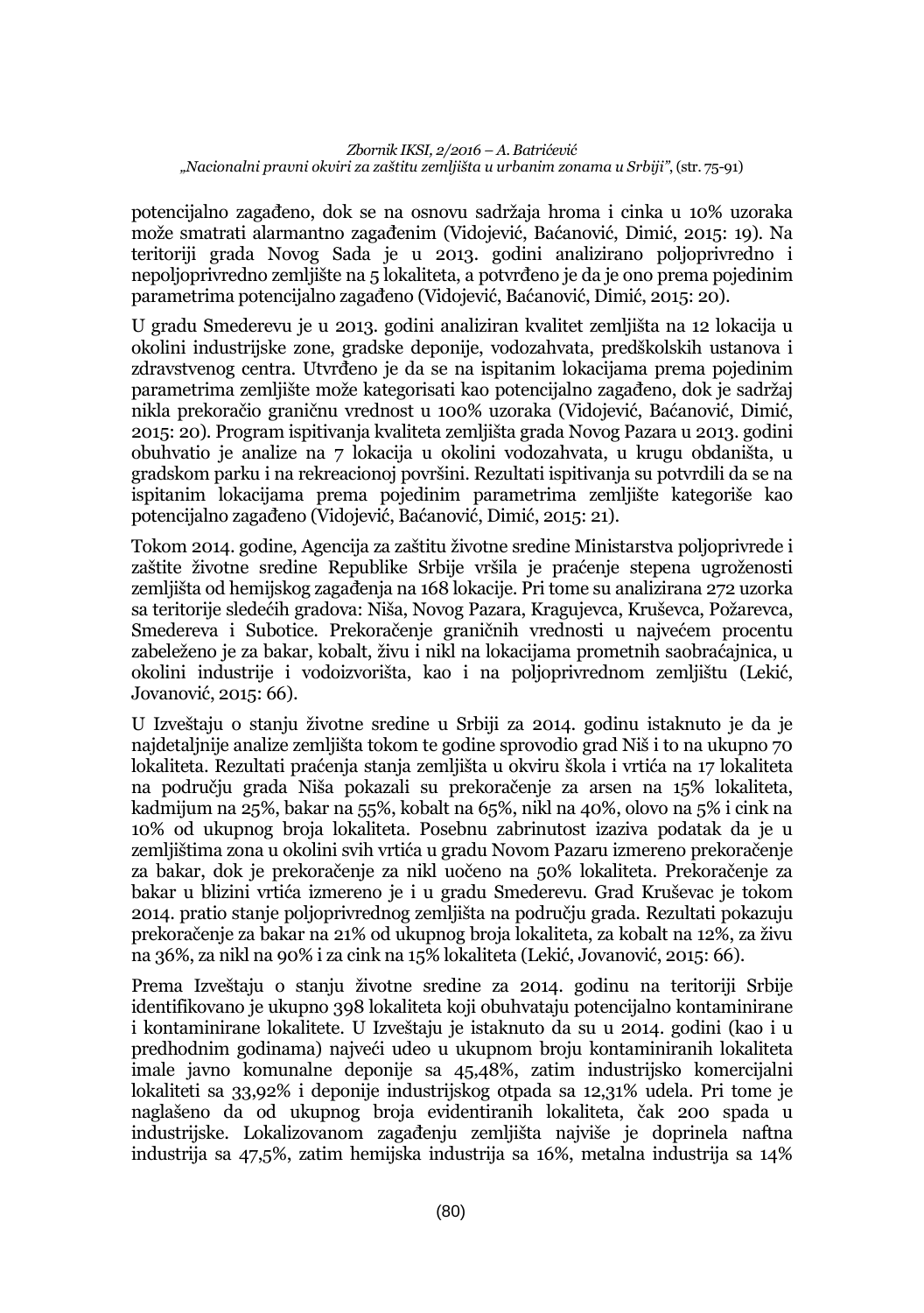lokaliteta. U nešto manjem procentu, za lokalizovana zagađenja zaslužna su energetska postrojenja i rudnici i to sa 3% i 5% udela (Lekić, Jovanović, 2015: 68).

## 3. KAZNENOPRAVNA ZAŠTITA ZEMLJIŠTA U REPUBLICI SRBIJI

### 3.1. Opšta razmatranja

Kazneno pravo je složena pravna grana koju na našim prostorima čine: krivično pravo, pravo privrednih prestupa i prekršajno pravo (Joldžić, 2008: 70). Zajedničko im je propisivanje sankcija za pravom precizno definisana nedozvoljena ponašanja subjekata prava, odnosno određivanje bića delikata ili sankcionisanje. Kaznenim pravom se, između ostalog, pruža zaštita i vrednostima *ekos-a,* i to tako što se inkriminišu i sankcionišu ona ponašanja koja su u suprotnosti sa materijalnim odredbama ekološkog karaktera. Upravo u tome leži dodirna tačka ekološkog i kaznenog prava. Dakle, ekološkopravne norme zapravo se pojavljuju kao materijalnopravni osnov za formiranje sve tri vrste inkriminacija (krivičnih dela, privrednih prestupa i prekršaja) namenjenih zaštiti vrednosti *ekos-a.* Zaštitom ovih vrednosti istovremeno se, u najvećem broju slučajeva, doprinosi i zaštiti zdravlja, telesnog integriteta i života ljudi (Joldžić, 2008: 71).

Posebnu vrstu delikata čine ekološki delikti koji obuhvataju sveukupnost ljudskih ponašanja kojima se povređuju ili ugrožavaju društvene vrednosti koje određuju uslove za čuvanje, unapređenje i zaštitu životne i radne sredine čoveka (Jovašević, 2009: 130). Ekološki delikti su vrsta ili deo ukupne delinkvencije sa kojom se jedno društvo – država, odnosno čovečanstvo u celini, suočava u određenom vremenskom periodu, a specifičnim ih čini njihov objekt zaštite – čovekova zdrava životna sredina sa jedne strane, odnosno pravo čoveka na zdrave uslove života, kao jedno od osnovnih ljudskih prava, sa druge strane (Jovašević, 2009: 131). Bez obzira na niz njihovih zajedničkih karakteristika, u strukturi ekoloških delikata postoje tri kategorije. To su: 1) krivična dela, 2) privredni prestupi i 3) prekršaji.

## 3.2.Norme ekološkog prava od značaja za zaštitu zemljišta

Pored novousvojenog Zakona o zaštiti zemljišta2, koji je stupio na snagu u januaru 2016. godine i o kome će posebno biti reči, za zaštitu zemljišta od značaja su sledeći ekološki propisi: 1) Zakon o zaštiti životne sredine<sup>3</sup> 2) Zakon o zaštiti prirode4, 3) Zakon o poljoprivrednom zemljištu<sup>5</sup> 4) Zakon o planiranju i izgradnji<sup>6</sup>, 5) Zakon o

<sup>2</sup> Zakon o zaštiti zemljišta, Službeni glasnik RS, br. 112/2015.

<sup>3</sup> Zakon o zaštiti životne sredine, Službeni glasnik RS, br. 135/2004, 36/2009, 36/2009, 72/2009, 43/2011 i 14/2016.

<sup>4</sup> Zakon o zaštiti prirode, Službeni glasnik RS, br. 36/2009, 88/2010, 91/2010 i 14/2016.

<sup>5</sup> Zakon o poljoprivrednom zemljištu, Službeni glasnik RS, br. 62/2006, 65/2008, 41/2009 i 112/2015.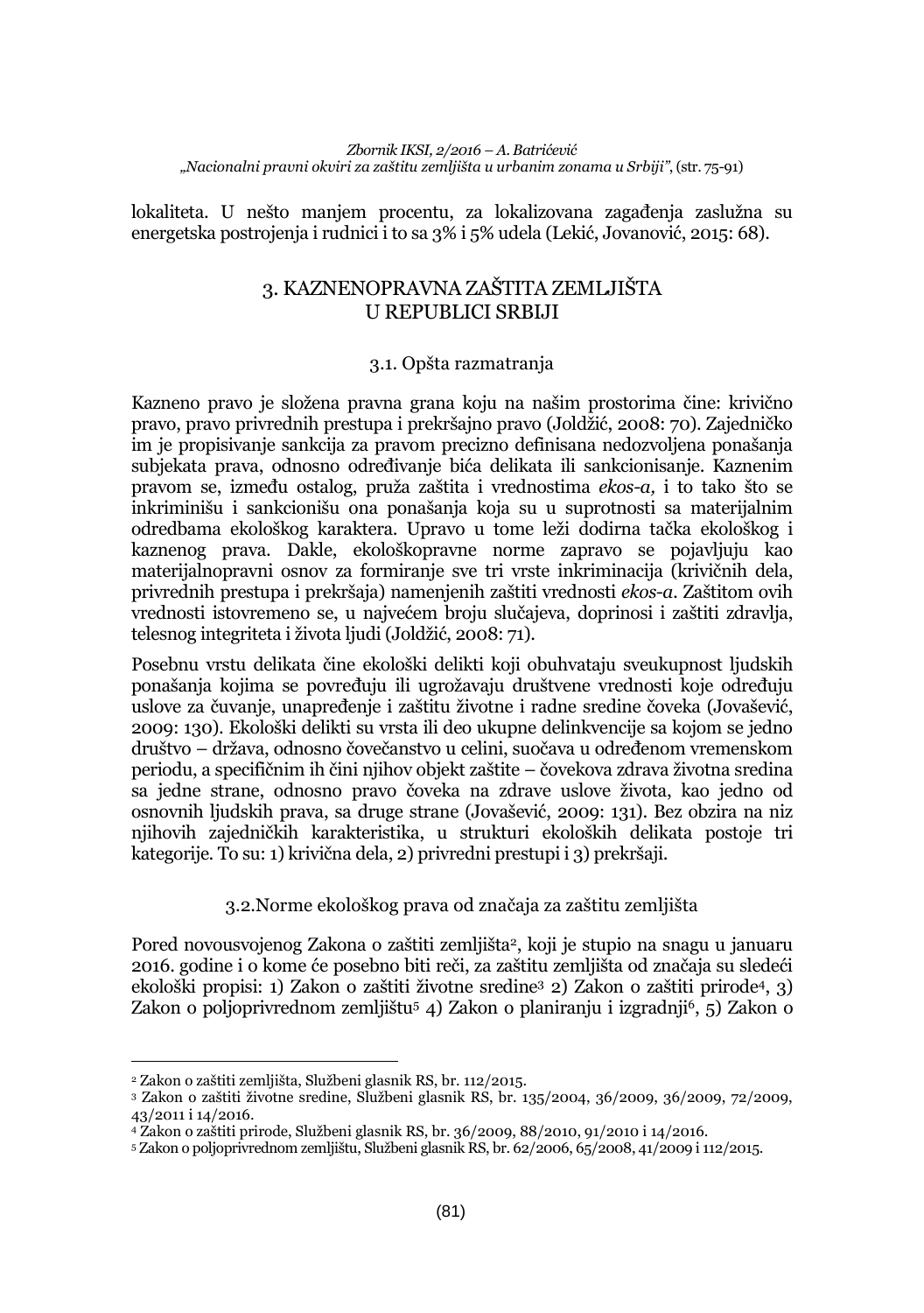vodama<sup>7</sup> , 6) Zakon o šumama8, 7) Zakon o državnom premeru i katastru9, 8) Zakon o integrisanom sprečavanju i kontroli zagađivanja životne sredine10, 9) Zakon o proceni uticaja na životnu sredinu11,10) Zakon o upravljanju otpadom<sup>12</sup> i 11) Zakon o ambalaži i ambalažnom otpadu<sup>13</sup>

Opšte regule namenjene zaštiti zemljišta locirane su unutar Zakona o zaštiti životne sredine (Joldžić, 2008: 294). Članom 22. Zakona o zaštiti životne sredine propisano je da se zaštita zemljišnog prostora (zemljišta) i njegovo održivo korišćenje ostvaruju merama sistemskog praćenja kvaliteta zemljišta, praćenjem indikatora za ocenu rizika od degradacije zemljišta, kao i sprovođenjem remedijacionih programa za otklanjanje posledica kontaminacije i degradacije zemljišnog prostora, bilo da se oni dešavaju prirodno ili da su uzrokovani ljudskim aktivnostima (član 22. stav 1.). Program sistemskog praćenja kvaliteta zemljišta, indikatore za ocenu rizika od degradacije zemljišta i metodologiju za izradu remedijacionih programa propisuje Vlada (član 22. stav 3.).Takođe, prilikom promene nosioca prava korišćenja zemljišta, korisnik zemljišta čije pravo korišćenja prestaje, a čija delatnost je uticala, odnosno mogla da utiče ili ometa prirodne funkcije zemljišta, dužan je da izradi izveštaj o stanju zemljišta (član 22. stav 2.). Određivanje sadržine i metodologije izrade navedenog izveštaja o stanju zemljišta povereno je ministru za poslove životne sredine (član 22. stav 4.) (Joldžić, 2008: 294).

Iz analize člana 22. Zakona o zaštiti životne sredine sledi da se dotičnim normama zahteva poštovanje principa prevencije i principa izbegavanja ekološke štete (Joldžić, 2008: 294). Svako ko zagadi zemljište dužan je da organizuje povraćaj u pređašnje stanje (*restitutio in integrum*) i snosi troškove ovog povraćaja, a ukoliko povraćaj nije moguć (bilo u potpunosti bilo delimično), zagađivač je dužan da plati nadoknadu za trajnu promenu kvaliteta, klase, odnosno namene zemljišta (Joldžić, 2008: 294). Ove odredbe predstavljaju očiglednu primenu principa *restitutio in integrum* i principa *zagađivač plaća*, pri čemu treba istaći da se plaćanjem nadoknade zagađivač ne oslobađa automatski od bilo kog oblika pravne odgovornosti, uključujući i kaznenopravnu odgovornost (Joldžić, 2008: 295).

Zakon o zaštiti zemljišta, koji je stupio na snagu u januaru 2016. godine, uređuje zaštitu zemljišta, sistematsko praćenje stanja i kvaliteta zemljišta, mere sanacije, remedijacije, rekultivacije, inspekcijski nadzor i druga pitanja od značaja za zaštitu i očuvanje zemljišta kao prirodnog resursa od nacionalnog interesa (član 1.). On

<sup>6</sup> Zakon o planiranju i izgradnji, Službeni glasnik RS, br. 72/2009, 81/2009, 64/2010, 24/2011, 121/2012, 42/2013, 50/2013, 98/2013, 132/2014 i 145/2014.

<sup>7</sup> Zakon o vodama, Službeni glasnik RS, br. 30/2010 i 93/2012.

<sup>8</sup> Zakon o šumama, Službeni glasnik RS, br. 30/2010, 93/2012 i 89/2015.

<sup>9</sup> Zakon o državnom premeru i katastru, Službeni glasnik RS, br. 72/2009, 18/2010, 65/2013, 15/2015 i 96/2015.

<sup>10</sup> Zakon o integrisanom sprečavanju i kontroli zagađivanja životne sredine, Službeni glasnik RS, br. 135/2004 i 25/2015.

<sup>11</sup> Zakon o proceni uticaja na životnu sredinu, Službeni glasnik RS, br. 135/2004 i 36/2009.

<sup>12</sup> Zakon o upravljanju otpadom, Službeni glasnik RS, br. 36/2009, 88/2010 i 14/2016.

<sup>13</sup> Zakon o ambalaži i ambalažnom otpadu, Službeni glasnik RS, br. 36/2009.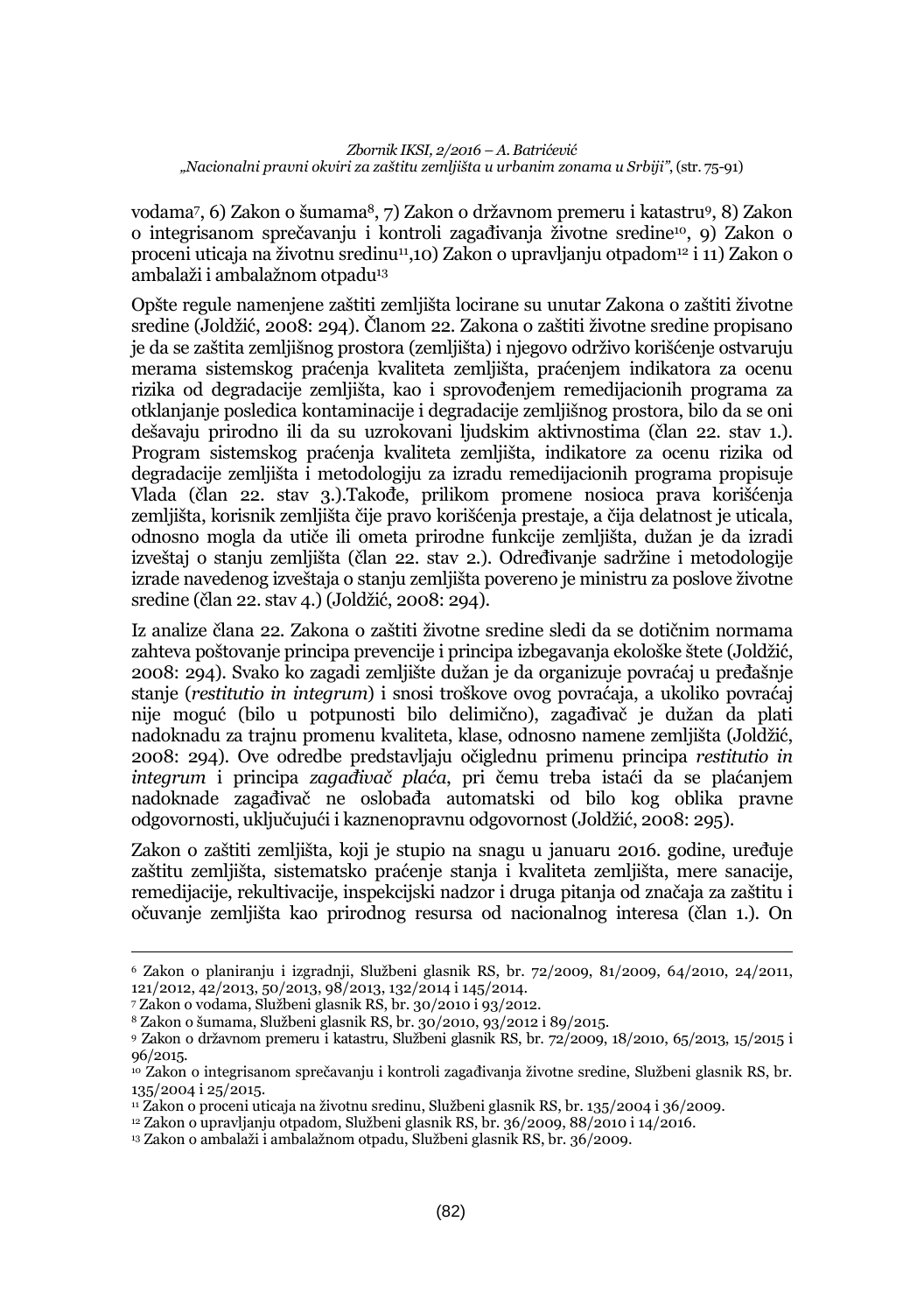pristupa zaštiti zemljišta na integrativni način, bez obzira na tip zemljišta, oblik svojine na zemljištu, njegovu namenu ili korišćenje (član 2.). Za razliku od ostalih ekoloških propisa koji su tretirali problematiku zemljišta sa svog sektorskog aspekta, novi Zakon o zaštiti zemljišta primenjuje načelo sveukupnog pristupa zaštiti zemljišta, jer reguliše zaštitu svih tipova zemljišta, bez obzira na njihovu namenu. U skladu sa tim, ovaj zakon insistira na načelu "integralnosti zaštite zemljišta" koje se ogleda u tome da nadležni organi obezbeđuju integraciju zaštite zemljišta u svim sektorskim politikama. Ovo načelo primenjuje se kroz međusobno usaglašavanje planova i programa, kao i kroz primenjivanje propisa koji uređuju sistem dozvola, standarda i normativa, ali i posredstvom finansiranja i drugih mera zaštite zemljišta (Zelenović Vasiljević, Tomin Rutar, 2016: 2). Pored načela integralnosti, u svom članu 5. Zakon o zaštiti zemljišta propisuje sledeća osnovna načela u skladu sa kojima se ta zaštita sprovodi: načelo očuvanja prirodne vrednosti zemljišta, načelo zagađivač plaća, načelo korisnik plaća, načelo supsidijarne odgovornosti, načelo informisanja i učešća javnosti i načelo zaštite prava na očuvanje prirodnih vrednosti zemljišta.

Novim Zakonom o zaštiti zemljišta uređeni su i subjekti zaduženi za njeno sprovođenje (član 6. ZZZ). Zaštitu zemljišta, u okviru svojih ovlašćenja i obaveza, obezbeđuju Republika Srbija, autonomna pokrajina, jedinica lokalne samouprave, pravna lica, preduzetnici, odnosno vlasnici i korisnici zemljišta koji u obavljanju aktivnosti ugrožavaju, degradiraju ili zagađuju zemljište (član 29. i član 30. ZZZ). Pri tome je naglašeno da su prilikom realizacije zaštite zemljišta, subjekti zaštite odgovorni za svaku aktivnost kojom se narušava ili može da se naruši prirodno stanje i kvalitet zemljišta i za ne preduzimanje mera zaštite u skladu sa propisima (Zelenović Vasiljević, Tomin Rutar, 2016: 3).

Svi subjekti koji učestvuju u obavljanju delatnosti koje utiču ili mogu uticati na kvalitet zemljišta dužni su da obezbede tehničke mere za sprečavanje ispuštanja zagađujućih, štetnih i opasnih materija u zemljište, da planiraju troškove zaštite zemljišta od zagađivanja i degradacije u okviru investicionih i proizvodnih troškova, da prate uticaj svoje delatnosti na kvalitet zemljišta, kao i da obezbede druge mere zaštite u skladu sa navedenim Zakonom i drugim relevantnim propisima (član 7. ZZZ) (Zelenović Vasiljević, Tomin Rutar, 2016: 3).

Zaštita zemljišta definisana je članom 4. Zakona o zaštiti zemljišta kao skup mera i postupaka koji se primenjuju prilikom planiranja, uređenja, korišćenja zemljišta i zaštite od zagađenja i degradacije, sa ciljem očuvanja i obezbeđenja svih njegovih funkcija. Definisane su i preventivne mere zaštite zemljišta: planiranje i integrisanje zaštite zemljišta u sektorske politike i planove, utvrđivanje ispunjenosti uslova zaštite zemljišta, donošenje planskih i programskih dokumenata za zaštitu zemljišta. Posebno su određeni i pojmovi: uređenje prostora i korišćenje zemljišta, promena namene zemljišta i uslovi i mere zaštite zemljišta (Zelenović Vasiljević, Tomin Rutar, 2016: 3). Takođe su objašnjene i mere koje imaju za cilj popravljanje nanete štete zemljištu: rekultivacija i remedijacija. Rekultivacija predstavlja skup mera i aktivnosti za ponovno formiranje zemljišnog sloja i uspostavljanje biljnih zajednica na zagađenim i degradiranim površinama dok je remedijacija skup mera i postupaka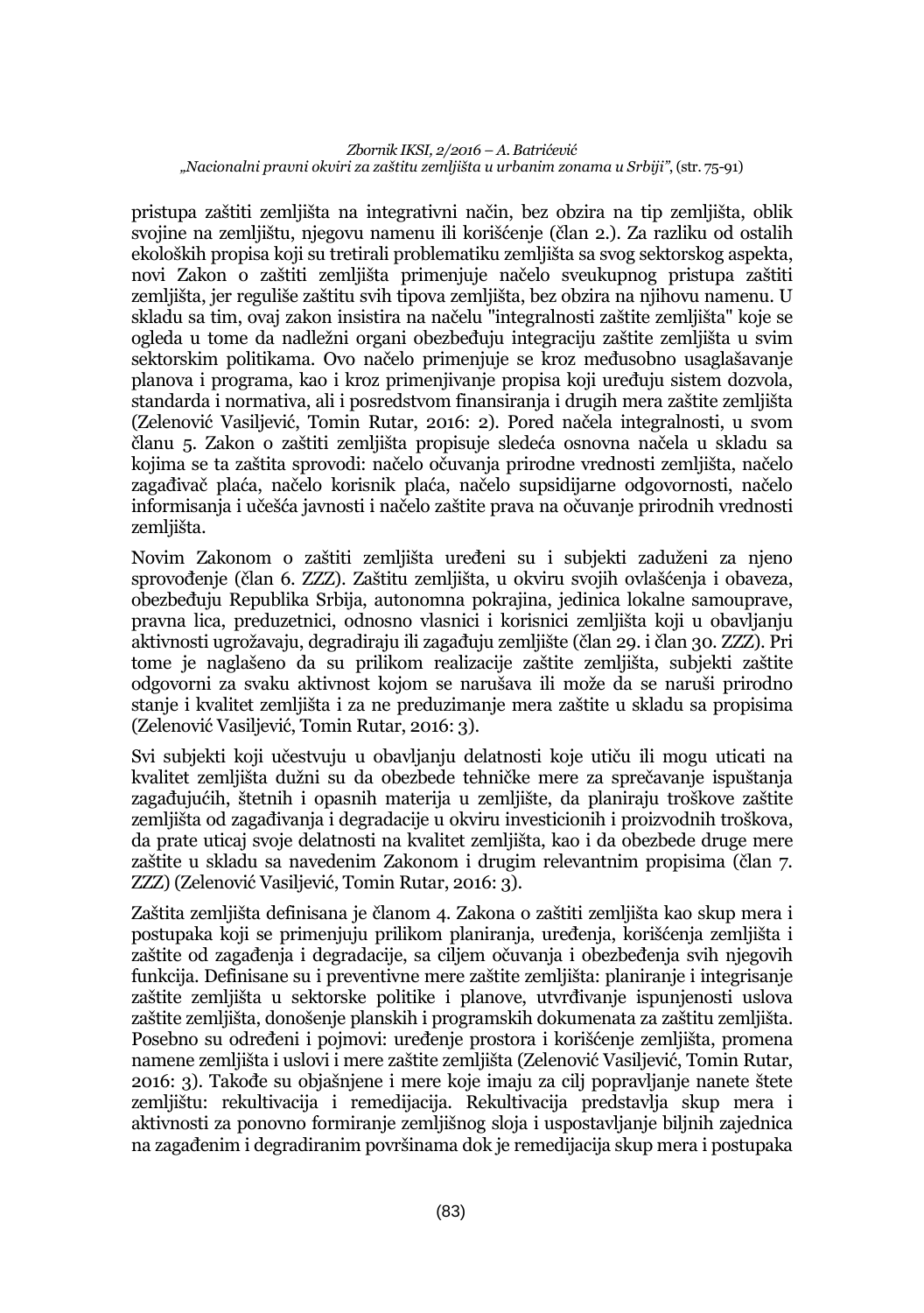za potrebe sanacije zemljišta sa ciljem poboljšanja kvaliteta zemljišta do nivoa koji je bezbedan za korišćenje i u skladu s namenom (član 4. ZZZ).

Zakon posebno uređuje one mere zaštite zemljišta koje podrazumevaju zabranu odnosno ograničenje obavljanja određenih aktivnosti, a definiše i granične vrednosti zagađujućih, štetnih i opasnih materija u zemljištu. Naročito se zabranjuje ispuštanje i odlaganje zagađujućih, štetnih i opasnih materija i otpadnih voda na površinu zemljišta i u zemljište, a predviđeno je da se osobine zemljišta mogu menjati samo u cilju poboljšanja njegovog kvaliteta i u skladu sa njegovom namenom (Zelenović Vasiljević, Tomin Rutar, 2016: 4).

Zakonom je takođe propisano da je vlasnik ili korisnik zemljišta ili postrojenja čija delatnost, odnosno aktivnost mogu biti uzrok zagađenja i degradacije zemljišta, dužan da pre početka obavljanja aktivnosti izvrši ispitivanje kvaliteta zemljišta. Na ovaj način su prvi put dati zakonski okviri i obaveza da se u postupku izrade predmetnih elaborata, kao i pri stavljanju u funkciju novih objekata, poštuju ograničeni kapaciteti zemljišta kao prirodnog resursa i kroz instrument obaveznog monitoringa utvrđuje se obaveza određivanja nultog stanja na nekom prostoru. Time se doprinosi smanjenju negativnih antropogenih uticaja na zemljište.

Zakon o zaštiti zemljišta uvodi i nove dokumente koji imaju za cilj zaštitu zemljišta (član 14. ZZZ). To su: 1) plan zaštite zemljišta (član 15. ZZZ), 2) godišnji program zaštite zemljišta (član 16. ZZZ) i 3) program monitoringa zemljišta (član 29. ZZZ). Plan zaštite zemljišta treba da bude donet u roku od dve godine od dana stupanja na snagu tog zakona, a jedinice lokalne samouprave dužne su da donesu godišnje Programe zaštite zemljišta u roku od godinu dana od dana donošenja Plana zaštite zemljišta. Zakon reguliše i izveštavanje o sprovođenju godišnjeg programa zaštite zemljišta (Zelenović Vasiljević, Tomin Rutar, 2016: 3).

Pored toga, Zakonom je uređen i program sistematskog praćenja stanja i kvaliteta zemljišta (članovi 28-33. ZZZ), kao i katastar kontaminiranih lokacija koji predstavlja skup podataka o zagađenim zemljištima (član 34. ZZZ). Zakon naglašava da su državni organi, organi autonomne pokrajine, organi jedinice lokalne samouprave i druge ovlašćene organizacije dužni da potpuno i objektivno, obaveštavaju javnost o kvalitetu i stanju zemljišta i promenama koje mogu da predstavljaju opasnost za život i zdravlje ljudi, kao i biljnog i životinjskog sveta. Istaknuto je i da javnost ima pravo pristupa propisanim registrima ili evidencijama koje sadrže odgovarajuće informacije i podatke (član 35. ZZZ) (Zelenović Vasiljević, Tomin Rutar, 2016: 4).

Kaznenim odredbama Zakona o zaštiti zemljišta propisane su odgovarajuće sankcije za njegova kršenja, koja u zavisnosti od okolnosti mogu biti tretirana bilo kao privredni prestupi, bilo kao prekršaji. U nekim slučajevima je za nepridržavanje ovog zakona predviđena novčana kazna, a u nekima kazna zatvora. Kao učinioci privrednih prestupa, podrazumeva se, pojavljuju se pravna lica (član 43. ZZZ), dok se kao učinioci prekršaja prema ovom zakonu mogu pojaviti: pravno lice (član 44. ZZZ), preduzetnik (član 45. ZZZ), odgovorno lice u nadležnom organu, odnosno u organizaciji koja vrši javna ovlašćenja (član 46. ZZZ) i fizičko lice (član 47. ZZZ).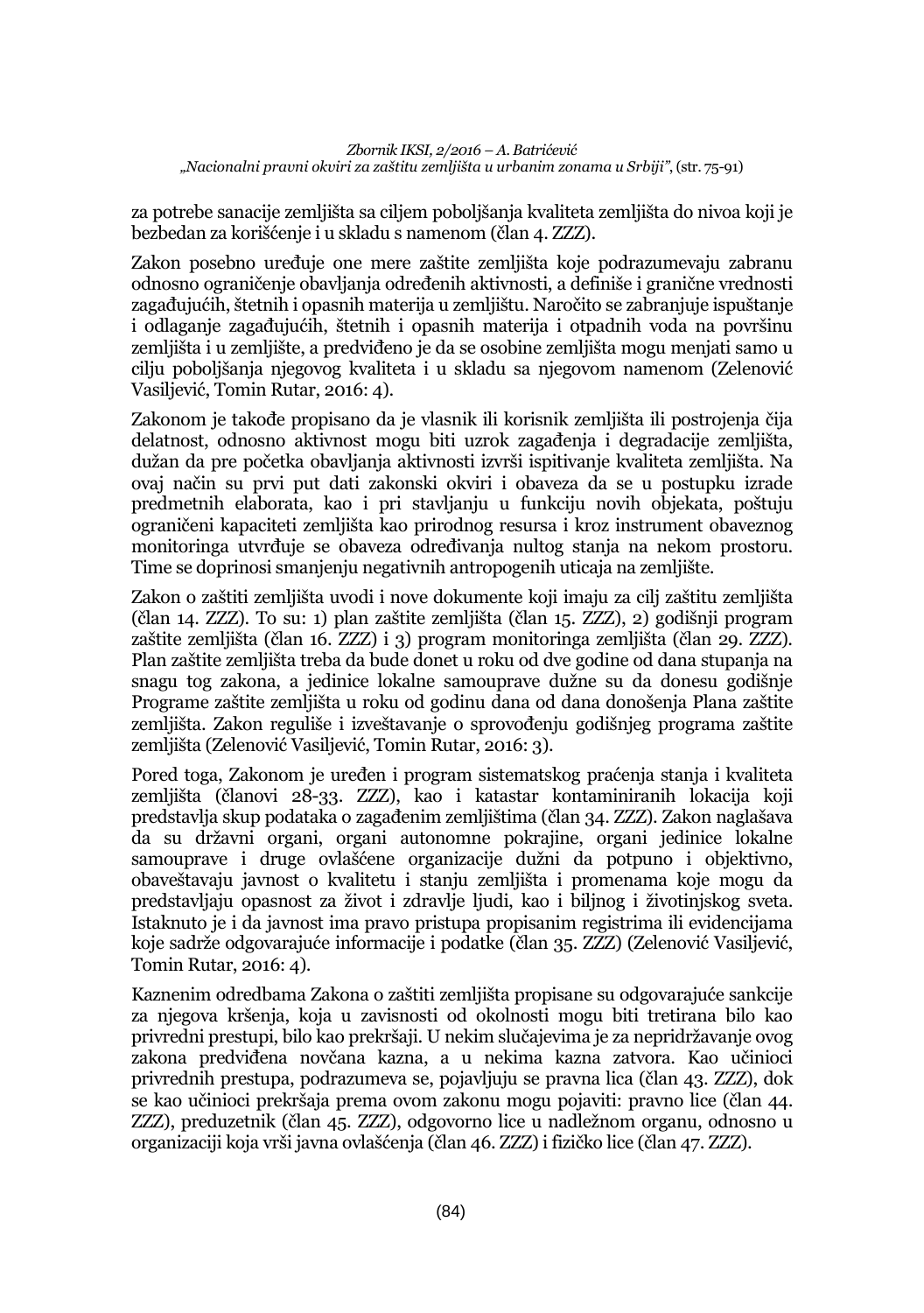### 3.3. Norme krivičnog prava od značaja za zaštitu zemljišta

Posebnu vrstu ekoloških delikata čine ekološka krivična dela, kao najteži vidovi povrede i ugrožavanja životne sredine, uključujući tu i zemljište kao njen integralni deo. Tu naročito spada takozvani ekološki kriminalitet u najužem smislu reči, gde spadaju ona krivična dela čija je primarna crta da ugrožavaju ili povređuju osnovne ekološke vrednosti (vode, vodotokove, zemljište, vazduh i živi svet) (Joldžić, 2002: 28).

Pošto predstavljaju najteže ekološke delikte, za ekološka krivična dela su zakonom propisane i najstrože sankcije. Razlikuju se tri vrste ekoloških krivičnih dela: 1) prava ekološka krivična dela (u užem smislu), 2) neprava ekološka krivična dela (u širem smislu) i 3) sporedna ekološka krivična dela. Prava ekološka krivična dela iz osnovnog zakonodavstva (u užem smislu) jesu ona krivična dela koja su u Krivičnom zakoniku Republike Srbije<sup>14</sup> sistematizovana u okviru posebnog, XXIV poglavlja, pod nazivom "Krivična dela protiv životne sredine". Ranije su ova krivična dela bila "raspršena" u saveznom i republičkom zakonodavstvu, kao i u sporednim propisima iz oblasti zaštite životne sredine (Jovašević, 2011: 192).

Objekt zaštite ekoloških krivičnih dela, odnosno skup društvenih vrednosti koje se njima povređuju ili ugrožavaju je kompleksan i može ga sačinjavati ne samo životna sredina u celosti, već i njeni pojedini segmenti, kao što su: voda, vazduh, zemljište, flora i fauna, koji su sadržani u litosferi, hidrosferi atmosferi, biosferi i tehnosferi (Joldžić, Jovašević, 2012: 320). Pozitivno pravo Republike Srbije, tačnije važeći Zakon o zaštiti životne sredine u svom članu 3. definiše životnu sredinu kao skup prirodnih i stvorenih vrednosti, čiji kompleksni međusobni odnosi čine okruženje, odnosno prostor i uslove za život ljudi<sup>15</sup> (Jovašević, Đurđić, 2006: 171; Joldžić, Jovašević, 2012: 320). Tako definisana životna sredina se uvek određuje svojim kvalitetom. Kvalitet životne sredine se odnosi na njeno stanje koje se iskazuje fizičkim, hemijskim, biološkim, estetskim i drugim indikatorima. U sklopu ovako shvaćene životne sredine, razlikuju se: prirodne vrednosti, zaštićena prirodna dobra, javna prirodna dobra, geodiverzitet (geološka raznovrsnost), biodiverzitet (biološka raznovrsnost) i slično (Stojanovič, 1995: 298-302, prema: Joldžić, Jovašević, 2012: 320).

Pored životne sredine, objekt zaštite ekoloških krivičnih dela uključuje i čovekovo pravo na zdravu i relativno očuvanu prirodnu sredinu (Joldžić, 1995: 17; Stojanović, 2006: 600; Stojanović, Zindović, 2015: 54). Ovo pravo uvedeno je Stokholmskom deklaracijom o životnoj sredini iz 1972. godine, koja kao osnovni cilj ekološkog razvoja navodi smanjenje rizika u pogledu uslova života i poboljšanje kvaliteta života, uz poklanjanje posebne pažnje zaštiti životne sredine pri ostvarenju ovih ciljeva (Stopić, Dičić, Zorić, 2009: 7). Ono podrazumeva ne samo pravo sadašnjih

<sup>14</sup> Krivični zakonik, Službeni glasnik RS, br. 85/2005, 88/2005, 107/2005, 72/2009, 111/2009, 121/2012, 104/2013 i 108/2014., u daljem tekstu: KZRS.

<sup>15</sup> Član 3. Zakon o zaštiti životne sredine, Službeni glasnik RS, br. 135/2004, 36/2009, 36/2009, 72/2009, 43/2011 i 14/2016.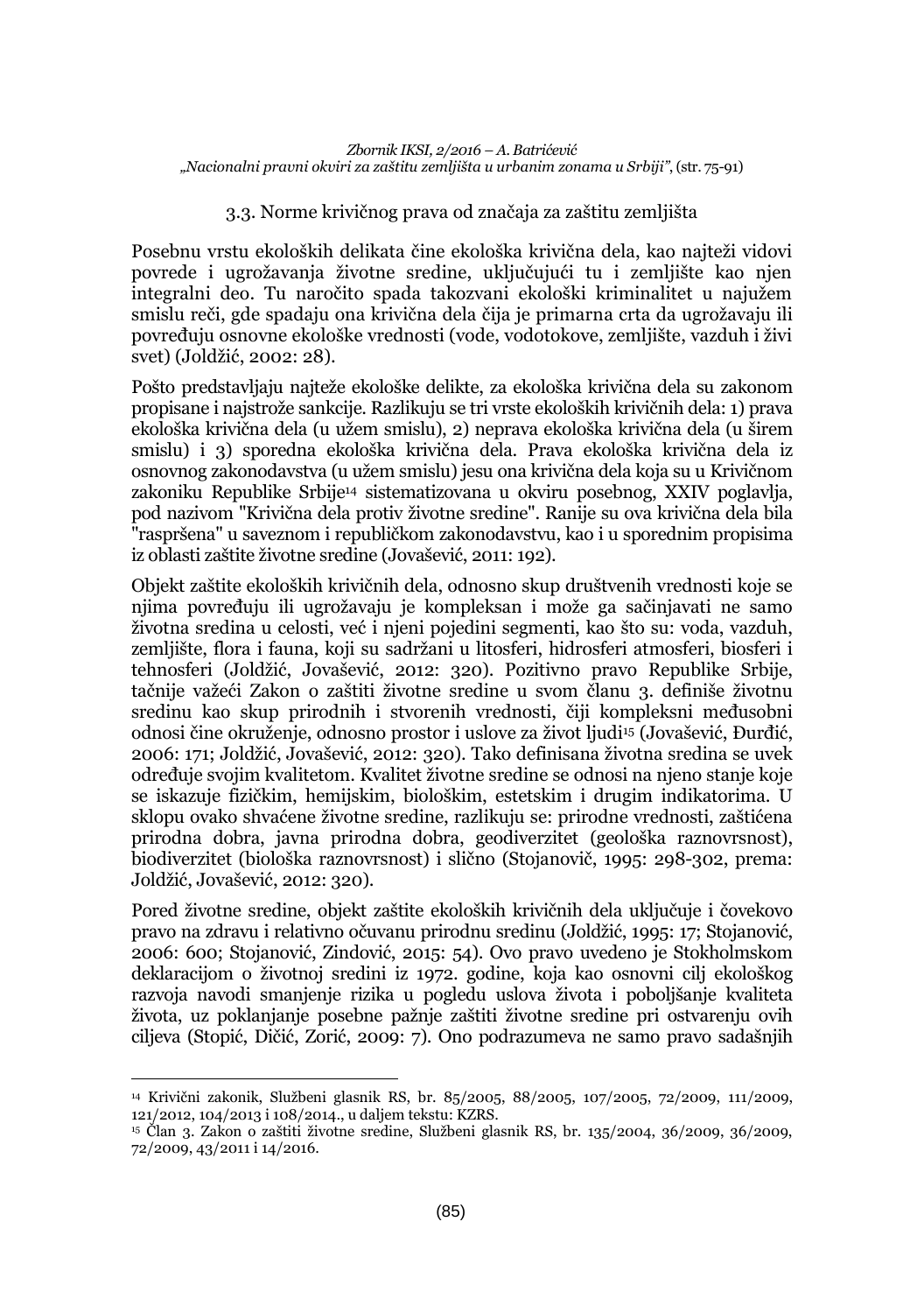već i pravo budućih generacija na zdravu prirodu i adekvatne resurse (Joldžić, 2008: 25) i danas se smatra jednim od fundamentalnih lјudskih prava (Paunović, Krivokapić, Krstić, 2007: 292).

Među njima se kao najrelevantnija za direktnu ili indirektnu zaštitu zemljišta mogu izdvojiti krivična dela: 1) zagađenje životne sredine (član 260. KZRS), 2) nepreduzimanje mera zaštite životne sredine (član 261. KZRS), 3) protivpravna izgradnja i stavljanje u pogon objekata i postrojenja koja zagađuju životnu sredinu (član 262. KZRS), 4) oštećenje objekata i uređaja za zaštitu životne sredine (član 263. KZRS), 5) oštećenje životne sredine (član 264. KZRS), 6) unošenje opasnih materija u Srbiju i nedozvoljeno prerađivanje, odlaganje i skladištenje opasnih materija (član 266. KZRS), 7) nedozvoljena izgradnja nuklearnih postrojenja (član 267. KZRS), 8) povreda prava na informisanje o stanju životne sredine (član 268.), 9) pustošenje šuma (član 274. KZRS) i 10) šumska krađa (član 275. KZRS).

Neprava ekološka krivična dela (ekološka krivična dela u širem smislu) sistematizovana su u Krivičnom zakoniku u okviru drugih poglavlja. Ona su takođe upravljena protiv životne sredine, ali na posredan način, te se uz nju, kao prevalentan objekt zaštite, kod ovih dela javljaju i neke druge društvene vrednosti. Zato su, zavisno od ovih kriterijuma, ona i svrstana u neke druge grupe krivičnih dela, kao što su: krivična dela protiv opšte sigurnosti ljudi i imovine, protiv bezbednosti javnog saobraćaja, protiv ustavnog uređenja i bezbednosti Republike Srbije, protiv državnih organa i protiv čovečnosti i drugih dobara zaštićenih međunarodnim pravom (Joldžić, Jovašević, 2012: 273-274).

Sporedna ekološka krivična dela su ona krivična dela koja nisu predviđena Krivičnim zakonikom, kao osnovnim krivičnopravnim aktom Republike Srbije, već se nalaze u posebnom, sporednom ili dopunskom krivičnom zakonodavstvu. U pitanju su zakoni kojima se uređuje oblast životne sredine u celosti ili njeni pojedini delovi. Ova krivična dela se po pravilu nalaze u kaznenim odredbama tih ekoloških zakona, kojima su predviđena njihova obeležja bića, karakteristike, kao i vrsta i mera kazne koja se za njih može izreći u skladu sa uslovima, na način i po postupku koji su propisani Krivičnim zakonikom (Jovašević, 2009: 132).

Posledica krivičnih dela protiv životne sredine u prvom redu se sastoji u zagađivanju vazduha, vode, zemljišta ili hrane. Ovakvo zagađivanje po pravilu se javlja kao nusproizvod naučno-tehnološkog progresa koji sa sobom nosi moderna industrija i upotreba različitih izvora energije, sirovina i drugih materija (Jovašević, 2011: 81). Većinu krivičnih dela protiv životne sredine može učiniti svako lice, a samo kod nekih od njih se kao učinilac javlja određeno lice koje ima svojstvo službenog ili odgovornog lica. U pogledu krivice, ekološka krivična dela mogu se učiniti bilo sa umišljajem bilo iz nehata (Joldžić, Jovašević, 2012: 322).

Za krivična dela protiv životne sredine specifično je i to da je zakonodavac predvideo da se krivično gonjenje njihovih učinilaca preduzima po službenoj dužnosti, odnosno od strane nadležnog javnog tužioca. U određenim slučajevima predviđeno je i kažnjavanje za pokušaj ovih krivičnih dela, što ukazuje na značaj njihovog zaštitnog objekta - životne sredine, koju zakonodavac ovakvim strožim normama štiti (Stojanović, Zindović, 2015: 53).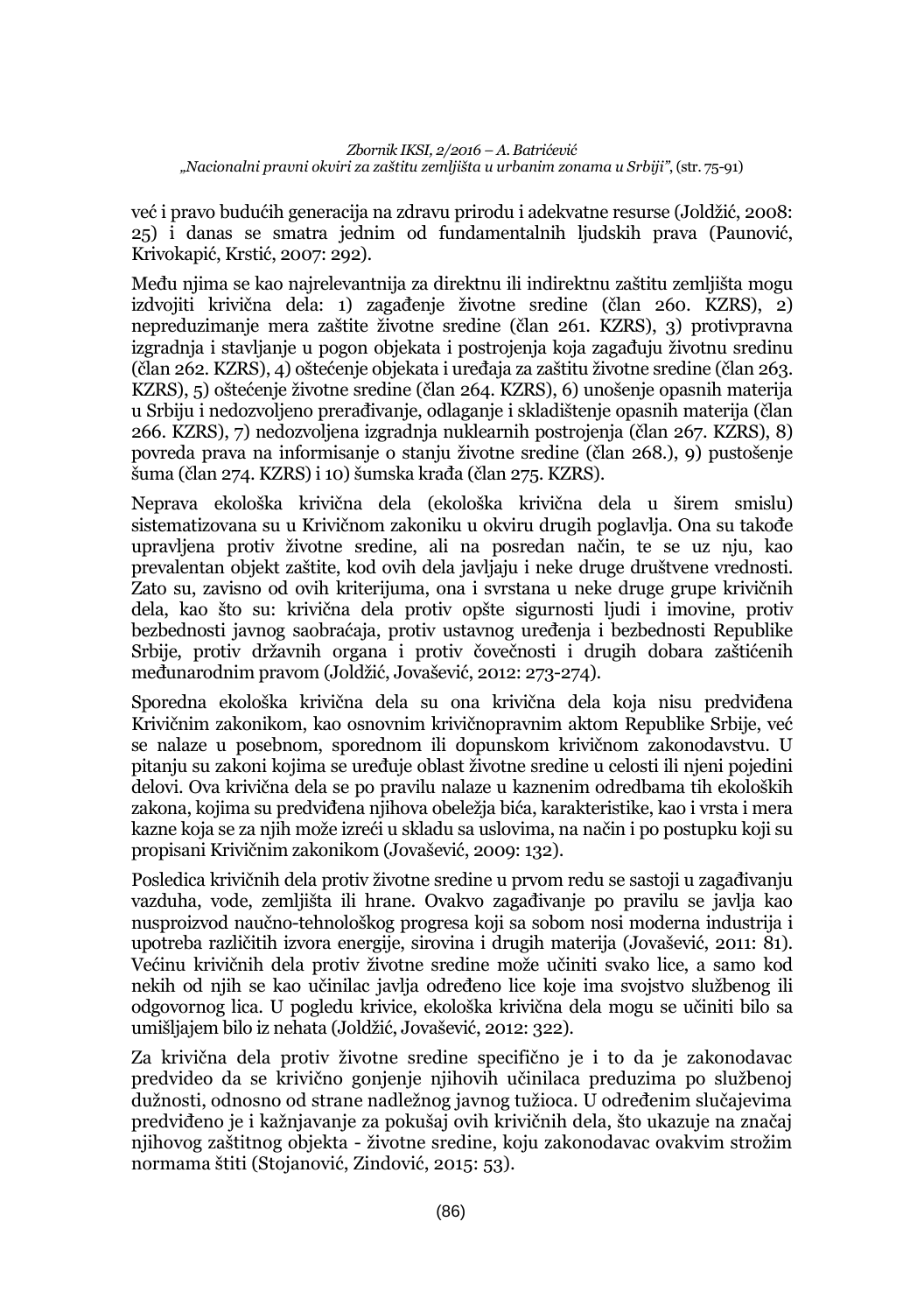Krivična dela protiv životne sredine najčešće su određena blanketnom dispozicijom, što znači da njihovu radnju izvršenja čini ona delatnost činjenja ili nečinjenja kojom se odstupa od važećih propisa, odnosno kojom se krše propisi ekološkog prava (kao posebne grane upravnog prava), a koja ugrožava ili povređuje život i zdravlje ljudi (Joldžić, Jovašević, 2012: 322). To znači da je element protivpravnosti bitan element bića ovih krivičnih dela (Jovašević, 2011: 192). Mnoga krivična dela protiv životne sredine sadrže opisne pojmove kao što su, na primer: "u većoj meri", "na širem prostoru, "velikih razmera", "da su za otklanjanje štete potrebni duže vreme ili veliki troškovi". Sadržina ovih pojmova nije u dovoljnoj meri precizirana (Stojanović, Zindović, 2015: 53). Štaviše, sudovi u Republici Srbiji, pa ni Vrhovni kasacioni sud, u dosadašnjoj praksi po svemu sudeći nisu zauzeli odgovarajuće pravne stavove u ovoj oblasti i obezbedili jasno definisanje navedenih pojmova (Stojanović, Zindović, 2015: 54).

## 4. ZAKLJUČAK - MOGUĆNOSTI I PERSPEKTIVE UNAPREĐENJA POSTOJEĆEG STANJA

Značaj praćenja stanja zemljišta u urbanim zonama, a posebno njegove stvarne i potencijalne zagađenosti, ogleda se pre svega u mogućnosti lociranja, procene rizika i sanacije kontaminiranih oblasti, pri čemu urbano planiranje ima značajnu ulogu u identifikaciji i izmeštanju objekata i aktivnosti koje zagađuju zemljište. Praćenje stanja zemljišta i njegovih efekata na zdravlje stanovništva, trebalo bi da bude sastavni deo monitoringa životne sredine gradova i značajna osnova za optimalni ekološki menadžment (Filipović, Obradović-Arsić, 2014: 42). Uprkos tom saznanju, izveštaji Agencije za zaštitu životne sredine o kvalitetu zemljišta u urbanim zonama u Srbiji pokazuju da praćenje stanja zemljišta na lokalnom nivou i dalje sprovode samo pojedini gradovi i opštine. U ovim izveštajima je takođe konstatovano da obim i kvalitet istraživanja zagađenja zemljišta čiji je uzrok lokalizovani izvor zagađenja, znatno variraju od lokacije do lokacije. Kao razlozi za to navode se: postojanje različitih nivoa upravljanja tim lokacijama i nepotpuno izveštavanje od strane za to nadležnih subjekata. Zato je u izveštajima insistirano na uspostavljanju odgovarajućeg osnova za sistematsko prikupljanje podataka i informacija o kontaminiranim lokacijama (Vidojević, Baćanović, Dimić, 2015: 38).

To je i omogućeno usvajanjem Zakona o zaštiti zemljišta koji, u svom članu 28. propisuje da su Republika, autonomna pokrajina i jedinice lokalne samouprave, u okviru svojih zakonskih nadležnosti dužne da obezbede sistematsko praćenje, odnosno monitoring kvaliteta zemljišta i održavanje baze podataka o stanju i kvalitetu zemljišta, u skladu sa Programom monitoringa, čiju sadržinu utvrđuje Vlada. Istom odredbom, ovi subjekti se obavezuju da vode katastar kontaminiranih lokacija, koji predstavlja skup podataka o zagađenim zemljištima. Stvaranju kompletnijeg uvida u stanje i kvalitet zemljišta u Republici Srbiji svakako će doprineti i član 29. Zakona o zaštiti zemljišta, koji propisuje da se za potrebe monitoringa zemljišta uspostavlja državna i lokalna mreža, kao i njegov član 30. kojim se vlasnik ili korisnik zemljišta ili postrojenja čija delatnost može biti ili već jeste uzrok zagađenja i degradacije zemljišta, obavezuje da vrši njegov monitoring.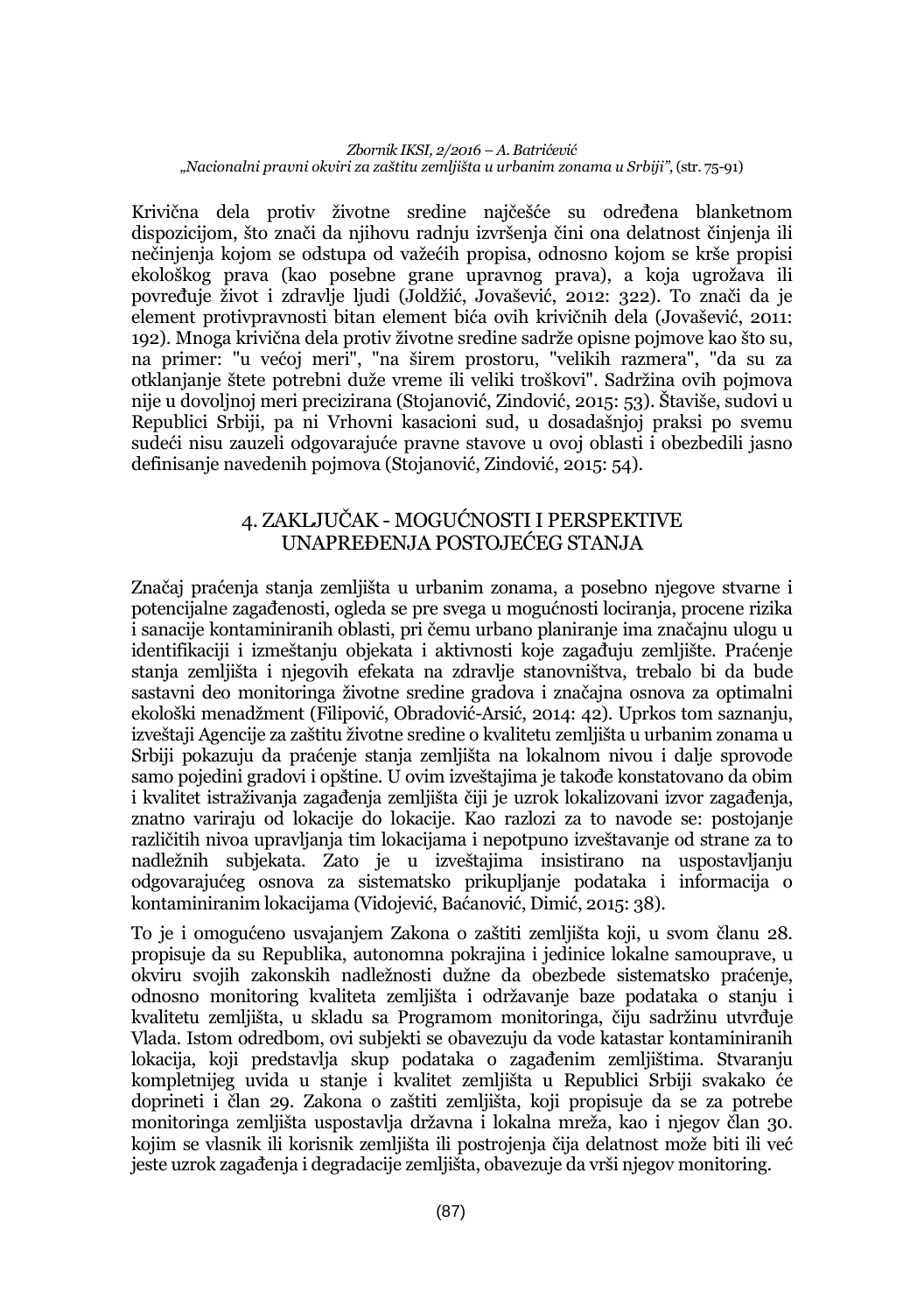Posmatrajući problematiku zaštite zemljišta, nameće se zaključak da je neophodno posebnu pažnju posvetiti onim kategorijama zemljišta koje nisu poljoprivredne, ali čija zaštita jeste regulisana postojećim propisima, koji te površine posmatraju kao isključivo ekološke vrednosti i regulišu poželjan odnos prema njima (Joldžić, Jovašević, 2012: 382). To bi podrazumevalo i razmatranje mogućnosti formiranja kazneno-pravne norme, čiji bi zaštitni objekat bile upravo te (nepoljoprivredne) kategorije zemljišta, kao delovi životne sredine (Joldžić, Jovašević, 2012: 382). Tako, pojedini autori opravdano predlažu uvođenje posebnog krivičnog dela pod nazivom "trajno degradiranje zemljišta", koje bi činilo lice koje "trajno degradira zemljište suprotno važećim propisima" (Joldžić, Jovašević, 2012: 383). Ovo krivično delo bi zapravo bilo *norma specialis* postojećeg krivičnog dela zagađenja životne sredine iz člana 260. Krivičnog zakonika Republike Srbije, a njegov zadatak bio bi da omogući zaštitu onih vrednosti koje su uspostavljene onim zakonima koji regulišu poželjan odnos prema posebno zaštićenim kategorijama nepoljoprivrednog zemljišta (Joldžić, Jovašević, 2012: 383).

Degradacija zemljišta dovodi do redukovanja ili potpunog eliminisanja njihovih bitnih svojstava i umanjuje njihovu podobnost da podržavaju ekosisteme od kojih zavisi dobrobit ljudi. Zbog toga je prevencija ili minimizacija dejstva faktora koji dovode do degradacije zemljišta od suštinskog značaja za omogućavanje normalnog odvijanja različitih procesa u njemu i svakako zahteva manje finansijske troškove od uklanjanja negativnih posledica njegove degradacije (FAO, 2015: 5). U tom kontekstu treba sagledati i neophodnost usklađivanja domaćih propisa sa ekološkim strandardima i propisima Evropske unije u oblasti zaštite životne sredine. Značaj sprovođenja monitoringa stanja zemljišta istaknut je još u Šestom akcionom programu Evropske unije za životnu sredinu, pod naslovom "Životna sredina 2010 naša budućnost naš izbor" (*Environment 2010 Our Future, Our Choice*) (European Commission, 2001), koji sa jednakom pažnjom tretira zaštitu zemljišta, vode i vazduha (Petrović, Manojlović, Jović, 2014: 735). Relevantne su i odredbe Strategije Evropske unije za zaštitu zemljišta *(Thematic strategy for soil protection)* iz 2006.16, ali i drugih izvora komunitarnog prava posvećenih zaštiti životne sredine.

Postojanje odgovarajućeg pravnog okvira, koji uključuje zakonske i podzakonske akte posvećene regulisanju zaštite, očuvanja i unapređenja kvaliteta zemljišta preduslov je za adekvatnu prevenciju degradacije zemljišta. Ali, njegova konzervacija i održivo korišćenje ne mogu se u potpunosti ostvariti bez dosledne primene tih pravnih normi u praksi i to od strane svih relevantnih subjekata i u skladu sa načelima proklamovanim u Svetskoj povelji o zemljištu, ali i u nacionalnim ekološkim propisima. Za ovu problematiku najznačajniji je novousvojeni Zakon o zaštiti zemljišta, čija primena tek treba da pokaže efekte.

<sup>16</sup> Communication from the Commission to the Council, the European Parliament, the European Economic and Social Committee and the Committee of the Regions - Thematic Strategy for Soil Protection [SEC(2006)620] [SEC(2006)1165]. Brussels: Commission of the European Communities, dostupno na: http://eur-lex.europa.eu/legal-content/EN/TXT/PDF/?uri=CELEX:52006DC0231&from=EN, 15.09.2016.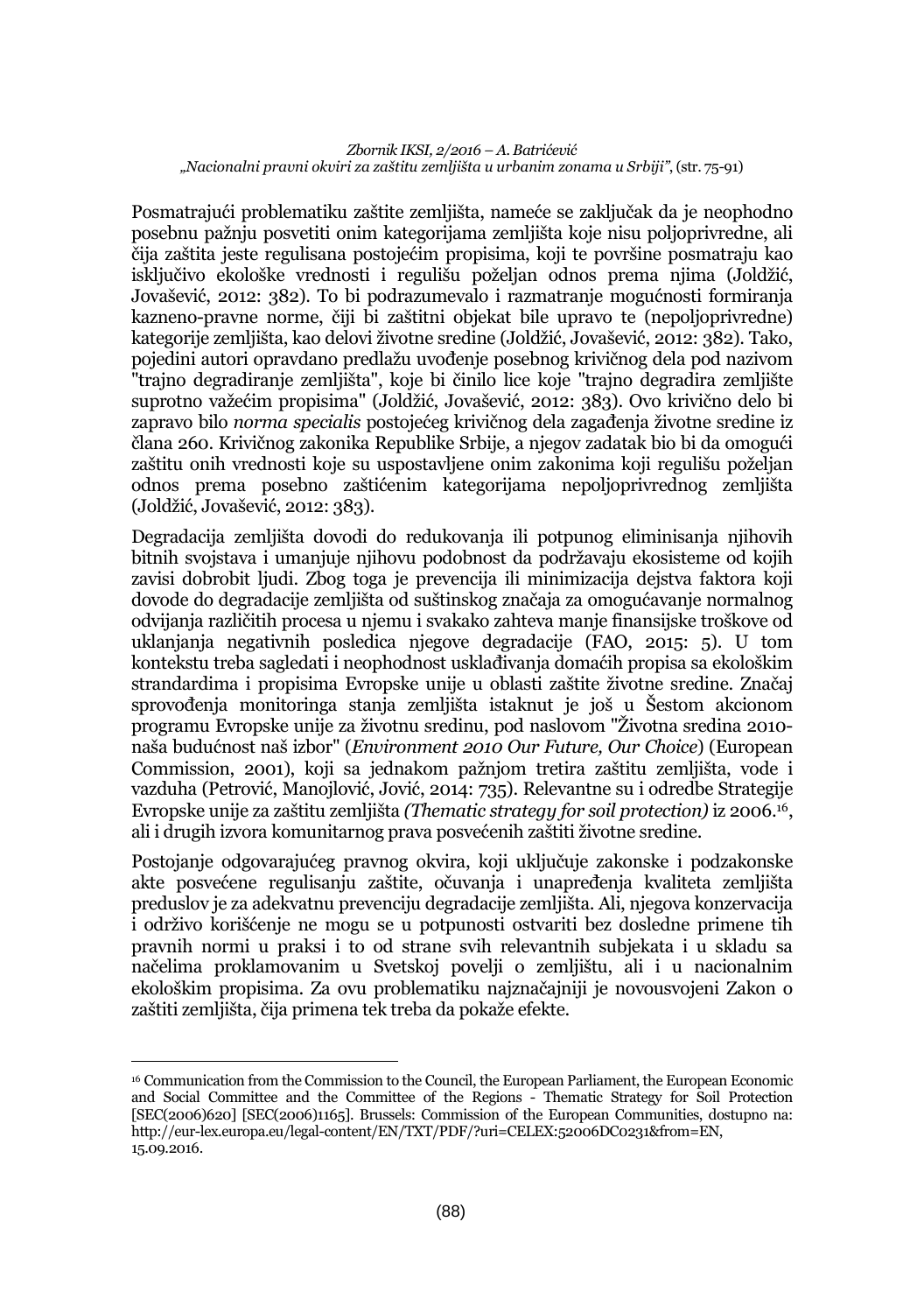### LITERATURA

- (1) Communication from the Commission to the Council, the European Parliament, the European Economic and Social Committee and the Committee of the Regions - Thematic Strategy for Soil Protection [SEC(2006)620] [SEC(2006)1165]. Brussels: Commission of the European Communities, dostupno na: http://eurlex.europa.eu/legal-content/EN/TXT/PDF/?uri=CELEX:52006DC0231&from=EN, 15.09.2016.
- (2) Čakmak, D. *et al.* (2016) *Projekat Stanje nepoljoprivrednog zemljišta industrijskih zona većih gradova u republici Srbiji sa aspekta biološkog i hemijskog kvaliteta*. Beograd: Institut za zemljište.
- (3) European Commission (2001) *Environment 2010: European Commission 2001- 2010 6th EU Environment Action Programme*. Luxembourg: Office for Official Publications of the European Communities
- (4) Filipović, D., Obradović-Arsić, D. (2014) Kvalitet zemljišta u Republici Srbiji i zdravstveno stanje stanovništva. *Zbornik radova - Geografski fakultet Univerziteta u Beogradu, 62*(1), str. 39-60.
- (5) Food and Agriculture Organization of the United Nations (1982) *World Soil* Charter. Rome, Italy: Food and Agriculture Organization of the United Nations.
- (6) Food and Agriculture Organization of the United Nations (2015) *Revised World Soil Charter, adopted on 8th June 2015*. Rome: Food and Agriculture Organization of the United Nations.
- (7) Joldžić, V. (1995) *Ekološki kriminalitet u pravu i stvarnosti*. Beograd: Institut za kriminološka i sociološka istraživanja.
- (8) Joldžić, V. (2002) Ekološko pravo, Opšti i poseban deo. Beograd: Savezni sekretarijat za rad, zdravstvo i socijalno staranje, Sektor za životnu sredinu.
- (9) Joldžić, V. (2008) *Ekološko pravo, Opšti i Poseban deo (Primer Srbije države u tranziciji)*. Beograd: Institut za kriminološka i sociološka istraživanja.
- (10) Joldžić, V., Jovašević, D. (2012) *Ekološko krivično pravo - međunarodni i ustavni osnovi, stvarnost i mogućnosti.* Beograd: Institut za kriminološka i sociološka istraživanja.
- (11) Jovašević, D. (2009) *Sistem ekoloških delikata – ekološko kazneno pravo*. Niš: Pravni fakultet Univerziteta u Nišu.
- (12) Jovašević, D. (2011) *Leksikon krivičnog prava*. Beograd: Službeni glasnik.
- (13) Jovašević, D., Đurđić, V. (2006) *Krivično pravo, Posebni deo*. Beograd: Nomos.
- (14) Krivični zakonik, Službeni glasnik RS, br. 85/2005, 88/2005, 107/2005, 72/2009, 111/2009, 121/2012, 104/2013 i 108/2014.
- (15) Lekić, D., Jovanović, M. (2015) *Izveštaj o stanju životne sredine u Republici Srbiji za 2014. godinu.* Beograd: Ministarstvo poljoprivrede i zaštite životne sredine Republike Srbije, Agencija za zaštitu životne sredine.
- (16) Paunović, M., Krivokapić, B. i Krstić, I. (2007) *Osnovi međunarodnih ljudskih prava*. Beograd: Megatrend univerzitet.
- (17) Petrović, Z., Manojlović, Manojlović, D., Jović, V. (2014) Legal protection of land from pollution, *Economics of Agriculture, 61*(3), str. 723-738.
- (18) Stojanović, P., Zindović, I. (2015) Pravna odgovornost za razvoj i zaštitu životne sredine. *Anali Pravnog fakulteta u Beogradu*, *63*(1), str. 41-57.
- (19) Stojanović, Z. (2006) *Komentar krivičnog zakonika*. Beograd: Službeni glasnik.
- (20) Stopić, M., Dičić, N. i Zorić, J. (2009) *Pravci zaštite životne sredine u Srbiji*. Beograd: Beogradski centar za ljudska prava.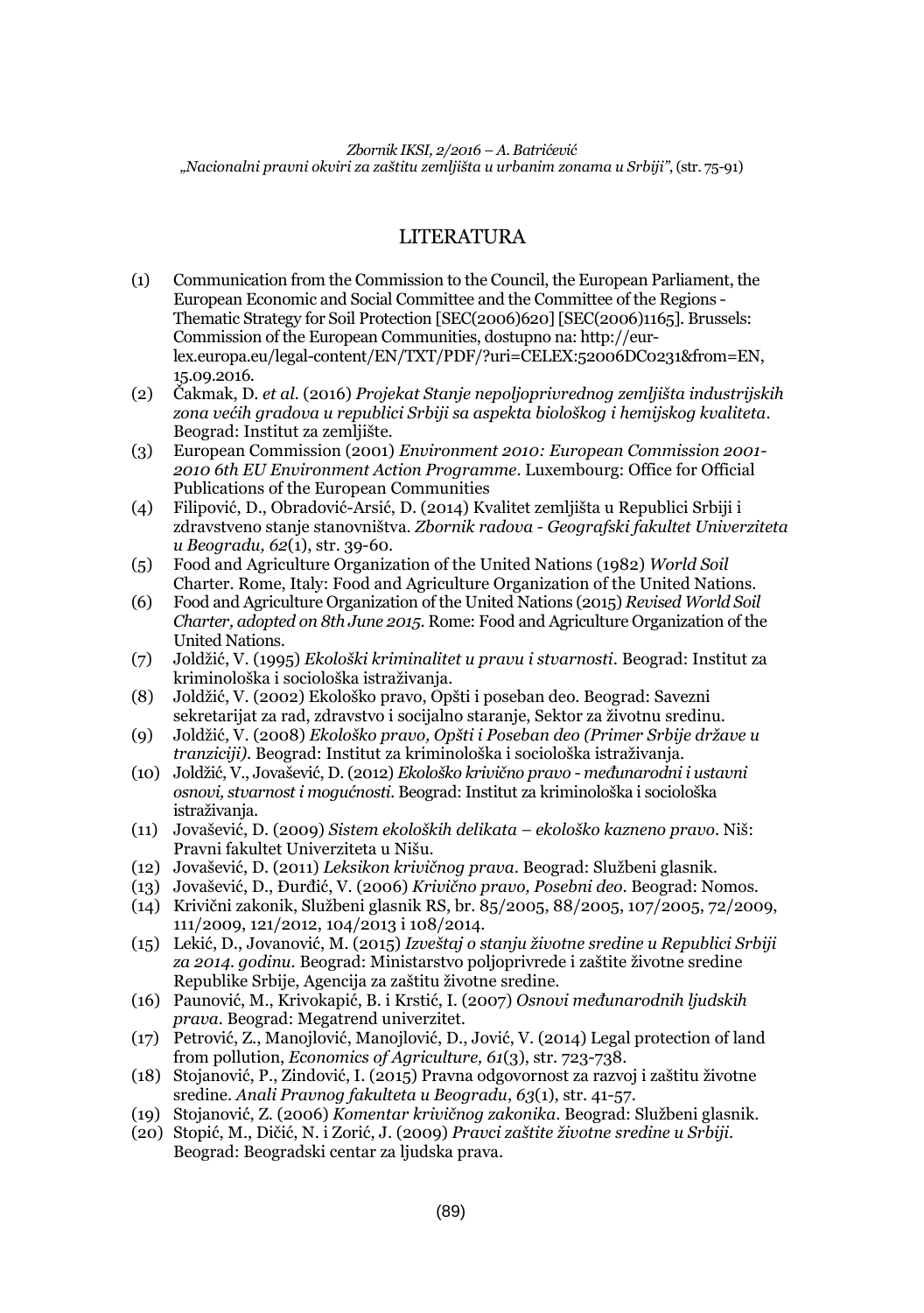- (21) Uredba o programu sistematskog praćenja kvaliteta zemljišta, indikatorima za ocenu rizika od degradacije zemljišta i metodologiji za izradu remedijacionih programa, Službeni glasnik RS, br. 88/2010.
- (22) Zelenović Vasiljević, T., Tomin Rutar,T. (2016) Novi zakonodavni okviri za zaštitu zemljišta, Šesti naučno-stručni skup sa međunarodnim učešćem "Lokalna samouprava u planiranju i uređenju prostora i naselja-u susret evropskim integracijama", Asocijacija prostornih planera Srbije Univerzitet u Beogradu - Geografski fakultet u saradnji sa Ministarstvom građevinarstva, saobraćaja i infrastrukture Gradom Vršcem, Vršac, 2 – 4. jun 2016, preuzeto sa: http://www.zavurbvo.co.rs/images/vesti/2016-06/03- Novi\_zakonodavni\_okviri\_za\_zastitu\_zemljista.pdf, 09.06.2016.
- (23) Vidojević, D., Baćanović,N., Dimić, B. (2015) *Izveštaj o stanju zemljišta u Republici Srbiji za 2013. godinu.* Beograd: Ministarstvo poljoprivrede i zaštite životne sredine Republike Srbije, Agencija za zaštitu životne sredine.
- (24) Zakon o ambalaži i ambalažnom otpadu, Službeni glasnik RS, br. 36/2009.
- (25) Zakon o državnom premeru i katastru, Službeni glasnik RS, br. 72/2009, 18/2010, 65/2013, 15/2015 i 96/2015.
- (26) Zakon o integrisanom sprečavanju i kontroli zagađivanja životne sredine, Službeni glasnik RS, br. 135/2004 i 25/2015.
- (27) Zakon o planiranju i izgradnji, Službeni glasnik RS, br. 72/2009, 81/2009, 64/2010, 24/2011, 121/2012, 42/2013, 50/2013, 98/2013, 132/2014 i 145/2014.
- (28) Zakon o poljoprivrednom zemljištu, Službeni glasnik RS, br. 62/2006, 65/2008, 41/2009 i 112/2015.
- (29) Zakon o proceni uticaja na životnu sredinu, Službeni glasnik RS, br. 135/2004 i 36/2009.
- (30) Zakon o šumama, Službeni glasnik RS, br. 30/2010, 93/2012 i 89/2015.
- (31) Zakon o upravljanju otpadom, Službeni glasnik RS, br. 36/2009, 88/2010 i 14/2016.
- (32) Zakon o vodama, Službeni glasnik RS, br. 30/2010 i 93/2012.
- (33) Zakon o zaštiti prirode, Službeni glasnik RS, br. 36/2009, 88/2010, 91/2010 i 14/2016.
- (34) Zakon o zaštiti zemljišta, Službeni glasnik RS, br. 112/2015.
- (35) Zakon o zaštiti životne sredine, Službeni glasnik RS, br. 135/2004, 36/2009, 36/2009, 72/2009, 43/2011 i 14/2016.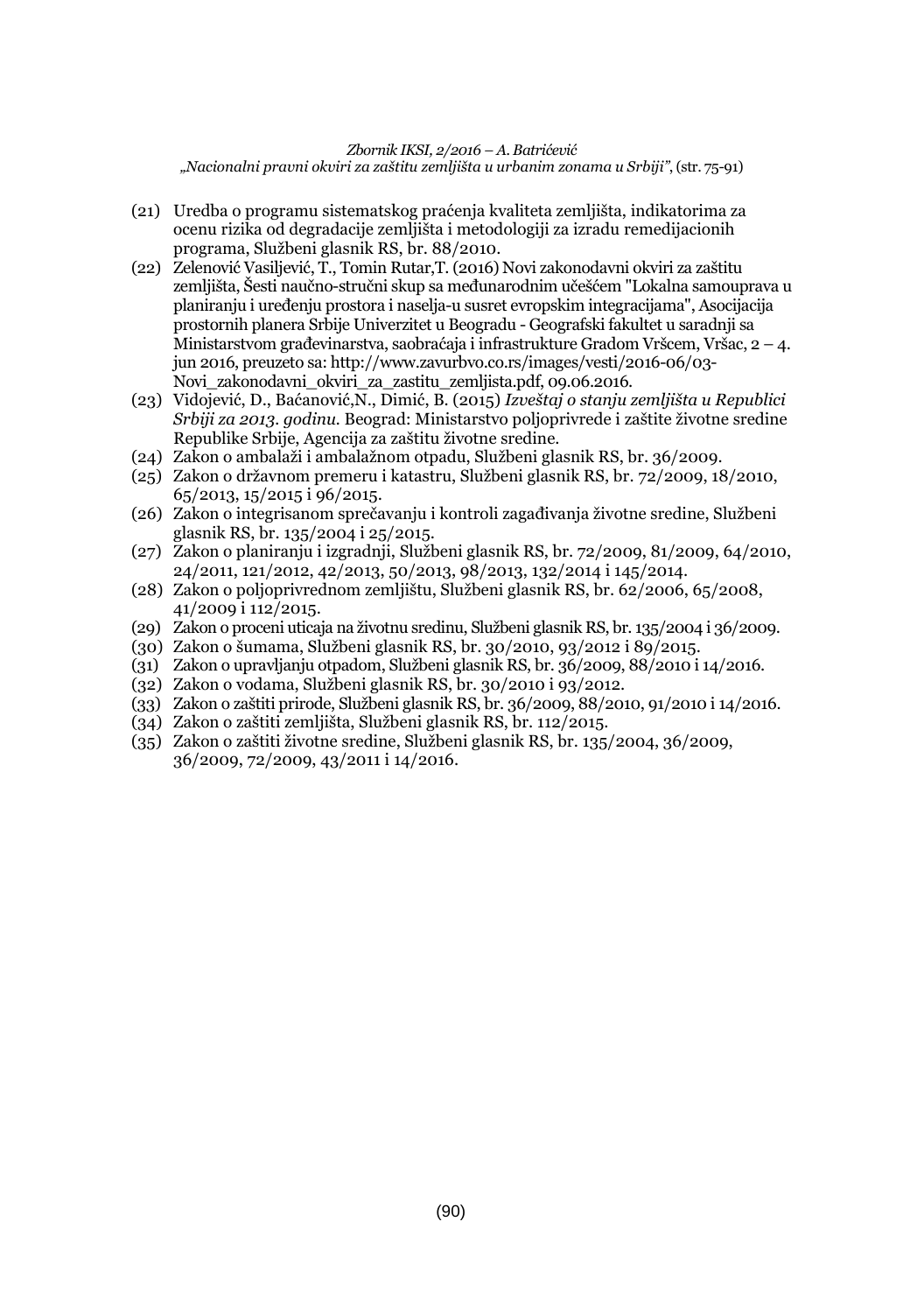## NATIONAL LEGISLATIVE FRAMEWORKS FOR THE PROTECTION OF SOIL IN URBAN AREAS IN SERBIA

*Soil represents one of the most important renewable resources and its good quality and sustainable use are preconditions for the survival of numerous ecosystems on a global level. Irrational exploitation of natural resources, industrialisation and expansion of population in the cities contribute to the increase of soil pollution, particularly in the urban zones, which causes negative consequences on human health and environment. That is the reason why the author of this paper briefly presents current state of soil quality in larger cities in Serbia, with special focus on the presence of pollutants, as well as to analyze existing national legal frameworks relevant for the protection of soil from negative anthropogenic impacts, including preventive provisions but also the norms of penal, i.e. criminal and misdemeanour law. In attempt to contribute to the improvement of state in this field, the author highlights the most important principles on accordance with which the legal protection of soil should be developed in Serbia, suggesting some innovative solutions regarding the incrimination of prohibited human activities consequences of which may harm or endanger this eco-medium.*

*KEYWORDS: soil / pollution / urban zones / criminal offences / misdemeanours*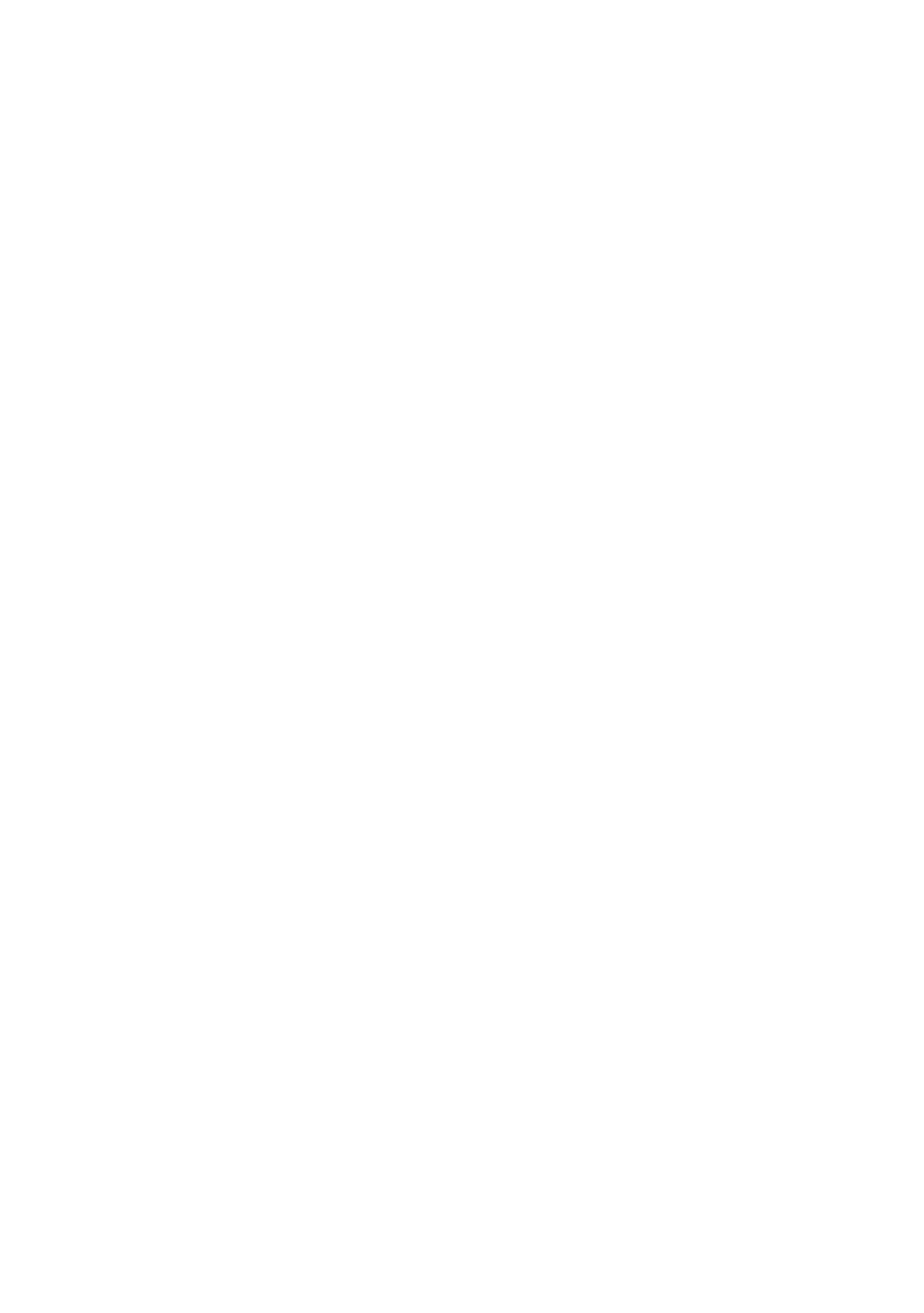Zbornik Instituta za kriminološka i sociološka istraživanja 2016 / Vol. XXXV / 2 / 93-108 Pregledni naučni rad UDK: 343.533::004

## TERORIZAM U SAJBERPROSTORU

Marko Krstić Ministarstvo unutrašnjih poslova Republike Srbije, Policijska uprava u Šapcu

*Cilj rada je istraživanje sve većih opasnosti sajber-terorizma gde će se razmotrati njegov koncept i pokušati dati odgovor zašto teroristi sprovode ovaj vid aktivnosti. U radu će se prezentovati okruženja koja predstavljaju najveći rizik, profilne informacije o tome ko može predstavljati pretnju i opšte klasifikacije napada i opasnosti koje isti nose sa sobom. Čini se da se među glavnim motivacijama terorista razmatra njihova upotreba interneta za različite aspekte terorističke kampanje kao što su propaganda i zapošljavanje. To će razmotriti različite taktike koje koriste i prezentovati način na koji je internet pružio novu priliku za teroriste u njihovom provođenju kampanja i kako je adaptiran za njihove potrebe. Sajber-terorizam je nova teroristička taktika u ekspanziji i koja koristi informacione sisteme ili digitalne tehnologije, posebno internet, ili kao instrument delovanja ili kao mete, gde predstavljaju bojno polje za teroriste gde oni nastoje da ga iskoriste kao sredstvo za unapređenje njihove kampanje i napada. Kako se razvijena društva sve više oslanjaju na elektronske komunikacije, sistemi za kontrolu i trgovinu stvaraju potencijal za teroriste da pogode metu postaje sve realnija mogućnost. Internet danas postaje više način života i olakšava svojim korisnicima da postanu mete sajberterorista.*

*KLJUČNE REČI: terorizam / sajber-prostor / sajber-terorizam / sajber-teroristi / internet*

E-mail: marko.krstic.1982@gmail.com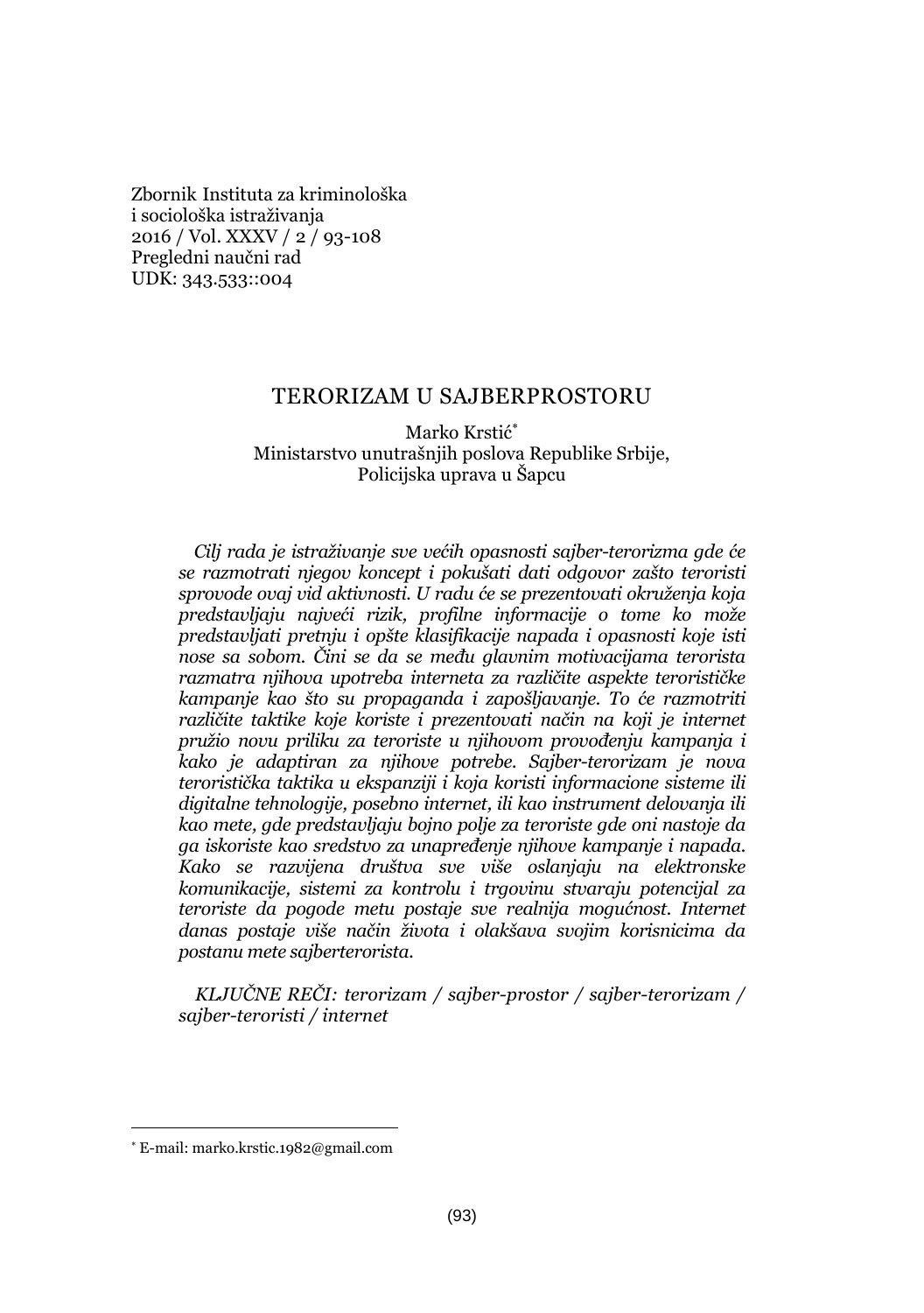## UVOD

Ekspanzija tehnologije uslovljava sve veću upotrebu interneta od strane terorističkih organizacija i njihovih pristalica za različite svrhe, uključujući regrutovanje, finansiranje, propagandu, obuku, podsticanje na izvršenje terorističkih akata, kao i prikupljanje i širenje informacija za te svrhe. U virtuelnom svetu, sajber-teroristi koriste kompjuter kao alat za napad na drugi kompjuter gde ti napadi ne ostaju samo u virtuelnom svetu, već su usmereni i na živote ljudi i njihovu imovinu. Povećanje korisnika interneta i zavisnosti od istog, dramatično povećavaju bezbednosne rizike i iako su mnoge prednosti ovog globalnog medija evidentne, on se sa druge strane često koristi da se olakša komunikacija unutar terorističke organizacije. Zabrinutost zbog potencijalne opasnosti koju predstavlja sajberterorizam je itekako osnovana, što ne znači međutim, da su svi strahovi koji se artikulišu u medijima, državnim institucijama i u drugim javnim forumima, racionalni i razumni.

Internet je inače izrazito globalni medij i ima potencijal da doprinese da sva društva zajedno osiguraju jednak pristup informacijama, ali u isto vreme predstavlja platformu akterima da unaprede svoje kriminalne ciljeve, kao i da se angažuju i organizuju terorističke akte. Danas je internet sve dostupniji i zastupljeniji i ima sve veći značaj u našim društvima, a teroristi logično prate ovaj trend i sve to maksimalno koriste. Kombinacija ovog novog medija i rastuće pretnje globalnog terorizma poziva na tradicionalne pravne odgovore države. Sajber-prostor, internet, intranet i ekstranet, postali su najvredniji i istovremeno najkritičniji resursi, a teroristi i sajber-kriminalci će maksimalno iskoristiti tehničke, pravne, političke i kulturne slabosti i širok spektar ranjivosti sistema. Pretnja sajberterorizma izaziva je okupirala naslove i pažnju političara, stručnjaka za bezbednost i javnosti, jer je terorizam fleksibilna pretnja i stalno će tražiti slabe tačke u državama ili organizacijama koje su mete napada. Veliki deo literature o sajber-terorizmu pretpostavlja da su ranjivost računarskih mreža i ranjivost kritične infrastrukture identični i da te slabosti izlažu nacionalnu bezbednost značajnom riziku.

Tokom proteklih nekoliko decenija, digitalna revolucija je podigla globalnu povezanost na potpuno novi nivo i samim tim su veliki izgledi da će sajber-prostor u budućnosti postati "poligon" za terorističke aktivnosti. Postaje jasno da se ciljevi terorista moraju prebaciti sa "bruto" nanošenja panike, smrti i razaranja, na ometanje vitalnih informacionih sistema preko sajber-napada koji će svakako imati prednost nad fizičkim napadima, inače karakterističnim za teroriste. Ideja sajberterorizma postoji već duže vreme, ali postavlja se pitanje, u kojoj meri su terorističke grupe svesne štete koju mogu da nanesu koristeći informacije i komunikacione tehnologije? Da li sajber-terorizam predstavlja ozbiljan i realan rizik ili pak fantomsku i virtuelnu pretnju? Širina oblasti u kojima sajber-teroristi mogu izvršiti napad je u najmanju ruku zastrašujuća. Ovaj oblik terorizma je realna opasnost u eri brzog tehnološkog razvoja i više je nego očigledno da njegov model delovanja sa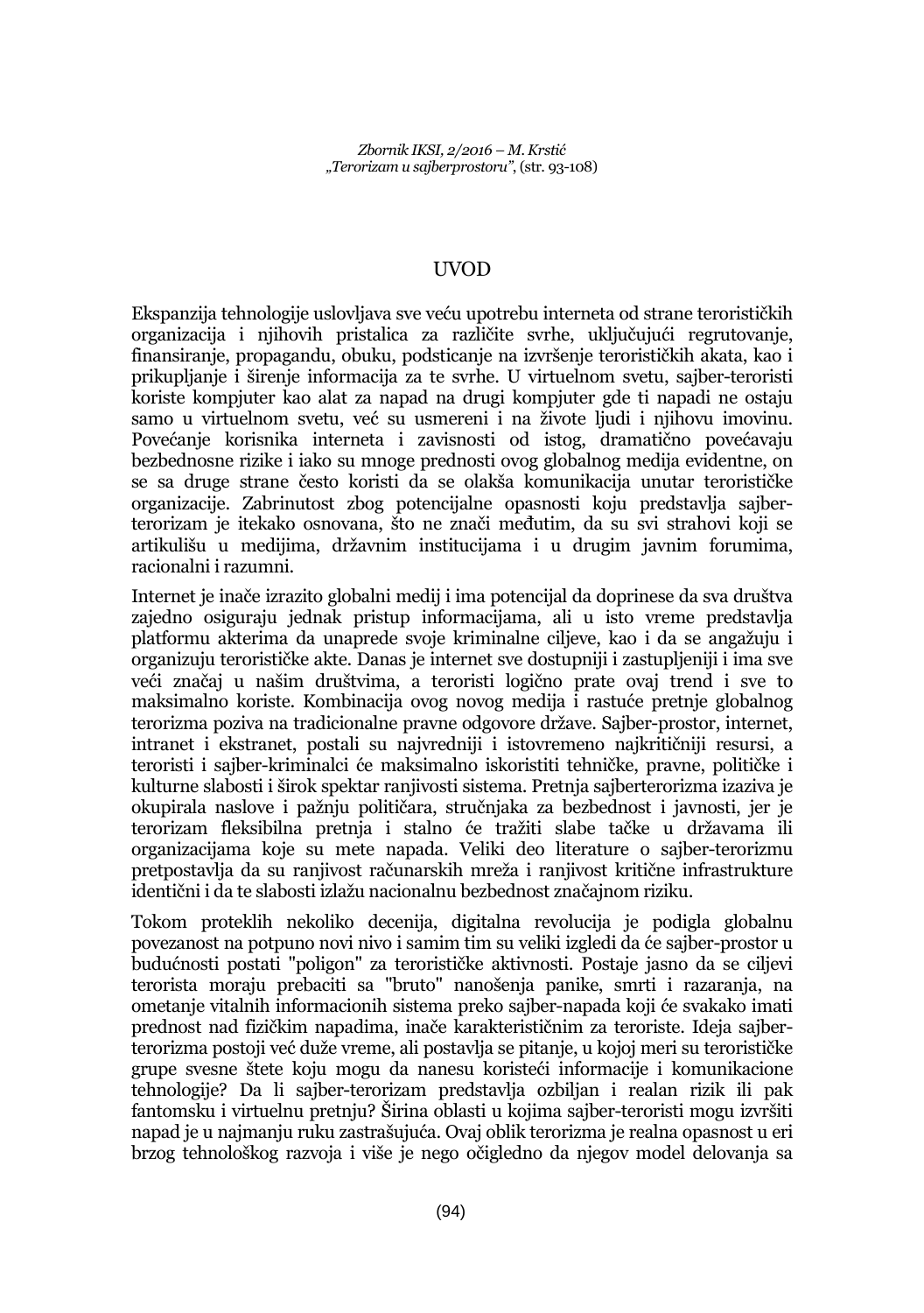vremenom postaje sve sofisticiraniji i nepredvidiviji. Potencijalne mete su sistemi koji kontrolišu odbranu države i kritične infrastrukture i "teroristi budućnosti" će voditi ratove bez direktnog kontakta i eksplozija bombi. Da bi se razumeo sajberterorizam, važno je obratiti pažnju na njegovu pozadinu, kako bi se videlo kako terorističke organizacije ili pojedinci koriste prednosti i pogodnosti novih tehnologija i kakve mere vlada i međunarodnih organizacija preduzimaju da pomognu u borbi protiv njega. Sajber-terorizam je danas postao novo oružje za uništavanje ekonomske, političke i sociološke strukture i stoga je neophodno razmotriti različite namere, događaje, akte i domete kompjuterske tehnologije na kojima se temelji terorizam.

Kako su računari i mreže postale "žila kucavica" za svaku funkciju u državi i inostranstvu, u njima leži novi put za eksploataciju i zloupotrebu od strane sajberterorista. Njihovi napadi na sigurnosne mreže i informacije predstavljaju kompleksne probleme koji su aktuelni u novim oblastima nacionalne bezbednosti i javne politike.

### DEFINISANJE I SPECIFIČNOSTI SAJBERTERORIZMA

Sajber-terorizam predstavlja novu verziju terorističke aktivnosti i predstavlja krivično delo upotrebe savremenih tehnologija kroz nekonvencionalne napade na daljinu, izvan fizičkih i državnih granica, uz pomoć tzv. "sajberspace" (sajber prostor). Korisnik interneta, pa samim tim i terorista, može lako sakriti svoj identitet i postati anoniman u ovom "prostoru" (Moslemzadeh, Manap, 2013) a za sajber-terorizam je još karakteristično da se ne zna tačno mesto gde se odvija napad koji ima naglašenu tendenciju da prelazi nacionalne granice nakon čega "iščezava" (Brenner, 2004).<sup>1</sup> Ovaj vid napada možda ne predstavlja direktnu pretnju po živote ljudi kao u slučaju tradicionalnog terorističkog napada <sup>2</sup>, ali bi svakako mogao da uništi ili ozbiljno ošteti kompletan ekonomski i društveni sistem jedne zemlje. Upravo iz tog razloga se slobodno može reći da je sajberterorizam definitivno realna opasnost koja će, nažalost, sve više uzimati maha u budućnosti (Cottim, 2010). Sajber-oružja postaju sve moćnija i jednostavnija za korišćenje sa grafičkim korisničkim interfejsima koji zahtevaju malo veština od strane korisnika (Denning, 2000)*.* Zbog svoje dostupnosti, sajber-terorizam koristi asimetrična sredstva, protiv kojih još uvek ne postoje dovoljno efikasni i delotvorni instrumenti borbe (Kurmnik, Ribnikar, 2003).

<sup>1</sup> Konvencija o sajber-kriminalu je jedan od najvažnijih međunarodnih ugovora ovoga tipa i iako je ova konvencija kategorisana kao regionalna borba protiv sajber-terorizma, mnoge države su je ratifikovale i tako postale članice-potpisnice, jer su shvatile njen značaj. Međutim, najznačajniji sporazum o sajber-kriminalu ne obuhvata ovaj vid terorizma i stoga bi najbolje bilo da se on dopuni posebnim protokolom o sajber-terorizmu.

<sup>2</sup> Može se reći da je sajber-terorizam isti kao i "fizički", "konvencionalni" terorizam, osim što za napade koristi kompjutere (Brett, 2007) gde umesto da izvrše akte nasilja protiv lica ili fizičke imovine, sajber-teroristi vrše razaranja i "prekide" digitalne imovine (Denning, 2007).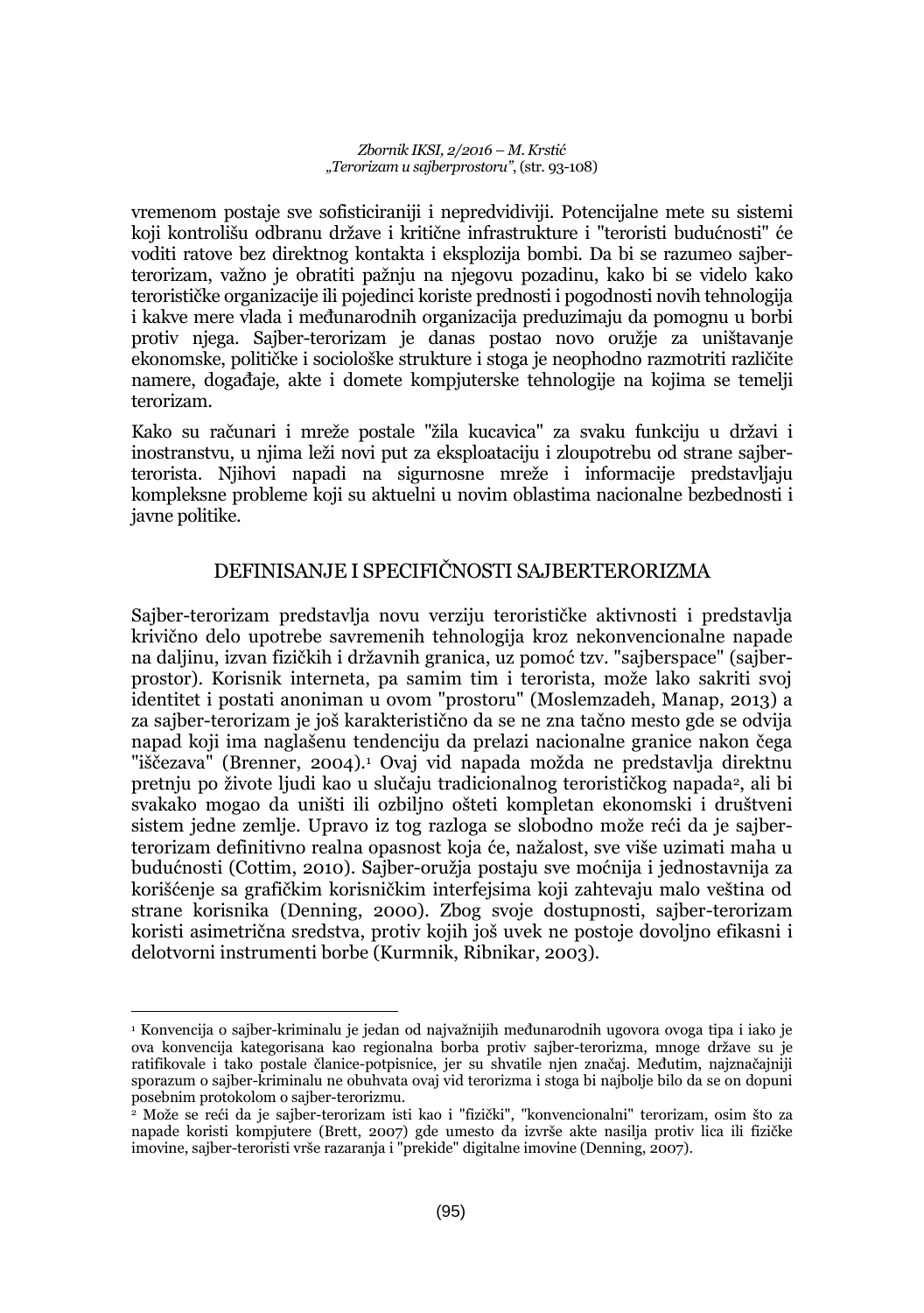Beri Kolin *(Berry Collin),* viši istraživač na Institutu za bezbednost i obaveštajne poslove u Kaliforniji, je kreirao termin sajber-terorizam još 1980. godine. Koncept se sastoji od dva elementa: "sajber-space" i terorizma. Prvi može biti zamišljen kao "ono mesto u kome kompjuterski programi funkcionišu i pokreću podatke" i ovi napadi moraju imati "terorističku komponentu" kako bi se kvalifikovali kao čin sajber-terorizma; moraju da uliju strah i poseduju političku motivaciju. Teroristi "koriste" računar kao potporu njihovim aktivnostima, bez obzira da li za propagandu, komunikaciju, ili u druge svrhe <sup>3</sup> (Conway, 2005).

Ovaj oblik terorizma se dalje definiše kao: "sa predumišljajem, politički motivisani napadi na informacije, računarske sisteme, programe i podatke koji rezultiraju nasiljem nad nevojnim ciljevima od strane grupa nižih nivoa". Sajber-terorizam omogućava teroristima da se više fokusiraju na napade kroz virtuelni rat bilo gde u svetu, po niskoj ceni, sa visokim nivoom anonimnosti i bez vremenskog ograničenja ili prostora (Siraj, 2009). Prema Filipu Brunstu *(Philiph Brunst),* postoje razmimoilaženja u formulisanju sajber-terorizma usled nedostatka tačne terminologije o ovom pojmu. Mark Polit *(Mark Pollit)* ga definiše kao "planske, politički motivisane napade na informacije, računarske sisteme, računarske programe i podatke koji imaju za rezultat nasilje nad civilima"(Cassim, 2012). Sajber-napad podrazumeva neovlašćene mrežne povrede i krađu intelektualne svojine i drugih podataka i često je finansijski motivisan (Theohary, Rollins, 2015). Džejms Luis *(James Luis)* iz Centra za strateške i međunarodne studije nudi jasnu definiciju ovog fenomena, uz napomenu da je sajber-terorizam "upotreba računarskih mrežnih alata prema kritičnim tačkama nacionalne infrastrukture u cilju prinude ili zastrašivanja vlasti i civilnog stanovništva" (Herzog, 2011).

Sajber-terorizam je još neprozirniji i zagonetniji termin od klasičnog terorizma, predstavljajući još jedan "sloj" u već ionako spornom konceptu. Sajber-događaji se, uopšte, često pogrešno prezentuju javnosti i pogrešno tumače u medijima. Ljudi imaju tendenciju da koriste termine *sajber*, *sajber-terorizam*, *sajber-kriminal*, i *hakerizam* naizmenično, iako postoje bitne, ponekad veoma osetljive razlike između ovih naizgled istih pojmova (Starr, 2012). Druga oblast sa etičkim dilemama uključuje nedržavne aktere čiji su sajber napadi politički ili društveno motivisani. Ovaj domen sukoba se često naziva "haktivizam", jer predstavlja sublimaciju hakovanja i aktivizma. Ako su napadi dizajnirani da budu dovoljno destruktivni i ako ozbiljno škode i terorišu društvo, mogu se kvalifikovati kao "sajberterorizam" ili "integracija sajber-napada sa terorizmom" (Denning, 2008). Radna definicija ovog fenomena se promenila tokom vremena i ovaj izazov nije isti za opšte studije terorizma, u kojima je već godinama, najčešća i najkarakterističnija taktika

<sup>3</sup> Podrška i izvor finansiranja terorista nije uvek samo u vidu novca, jer terorističke organizacije mogu da koriste internet kako bi u svoje aktivnosti uključile druga zamenljiva dobra (zlato ili dragulje, na primer) akumuliraju zalihe, ili regrutuju svoje vojnike (Hinnen, 2004).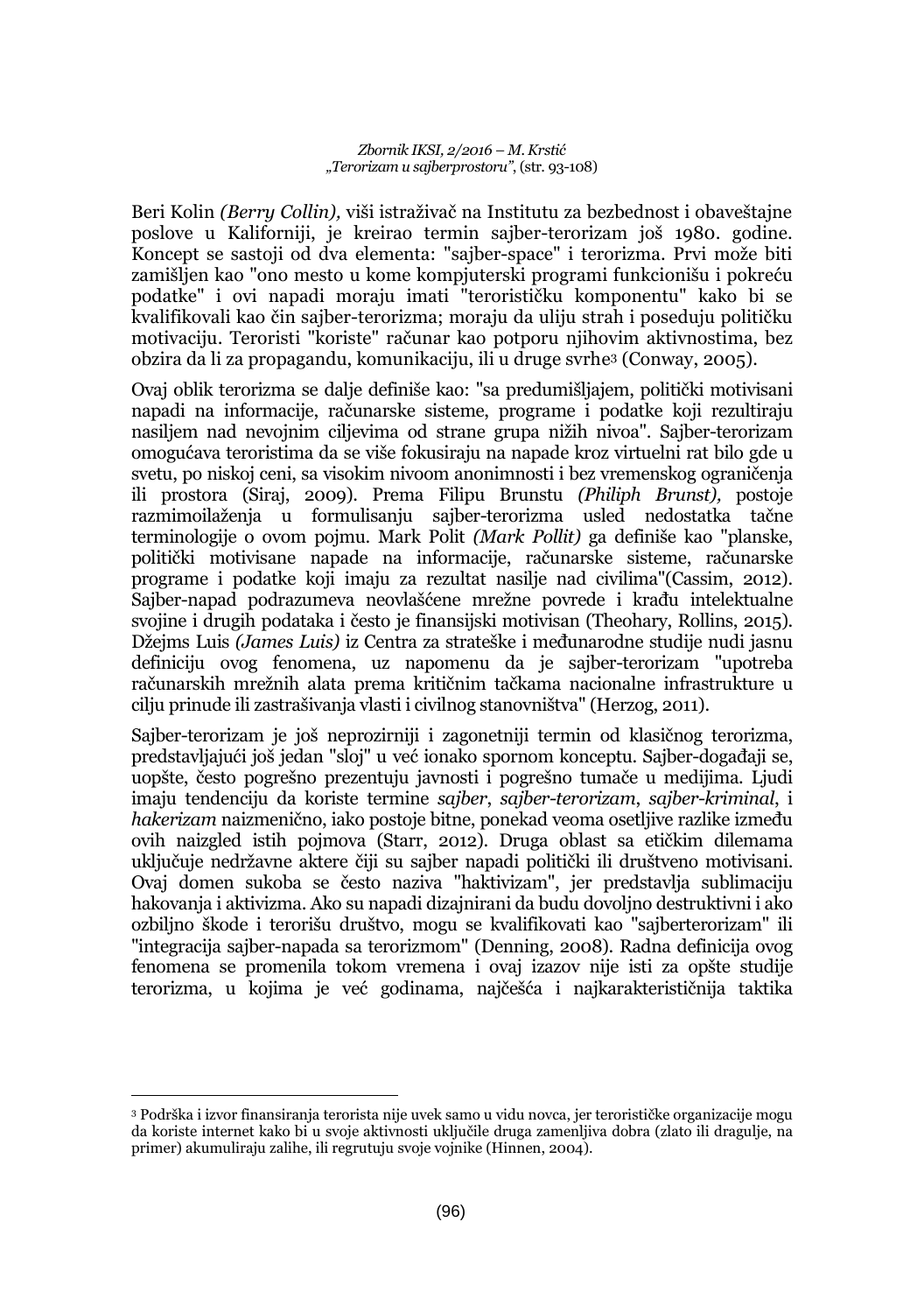bombardovanje. Drugo, ono što će biti uključeno u definicijama, ili čak u tipologiji, obično se bazira na osnovu ličnih perspektiva istraživača<sup>4</sup> (Keith, 2005).

Terorizam predstavlja presek nasilnog kriminala i političke aktivnosti, a njegova politička priroda je zapravo ono što ga diferencira od ostalih kriminalnih aktivnosti motivisanih finansijskom dobiti ili ličnim animozitetom. U principu, špijunaža i kriminalna aktivnost ne predstavljaju terorizam, ali ih ne treba ih smatrati ni delom sajber-terorizma (Nelson, *et.al*, 1999). Neophodno je definisati konkretno mesto gde se sajber-prostor i terorizam spajaju i iako se ovi napadi javljaju u sajber-prostoru, oni i dalje pokazuju neke zajedničke elemente sa svim aktima konvencionalnog terorizma: 1 sa predumišljajem preduzeto nasilje, 2. politički karakter, 3. usmerenost na civilne ciljeve, 4. nasilje sprovedeno od strane *ad-hoc* grupa (Hunt, 2004). Treba naglasiti da se termin sajber-terorizam odnosi samo na terorističke akcije preduzete od strane pojedinaca, grupa pojedinaca ili organizacija, jer u slučajevima u kojima država deluje na isti način, to bi se smatralo činom agresije ili uporebe sile prema međunarodnom pravu, što se najčešće kvalifikuje kao informatički rat (Gable, 2010).

Koreni ovog pojma mogu se pratiti unazad do ranih 1990-ih, kada je brz rast u upotrebi interneta i raspravama o nastajanju "informatičkog društva" pokrenuo nekoliko studija o potencijalnim rizicima sa kojima se suočavaju visoko umrežene, visoko tehnološki zavisne države. Već 1990. godine, *Nacionalna akademija nauka* u SAD počela je izveštaj o Kompjuterskoj bezbednosti sa rečima: "U opasnosti smo, jer cela Amerika zavisi od kompjutera; sutrašnji terorista može biti u stanju da učini više štete sa tastaturom nego sa bombom".<sup>5</sup> Prvo, iz psihološke perspektive, dva najveća straha savremenog doba se sublimiraju u izraz "sajberterorizam": strah od slučajne, nasilne viktimizacije sa nepoverenjem i otvorenim strahom od kompjuterske tehnologije. Nepoznata pretnja se smatra više pretećom i opasnom od poznate pretnje i iako sajber-terorizam ne podrazumeva direktnu opasnost od nasilja, njegov psihološki uticaj na zabrinuta društva može biti moćan isto kao i posledica "terorističkih bombi". Neznanje je treći faktor, jer sajberterorizam sintetizuje dve sfere: terorizam i tehnologije, tako da mnogi ljudi ne razumeju ovo u potpunosti i stoga imaju tendenciju da ga se plaše (Studies in Conflict & Terrorism, 2005).

<sup>4</sup> Sajber-terorizam ne predstavlja jedini način infrastrukturnog prekida. Nakon Prvog svetskog rata, evropski stratezi su identifikovali važne potencijalne napade na infrastrukturu, sposobne da "osakate" operativne sposobnosti neprijatelja. Te teorije su implementirane u praksu tokom Drugog svetskog rata od strane Kraljevskog ratnog vazduhoplovstva i vojske SAD tokom operacije usmerene na uništenje ratnih objekata, onemogućavanja transportnog sistema i prekida struje i imaju slične efekte kao sajber-terorizam (NATO).

<sup>5</sup> Iza izolovanih i upornih napada na zvanične veb lokacije, potencijalne mete za hipotetički sajberteroristički akt u SAD uključuju većinu kritične infrastrukture nacije: komunalne usluge, kao što su struja, voda i gas, objekti i njihovi sistemi za snabdevanje, finansijske usluge, kao što su banke, bankomati i trgovačke kuće; i informacioni i komunikacioni sistemi. Ova situacija oblikuje neku vrstu bojnog polja i može da deluje kao multiplikatorna sila za tradicionalne terorističke akte (Estevez-Tapiador, 2004).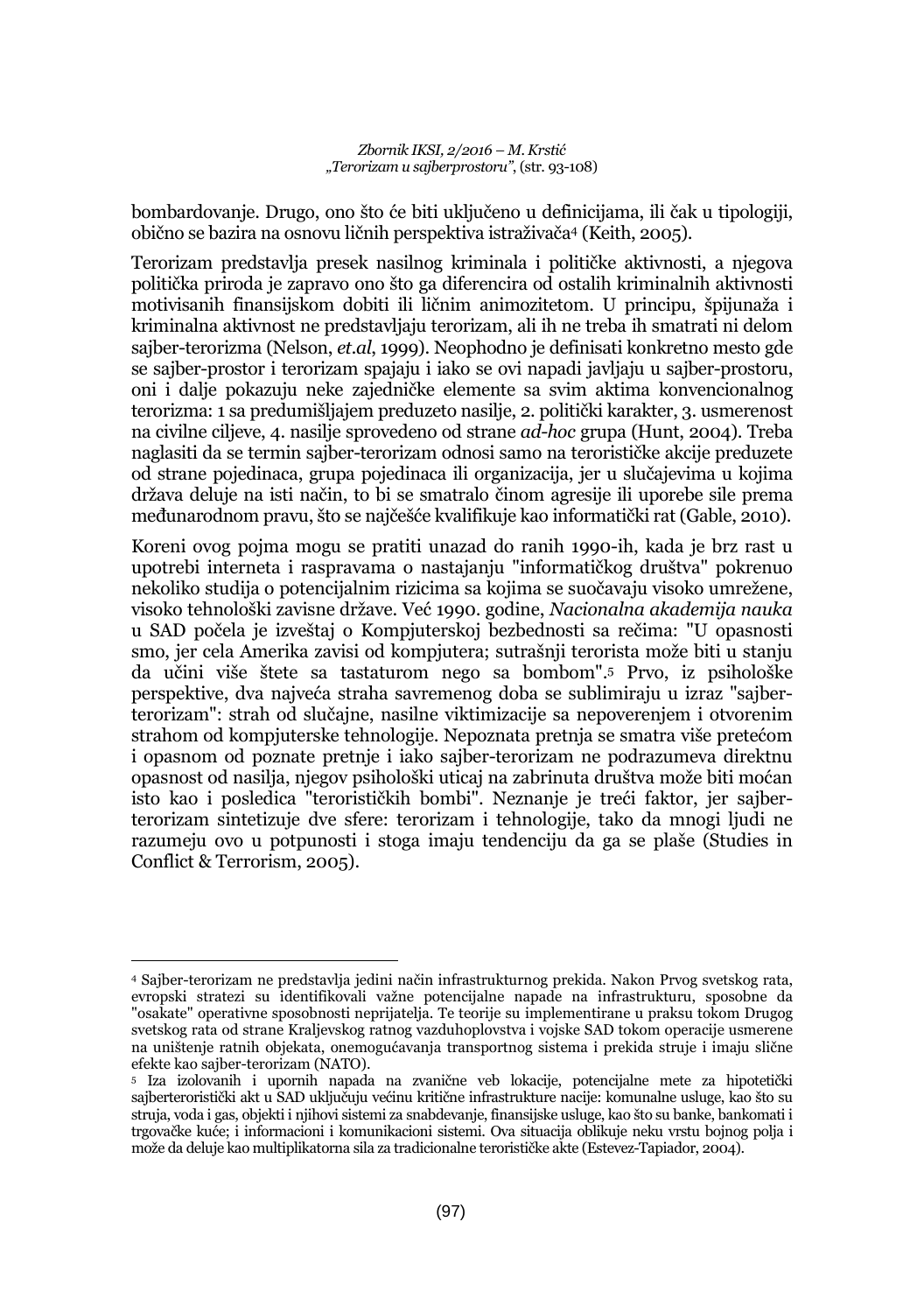Nakon 9/11, bezbednost i diskurs terorizma prezentuju vidljivu ekspanziju ovog oblika sajber-terorizma, s obzirom na štetu koju može da nanese.<sup>6</sup> Postoji nova politička dimenzija sa novim fokusom na ovaj vid terorizma a rasprave o nacionalnoj bezbednosti, uključujući i bezbednost sajber-prostora, uvek privlače političke aktere sa programima koji prevazilaze konkretne debate o sajber-terorizmu"<sup>7</sup> (US insstitute of peace contens). Pretpostavka ili cilj sajber-terorizma je da nacije i kritična infrastruktura postanu zavisni od računarskih mreža i njihovog rada, čime bi nova vrsta ranjivosti bila stvorena - "ogromna elektronska Ahilova peta". Samim tim, neprijateljski narod ili grupa bi mogli da iskoriste te slabosti da prodru u slabo sigurnu računarsku mrežu i ometaju ili čak onesposobe njene vitalne funkcije (Lewis, 2002).

### OBRASCI DELOVANJA

Računarski napad se može definisati kao akcija usmerena protiv kompjuterskih sistema kako bi se prekinuo rad opreme, kontrole prerade, promene ili korumpiranje sačuvanih podataka. Sajber-terorizam može da se realizuje na više različitih nivoa<sup>8</sup> gde je najjednostavniji napad jedne osobe na drugu preko računara (Pope, 2014). Ali različite metode napada ciljaju različite ranjivosti i uključuju različite vrste oružja, od kojih neke mogu biti u okviru postojećih mogućnosti nekih terorističkih grupa <sup>9</sup> (Wilson, 2005). Sajber-terorizam predstavlja približavanje sajber-spejsa i terorizma i odnosi se na nezakonite napade i pretnje napada na računare, mreže, a podaci koji se nalaze u njemu, težeći da zastraše ili prisile vladu ili

<sup>6</sup> Dokazano je da su teroristi koristili internet u planiranju svojih operacija 9/11. Računari oduzeti u Avganistanu navodno su otkrili da je Al Kaida prikupljala obaveštajne podatke o ciljevima i slanju šifrovanih poruka preko interneta. Kao što je nedavno otkriveno, 16. septembra 2002. godine, Al Kaidine ćelije koje deluju u Americi navodno su koristili usluge telefonske veze zasnovane na Internetu da komuniciraju sa ćelijama u inostranstvu. Ovi incidenti ukazuju na to da se internet koristi kao *"ciberplaning"* sredstvo za teroriste, gde on pruža teroristima anonimnost, komandne i kontrolne resurse, kao i niz drugih mera da koordiniraju i integrišu opcije napada (Thomas, 2003).

<sup>7</sup> Postoji čitav "arsenal" reči kompjuterskog kriminala: *infowar, netwar, sajberterorizam, ciberharasment, virtuelni rat, digitalni terorizam, cybertatcits, kompjutersko ratovanje, napad "preko" i sajber-provala*. Oni se koriste da pokažu šta neki vojni i politički stratezi opisuju kao "novi terorizam" našeg vremena.

<sup>8</sup> Sajber prestupnici mogu koristiti automatizaciju da pojačaju svoje aktivnosti a jedan od primera ovakvog pristupa je *"Spam"*, gde prestupnici mogu poslati milijarde neželjenih masovnih "spamova" preko poruka u kratkom vremenskom periodu. Hakerski napadi su još jedan primer upotrebe automatizacije, gde je 80 miliona hakerskih napada svaki dan rezultat dostupnosti softverskih alata koji mogu da napadnu hiljade kompjuterskih sistema u razmaku od samo nekoliko sati (Gerke, 2010).

<sup>9</sup> Napad na računarsku mrežu *(CNA),* ili "napad preko" remeti integritet ili autentičnost podataka, obično kroz zlonamerni kod koji menja programsku logiku koja kontroliše podatke, što dovodi do grešaka u izlazima. Hakeri oportunistički pretražuju internet u potrazi za kompjuterskim sistemima koji su pogrešno podešeni ili gde nedostaju neophodni sigurnosni softveri. Jednom zaražen zlonamernim kodom, računar se može kontrolisati na daljinu od strane hakera koji mogu, putem interneta, slati poruku komandi da špijunira sadržaje tog računara ili napadima ometaju druge računare. Sajber-napad obično zahteva da ciljani računar ima neku unapred postojeću manu sistema, kao što su greške u softveru, nedostatak zaštite antivirusa ili pogrešnne konfiguracije sistema, koju zlonamerni kod zna da iskoristi*.*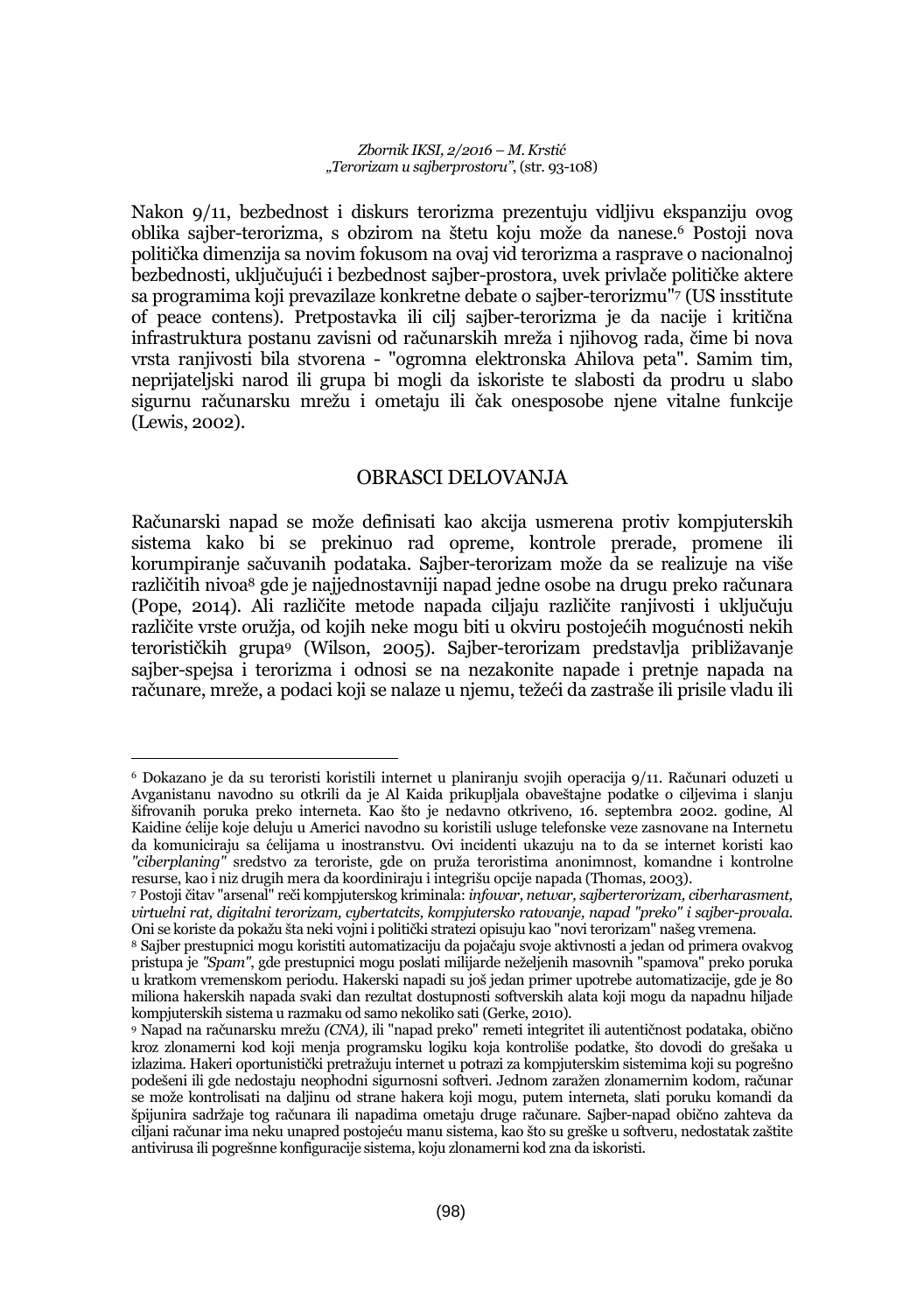svoje ljude u cilju političkih ili društvenih promena.<sup>10</sup> Dalje, da bi se napad kvalifikovao kao sajber-terorizam, trebalo bi da dovede do nasilja protiv lica ili imovine, ili bar da izazove dovoljno štete ili straha. Teroristi su se preselili u sajber prostor da olakšaju tradicionalne oblike terorizma kao što je napr. bombardovanje. Oni oni koriste internet za komunikaciju, koordinaciju događaja i unapređenje njihovog programa i iako takva aktivnost ne predstavlja sajber-terorizam u užem smislu, pokazuje da teroristi imaju izvesnu nadležnost i primat koristeći nove informacione tehnologije (Denning, 2000).

Dening *(Denning)* tvrdi da ako su teroristi u stanju da se adekvatno obuče i steknu odgovarajuće tehnološke veštine, što bi bilo opasno za ceo svet. On dalje navodi: "Da bi se razumela potencijalna opasnost od sajber-terorizma, moraju se uzeti u obzir dva faktora: prvo, da li postoje ciljevi koji su ranjivi na napade koji mogu dovesti do nasilja ili teških povreda i drugo, da li postoje "glumci" i akteri sa sposobnošću i motivacijom da ih sprovedu<sup>11</sup> (Imran, 2014).

Propustljivost sajaber-prostora znatno olakšava terorizam u njemu i ovaj prostor se razlikuje u tom pogledu od fizičkih granica gde npr. imigracioni službenici kontrolišu ulazak stranaca i njihov ulazak u zemlju, dok carinici kontrolišu uvezenu robu kako bi se utvrdilo da nije krijumčarena. Sajber-prostor može da se koristi da pobedi ovaj sistem i izbegne kontrole i inspekcije i teroristi u različitim zemljama mogu da razmenjuju elektronsku poštu sa malo straha da će biti praćeni i uhvaćeni<sup>12</sup> (Brenner, Goodman, 2002). Iako mnogi tvrde da je sajber-terorizam samo još jedno "vozilo" za propagandu i smicalice vlade za kreiranje straha u javnosti, bilo je nekoliko slučajeva koji jasno pokazuju da je pretnja je veoma realna i sposobnost da se sprovede akt je zaista ostvariva13. Sajber-terorizam ima nekoliko različitih karakteristika i one pomažu da se bolje razumeju razlike na tankoj liniji između sajber-terorističkog napada u odnosu na sajber-napad ili aktivnosti hakera (Puran, 2003). Najmanje polovina svih računarskih incidenata nisu uzrokovani namerno, što podrazumeva ne samo nesreće već i nenamerne posledice ranjivosti. Ta ranjivost proizilazi iz zloupotrebljene konfiguracije mreža, softverskih grešaka, nepravilno ili loše tehničke ili administrativne primene informacione bezbednosne politike,

<sup>10</sup> Fizički napadi imaju za cilj fizičke strane Interneta, čvorova i komunikacionih medija, kroz fizička ofanzivna sredstva. Fizička oštećenja namerno, ili nenamerno, mogu imati isti efekat(Kostopoulos, 2008)*.*

<sup>11</sup> Dejvid Kopeland *(David Copeland)* na primer, koristi internet materijal da napravi "nokat-bombu" sa namerom da dopre do različitih lokacija u Londonu. Iako je koristio sajber-tehnologije za pomoć u konstruisanju bombe, pitanje je da li bi on potpao pod definiciju teroriste u uobičajenom smislu te reči danas. Druga stvar je dakle, ako neko dobije instrukcije na internetu o tome kako napraviti bombu, i da li se on smatra sajber-teroristom? Uglavnom, argument je da računari treba da se direktno koriste za sajber napad terorista.

<sup>12</sup> *Cyberspace* ima ne-teritorijalno utvrđene granice, jer su troškovi i brzina prenosa poruka na Internetu skoro potpuno nezavisni od fizičke lokacije: poruke se mogu preneti sa bilo koje fizičke lokacije na neku drugu, bez degradacije, propadanja, ili značajnim zakašnjenjem i bez ikakvih fizičkih znakova ili barijera koje bi inače držali određena geografska udaljena mesta i ljude odvojene jedni od drugih.

<sup>13</sup> Primer za sajber-terorizam su upadi u CIA ili FBI da se zastraši ili prisili američki narod. Drugi primer bi bio upad u bolničke baze podataka i promenu podataka o pacijentima na način koji bi izazvali da pacijenti umiru zbog lažnih doza lekova ili alergija na hranu. U 2003. godini, projektovani iznos je bio 6,5 milijardi \$ poremećaja i štete u svetskim poslovima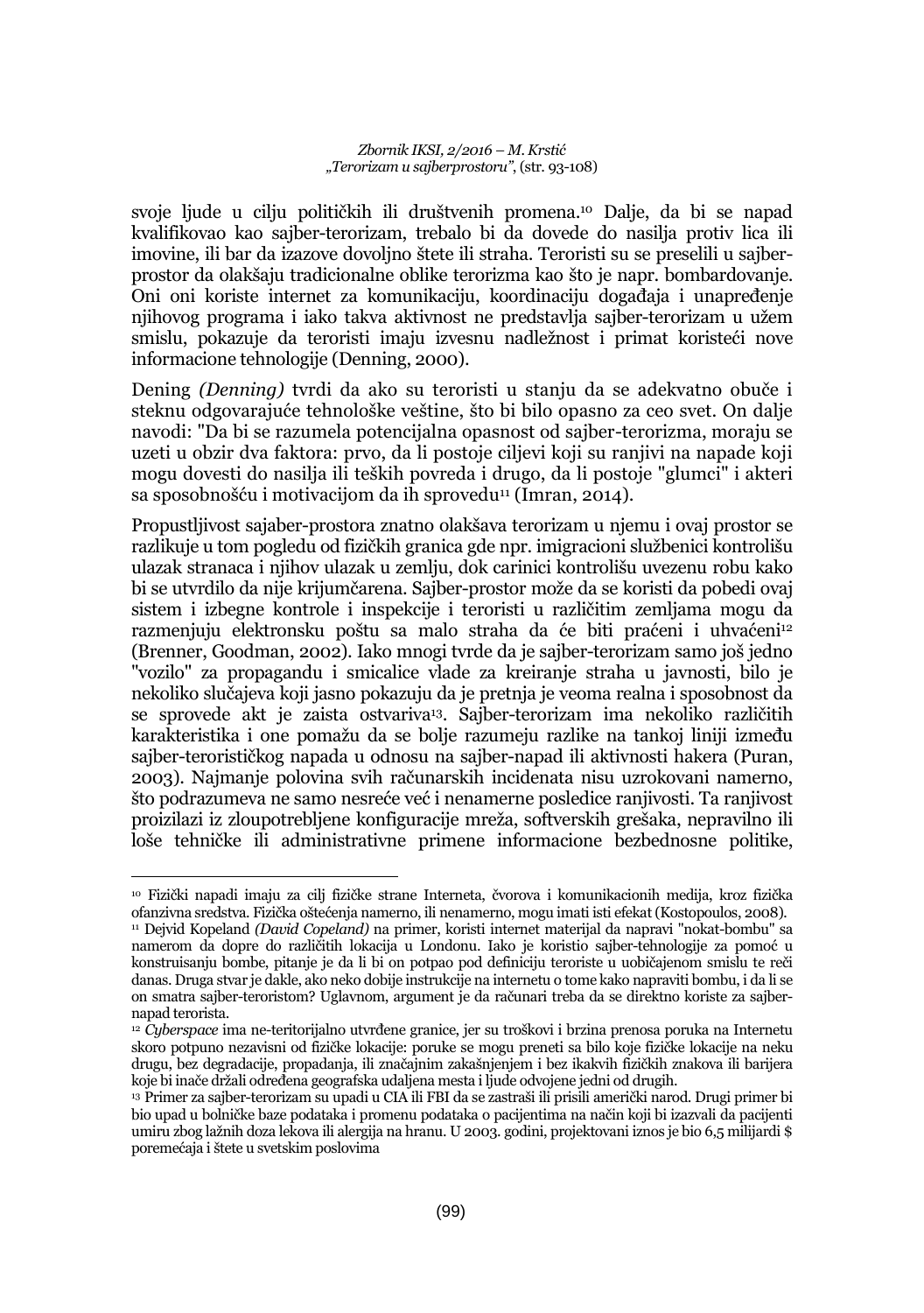neadekvatno obučeni računarski korisnici i ljudska greška (Bosch, Bailes, Fromvelt, 2004).

Dok su sajber-incidenti motivisani političkim i socijalnim razlozima, postavlja se pitanje da li su zaista dovoljno štetni ili zastrašujući da bi se okvalifikovali kao sajber-terorizam? Dok mnogi hakeri poseduju znanje, veštine i alate da napadnu kompjuterske sisteme, oni generalno nemaju motivaciju da dovedu do nasilja ili ozbiljne ekonomske ili socijalne štete<sup>14</sup> (Denning, 2000). Osim toga, uspešan sajber-teroristički događaj bi mogao da zahteva više preduslova nego znanja sredstva koja su u suštini jednom stečena, dostupna su vlasniku i može ih koristiti iznova. Na taj način, bilo bi moguće da takav ambijent omogući stvaranje potpuno novih terorističkih grupa: nema novčanih sredstava neophodnih za realizovanje akcija, a članovi bi mogli da se organizuju dosta brzo i lako pobegnu u anonimnost sajberspejsa (Weimann, 2005).

Naravno, povećanje informacija, komunikacija i komunikacionih tehnologija ne utiču samo na terorističke grupe. Informacija predstavlja "novu krv" međunarodnog sistema i mnogo promena se desilo kao kao rezultat širenja informacione infrastrukture (Conway, 2005). Danas, zapadna društva zavise u skoro svakom aspektu života od računarske komunikacije; kompjuterski sistemi kontrolišu skoro sve što je potrebno za našu svakodnevnicu i naše planove za vanredne situacije. Sajber-terorizam<sup>15</sup> je sličan po svojim karakteristikama i sa drugim ranije pomenutim oblicima terorizma (Aviv-Cohen, 2010). Kao i "konvencionalni", nastojaće da promeni mišljenje ciljane publike, međutim, može da koristi različite načine delovanja u tu svrhu (Mliyanarachci, Wijesinghe, Jayarathine). Glavni motivi za terorističko nasilje uopšte su političke, ideološke ili verske prirode i ako sajberterorizam zaista predstavlja približavanje terorizma i sajber-prostora, onda će se isti motivi primenjivati za njega, samo u drugom mediju. Mnogi od veb*-*lokacija postavljenih od strane terorističkih grupa se služe političkim ciljevima, ideologijom ili religijom i zaista*,* sajberp-rostor nudi određene prednosti nad fizičkom medijumu. Za početak omogućava sajber-teroristima pogodnosti za udaljene i anonimne operacije i takođe, izbegava potrebu za rukovanjem fizičkim oružjem i eksplozivom, kao i pratećim rizicima od spektakularne propasti propalog pokušaja kada bombe eksplodiraju prerano (Kheng, 2003).

Kao što je već objašnjeno, osim ofanzivnih operacija terorista, oni mogu efikasno da koriste sajber-prostor za bezbedne komunikacije. Al Kaidin *"Priručnik za obuku"* je samo jedan od mnogih dokaza o posvećenosti terorističkih organizacija za

<sup>14</sup> U novembru 2014. godine, izvršen je sajber napad na *Sony Pictures* od strane grupe hakera koji su identifikovani kao "*Our-mine".* Prvobitno su objavljene poverljive informacije, kao što su imena zaposlenih , adrese i plate i izazvana je takođe fizičko oštećenje velikog broja računara. Ovo je usledilo mesec dana kasnije sa zahtevom da se poništi komedija pod nazivom "Intervju" i koje je *Sony* delimično ispunio (Wallace, 2016).

<sup>15</sup> Sajber-terorizam se može manifestovati i u ometanju podakata banaka, prodora u ZTP računare, blokiranje računara za komunikaciju na međunarodnom aerodromu i brisanju biračkih spiskova 24 sata pre izbora i još mnogo toga. Svi ovi sistemi su provajderi, što znači da su povezani na Internet na jedan ili drugi način, i stoga su pod rizikom od invazije.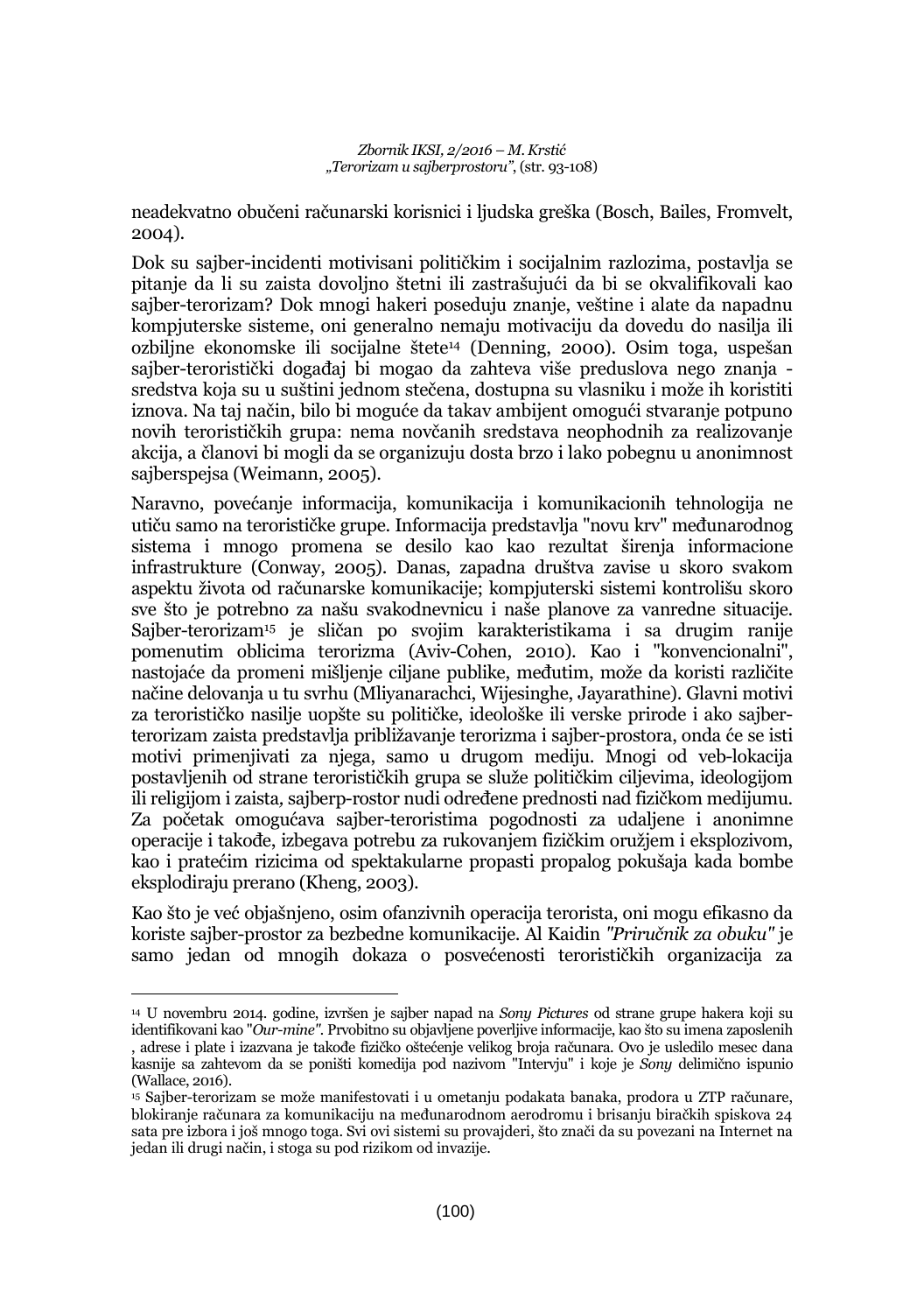bezbednom komunikacijom. Naime, među najvažnijim i najobimnijim lekcijama opisanim u ovom uputstvu su dve lekcije koje pružaju smernice o pravilnom korišćenju komunikacija i zaštiti podataka (Petreski, Bogdanoski, 2013).<sup>16</sup>

### ŠIRENJE PROPAGANDE PUTEM INTERNETA

Sajber-prostor teroristima nudi mnogo potencijala i predstavlja alat za zapošljavanje, radikalizaciju, propagandu i prikupljanje sredstava, kao i pružanje brze i jednostavne komande i kontrole 17 . S obzirom na jednostavnost upotrebe i sve veće oslanjanje na razvijena društva na internetu, mogućnost za terorističku eksploataciju se svakodnevno širi (Brantly, 2014).<sup>18</sup> Čak i pre ekspanzije interneta, Aleks Šmit i De Graf *(Alex Schmid & Janni De Graaf, 1982)* su zapazili da je "komunikaciona revolucija 20. veka značajno promenila lice terorizma" (Terrorism & the Media, 2008). Posle događaja od 9/11 i antiterorističke kampanje koja je usledila, veliki broj terorističkih grupa se preselio u sajber-prostor<sup>19</sup>, kreirajući hiljade sajtova preko kojih promovišu svoje poruke i aktivnosti. Socijalni mediji se razlikuju od tradicionalnih i konvencionalnih u mnogim aspektima, kao što su interaktivnost, dostizanje zadovoljavajuće frekvencije, upotrebljivost, neposrednost. Nove komunikacione tehnologije, kao što su relativno jeftine i dostupne mobilne i veb-mreže, stvaraju visoko interaktivne platforme kroz koje bi pojedinci planirali akcije, diskutovali i menjali njihov sadržaj (Weimann, 1983). Internet nudi moćan, jeftin i prodoran alat za komunikaciju i koordinaciju akcija, sa oko 300 miliona ljudi na mreži samo od 2000. godine. Grupe bilo koje veličine, mogu dostići jedni druge i koristiti internet da promovišu svoj program. Njihovi članovi i pratioci mogu doći iz bilo kog geografskog područja na Internetu, a mogu pokušati da utiču na spoljnu politiku bilo gde u svetu (Denning, 2007).

<sup>16</sup> Čak i pre 9/11, kompjuterska bezbednost je postala naročito ozbiljan problem za firme u SAD. *Computerworld* je objavio izveštaj sa detaljima iz oktobra 2000. godine i računarskih napad na *Microsoft corporation*, u kojima su se hakeri prerušili kao *offshore* radnici preduzeća kako bi dobili pristup internoj mreži *Microsoft-a.* Centar za strateške i međunarodne studije je kasnije zaključio da ako *Microsoft* može biti meta, nijedna kompanija nije sigurna. Računarski crv, na primer, je izazvao više od 11 milijardi \$ gubitaka u 2000. godini (Raghavan, 2003).

<sup>17</sup> Islamski teroristi su naročito aktivni na Internetu. U oktobru 2003. godine, na internet *Haganah u*, projektu posvećenom borbi protiv terorizma, navedeno je 65 aktivnih sajtova sa pripadnosti islamskim terorističkih organizacija. Među njima su Al-Aksa Martirs brigada (10 websites), Al-Kida (24), Hamas (19), Hezbolah (5), Hizb-ut-Tahrir (4), a palestinski Islamski džihad (2). Projekat je tvrdio da su teroristi dobili oko 300 dodatnih sajtova podrške (Denning, 2010).

<sup>18</sup> Iako su neki sajtovi povezani sa terorističkim organizacijama počeli da prikupljaju *Bitcoin* donacije, izgleda da je ova praksa relativno ograničena. Moguće je da se sa povećanjem tehničkih kapaciteta ovih organizacija, njihovo korišćenje digitalnih valuta takođe intenzivira. Ovo povećanje će verovatno biti malo, u odnosu na ukupno finansiranje terorizma preko drugih kanala kao što su, kidnapovanje, pretnja kompanijama, prodaja narkotika, nafte, i još mnogo toga.

<sup>19</sup> Zvanični sajtovi nekih stranih terorističkih organizacija mogu predstavljati terorističke lokacije, kao i lokacije njihovih pristalica i simpatizera. Ali kada sajtovi bez formalne terorističke pripadnosti sadrže naklonjena osećanja prema političkim ciljevima terorističke grupe, definicija postaje "zatamnjena". U poslednjih nekoliko godina veliki broj ljudi sa simpatijama gleda na talibanske sajtove koje su razvili na internetu, međutim, čestim prekidima istih, teško je pratiti njihov sadržaj i osećanja (Kaplan, 2009).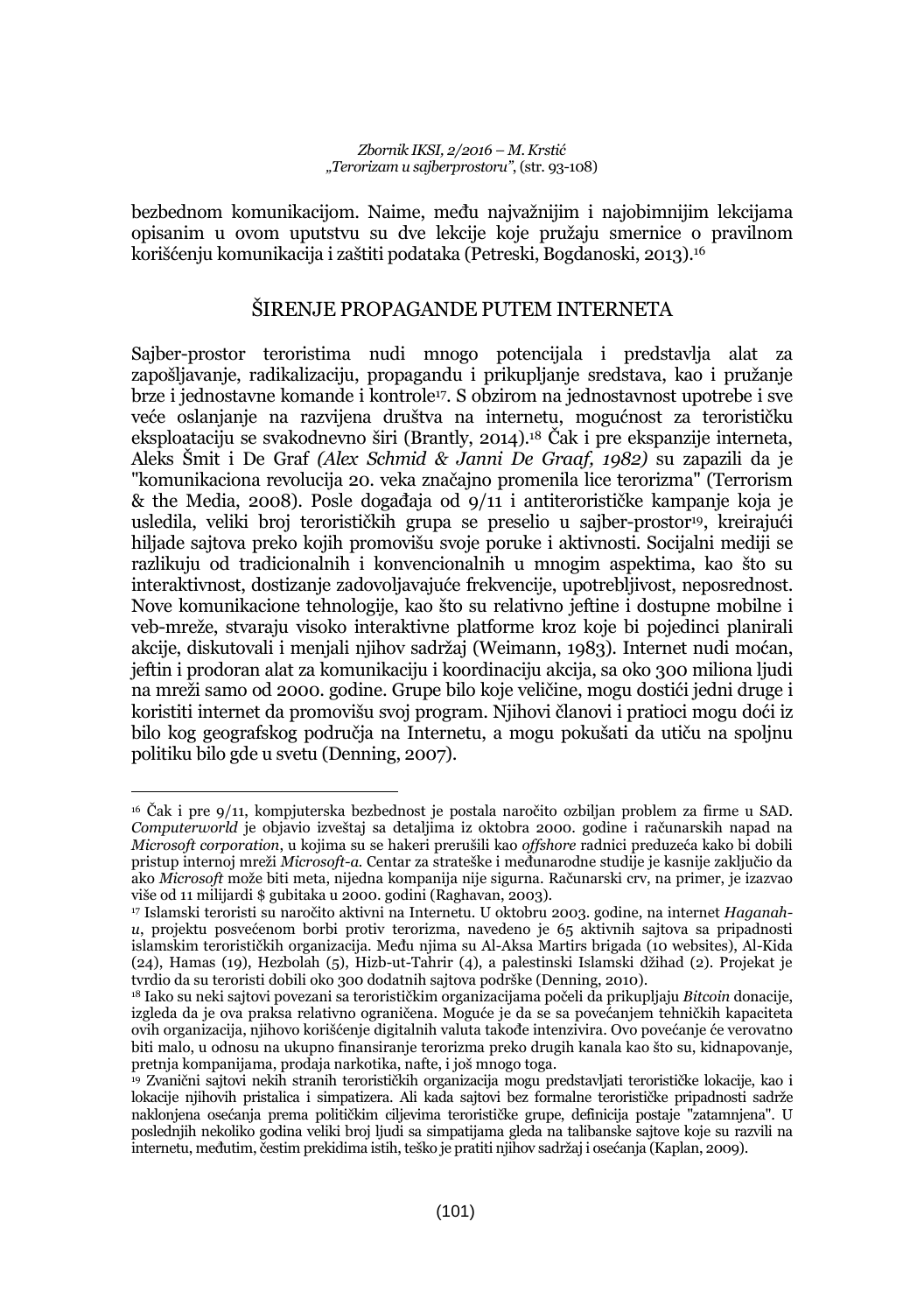Jedan od glavnih ciljeva upotrebe interneta od strane terorista je širenje propagande koja obično ima oblik multimedijalne komunikacije i pruža ideološku ili praktičnu nastavu, objašnjenja, opravdanja ili promociju terorističkih aktivnosti. One mogu da sadrže virtuelne poruke, prezentacije, časopise, rasprave, audio i video fajlove i video igre razvijene od strane terorističkih organizacija ili njihovih simpatizera<sup>20</sup>. Dalje, širenje propagande generalno nije, samo po sebi, zabranjena aktivnost, ipak, ono što čini ovaj vid propagande, za razliku od legitimnog zastupanja sa tačke gledišta, često je subjektivna procena. Promocija nasilja je zajednička tema u propagandi terorizma i širok domet sadržaja distribuiran preko interneta eksponencijalno povećava publiku koja na koju može da se utiče.<sup>21</sup> (In collaboration with the United Nations Counter, 2012). Teroristi moraju imati u svojim rukama medij da bi objasnili svoju poruku i "opravdali" svoje postupke, jer pre pojave interneta, relativno je bilo teško privući masovnu publiku (Charvat, 2014).

Pored klasičnih pretnji terorizma, uticaj savremenih medija je pokrenulo tzv propagandni rat, kome terorističke organizacije pridaju veliki značaj. Ovaj rat može biti veoma moćno psihološko oružje i može značajno povećati efekat određenih radnji. Teroristi, s jedne strane, praktikuju medijsku propagandu kako bi pokazali "apsolutno prostranstvo svojih ciljeva" <sup>22</sup>, ali u isto vreme oni su svesni koliko im šteti negativan publicitet u njihovoj realizaciji. Značenje terorističke propagande, tj četiri glavna cilja u korišćenju masovnih medija su: 1. da prenesu propagandna dela i da se usadi ekstremni strah ciljnoj grupi; 2. mobilisati širu podršku za "svoju stvar" u opštoj populaciji i međunarodno mišljenje sa akcentom na teme kao što su pravednost svog cilja i neminovnosti pobede; 3. osujetiti i poremetiti odgovor vlade i bezbednosnih snaga; 4. mobilisati, podstaći i povećati svoje birače, stvarne i potencijalne pristalice i na taj način da se povećati zapošljavanje, podizanje više novca i samim tim inspirisati nove napade (Wilkinson, 2002).

Pitanje koje se postavlja je, ko zapravo predstavlja pravu publiku i sledbenike terorista na internetu? Da li je to vlada koja će potrošiti svoj novac i energiju i goniti ih kada utvrdi potencijalne tragove ili je to onaj širok auditorijum koji će slediti teroriste i zastupa njihovu ideologiju (Commitee on homeland security, 2011). Terorizam je tesno povezan sa konceptom propagandne i pojedinci koji se njime se u javnoj sferi su žigosani kao teroristi: semantičari ističu da način na koji mi vidimo jednu osobu umnogome zavisi od naših potreba, projekcija i procena ali sud o njoj se

<sup>20</sup> Pojedine terorističke grupe koriste visoke frekvencije šifrovanog glasa, tj. održavanje veza sa državnim sponzorima terorizma. Teroristička organizacija Hamas navodno koristi šifrovane internet komunikacije za slanje mapa, slika i ostale detalje u vezi sa terorističkim napadima (Denning, 1999).

<sup>21</sup> Znanje i veštine o pravljenju bombi je dostupno na džihadističkim sajtovima u formi veoma detaljnih procedura u video uputstvima koja pokazuju kako se prave improvizovani eksplozivni uređaji. Postoje čvrsti dokazi da su takve *online* kontrukcije odigrale ključnu ulogu u bombaškim napadima na Madrid 2004. i Kairo 2005. godine, London i Zapadni Glazgov, kao i neuspeli pokušaj napada u Nemačkoj (Cohen-Almagor, 2012).

<sup>22</sup> Tajne metode uključuju donošenje šifrovanim porukama, ugrađivanje nevidljive grafičke kodove pomoću steganografija, koristeći internet za slanje pretnje smrću, i angažovanje hakere da prikuplja obaveštajne podatke kao što su imena i adrese službenika za sprovođenje zakona iz onlajn baza podataka (Cronin, 2003).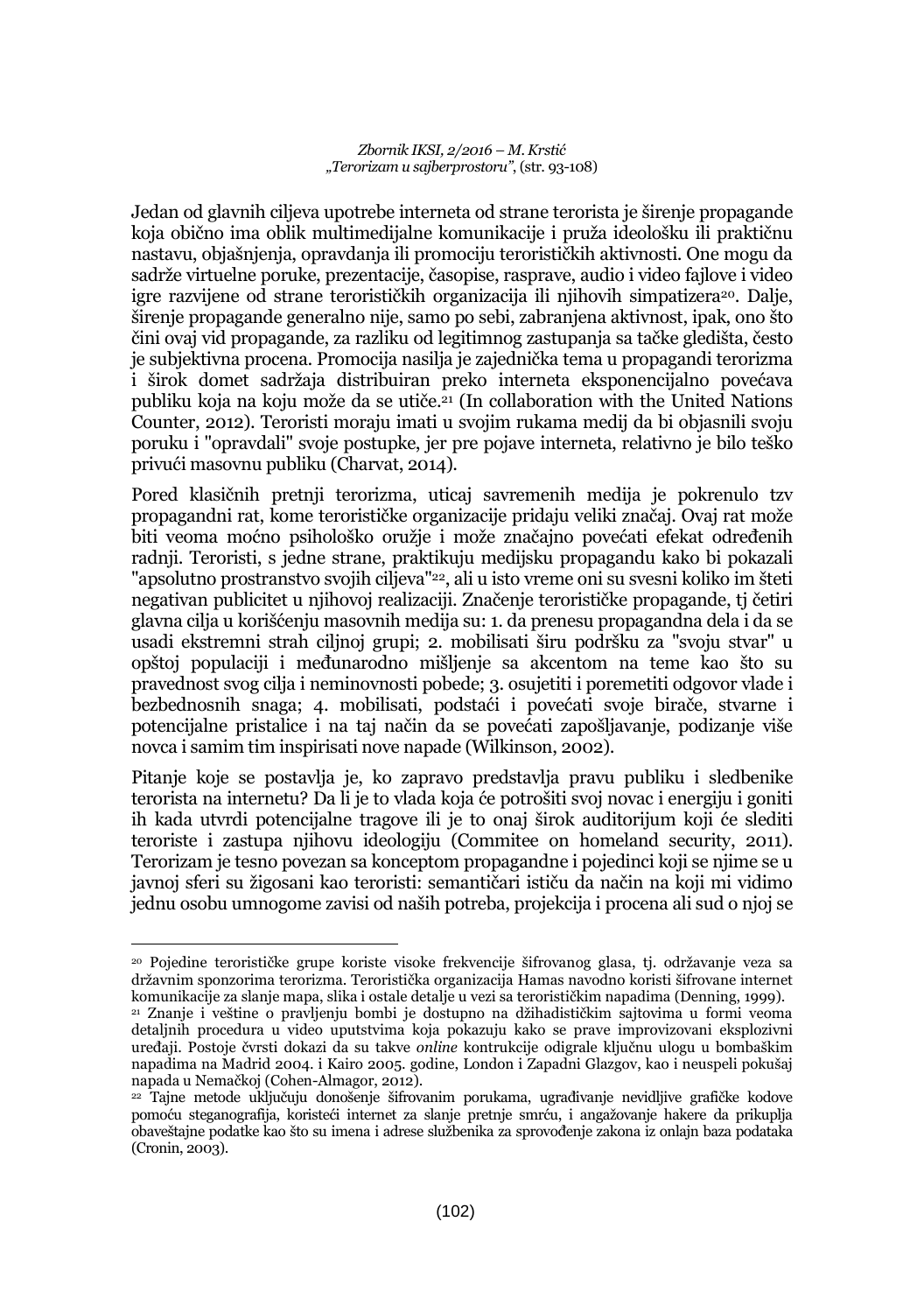posle ne menja kada se promeni okvir posmatranja (Lipschultsh, 2007). Ukratko, propaganda je dizajnirana za manipulaciju "verovanja" i izaziva akciju u interesu propagatora "ubrizgavanjem" poruka u glave slušalaca. To uključuje korišćenje slika, slogana i simbola u igri predrasuda i emocija, a njen krajnji cilj je da se zavede primaoc poruke kako bi došao na "dobrovoljno" prihvatanje pozicije propagandista kao da je njihov lični. Često se pod propagandom smatraju lažne informacije koje treba da uvere one koji već veruju i u svojoj modernoj upotrebi (Brahms, 2008).

Usled procesa globalizacije, naročito u oblasti tehnologije, terorističke grupe teže da kontrolišu medijske tehnologije da rade u njihovom najboljem interesu. Povećanje Internet usluga i pristupa efikasnijim i jeftinijim računarima, softverima i bežičnim tehnologijama, teroristima se pruža mogućnost da reklamiraju i propagiraju svoje ciljeve putem interneta (Lumbaca & Gray, 2011). Danas smo svedoci sve veće i sve sofisticiranijeg terorističkog prisustva na internetu i to predstavlja veoma dinamičan fenomen: iznenada se pojavi, često menja svoje formate, a zatim brzo nestaje ili što je još češći slučaj, prividno nestaje menjajući svoju internet adresu, ali zadržavajući gotovo isti sadržaj. Kako bi se identifikovali teroristički sajtovi, sprovedena su brojna sistematska skeniranja interneta, hraneći ogroman broj imena i termina u pretraživanjima i ulazeći u forume pristalica i simpatizera geodetskih linkova i drugih organizacija23. Ovo je veoma naporan trud, pogotovo zbog toga što u nekim slučajevima (npr. *Al Qaide website*) lokacije i sadržaj se menjaju gotovo svakodnevno (Gabriel, 2014).

## ZAKLJUČAK

Mnoge međunarodne terorističke grupe sada aktivno koriste računare i internet u cilju komuniciranja gde mogu razviti i steći neophodne tehničke veštine da režiraju koordiniran napad računara u jednoj državi. Napadi ovog vida terorizma na poslovne i državne organe ne poznaje granice i teroristi značajno mogu naneti štetu ekonomiji jedne države. Sajber-terorizam je pretnja koja je u ekspanziji, a dokazi pokazuju da će biti sve intenzivnija i opasnija. Snalažljivost terorista i njihova prilagodljivost stalno menjaju društvo i tehnologije i to je oblik ratovanja koji treba da bude priznat, ponovo procenjen, i zahteva adekvatan odgovor. Informatičko ratovanje je bojno polje budućnosti i mora se ozbiljno uzeti u obzir. Pokazatelji govore da će upotreba novih tehnologija nastaviti i proširiti, sa rastućim uticajem na sprovođenje zakona.

Ne postoje još jasni kriterijumi za utvrđivanje da li je sajber-napad zapravo napad kriminalaca, hakera, terorista ili nacionalne države koji je ekvivalent oružanog napada. Isto tako, još nema međunarodnih, pravno obavezujućih instrumenata koji

<sup>23</sup> Izveštaj počinje nacrtom porekla Interneta, karakteristikama novog medija, koje su tako privlačne i atraktivne za političke ekstremiste, opseg aktivnih terorističkih organizcacija u sajber-prostoru kao i njihovim ciljnim grupama. Srce izveštaja je analiza osam različitih namena interneta u svrhe terorizma koji variraju od korišćenja psihološkog oružja za prikupljanje informacija, obuke i prikupljanju sredstava, pa sve do propagande i regrutovanja, mreža za planiranje i koordinaciju terorističkih akata.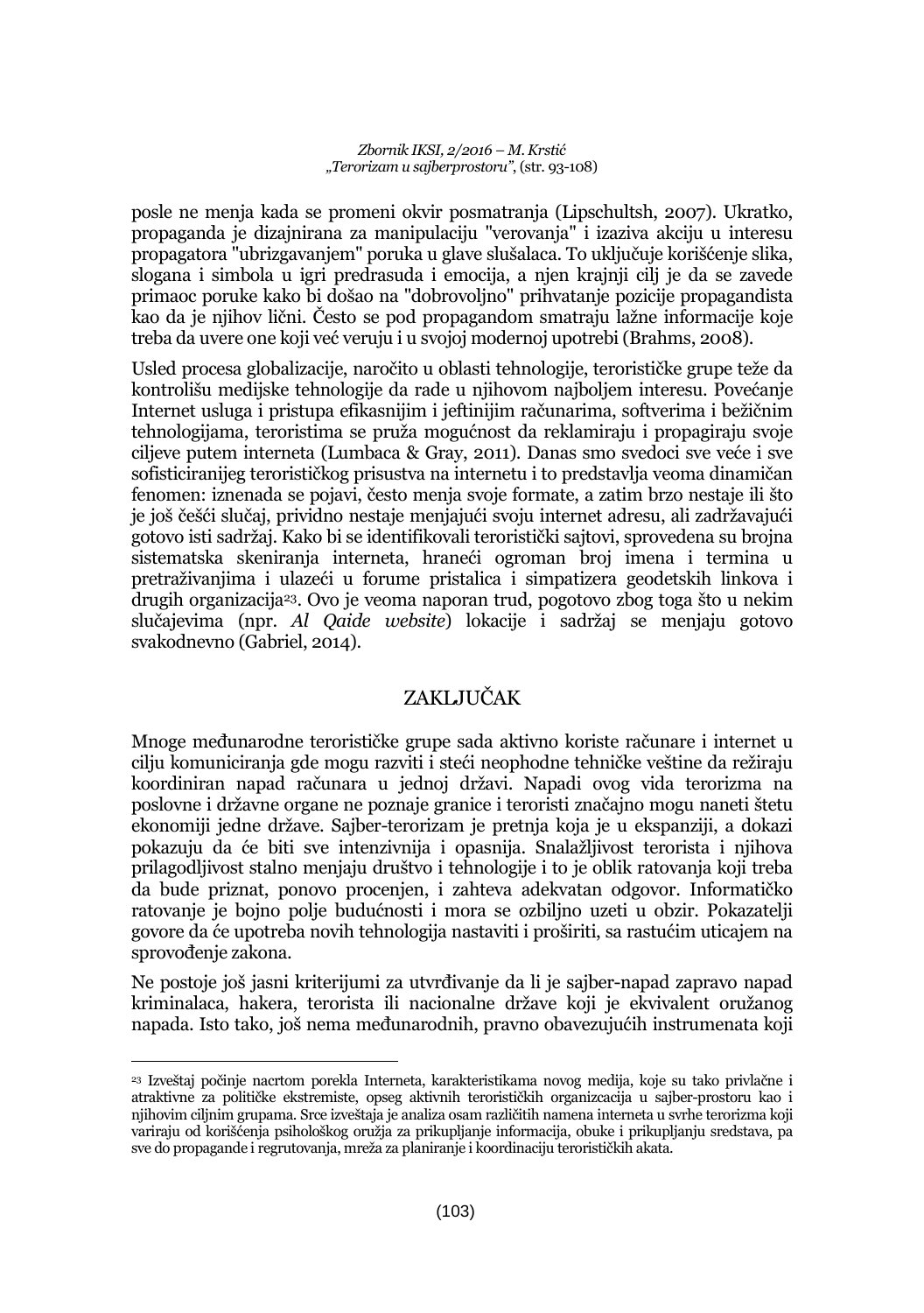eksplicitno regulišu međudržavne odnose u sajber-prostoru. Na žalost, sajberterorizam ostaje održiva opcija za bilo kog pojedinca ili grupe koje žele da ga koriste da unaprede svoje ciljeve. Povećana komunikacija, umrežavanje i oslanjanje na digitalnu infrastrukturu u informatičkom dobu osnažuje transnacionalne pokrete otpora i stvaraju nove slabosti za nacionalne države. Sajber-terorizam i sajber kriminal predstavljaju nove izazove za organe bezbednosti i kreatore politike i zbog svog transnacionalnog karaktera, adekvatan odgovor na takvu pretnju iziskuje međunarodnu saradnju. Međutim, ranjivost proizlazi iz povećanog oslanjanja na tehnologiju, nedostatak zakonskih mera i saradnje na nacionalnom i međunarodnom nivou, što predstavlja realnu prepreku za efikasan odgovor na ovu pretnju. Sve u svemu, nedostatak globalnog konsenzusa u pogledu odgovora na sajber-terorizam i kompjuterski kriminal je opšti, globalni, problem.

Barem u bliskoj budućnosti, bombe će i dalje predstavljati mnogo veću pretnju nego bajtovi, međutim, nikako ne treba zanemariti potencijal i rastuću opasnost sajberterora. Tokom proteklih nekoliko godina, teroristi i džihadisti su pokazali snažnije interese i sposobnosti za obavljanje sajber –napada i sa velikim uspehom su sprovodili brojne aktivnosti na raznim sajtovima. Neophodno je sumirati nekoliko ideja koje su od suštinskog značaja za unapređenje međunarodne saradnje u borbi protiv sajber-terorizma. Pre svega, prevencija mora biti znatno poboljšana i imajući ovo u vidu, moraju se prevazići dve prepreke efikasnog odgovora na terorizam: teritorijalne granice i tehnička kompleksnost. Ovo drugo bi se moglo rešiti putem obimne obuke aktera uključenih u borbu protiv sajber-terorizma. Dalja istraživanja treba da se razvijaju u onoj meri u kojoj će potencijalni terorista izabrati pre sajber prostor, nego npr. eksploziv kako bi postigao veliki uspeh i spektakularni uticaj u vezi sa svojim napadima.

Da bi se odgovorilo na istinska pitanja u vezi sa prirodom sajber-terorizma neophodan je jedan radikalan pristup problemu. Strateški uticaj na pitanja sajber bezbednosti novih tehnologija i njihovo globalno širenje, zahteva dalju i temeljniju analizu. Opasnost ovog vida terorizma, koji je rezultat transformacije terorizma i koji se odvija u virtuelnom svetu i izaziva političke ili ekonomske posledice, ni na koji način treba potceniti. Međunarodna zajednica ima retku i jedinstvenu priliku da putem preventivnog pristupa stvori jedan pravni okvir koji će osigurati međunarodnoj zajednici da se pripremi za "dan posle" napada sajber-terorizma. Veoma je važno da države imaju zajedničku pravnu definiciju termina sajberterorizma a pravno definisanje ovog pojma na bazi njegovih jedinstvenih karakteristika ne bi samo olakšalo borbu protiv njega već bi i unapredilo saradnju među državama.

## LITERATURA

- (1) Bogdanski, M, & Petreski, D. (2013) Cyber terrorism Global secyrity threat International scientific deffence*, Security and peace journal*, pp. 59-71
- (2) Bosh, O, Bailes A, & Fromellet I. (2004) (eds.) Defending Against Cyber Terrorism: Preserving the Legitimate Economy Business and Security: Public–Private Sector Relationships in a New Security Environment. SIPRI and Oxford University Press,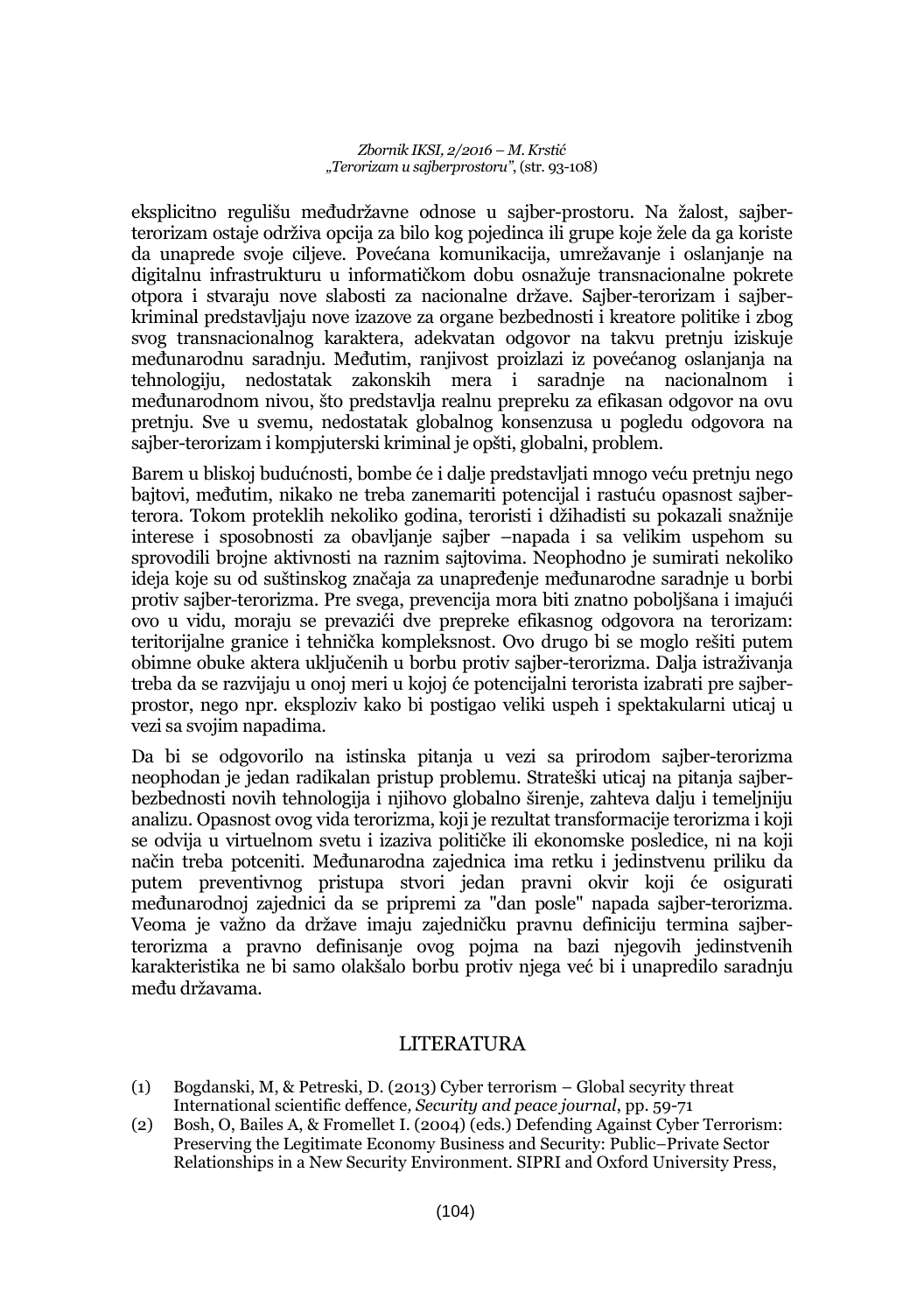2004. 187-196. Juan M. Estevez-Tapiador, The Emergence of Cyber-Terrorism Iee distributed systems online, 1541-4922 Computer Society Vol. 5, No. 10

- (3) Brahm, E. (2008) "Propaganda", Beyond Intractability, available from: http://www.beyond intractability.org/essay/propaganda/?nid=6791 22/09/2008
- (4) Brantly, A.(2014) "Financing terror bit by bit", CTC Sentinel, Vol 7(10) , pp. 1-5.
- (5) Brenner, S, & Goodman, S. (2002) Cyberterrorism: An argument for anticipating cyber ć attacks *Journal of law, technology & policy*, Vol. 2002, No. 1
- (6) Brett, P. (2007) Cyber Terrorism and Information Security East Carolina University Retrieved October 14, 2007, from United States Institute of Peace: Available from:http://www.usip.org/pubs/specialreports/sr116.html
- (7) Cassim, F. (2012) Addressing the spectre of cyber terrorism: a comparative perspective, *Potchefstroom Electronic Law Journal,* Vol. 15 No 2
- (8) Charvat, P. (2014) "Terrorism: A New Dimension in Battlespace" Major J SO2 Course Director Centre of Excellence Defence Against Terrorism
- (9) Cohen, A. (2010) "Cyberterrorism: Are We Legally Ready?", *Journal of International Business and Law*: Vol. 9: Iss. 1.
- (10) Cohen-Almagor, R. (2012) "In Internet's Way Radical, Terrorist Islamists on the Free Highway". International Journal of Cyber Warfare and Terrorism, 2(3), pp. 39-58.
- (11) Conway, M. (2005) The media and cyberterrorism: a study in the construction of reality, Scotland 1-53 Paper presented at the First International Conference on the Information Revolution and the Changing Face of International Relations and Security Lucerne, Switzerland 23-25
- (12) Cottim, A. (2010) "Cybercrime, cyber terrorism and jurisdiction: an analysis of article 22 of the COE convention on cybercrime", *European Journal of Legal Studies*, Vol 2, No.3.
- (13) Cronnin, A., K. (2003) Globalization and International Terrorism Behind the curve *International Security*,Vol. 27, No. 3 (Winter 2002/03), pp. 30–58
- (14) Cyber terrorism and australias terrorism insurance (2016), Sheme psysically destructive cyber terrorism is a gap in current insurance coverage arpc, Australian government; Australian Reinsurance Pool corporation.
- (15) Denning, D. E. (2000) "Cyberterrorism," Special Oversight Panel on Terrorism, Committee on Armed Services, U.S. House of Representatives.
- (16) Denning, D. E. (2001) Activism, Hacktivism, and Cyberterrorism: The Internet as a Tool for Influencing Foreign Policy (Rand 2001) (John Arquilla & David Ronfeldt Eds.)
- (17) Denning, D. E. (2010) "Terror's Web: How the Internet is Transforming Terrorism," in *Handbook on Internet Crime,* (Y. Jewkes & M. Yar, Eds.), Willan Publishing.
- (18) Denning, D. E. (2007) View of Cyberterrorism Five Years Later Center on Terrorism and Irregular Warfare Naval Postgraduate School [Chapter 7 in Internet Security: Hacking, Counterhacking, and Society (K. Himma Ed.), Jones and Bartlett Publishers.
- (19) Denning, D. E. (2000) Reflections on Cyberweapons Controls *Georgetown University Computer Security Journal,* Vol. XVI, No. 4, pp. 43-53.
- (20) Denning, D. E. (2008), "The Ethics of Cyber Conflict," in *Information and Computer Ethics* (K. E. Himma & H. T. Tavani, Eds.), Wiley.
- (21) Denning, D. E, & Baugh, W. (1999) Hiding Crimes in Cyberspace*. To appear in Information, Communication and Society,* Vol. 2, No 3, and in *Cybercrime*, B. D. Loader & D. Thomas (Eds.), Routledge, 1999.
- (22) Gable, K. (2010) Cyber-Apocalypse Now: Securing the Internet Against Cyberterrorism and Using Universal Jurisdiction as a Deterrent. *Vanderbilt journal of transnational law*, Vol. 43:57, pp 57—117.
- (23) Gercke, M. (2010) "Challenges in developing a legal response to terrorist use of the Internet" in *Defence Against Terrorism Review*, Vol. 3, No 2,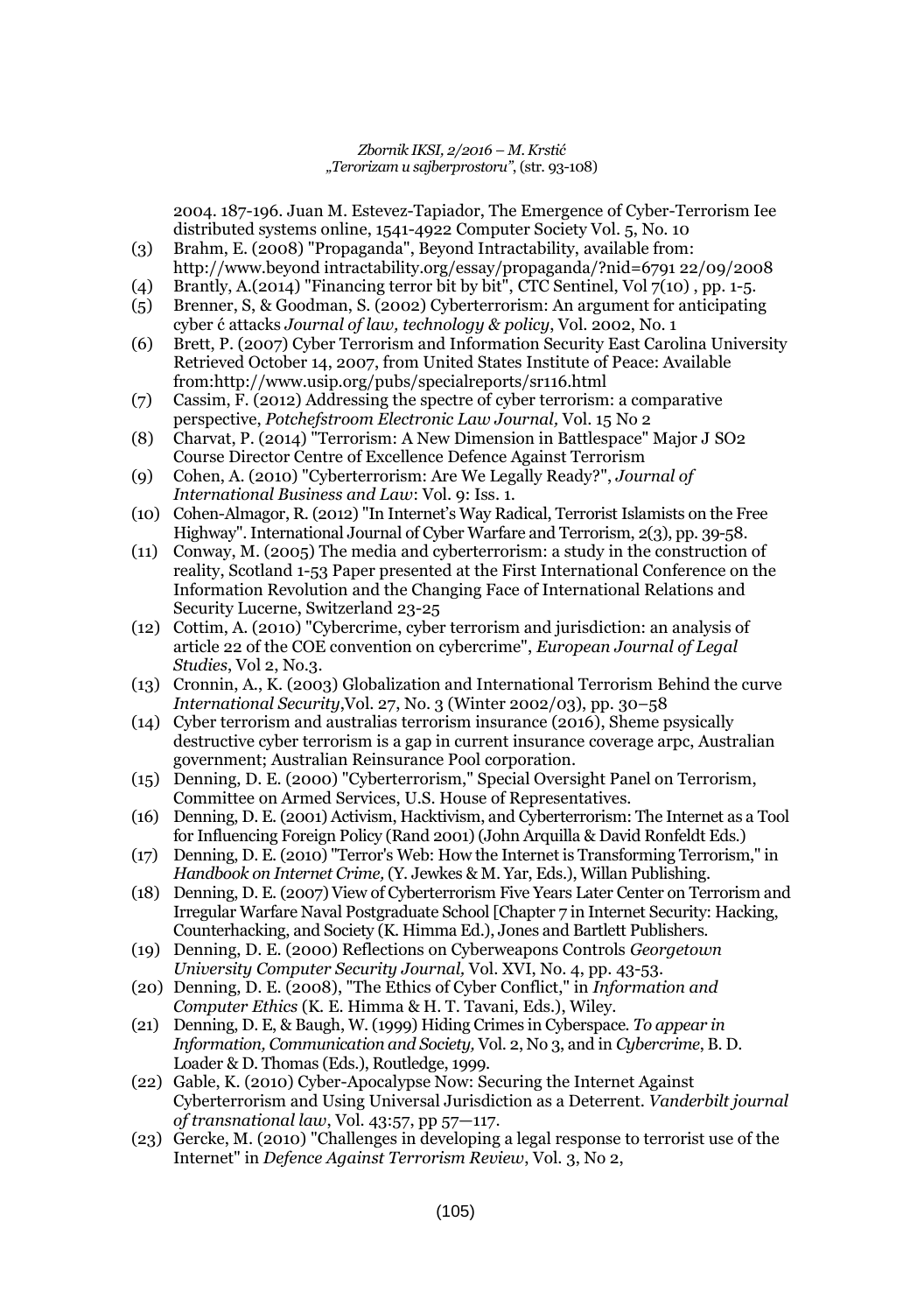- (24) Gordon, S. (2003) "Research Fellow Symantec Security Response and Richard Ford, Ph.D. Independent Consultant Symantec Security Response Cyberterrorism? Research Fellow Symantec Security Response and Richard For, Ph.D.Independent Consultant Symantec Cyberterrorism? 1521-0731, DOI: 10.1080/10576100590905110
- (25) Gregory, T, & Kheng, L. (2003) *Cyberterrorism with cyber deception*, Naval postgraduate school Monterey, California,
- (26) Herzog, S. (2011) "Revisiting the Estonian Cyber Attacks: Digital Threats and Multinational Responses." *Journal of Strategic Security* Vol. 4, no. 2: pp 49-60. DOI: http://dx.doi.org/10.5038/1944-0472.4.2.3
- (27) Hinnen, T. (2004) "The cyber-front in the war on terrorism: curbing terrorist use of the Internet", *The Columbia Science and Technology Law Review*.
- (28) Hunt, L. (2004) Journal of Information Technology Education Volume 3, 2004 Editor: Cyber Terrorism: A Study of the Extent of Coverage in Computer Security Textbooks Janet J. Prichard and Laurie E. MacDonald Bryant University, Smithfield, RI, USA
- (29) Imran, A. (2014) Debating the term cyberterrorism:Issues and problems, *Internet Journal of Criminology*. ISSN 2045 6743 (Online).
- (30) In collaboration with the United Nations (2012) Counter-Terrorism Implementation Task ForceThe use of the Internet for terrorist purposes United Nations New York.
- (31) Jihadist use of social media (2011) How to prevent terrorism and preserve innovation hearing before he subcommittee on ocunterterrorism and intelligence of the committee on homeland security house of representatives one hundred twelfth congress first session december 6., 2011, No. 112–62.
- (32) Kaplan, E. (2009) "Terrorists and the Internet", Council, on foreighn, relations. Available from: http://www.cfr.org/terrorism-and-technology/terroristsinternet/p10005
- (33) Keith, S. (2005) Fear-mongering or fact: The construction of 'cyber-terrorism' in U.S., U.K, and Canadian news media A paper presented at Safety and Security in a Networked World: Balancing Cyber-Rights and Responsibilities sponsored by the Oxford Internet Institute Oxford, England, Ph.D
- (34) Kostopulos, G. (2008). Cyberterrorism: The Next Arena of Confrontation communications of the IBIMA, Communications of the IBIMA Volume 6, pp. 165-169.
- (35) Kurmnik, B, & Ribnikar, D. (2003) *Asimetrični ratovi*, Beograd: Evro Đunti.
- (36) Lewis, J. (2002) Assessing the Risks of Cyber Terrorism, Cyber War and Other Cyber Threats: Center for Strategic and International Studies CSSIS
- (37) Lipshults, J. (2007) "Framing Terror: Violence, Social Conflict and the "War on Terror" Electronic News 1: 21-35.
- (38) Lumbaca, S, & Gray, D. (2011) "The Media as an Enabler for Acts of Terrorism", Global Security Studies, Volume 2, Issue 1, pp 45-54.
- (39) Moslemzadeh, T. P, & Manap, N.A. (2013) Cyber terrorism challenges, Bhangi, pp. 207-213
- (40) NATO: Threat of Cyberterrorism, Prague student summit XVIII , Model NATO/ III, backround reports
- (41) Nelson, B., Choi, R., Labbouchi, R., Michel, M., & Gagnon, G. (1999) *Cyberterror: Prospects and Implications*, Center for the Study of Terrorism and Irregular Warfare, Monterey, CA.
- (42) Pope, L. (2014) Cyberterrorism and China, United Master of military studies title: Submitted in partial fulfillment of the reyuirements for the degree of master of military studies, *Internet Journal of Criminology,* ISSN 2045-6743
- (43) Raghavan, T. (2000) Cyberwarfare and Cyberterrorism: In Brief 2000, *In fear of cyberterrorism: An analysis of the congressional response*.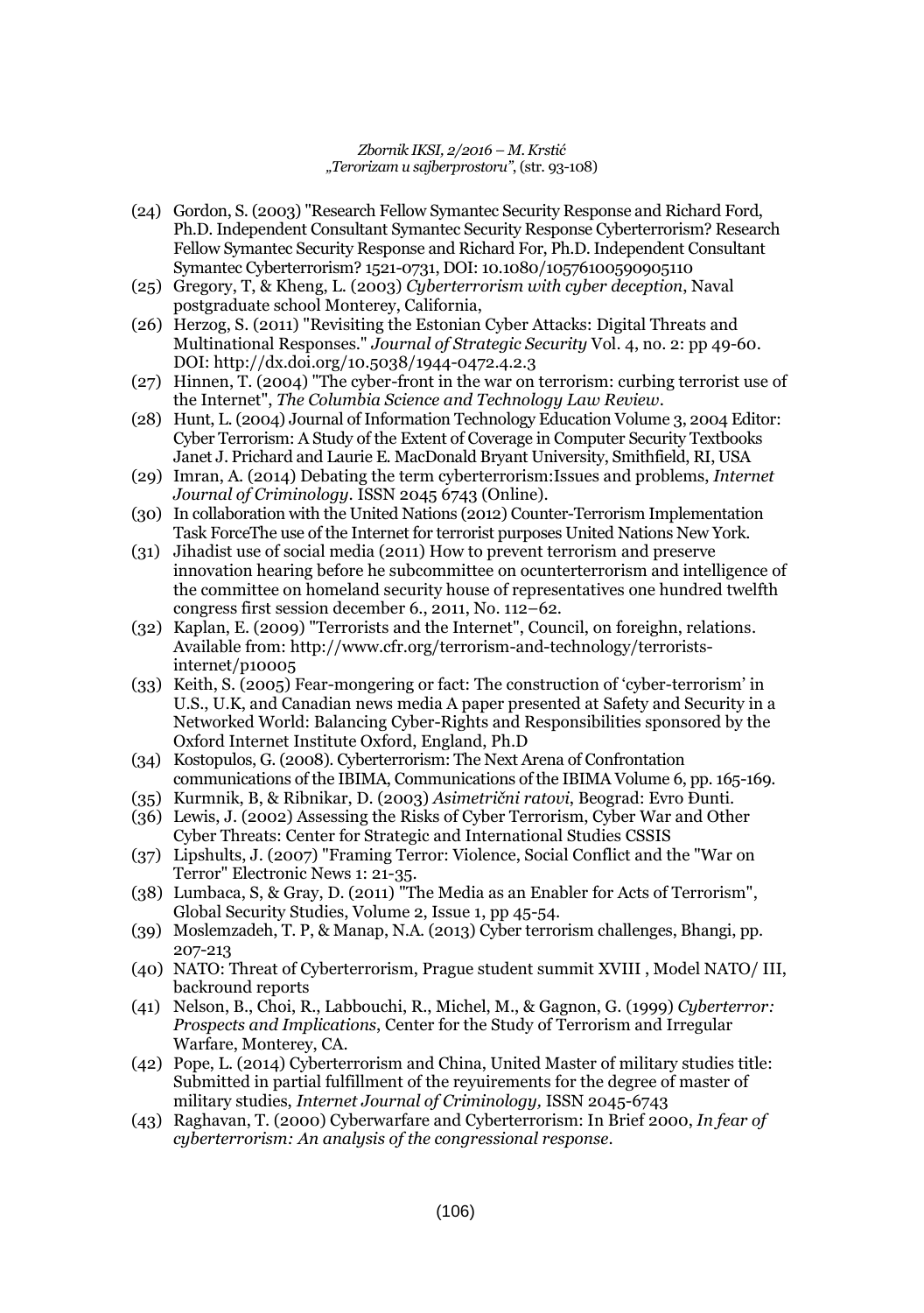- (44) Rajeev, P. (2003) 5 SANS Institute InfoSec Reading Room This paper is from the SANS Institute Reading Room site. Reposting is not permitted without express written permission. Beyond Conventional Terrorism. The Cyber Assault Copyright SANS Institute Author Retains Full Rights SANS GIAC Security Essentials Certification (GSEC) v1.4b.
- (45) Siraj, A. (2009) Cyberterrorism: The Threat of Virtual Warfare, *The Journal of Defense Software Engineering*,pp 16-18.
- (46) Starrs, S. (2012) Fight for the Spoils: The Future Role of Syria's Armed Groups. *CTC Sentinel,* Vol. 5, Issue 8.
- (47) Terrorism and the Media (2008), July 23, 2008 Deliverable 6, Workpackage 4
- (48) Theohary, C, & Rollins, J. (2015) Cyberwarfare and Cyberterrorism:in Brief Congressional Research Service 7-5700. Available from: www.crs.gov
- (49) Thomas, T. (2003) "*Al Qaeda and the Internet: the danger of cyber-planning*", Parameters: U.S. armyWar College Quarterly. 33(1), 112-123
- (50) United states institute of peace contents (2004) Introduction 2 Cyberterrorism Angst What Is Cyberterrorism?
- (51) Mliyanarachchi, F, Wijesinghe, WS, & Jayarathne, H. Cyberterrorism is Sri Lanka ready? Cyber Terrorism Discussion Paper, Defence university syndictate 10 intake 28 Syber terrorism, is Sri lanka ready, General Sir John Kotewala defence university syndicate 10, Intake 28.
- (52) Weimann, G. (2014) Special report: New Terrorism and New Media, Wilson centar, *Commons law.* Vol.2.
- (53) Weimann, G. (1983) "The Theater of Terror: The Effects of Press Coverage", *Journal of Communication.*Vol. 33, pp. 38 45,
- (54) Weimann, G. (2005) "Cyberterrorism: The Sum of All Fears? United States Institute of PeaceWashington, DC, USA and Department of Communication University of Haifa Haifa. Israel Studies in Conflict & Terrorism, 1521-0731 onlineDOI: 10.1080/10576100590905110
- (55) Wilkinson, P. (2002) "Terrorism versus Liberal Democracy: The Problems of Response", in Paul Wilkinson, Terrorism v. Liberal Democracy – *The Problems of Response Centre for Security and Conflict Studies*, No. 67, pp. 1-19.
- (56) Wilson, G. (2005) Computer Attack and Cuberterrorism:Vulnerabilities and Policy Issues for Congress Updated April 1, Congressional Research Service The Library of Congress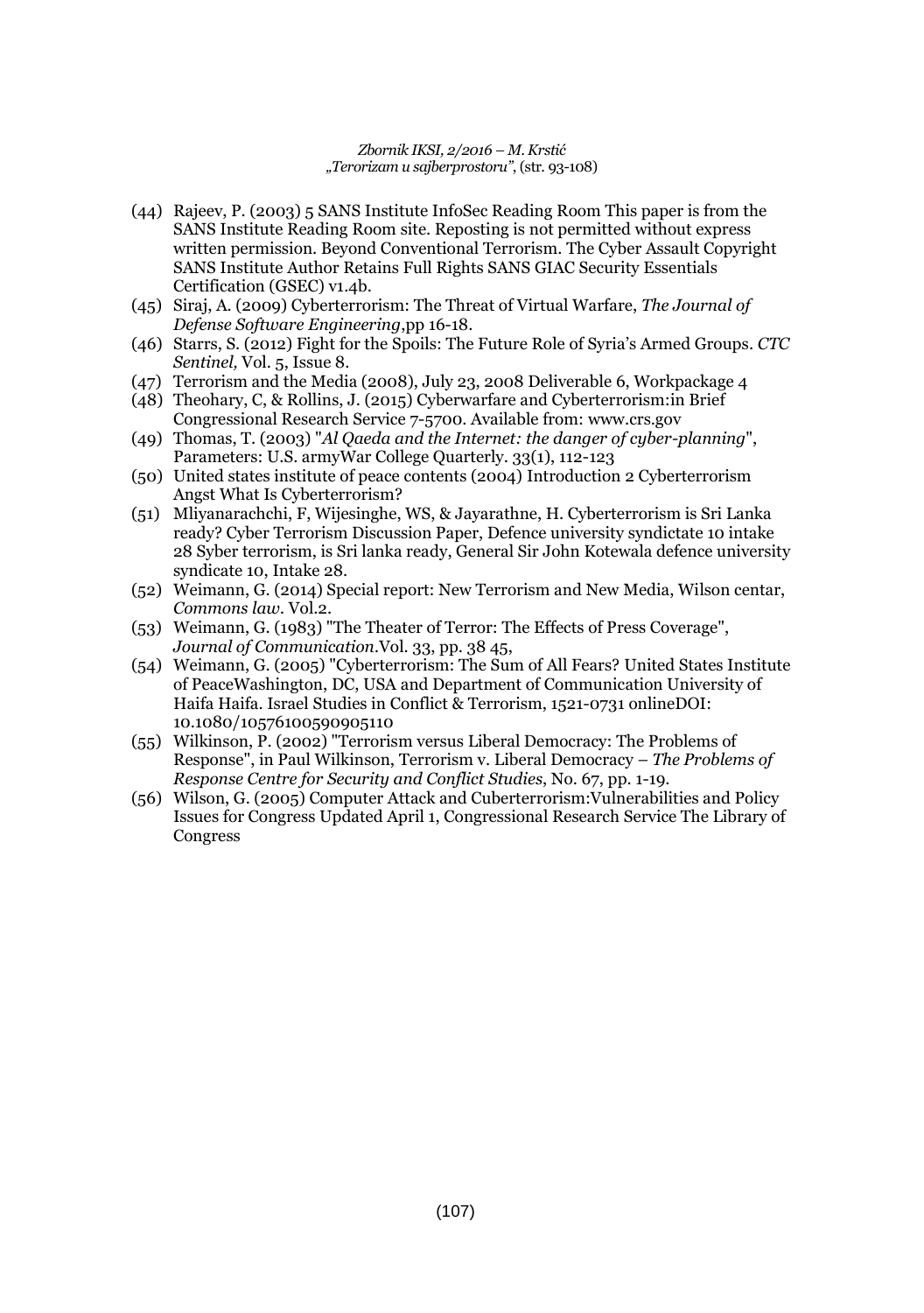## TERRORISM IN SYBERSPACE

*This paper presents the research growing threat of cyber-terrorism, where to be addressed by his concept and try to answer why terrorists carried out this type of activity. It seems that among the main motivations of terrorists consider their use of the Internet for different aspects of the terrorist campaign as propaganda and recruiting. It will consider different tactics they use and present the way in which the Internet has provided a new opportunity for terrorists in their implementation of the campaign and how it was adapted to their needs. Cyber-terrorism is a new terrorist tactic in the expansion and using information systems or digital technology, especially the internet, or as an instrument of action or target, where they are a battleground for terrorists where they are trying to use it as a means to improve their campaigns and attacks. It examines the potential threat of cyber-attacks by the terrorist organizations and the ways in which they can use the internet and cyber-space to attack and thereby achieve goals similar to conventional physical attacks. As the developed societies increasingly rely on electronic communications, control systems and trade creates the potential for terrorists to hit their target becomes increasingly realistic possibility. Internet has become more a way of life and making it easier for users to become targets cyberterorism.*

*KEYWORDS: terrorism / cyber-space / cyberterrorism / cyberterrorists / internet*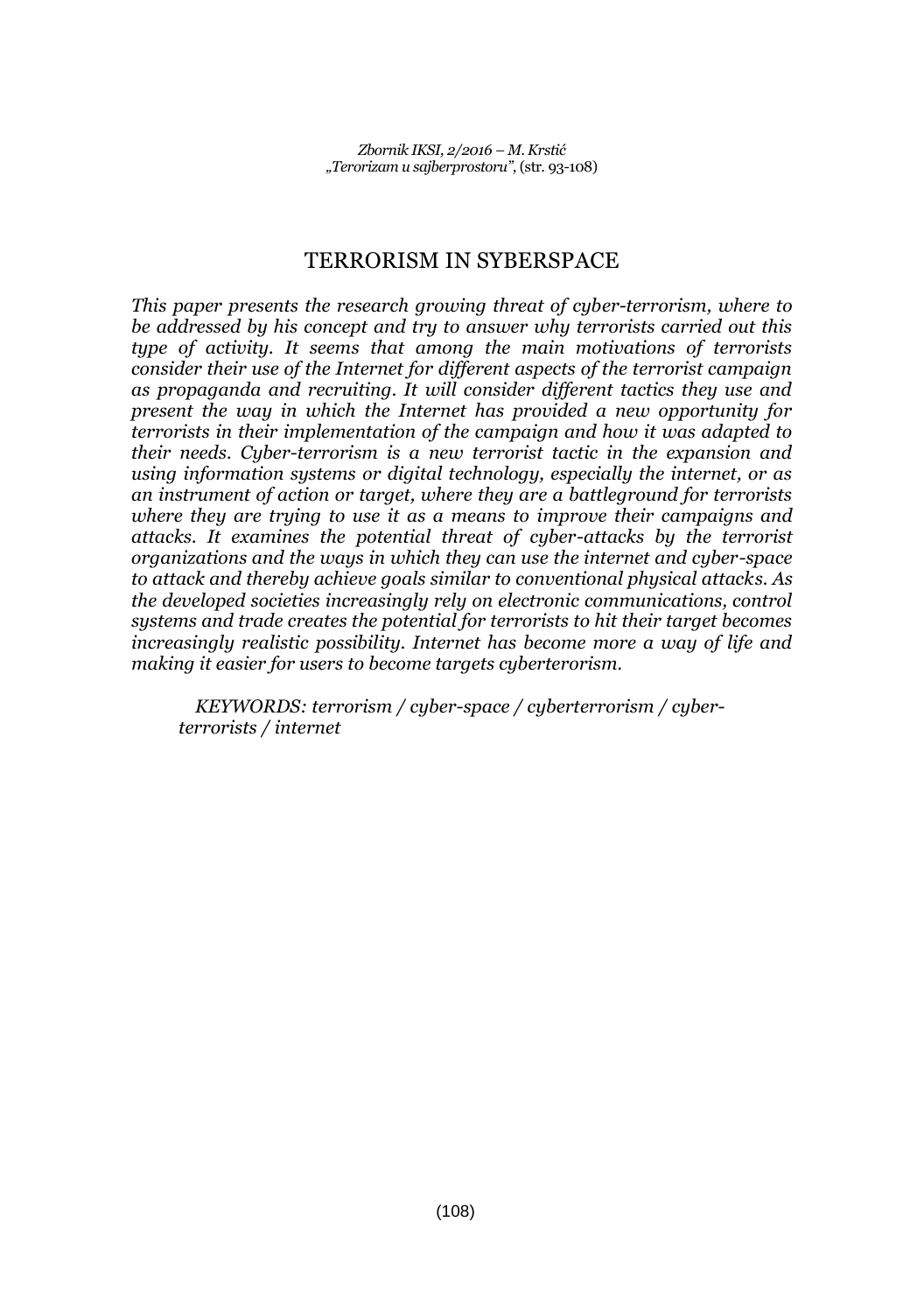## TEHNIČKA UPUTSTVA AUTORKAMA I AUTORIMA ČLANAKA ZBORNIKA INSTITUTA ZA KRIMINOLOŠKA I SOCIOLOŠKA ISTRAŽIVANJA

1. Članak treba da bude obima do 20 strana kucanog teksta duplog proreda. Koristiti font Times New Roman i veličinu slova 12.

2. Prva stranica teksta treba da sadrži: naslov rada, ime i prezime autora/autorke, apstrakt (do 150 reči) i 4-5 ključnih reči.

2.1 Odmah iza prezimena autora (na prvoj stranici) otvoriti fusnotu u kojoj treba dati naziv institucije u kojoj autor radi, zvanje autora i e-mail. U slučaju koautorskih radova, navesti podatke za svakog koautora/koautorku posebno.

Primer: Jovan JOVANOVIĆ

2.2 U apstraktu moraju da budu jasno navedeni predmet i cilj rada, kao i osnovne teme koje će biti pokrivene.

3. Naslove pojedinih odeljaka u tekstu dati u sledećem obliku:

**1. Naslov odeljka** (Times New Roman, 12, Bold)

*1.1. Podnaslov 1* (Times New Roman, 12, Italic)

1.1.1. Podnaslov 2 (Times New Roman, 12, Regular)

Primer: 1. **Službe koje pružaju pomo žrtvama** 

1.1. *Kategorije korisnika*

1.1.1. Žene i deca

4. Koristiti **harvardski sistem citiranja**. Na kraju citata u tekstu otvoriti zagradu i u njoj upisati prezime autora, godinu objavljivanja i broj strane.

Primer: (Stevanović, 2009: 152).

Kada ima dva ili tri autora trebalo bi ih odvojiti zapetom (npr. Knežić, Savić, 2012).

Kada ima preko tri autora, trebalo bi navesti prezime prvog autora uz dodatak "i dr." (npr. Hawley i dr., 2013).

U slučaju da dva autora imaju isto prezime, navesti i prvo slovo njihovih imena (npr. I. Stevanović, Z. Stevanović, 2015).

Kada se navodi sekundarni izvor, potrebno je napisati "prema" (npr. Ćopić prema Nikolić-Ristanović, 2011).

Ukoliko se navodi više radova različitih autora u istoj zagradi potrebno ih je razvojiti znakom tačka i zapeta (npr. Hannah-Moffat, 2005; Kemshall, 2002). U tom slučaju radove bi trebalo poređati prema prvom slovu prezimena.

4.1. U fusnotama davati samo propratne komentare, članove zakona i Službene glasnike.

4.2. Strana imena pisati izvorno.

5. Ukoliko se u tekstu nalaze slike ili tabele, na odgovarajućem mestu u tekstu uputiti na njih, npr. (Tabela 2).

Naslove dati iznad slika i tabela.

Dr Jovan Jovanović je docent na Fakultetu...u Beogradu. E-mail: jovan@primer.net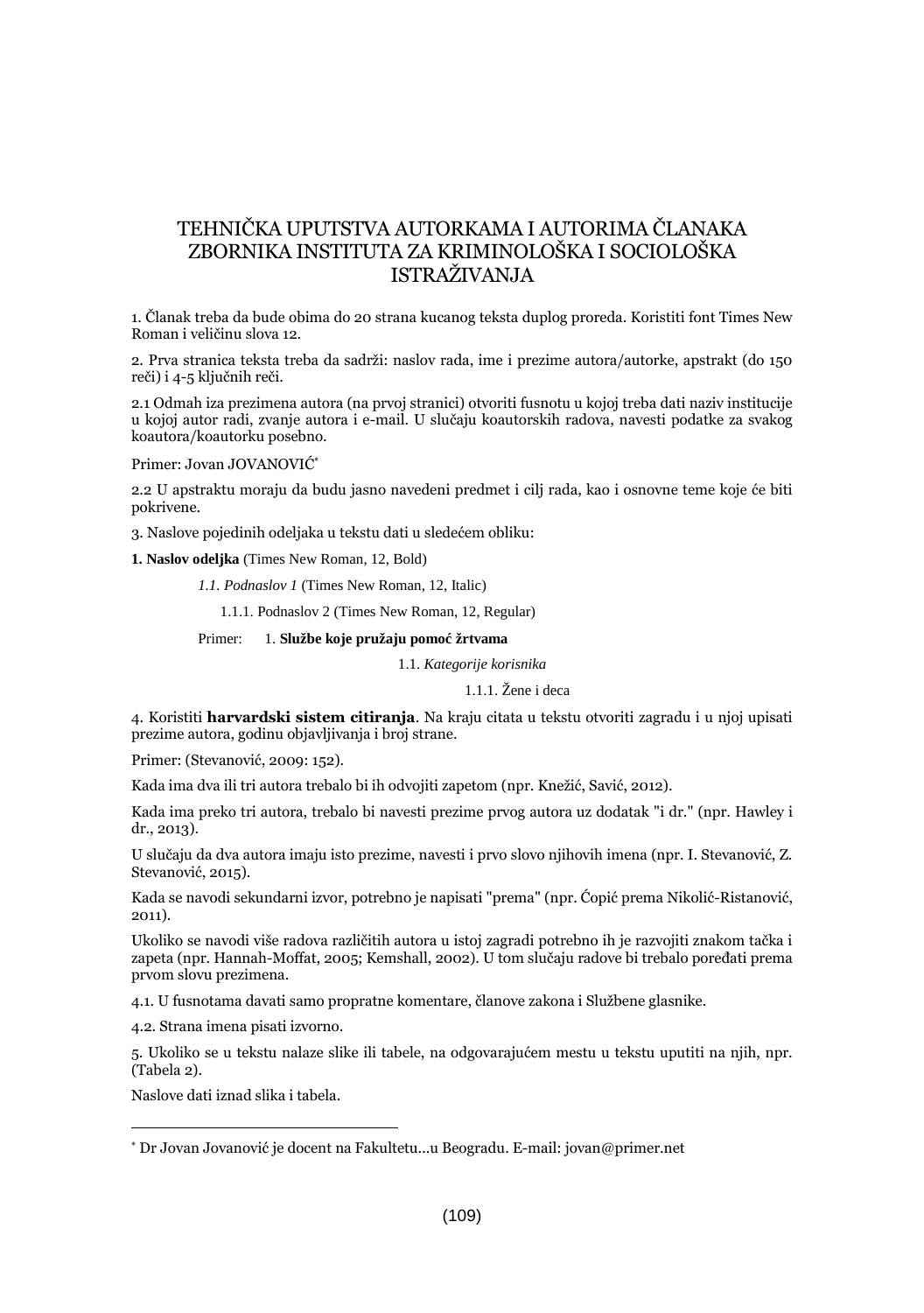Primer: Tabela 1. Struktura viktimizacije prema polu

6. Obavezno priložiti popis **literature** na kraju teksta. Navesti sve citirane bibliografske jedinice abecednim redom, prema prezimenu prvog autora. Bibliografska jedinica treba da sadrži:

**za knjige**: prezime i prvo slovo imena autora, godina izdanja u zagradi, naslov knjige (kurzivom), mesto izdanja, naziv izdavača.

Primer: Milutinović, M. (1977) *Penologija.* Beograd: Savremena administracija.

**za poglavlja u knjizi**: prezime i prvo slovo imena autora, godina izdanja u zagradi, naslov poglavlja, u: prvo slovo imena (urednika), prezime (urednika), skraćena oznaka uredništva (u zagradi), naslov knjige (kurzivom), mesto izdanja, naziv izdavača, broj prve i poslednje strane poglavlja.

Primer: Blagojević, M. (2013) Transnationalization and its Absence: The Balkan Semiperipheral Perspective on Masculinities. U: Hearn, J., Blagojević, M. & Harrison, K. (ur.) *Transnational Men: Beyond, Between and Within the Nations*. New York: Routledge, str. 261-295.

**za članke u časopisima**: prezime i prvo slovo imena autora, godina izdanja u zagradi, naziv članka, naziv časopisa (kurzivom), volumen časopisa (kurzivom) u zagradi broj časopisa i broj prve i poslednje strane članka.

Primer: Ivanović, M. (2015) Droga, umetnost, kriminal. *Zbornik Instituta za kriminološka i sociološka istraživanja*, *34*(4), str. 193-202.

**za dokumenta preuzeta sa interneta**: pored web strane upisati datum pristupa internet stranicama sa kojih su preuzeta.

Primer: http://webrzs.stat.gov.rs/WebSite/Public/PageView.aspx?pKey=2, stranici pristupljeno 5.10.2012

Pre web strane može stajati i ime autora (ako je poznat) kao i naslov teksta. U tom slučaju ispred web strane dopisati - dostupno na:

**za zakone:** pored imena zakona napisati u kom je Službenom glasniku objavljen.

Primer: Zakon o krivičnom postupku, Službeni glasnik RS, br.58/04.

**za saopštenja sa naučnih skupova:** prezime i prvo slovo imena autora, godina u zagradi, naslov rada, naziv konferencije (kurzivom), broj strane u knjizi apstrakata u zagradi, mesto izdanja, naziv izdavača.

Primer: Petrušić, N, & Stevanović, I. (2011) Pravna zaštita dece u Srbiji i međunarodni standardi. *Prva godišnja konferencija Viktimološkog društva Srbije - Prava žrtava i EU: izazovi pružanja pomoći žrtvama* (str. 87-102). Beograd: Viktimološko društvo Srbije & Prometej.

**za članke iz novina:** prezime i prvo slovo imena autora, godina i dan u zagradi, naslov teksta, naziv novina, broj strane.

Primer: Jovanović, A. (2012, 5.decembar) Otkriveni plagijati naučnih radova, Blic, str. 5.

Moguće je navesti i web izdanje novina, kada se umesto strane stavlja - dostupno na:

a zatim web adresa stranice i datum pristupa stranici.

**Dodatna napomena:** U popisu literature ne sme biti bibliografskih jedinica koje se ne navode u tekstu rada, a moraju biti sve jedinice koje se pominju, uključujući zakone, izveštaje, ali i veb strane (koje idu u sekciju *Internet izvori* u okviru Literature).

7. Obavezno priložiti na kraju rukopisa: naslov rada, apstrakt i ključne reči na engleskom jeziku.

Svi članci se anonimno recenziraju od strane dva kompetentna stručnjaka/stručnjakinje, na osnovu čega Redakcija donosi odluku o štampanju. Rukopisi se ne vraćaju.

**Radovi ne smeju biti već objavljeni, niti predati za objavljivanje na nekom drugom mestu.**